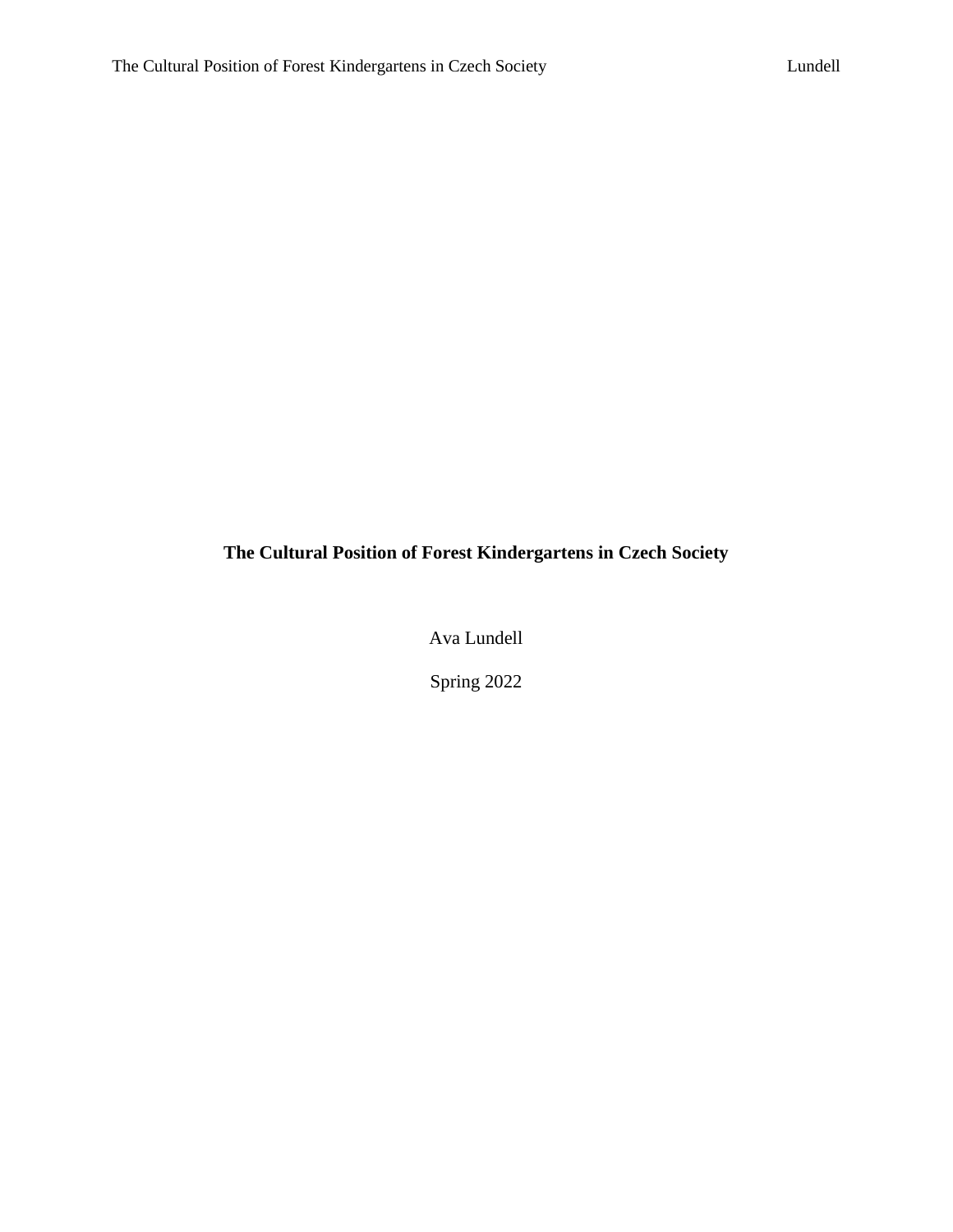The Cultural Position of Forest Kindergartens in Czech Society

Lundell, Ava

Academic Director: Sarah Brock

ISP Advisor: Dr. Jana Straková

Villanova University, Pennsylvania

Major and Minors: English; History and Public Administration

Prague, Czech Republic. Submitted in partial fulfillment of the requirements for Czech Republic:

Arts & Social Change, SIT Study Abroad, Spring 2022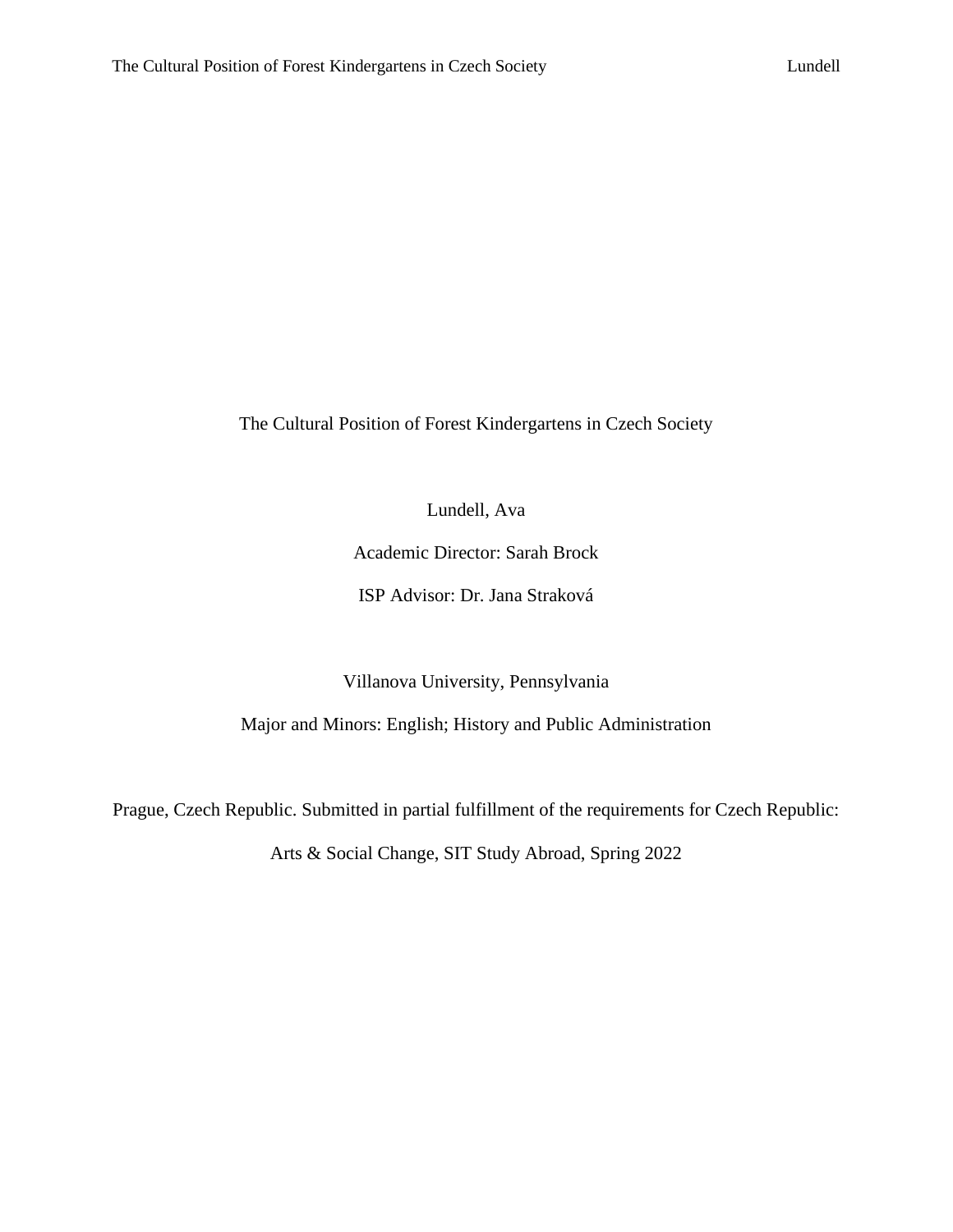#### **Abstract**

This paper documents a standard qualitative research project comprising interviews and unstructured, non-participatory observation to investigate the cultural position of Forest Kindergartens in the Czech Republic. Due to the limited timeframe, this project focuses on two Forest Kindergartens in Prague – Hvězdy v lese located in Prague 6 and Lesnění in Prague 4 – to assess the motivations of people who engage with this form of alternative education in Czech society. Overall, using the theoretical framework of alternative education, this research project investigates Czech cultural appreciation for alternative education – specifically Forest Kindergartens – to attempt to answer the key research question: *What are the motivations for Forest Kindergartens in the Czech Republic, and what place does this form of alternative education have in Czech society today?*

*Keywords*: Forest Kindergarten, Alternative Education, Traditional Education, Communist Control, Tramp Movement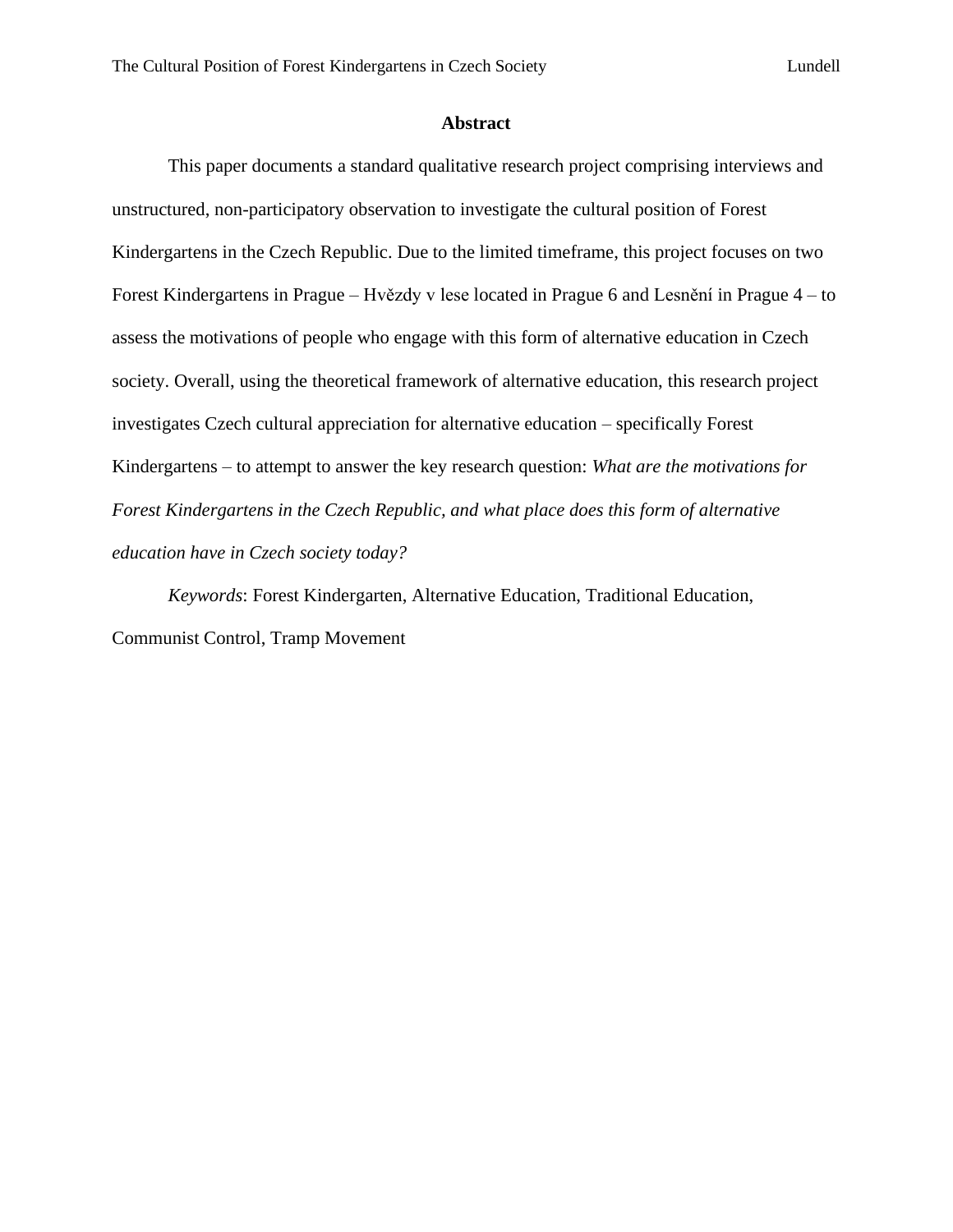#### **Acknowledgements**

I would like to thank my Independent Study Project Advisor, Dr. Jana Straková, for all her help and guidance throughout my research. I would also like to thank my Academic Director, Sarah Brock, for the time she spent speaking with me about my research process. Additionally, thank you to Hvězdy v lese and Lesnění for allowing me to join their communities for a short time to observe the inner workings of Forest Kindergartens in the Czech Republic. Finally, thank you to all my interview participants who helped me learn more about Czech cultural appreciation for Forest Kindergartens. Each interview participant is leading a busy life, and I greatly appreciate them taking time out of their schedules to speak with me.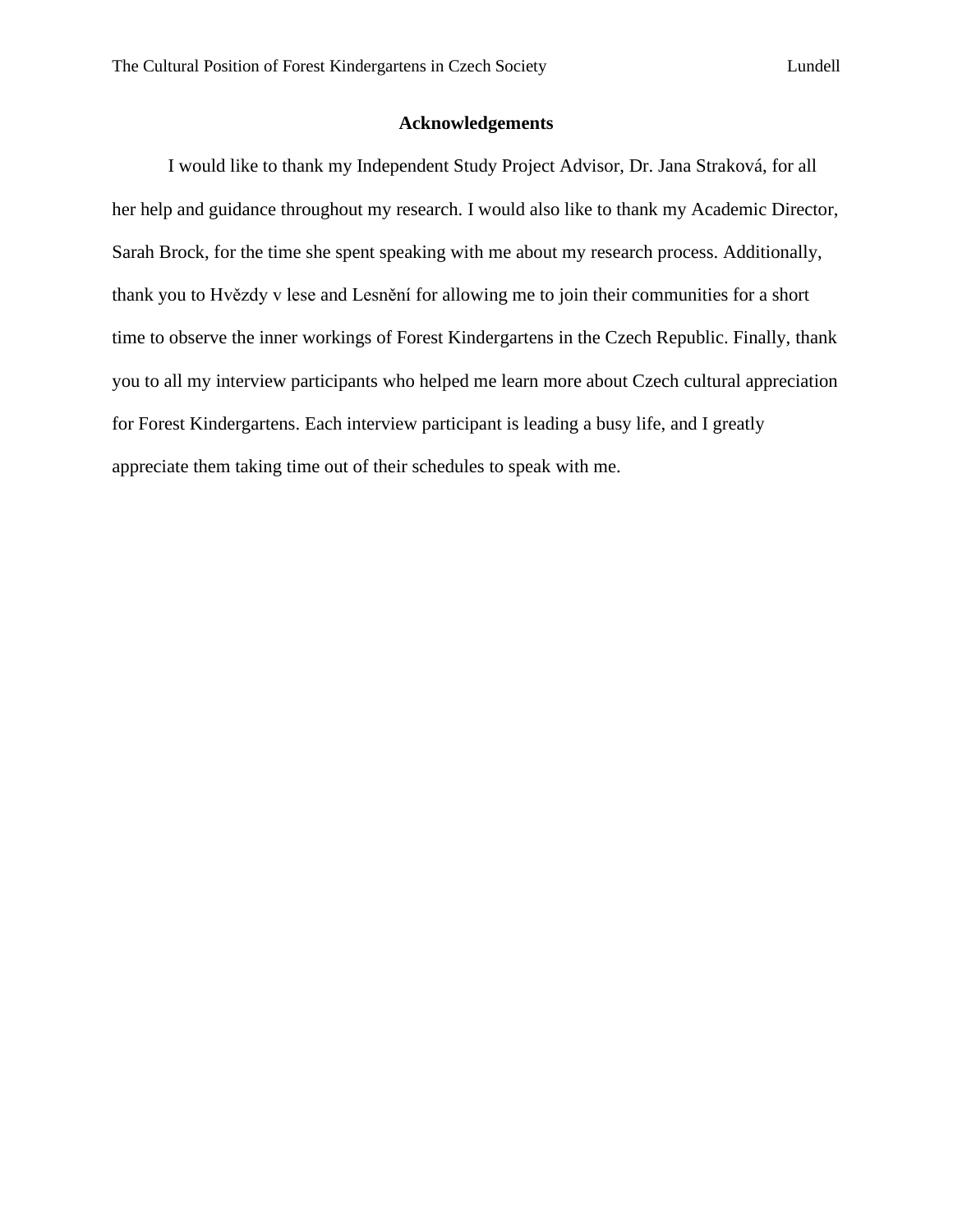## **Table of Contents**

| Introduction                   | 1  |
|--------------------------------|----|
| Content & Literature Review    | 2  |
| Methodology                    | 5  |
| Ethics & Bias                  | 6  |
| <b>Presentation of Results</b> | 7  |
| Conclusion                     | 16 |
| Reference List                 | 18 |
| Appendix A: Question Sets      | 20 |
| Appendix B: Transcripts        | 22 |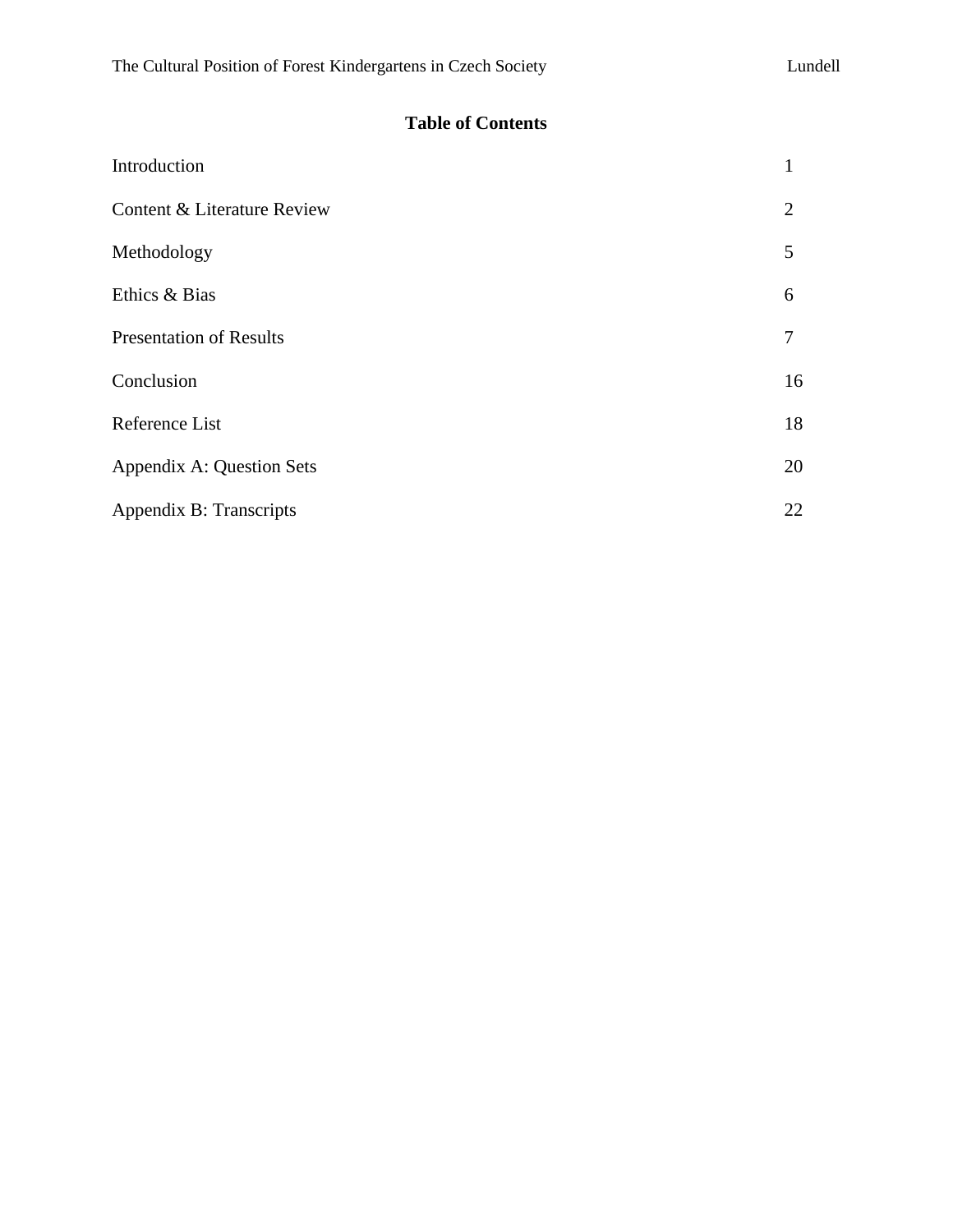#### **Introduction**

The conceptual framework of 'alternative education' is the theoretical structure for this research project. Alternative education in its broadest sense covers all educational activities outside the traditional – and typically public/state-run – school system (it is important to note that the term is often associated with programs serving vulnerable youth who are no longer in traditional schools (Aron, 2006)). Another definition of alternative education is "an educational program or system that is separate from a mainstream educational program" (Merriam-Webster, 2022). As a framework, this broad definition of alternative education provides a way to consider the appreciation that a portion of Czech society has for methods of education outside formal, traditional systems. Notably, it is possible that this appreciation for alternative education has deep roots in Czech society given the work of Jan Ámos Komenský, a  $16<sup>th</sup>/17<sup>th</sup>$  century Czech education reformer. Komenský believed teachers should "follow in the footsteps of nature," meaning that they ought to tailor the educational environment to the natural thought processes of the mind of the child and to the way the child learns (Sadler, 2022). Komenský's reformist education philosophy underscores the deep, cultural appreciation of Czech society for a more welcoming, tolerant, and child-centered educational environment.

A vast amount of research exists on the history of alternative education in the American education system (Lange & Sletten, 2002; Young, 1990). However, very little information exists on the history of alternative education in the Czech Republic, especially in English, even though portions of contemporary Czech society exhibit an interest in alternative forms of education, as evidenced by the Czech Republic's pioneering attitude regarding Forest Kindergartens (Visegrad Fund, n.d.). Therefore, investigating the history of alternative education in the Czech Republic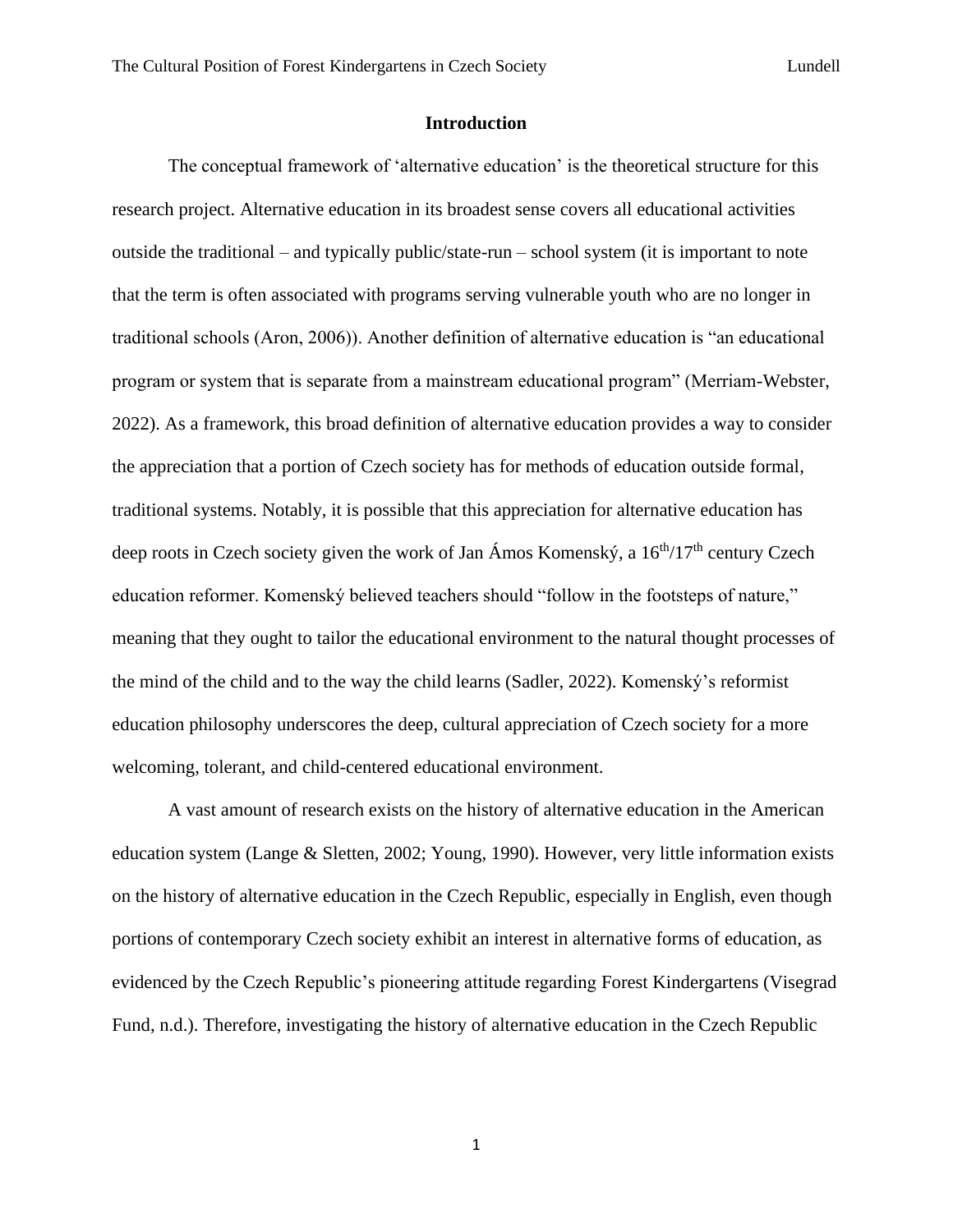both fills a gap in current education history as well as enables greater understanding of contemporary Czech society's outlook on education methods.

#### **Context & Literature Review**

Forest Kindergartens are an alternative to traditional kindergarten education. Classes are conducted outdoors all year long, providing children with an experience-rich environment. Children also attend various cultural events and visit certain public institutions, such as libraries and museums, throughout the year to enhance their experience-rich learning. Forest Kindergartens were originally popular in Germany and Scandinavia, where education in close contact with nature has been a common teaching method over the last century. The first Forest Kindergarten in the Czech Republic was established in 2008, and the Association of Forest Kindergartens formed in 2011 to promote Forest Kindergartens as a state-recognized, alternative form of kindergarten education – a goal that became a reality in 2016. The Association continues to act as a networking organization providing various services and 'best practices' resources for its members and lobbying for better conditions and acceptance within the social, political, and legal contexts of the Czech education system. Since 2016, the number of Forest Kindergartens in the Czech Republic has continued to grow; as of 2021, there were 200 schools, most of which are members of the Association of Forest Kindergartens (Association of Forest Kindergartens, 2022). In general, Czech Forest Kindergartens are guided by the following seven principles: Adventure, Fantasy and Imagination, Animal Allies, Maps and Paths, Special Places, Small Worlds, and Hunting and Gathering (Visegrad Fund, n.d.).

Notably, in the Czech Republic there is a difference between Forest Kindergartens and Forest Clubs. Forest Kindergartens are officially registered in the Czech Register of Schools and School Facilities. As legally recognized educational institutions, they must follow all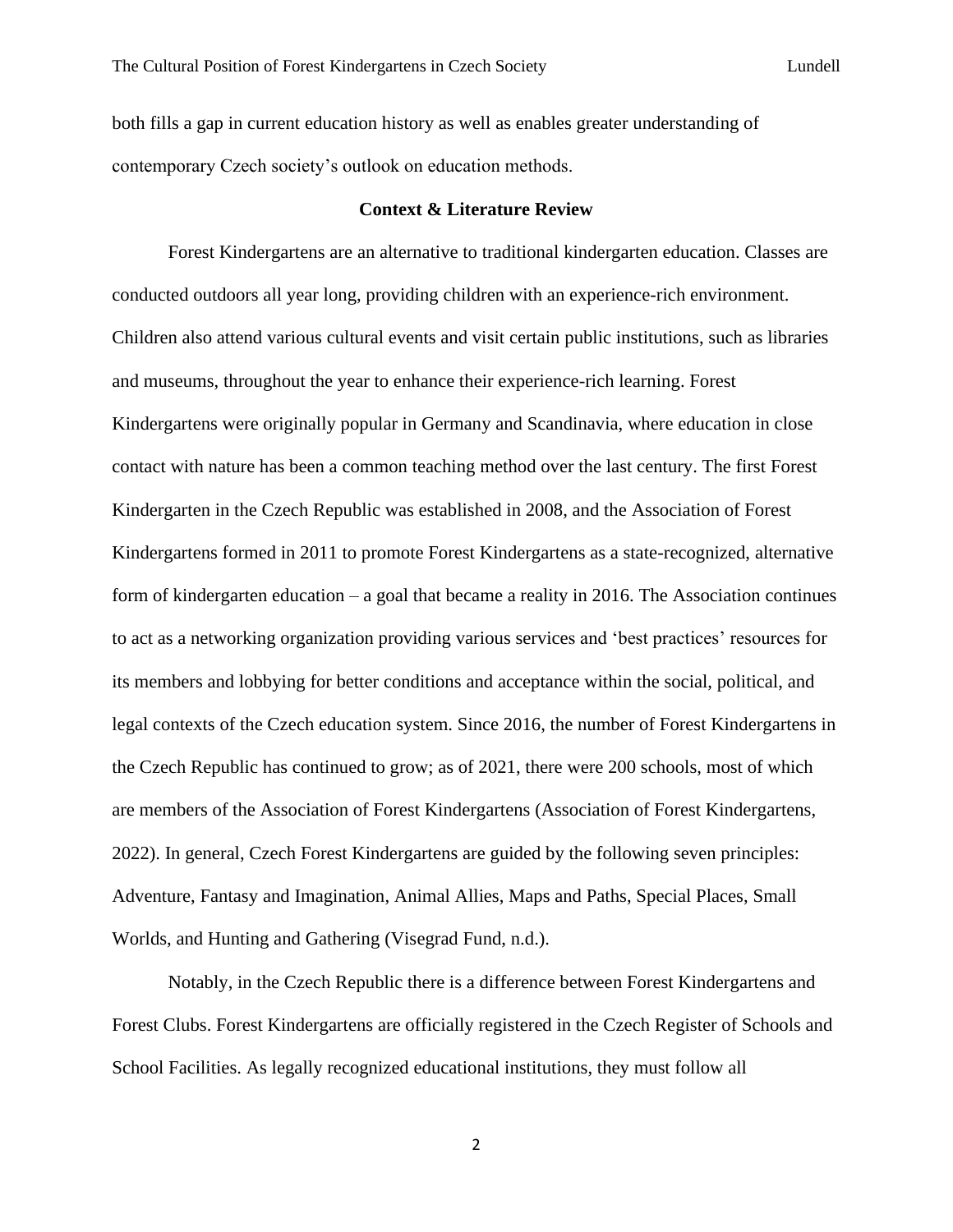requirements and administration procedures under the Czech School Inspectorate and the Regional Hygiene Station. As registered institutions, Forest Kindergartens also receive some financial support from the state. On the other hand, Forest Clubs are not registered; rather, they operate simply as an informal civic organization. Therefore, Forest Clubs are under no obligation to comply with government requirements for schools (such as hygiene standards). They also, consequently, do not receive public financial support (Association of Forest Kindergartens, 2022). This study investigates Forest Kindergartens, not Forest Clubs. In terms of the cost of Forest Kindergartens for parents, these educational institutions are not as expensive as other types of private kindergartens (e.g., Montessori schools) given their low overhead costs (Scott, 2013). However, the cost of sending children to Forest Kindergartens is still much higher than sending children to public, state-run kindergartens (Integrační Centrum Praha, n.d.).

The first Forest Kindergarten examined in this paper is Hvězdy v lese. Hvězdy v lese is located in Prague 6 and is dedicated to education for sustainable development with a focus on inclusivity and respect for others. The school has a maximum of 15 children with two adult guides. Children can begin attending the school around the age of two and leave around the ages of six or seven when they begin compulsory schooling. All children attend school five days a week. On Friday, the older children (ages four and up) partake in an "excursion day," whether that be to other city forests and parks or beyond the Prague city limits. Notably, unlike other Forest Kindergartens, Hvězdy v lese's educational approach is based on Waldorf pedagogy, an academic methodology based on the educational philosophy of Rudolf Steiner that integrates the arts into learning and seeks to develop children in a holistic manner (LMŠ Hvězdy v lese, n.d.; Sunbridge Institute, 2022).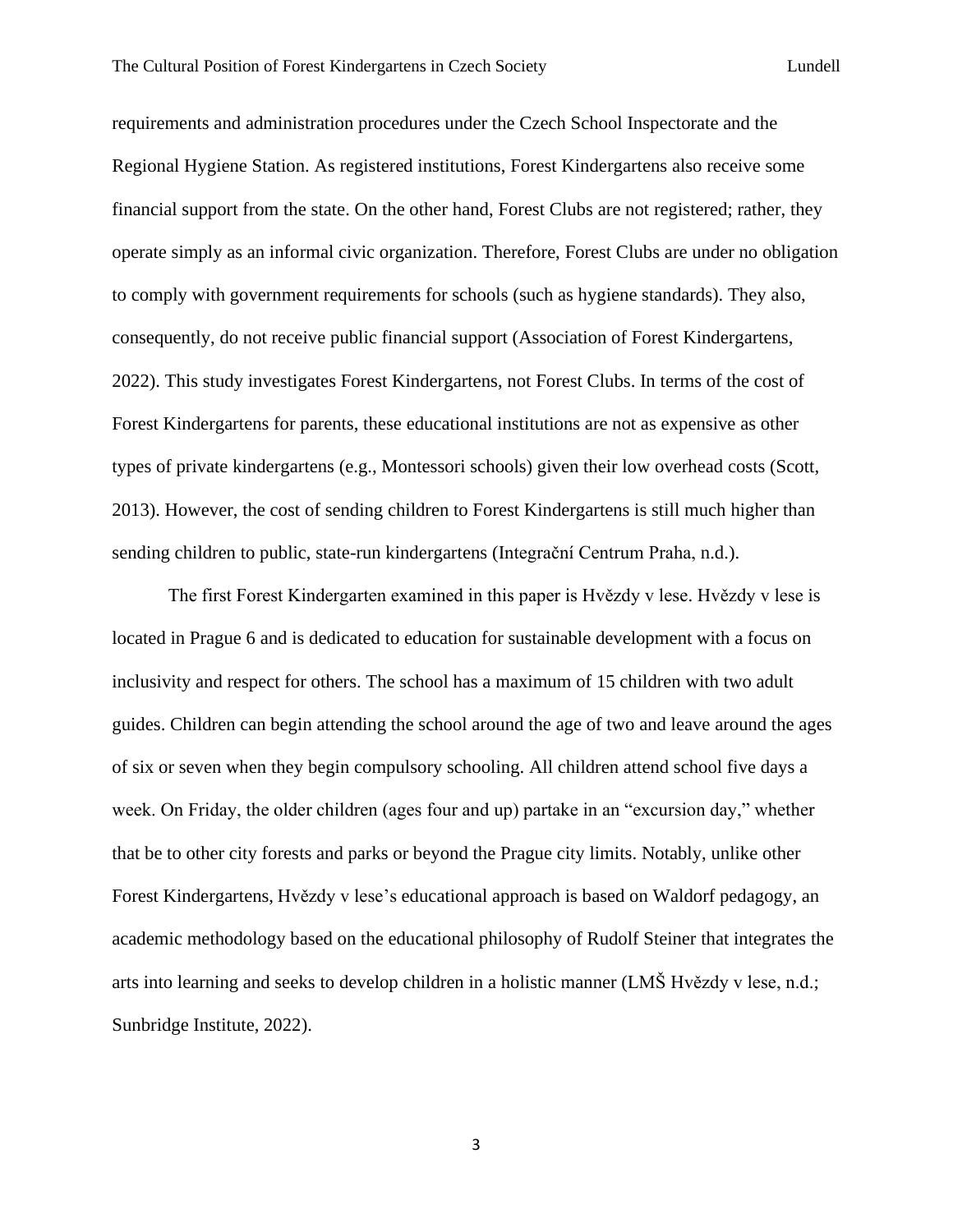The second Forest Kindergarten examined in this paper is Lesnění. Lesnění is located in Prague 4 and concentrates on the use of nature as an educational environment throughout child development. The optimum class size is 16 children; however, this number fluctuates slightly depending on the day. Similar to Hvězdy v lese, the children are accompanied by two adult guides at all times, and the kindergarten is open five days a week. Lesnění is open a little longer than Hvězdy v lese, from 8:00am to 5:00pm (rather than 8:45am to 3:30pm), serving to make Lesnění slightly more accessible for working parents (Lesnění, n.d.).

In terms of research interests, I am interested in understanding the motivation of parents and teachers who have engaged with the Forest Kindergartens movement. I am also curious to learn if former communist control in Czechoslovakia impacted perceptions of alternative education in Czech society. I realize in-depth analysis into this topic is beyond the scope of this study. However, I believe that evaluation of interviews for this study could lead to rich, nuanced analysis of this topic. After the Velvet Revolution of 1989, some parents have turned to alternative forms of education (rather than wait for the slow reformation of the state education system) to find institutions that employ approaches other than rote memorization and other traditional teaching methods. Another possible and interesting source of inspiration for Forest Kindergartens is the history of Czech appreciation of and connection to nature (and how this connection to nature perhaps increased during communist control as Czech citizens sought to escape the scrutiny of government). For example, as mentioned above, Czech educational reformer Jan Ámos Komenský emphasized educational methods that were in accordance with the nature of the child (Sadler, 2022). The data analysis portion of this study addresses interesting historical and cultural aspects of Czech society.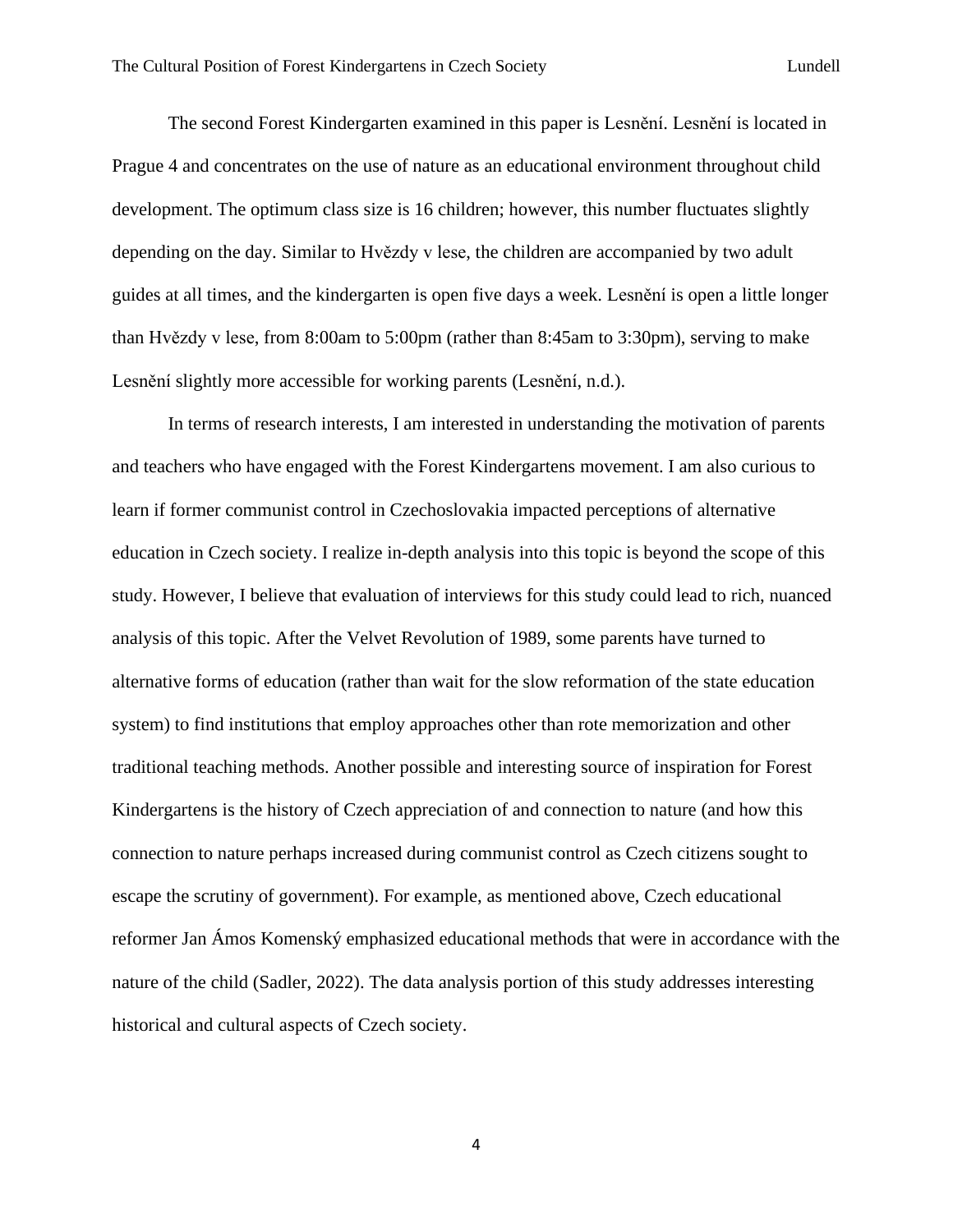#### **Methodology**

To carry out my research project, I conducted eight interviews with people invested in Forest Kindergartens in Prague. I interviewed three parents: two parents who send their children to Hvězdy v lese and one parent who sends her child to Lesnění. I also interviewed four teachers: three teachers who work at Hvězdy v lese and one teacher who works at Lesnění. My eighth interview participant, Radka Smith Slamová, is a doctoral student researching the motivations of parents who have chosen educational opportunities for their children within a specific track, such as alternative. I was unable to interview additional parents and teachers due to time constraints of the study; nevertheless, investigating two different Forest Kindergartens in the Czech Republic rather than one strengthened my research by ensuring a broader perspective and opportunity for data analysis. Additionally, I ensured that at least one of my interview participants is male (a perspective that is often difficult to obtain in the field of education) to diversify my data analysis. Overall, interviews were conducted with multiple people from different backgrounds to ensure incorporation of various perspectives and sources of data, thereby promoting the validity and reliability of my research project.

For both the parents and the teachers, the interview was semi-structured, and the specific focus of the interview was to understand why these educators and parents are drawn to an alternative education institution. I was also interested in including artifacts in my research, such as projects created by the children; therefore, during the interviews, I asked teachers if they were willing to provide me with these artifacts. The question sets are included in Appendix A, and full interview transcripts are included in Appendix B.

In addition to interviews, I also conducted one full day of onsite, unstructured, nonparticipatory observation at Lesnění and a tour of Hvězdy v lese. The observation at Lesnění was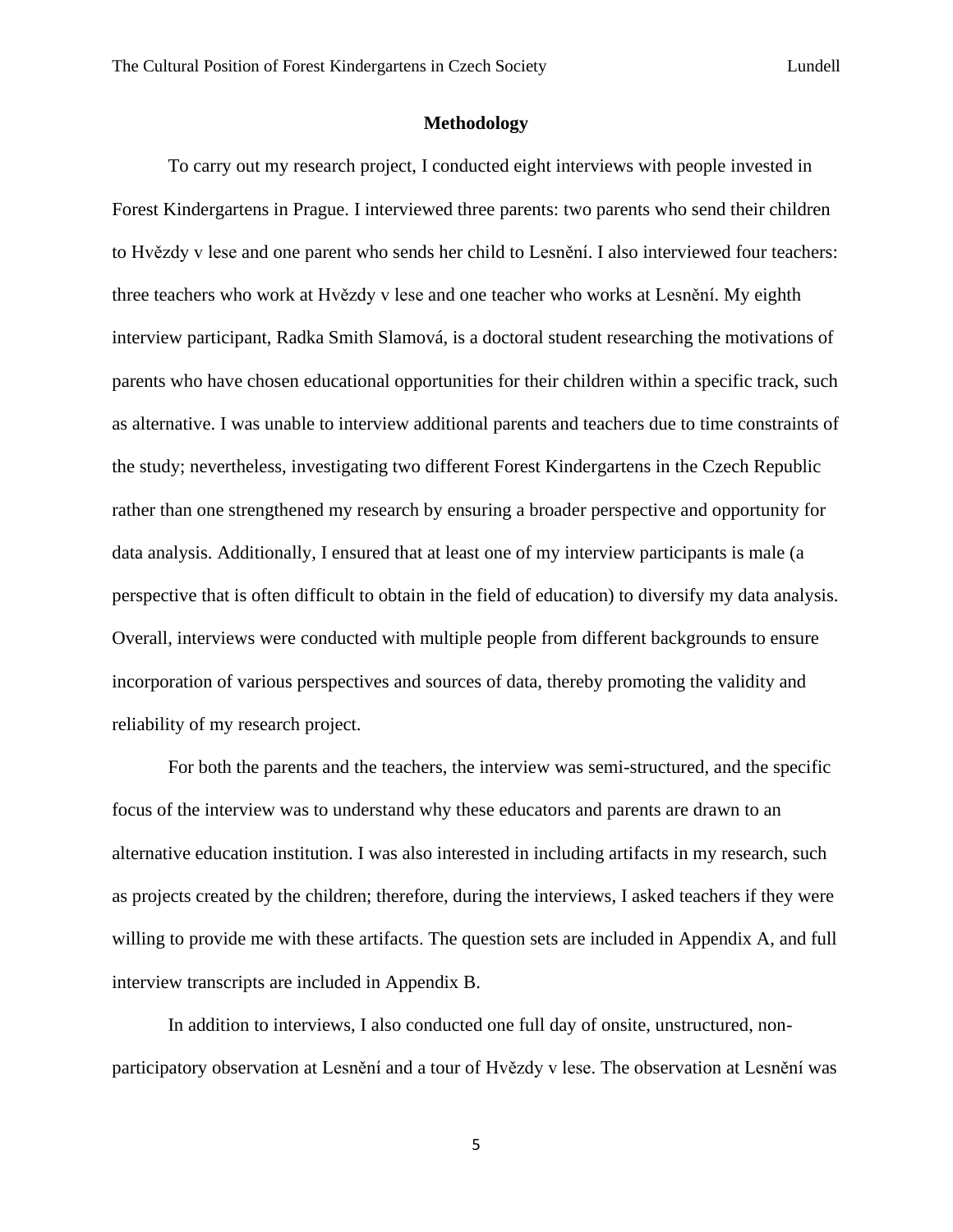flexible and focused mainly on observing the general teaching style and learning environment in the Forest Kindergarten. Adding this element of observation serves to enhance the validity and reliability of my research project by expanding my methods of data collection. Additionally, observation enabled me to learn how teachers and children approach and respond to alternative education teaching methods in the setting of a school environment. I conducted my observation after completing the majority of my interviews, which provided the opportunity for me to determine if the interview responses matched with observable activity at the school. (I was not permitted to conduct a full day of observation at Hvězdy v lese as they stopped allowing full-day visitors because they had too many visits. However, when I visited Hvězdy v lese for an initial tour and to interview teachers, I was able to observe how the kindergarten functions.)

#### **Ethics & Bias**

One primary ethical matter I considered during my research project is the confidentiality of those I interviewed. To address this ethical issue, I obtained informed consent from research participants as well as offered confidentiality for any participants who preferred this option. I also sent each interview participant a copy of the transcript I created from our interview to ensure open communication and transparency. Additionally, in terms of bias, I wanted to ensure that my interest in whether Czech appreciation for Forest Kindergartens is linked in any way to former communist control did not influence or bias the way I approached my interview participants or my observations. I was careful to avoid this inherent bias by not including any specific questions about this topic in my question set for interview participants. Finally, the Forest Kindergartens I studied – Hvězdy v lese and Lesnění – are kindergartens. Therefore, I was conscious of any legal requirements that I needed to consider before entering these school environments.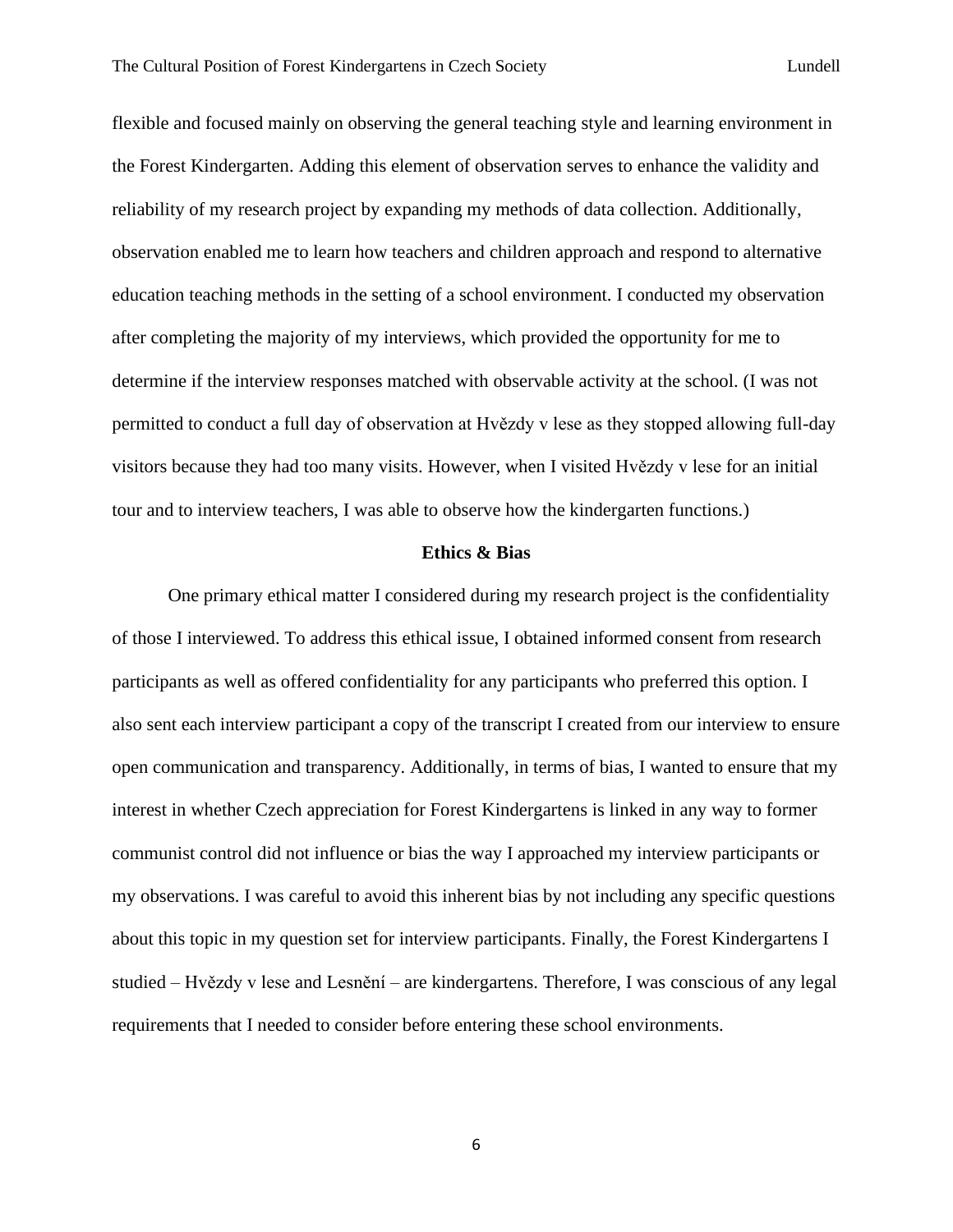| <b>Name of Interview Participant</b> | <b>Relationship to Forest Kindergarten</b> |
|--------------------------------------|--------------------------------------------|
|                                      | <b>Community</b>                           |
| Dr. Tereza Valkounová                | Teacher at Hvězdy v lese                   |
| Johana Passerin                      | Teacher at Hvězdy v lese                   |
| Bara Novaková                        | Teacher at Hvězdy v lese                   |
| Martina Havlicková                   | Teacher at Lesnění                         |
| Marta Lopatková                      | Parent at Hvězdy v lese                    |
| Martin Hula                          | Parent at Hvězdy v lese                    |
| Lenka Kleger                         | Parent at Lesnění                          |
| Radka Smith Slamová                  | Researcher of parents who have chosen      |
|                                      | alternative education for their children   |

#### **Presentation of Results**

Several interesting themes emerged from my research regarding the key question of this study: *What are the motivations for Forest Kindergartens in the Czech Republic, and what place does this form of alternative education have in Czech society today?* It is important to note that, as is the nature of qualitative research and given my small sample of data collection from parents and teachers through interviews as well as my observation practices, the following series of data analysis employs inductive reasoning to establish an extrapolated claim about Czech cultural appreciation for Forest Kindergartens/alternative education. Below are the four key themes that emerged from my research:

# **1. Alternative Education, Specifically Forest Kindergartens, as an Appealing Alternative to State-Run Kindergartens**

All three parents as well as one teacher mentioned during their interviews how alternative education institutions, particularly Forest Kindergartens, offer an appealing alternative to the state-run, public kindergartens in the Czech Republic. For example, Martin Hula offers that a shared dislike for Czech public kindergartens unites those people that engage in different alternative education movements in Czech society – to include Forest Kindergartens, Waldorf pedagogy, Montessori schools, and homeschooling. One reason this mutual dislike exists is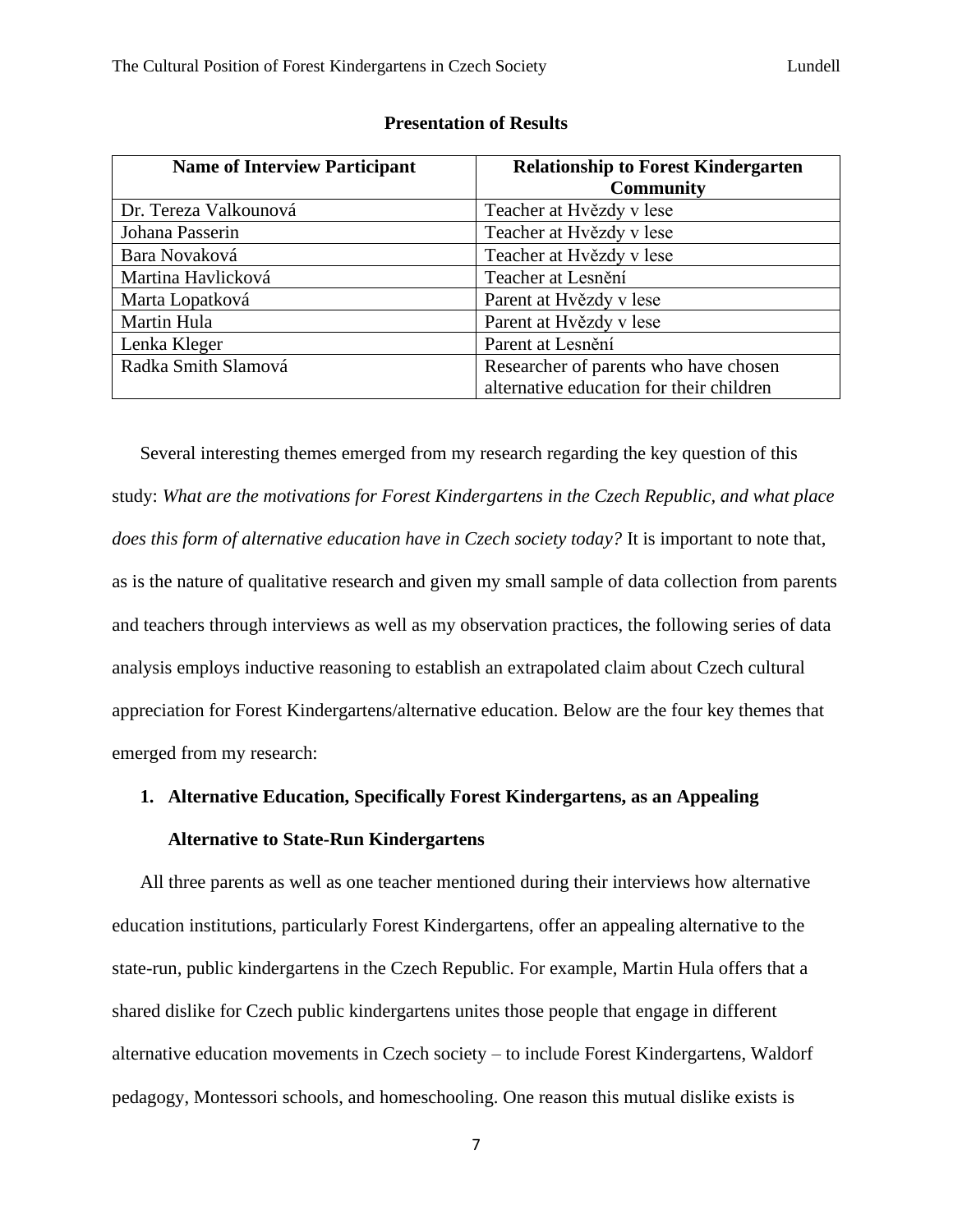because of the large number of children compared to teachers in Czech public kindergartens. Radka Smith Slamová and Bara Novaková also discuss this idea in their interviews as well. Slamová explains that Forest Kindergartens offer high teacher-to-child ratios, especially in comparison with the estimated ratio of 30 children and one teacher in public kindergartens (which starkly contrasts the small class sizes of Hvězdy v lese and Lesnění, as discussed above). According to Slamová, this high teacher-to-child ratio allows for Forest Kindergartens to adopt an individual approach to each child, which is especially important for parents who feel that their child is in need of special attention due to hyperactivity or sensitivity.

From the teacher perspective, Novaková explains that this high teacher-to-child ratio is not only appealing for parents but also allows teachers to perform at their best for the children (i.e., achieve a higher level of professional fulfillment as teachers). Novaková notes that, unlike in public kindergartens, the teachers at Hvězdy v lese are not exhausted all the time; rather, they have energy for their children and passion for what they are doing. Conversely, Novaková explains that the structure of public kindergartens does not allow teachers to perform at their highest level consistently. Similarly, Martina Havlicková mentions in her interview the idea that Forest Kindergartens not only benefit the children, but also the teachers. (Evidently, teachers seem to be satisfied with their jobs at Forest Kindergartens.)

Apart from the small class sizes, Forest Kindergartens also differ from state-run kindergartens in their educational approach, to include emphasis on values of community and respect for the children. For example, Lenka Kleger argues that public kindergartens typically maintain a "hierarchy" between the teacher and the children. Kleger prefers the "more friendly" and "more equal" relationship between teacher and child promoted at alternative schools. Kleger explains that this respect for children at Forest Kindergartens enables children to have more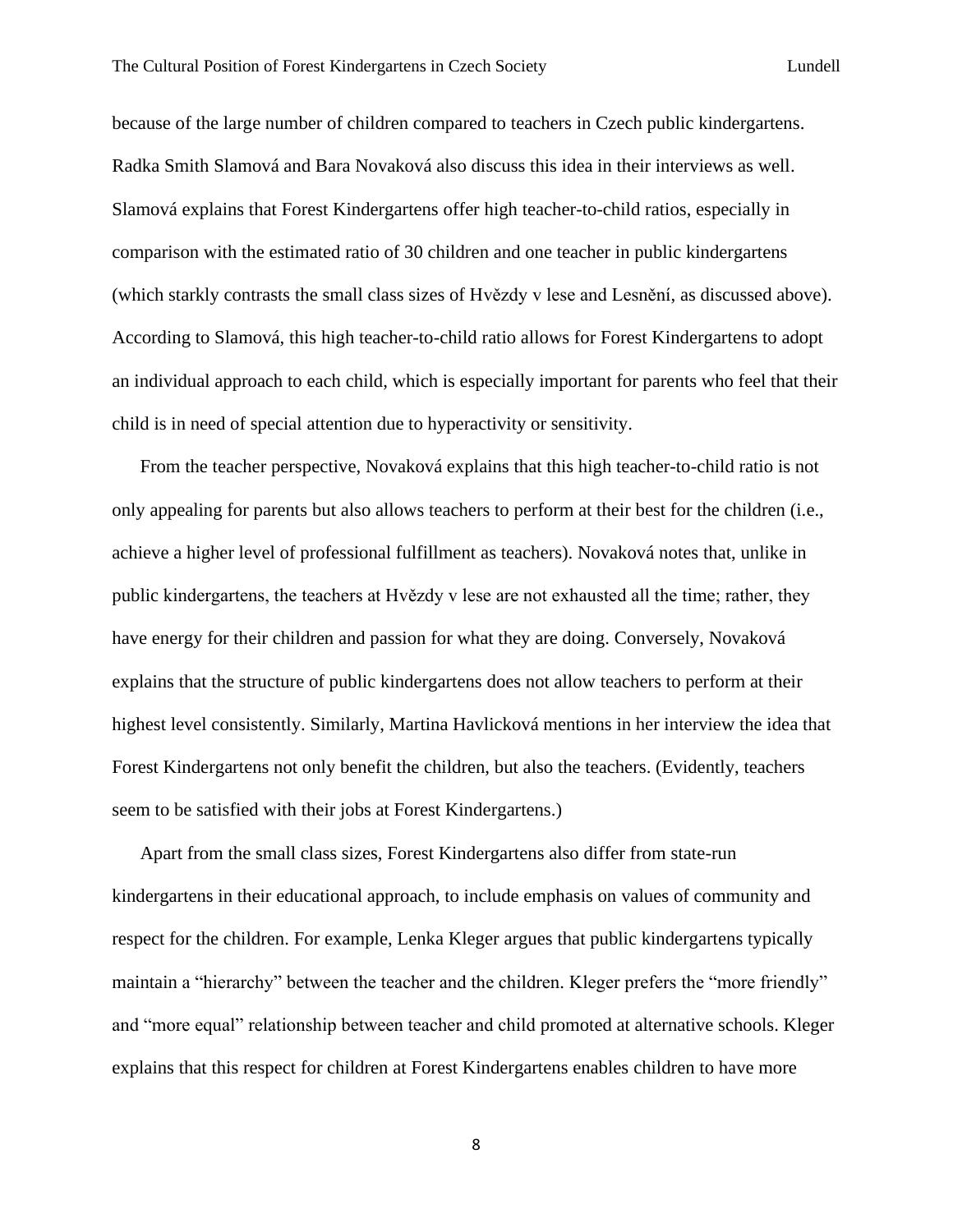freedom "to do what they want to do, when they want to do it, with whom they want to do it," thereby encouraging a sense of personal responsibility and decision-making (L. Kleger, personal communication, April 27, 2022). This child-centered approach is greatly important to parents, to include Hula and Marta Lopatková who credit their children's increased confidence and control – more so than other children who are not attending/did not attend alternative institutions such as Forest Kindergartens – to alternative institutions' focus on and respect for children. In her interview, Slamová concludes that, from her research, Forest Kindergartens are inspired by "positive parenting," which leads to a focus on disciplining practices that treat the child as an equal, a partner in the educational dialogue (R.S. Slamová, personal communication, April 13, 2022). Forest Kindergartens are careful about their approach to reinforcements and punishments, and they prefer to shape the child's behavior through lessons in negotiation rather than command and control mentalities.

Additionally, in contrast to public kindergartens, Forest Kindergartens also place emphasis on promoting community among the parents. For example, as Kleger explains, "In the Forest Kindergarten, the parents meet in the garden, and they talk for some time." There are also activities for parents, which is "very different in the state kindergartens [where] there's no place for the parents to meet" (Kleger). Lopatková similarly explains that Hvězdy v lese also has many opportunities for parents to participate in the school community, such as through school celebrations, and Slamová emphasizes that Forest Kindergartens function with the idea that they are a "tribe" and that families enter into this tribe (Slamová). This incorporation of parents into the school community along with teachers and students provides a more "holistic" understanding of education to the children, a term that Slamová uses in her interview (Slamová).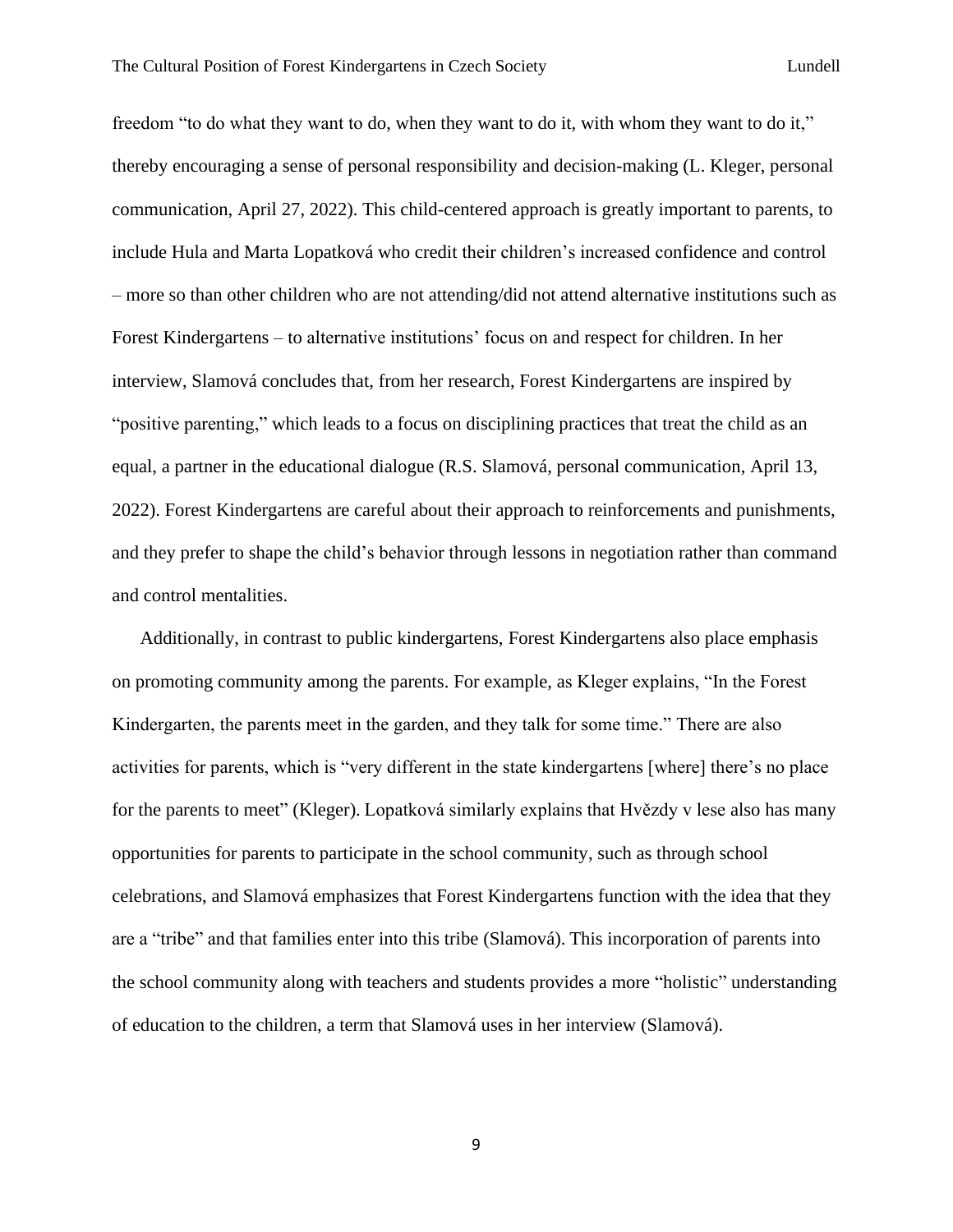While observing both Hvězdy v lese and Lesnění, I witnessed the community, respect, and small class sizes of which interview participants speak. For example, at both Forest Kindergartens there were two teachers for around 15 children. Additionally, the children felt comfortable approaching and speaking with the teachers, and the parents spent time conversing with both the teachers and other parents when they picked up their children at the end of the school day. Therefore, the reasons why alternative education institutions – specifically Forest Kindergartens – are appealing as an alternative to state-run kindergartens are indeed present at Hvězdy v lese and Lesnění.

#### **2. Forest Kindergartens as Places of Simplicity and Cultivators of Imagination**

Both parents and teachers describe Forest Kindergartens as educational institutions that offer simplicity that encourages the development of imagination and creativity in children. For example, Hula appreciates the fact that at Forest Kindergartens there are no plastic toys. Rather, children are encouraged to play in the outdoors with whatever nature might provide (e.g., sticks, stones, etc.). According to Hula, "The philosophy is that those simple objects are the best thing to develop children's fantasy because it can be anything – a stone can be a variety of things. If you have a plastic car, then it's just a car" (M. Hula, personal communication, April 26, 2022). Lopatková also discusses this idea in her interview. In her interview, Lopatková argues that there are too many distractions in daily life – including in her own life and that of her children – and she appreciates that Hvězdy v lese provides the opportunity for her son to step out of these distractions, even for a few hours a day. Lopatková acknowledges that it is impossible to completely avoid these distractions of modern life (such as TV and social media) – and she does not necessarily want to – but Hvězdy v lese provides her son balance between the chaos of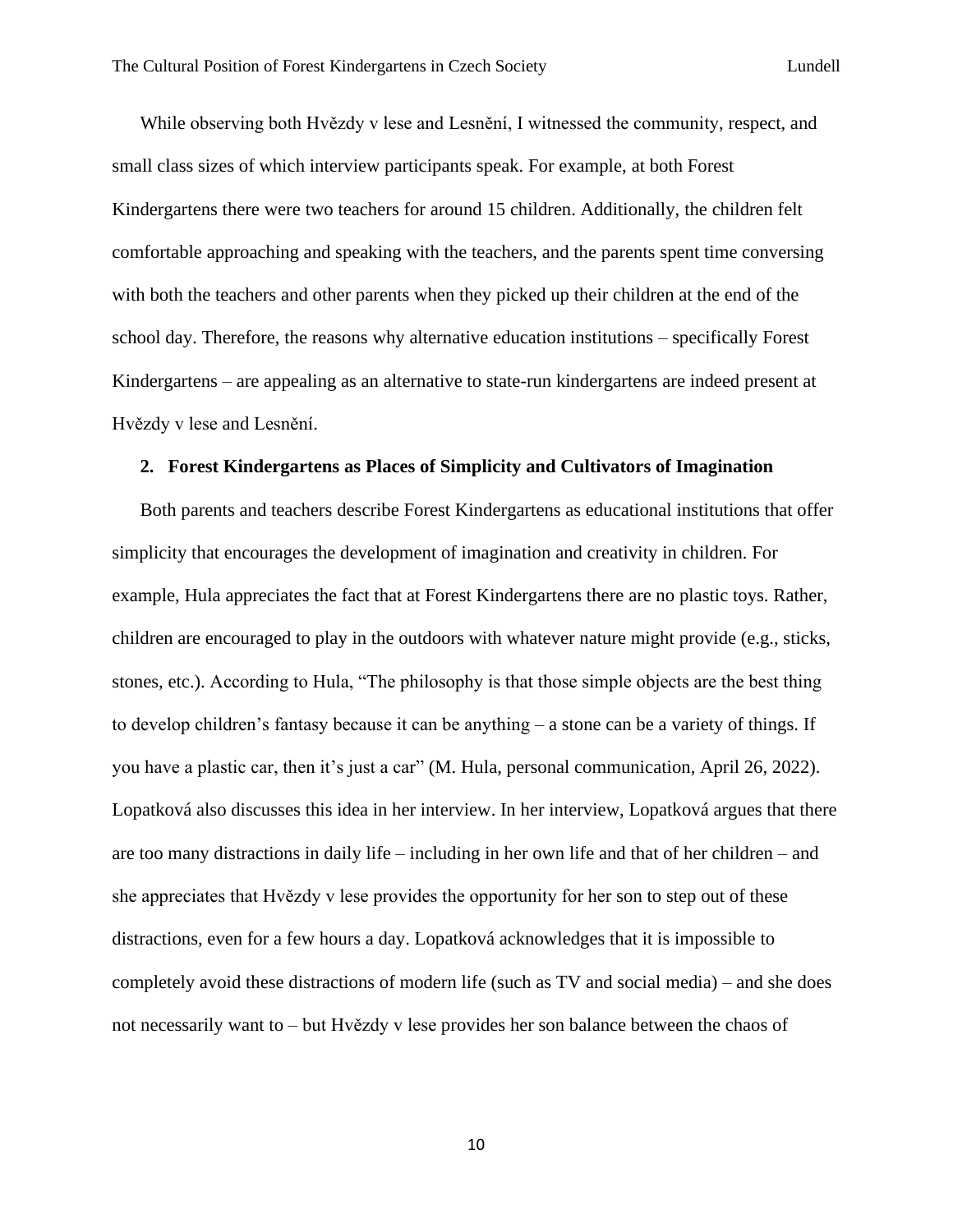modern life and the "simpl[icity]" of nature (not just the forest) (M. Lopatková, personal communication, April 22, 2022).

Hula and Lopatková's discussion of this simplicity links to Johana Passerin's interview and focus on the appeal of "being natural and being in nature, being simple" (J. Passerin, personal communication, April 20, 2022). This simplicity and consequent fostering of imagination exists not only through the objects with which children play, but also in the pedagogical approach of Forest Kindergartens. For example, at Hvězdy v lese, both Novaková and Passerin explain that, rather than read from books, the teachers at Hvězdy v lese recite stories from memory, using creativity and imagination to aid them in the process. According to Passerin, this method of storytelling corresponds to the oral culture of children and puts the teacher at the "same level" as his/her children. This method also trains the children to be able to use the "powerful tool[s]" of imagination, which leads to creativity and independence (Passerin).

I also observed the simplicity embodied by Forest Kindergartens during my day of observation at Lesnění, evidencing that this trait occurs not only in Hvězdy v lese. For example, when walking in the forest, the teachers stopped in an open area for the children to play for around 20 minutes. The children did not play with toys; rather, they used the natural landscape (such as stones and sticks) to occupy themselves.

#### **3. Forest Kindergartens as Manifestations of Czech Cultural Appreciation for Nature**

Notably, most interview participants discussed in their interviews the history of Czech cultural appreciation for nature, as well as connected this appreciation for nature to the effort to escape communist control in Czechoslovakia during the second half of the  $20<sup>th</sup>$  century. For example, in her interview, Kleger mentions the "cottage" movement in the Czech Republic as an example of Czech cultural appreciation for nature (Kleger). According to Kleger, during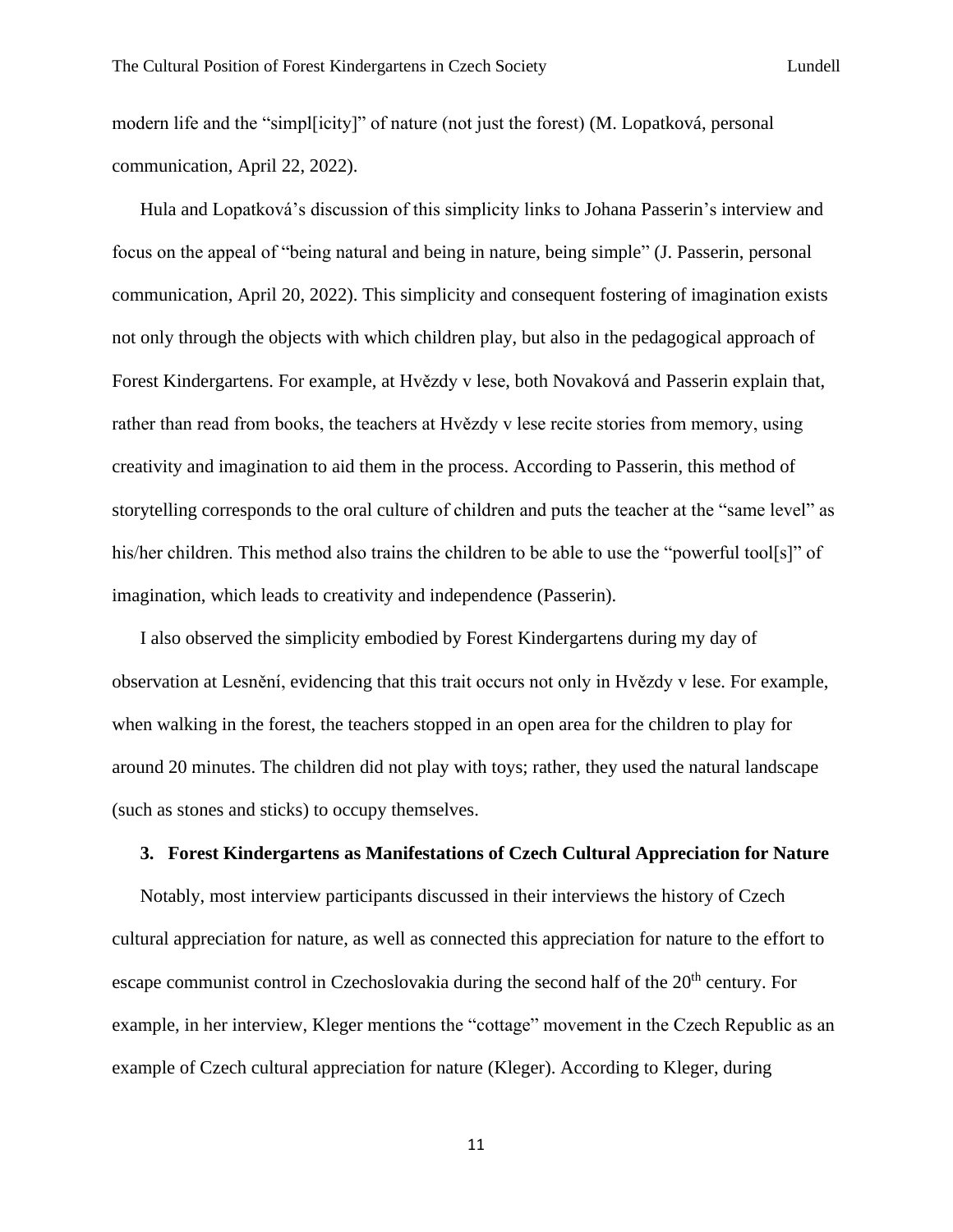communism, Czech society was not allowed to travel outside the country, so people left the city for rural cottages. The freedom and independence that Kleger associates with the outdoors parallels Dr. Tereza Valkounová and Passerin's comments in their interviews. For example, Passerin mentions the Tramp movement in Czechoslovakia where people camped "in nature with minimal things, just a sleeping bag, some tarp, and cooking outside." Notably, Passerin explains that tramping was used as an escape during communist control in Czechoslovakia – it was a form "of passive resistance." For Czech society, being out in nature, away from the eyes of the communist government, was how they gained some sense of "freedom" and "real life." As Passerin explains, "Many parents who are now parents to little children, these were children of these people who were camping there" (Passerin). Therefore, this freedom and independence associated with the outdoors was arguably instilled in the parents who are now sending their children to Forest Kindergartens.

Notably, in her interview, Valkounová discusses the idea that alternative education is valuable because it provides parents with a choice as to where they will send their children, thereby encouraging them to "be active citizens" (T. Valkounová, email communication, April 23, 2022). According to Valkounová, this idea of diversity and freedom of choice promotes a democratic society, as opposed to when communism removed this freedom and responsibility from people to choose how their children were educated. The importance of alternative education and, more specifically, Forest Kindergartens, to promote independence and freedom also relates to another point that Valkounová makes in her interview – the idea that parents relate their memories of being outside to "freedom, adventure, connectedness to favorite places, friendship, etc." (Valkounová). The freedom that Valkounová references regarding parents relating to the outdoors echoes the freedom associated with the Tramp movement that Passerin discusses in her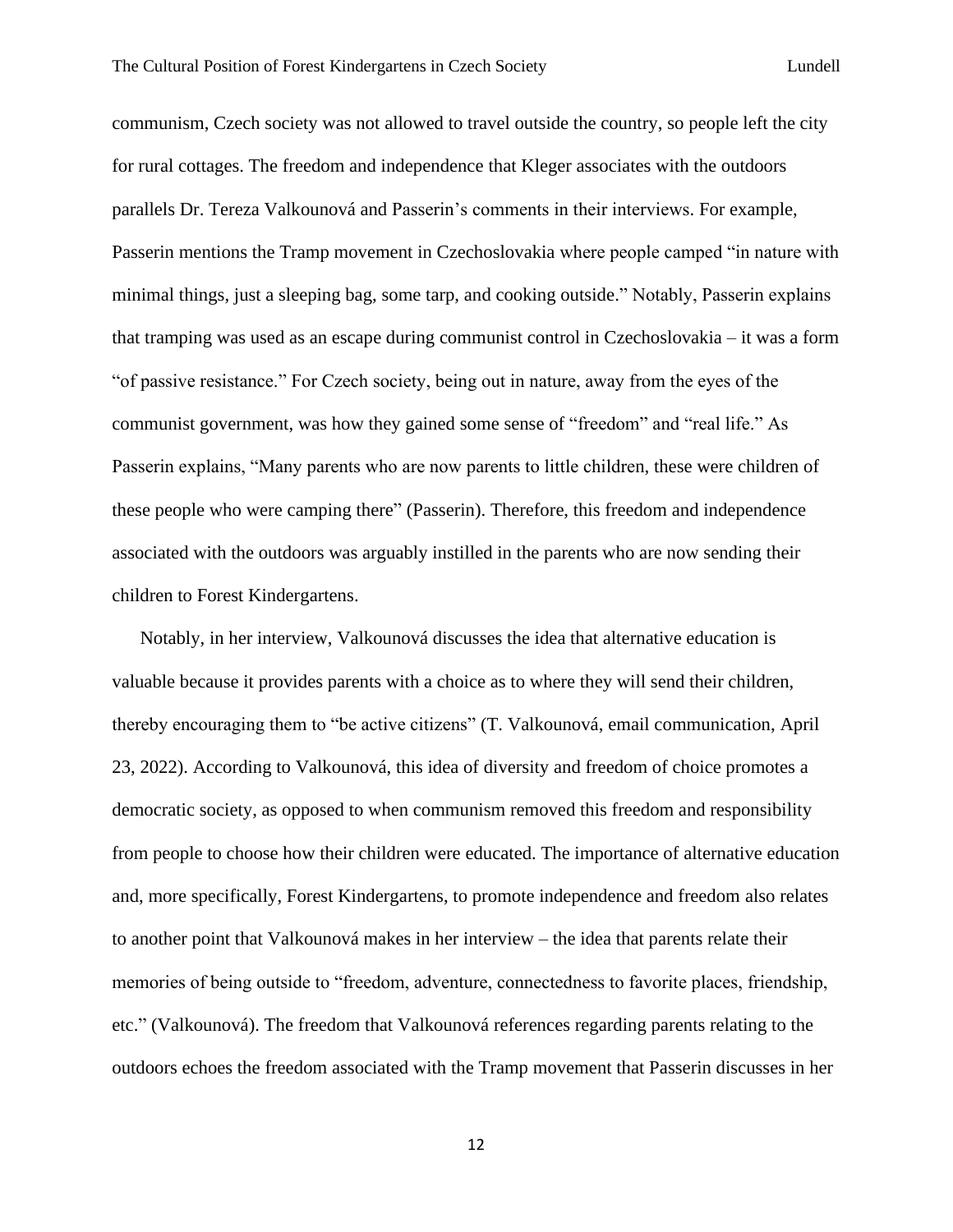interview. Notably, during my day of observation at Lesnění, I informally spoke with one father regarding this perspective on the nature of Forest Kindergartens in the Czech Republic, and he also brought up the Tramp movement and how it was an escape from communist control for Czech society.

Therefore, although it would need further study, both parental and teacher acknowledgement of Czech cultural appreciation of nature (which they connect to an effort to escape communist control) points to a connection between Czech love of nature, resistance to communist control, and cultural appreciation for Forest Kindergartens.

#### **4. Forest Kindergartens as Privileged Institutions and Communities**

One final key theme that emerged from my data collection was the idea that Forest Kindergartens are privileged institutions and communities. Notably, each parent mentioned this idea, but no teachers. It is interesting that parents are the interview participants who acknowledged this privilege while people involved in the system (i.e., the teachers at the Forest Kindergarten) do not recognize, or at least emphasize, the institution's elite status. However, the background of each parent helps to explain their ability to recognize their privileged position. For example, Lopatková works in the Faculty of Arts at Charles University and is involved in research focused on the LGBTQIA+ Vietnamese community in Prague. Therefore, her approach to life is arguably focused on recognizing privilege and inclusion issues. In terms of Hula, he was recommended by Lopatková and, therefore, it is likely that they have similar approaches to life. Kleger's background also helps to explain why she is more inclined toward recognizing the privilege of Forest Kindergartens. As a professional working at a non-governmental organization (NGO), her mindset is arguably also more focused on inclusion issues. Interestingly, in contrast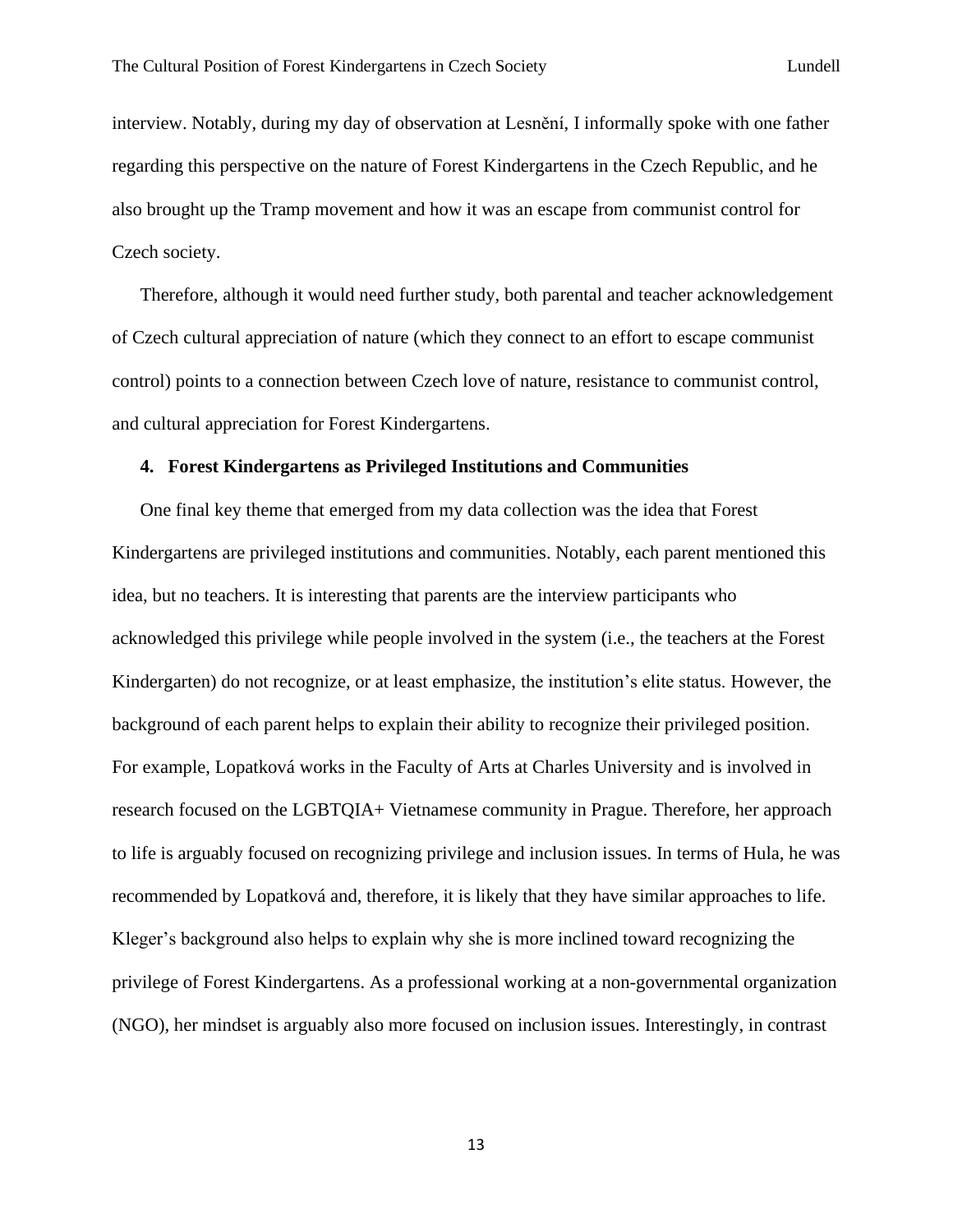to Slamová's comment that Forest Kindergartens rarely acknowledge this "elitism," these parents openly share the privileged nature of these institutions (Slamová).

According to parents, this privilege associated with Forest Kindergartens yields both positives as well as negatives. In terms of positives, Forest Kindergartens encourage the development of strong and close-knit communities because parents who send their children to these institutions often have similar ways of approaching life (often from a privileged position, as acknowledged by the interviewed parents). For example, according to Kleger, one reason why Forest Kindergarten communities may be so strong is because parents have actively chosen to send their children to these institutions. Consequently, these parents have similar approaches to and values about life – they see Forest Kindergartens as "an enrichment activity" for their children, according to Slamová (Slamová).

However, as Kleger notes, these similarities also extend to financial circumstances of families. Similar to the comments by Hula, Lopatková, and Slamová (not a parent, but a researcher), Kleger explains that Forest Kindergartens are "quite expensive" (Kleger). As Hula explains, this price of Forest Kindergartens prevents many families from benefitting from what the interviewed parents view as a superior learning environment. Additionally, as Slamová explains, Forest Kindergartens require that parents purchase a large amount of equipment for their children, which is not always affordable for all families. (During my observations, I did indeed witness this need for considerable amounts of outdoor clothing, such as boots, coats, and hats.) Therefore, a negative of the privilege associated with Forest Kindergartens is that children exist in "some kind of bubble" of people who come from families with the financial means to send their children to Forest Kindergartens and who have similar values and ways of raising their children (Kleger). Interestingly, Slamová also uses the term 'bubble' when describing Forest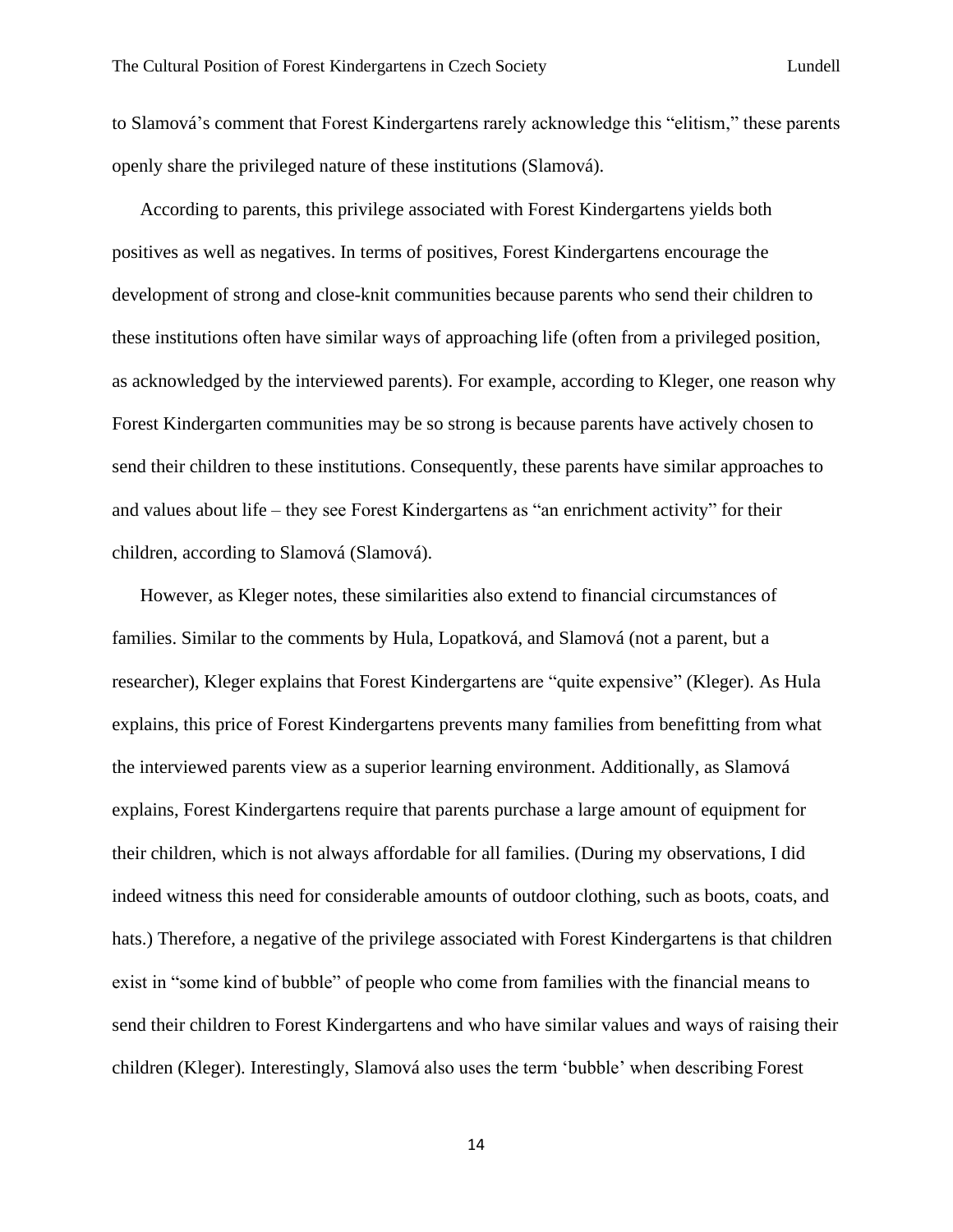Kindergartens as "a very elite little closed social bubble environment" (Slamová). According to Kleger, this "bubble" is not positive; however, it is "better to start with a nice education, nice environment, and then have the crush sometime later on and see how they manage" (Kleger). The "bubble" that forms at Forest Kindergartens both allows children (and parents) to feel nurtured and part of community, but also prevents children from experiencing people who are different to themselves.

The privileged nature of Forest Kindergartens relates not only to the financial aspect of the institutions but also to the time commitment that they demand. For example, Slamová explains that Forest Kindergartens cater to parents who have more freedom with their work schedules, limiting the number/types of families who can send their children to Forest Kindergartens. (This comment relates more to the daily structure of Hvězdy v lese, which is open from 8:45am to 3:30pm, rather than Lesnění, which is open from 8:00am to 5:00pm, as discussed previously.) Similarly, Lopatková explains that not all parents have the availability and resources to participate in the school community in a manner sufficient with Hvězdy v lese's demands (for example, not all parents can participate in the celebrations that Hvězdy v lese organizes or bake for the children – "it can be demanding" (Lopatková)). Therefore, although parents do indeed acknowledge the many positives (some of which extend from the privilege associated with Forest Kindergartens) of these institutions – so much so that Kleger explains in her interview that, despite the cost of Lesnění, and the time it takes to travel there, she does not regret the "great decision" to send her children to Lesnění – parents also express regret that these kindergartens are not accessible for everyone (Kleger).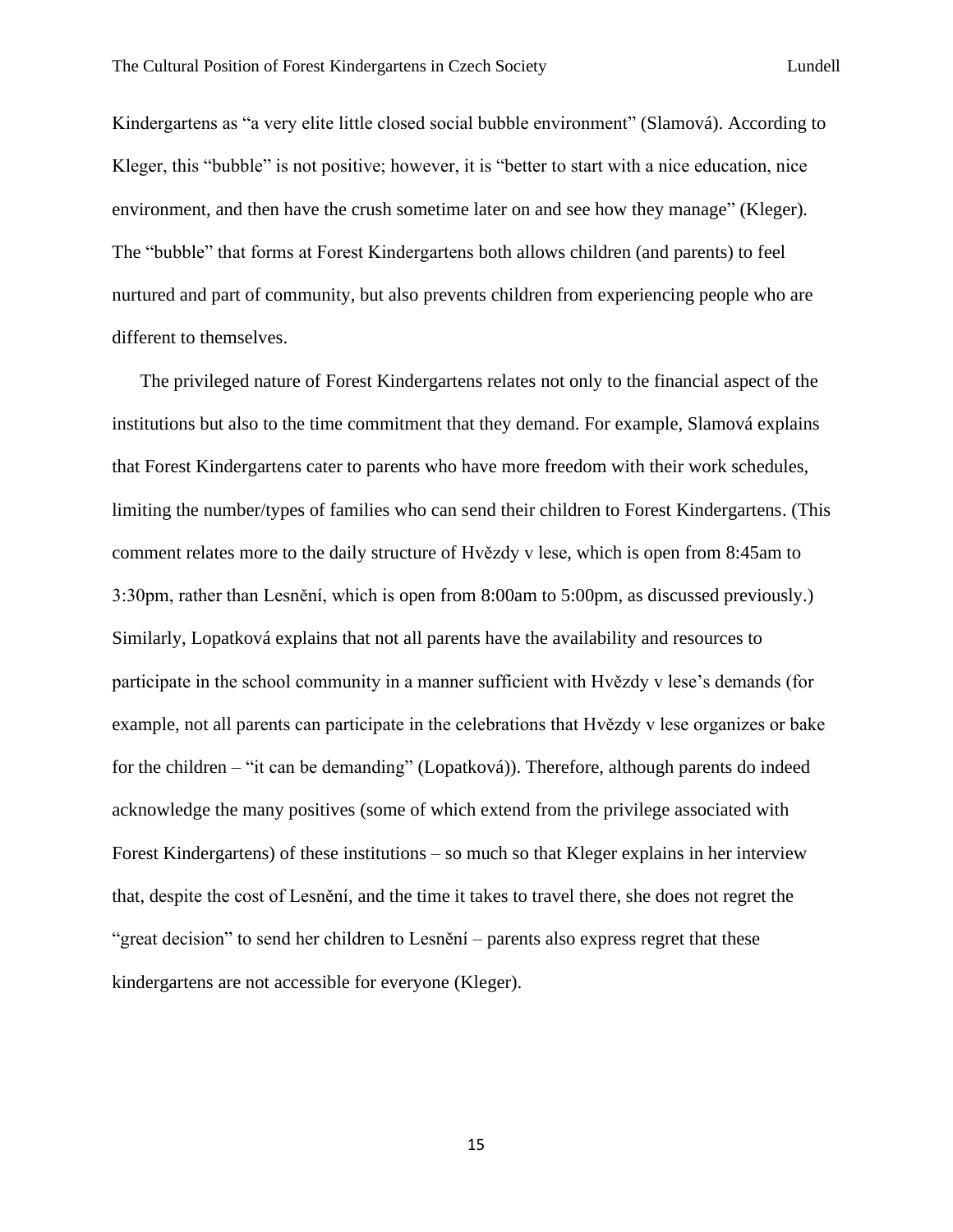#### **Conclusion**

This research project has worked to answer the paper's overall research question: *What are the motivations for Forest Kindergartens in the Czech Republic, and what place does this form of alternative education have in Czech society today?* The project has also worked to fill a gap in current alternative education history in the Czech Republic and add to understanding of contemporary society's outlook on education methods. From parent, teacher, and researcher interviews, as well as methods of research observation, this project finds that motivations for Forest Kindergartens extend from Czech love of nature (which interview participants connect with an effort to resist communist control in Czechoslovakia during the second half of the  $20<sup>th</sup>$ century – an interesting connection that would need further study) as well as the ability to offer an appealing alternative to state-run kindergartens, which often have large class sizes as well as lack the values of community and respect for children that both parents and teachers greatly value in Forest Kindergartens. Additionally, in comparison to other education institutions in contemporary Czech society, Forest Kindergartens are viewed as places of simplicity that help to develop creativity and imagination in children, fostered through the surrounding of the natural environment as well as the pedagogical approach of Forest Kindergartens. Finally, in comparison to other institutions (especially state-run schools), Forest Kindergartens are positioned as privileged institutions and communities, leading to both positives (such as strong community bonds) as well as negatives (such as children existing within a "bubble" of families with similar financial status and approaches to life). Overall, the findings from the data collected help to develop understanding of Forest Kindergartens as educational institutions that are valued and appreciated by those who have access to them.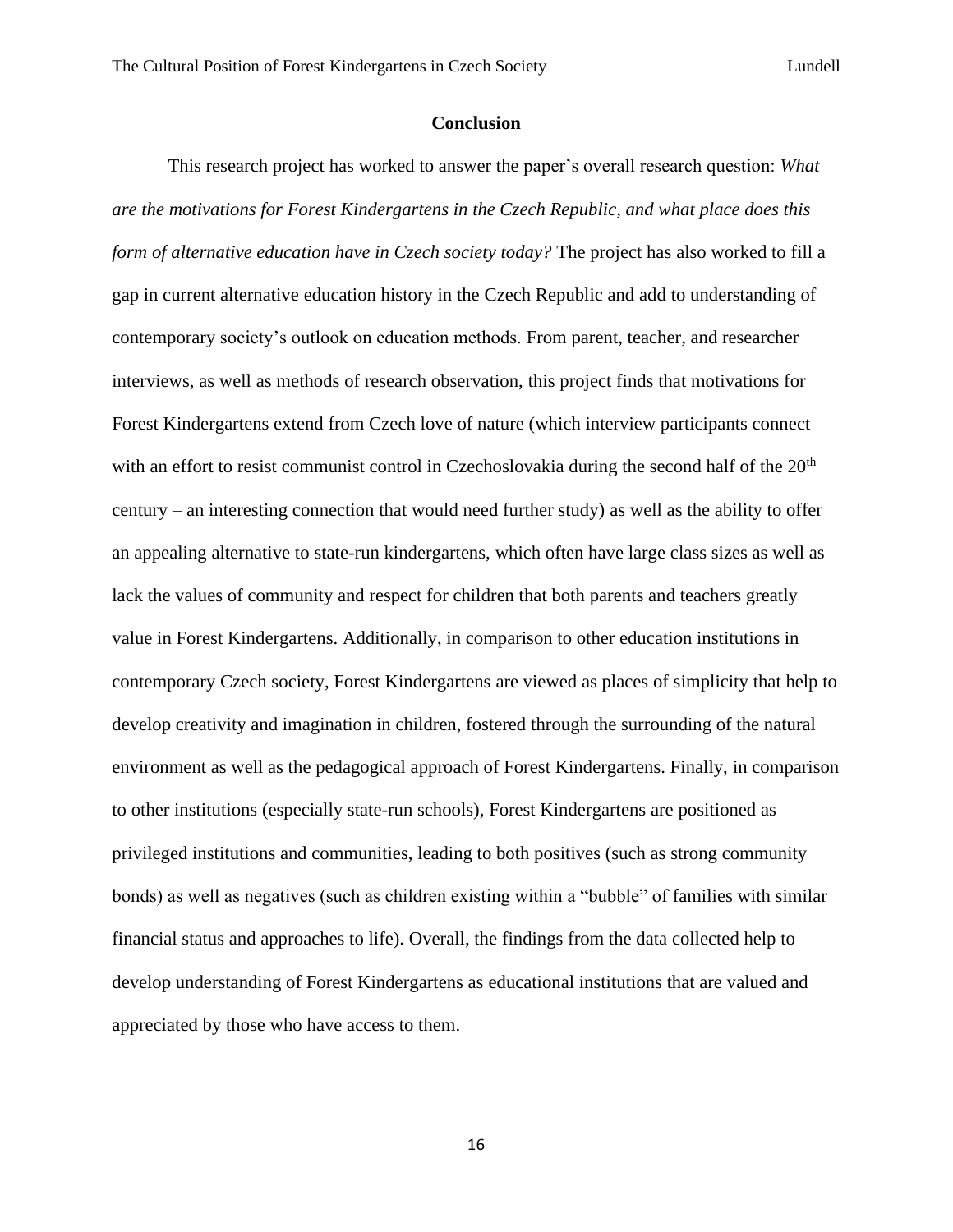Data collection during the process of this research identified potential areas of further study to deepen understanding of cultural appreciation for Forest Kindergartens in contemporary Czech society. For example, as mentioned previously, the connection between Forest Kindergartens, Czech love of nature, and resistance to communist control would need further study. Additionally, during Lenka Kleger's interview, she raises the idea of how the COVID-19 pandemic impacted cultural appreciation of Forest Kindergartens. According to Kleger, COVID-19 increased not only parental appreciation for Forest Kindergartens and their emphasis on having children be outside, but also teacher appreciation for outdoor learning. This question of how COVID-19 impacted societal opinions of Forest Kindergartens/outdoor learning provides an interesting opportunity for further study. Another unique insight that Kleger mentions during her interview is the participation of NGOs in Forest Kindergartens and how they work to support and provide resources for teachers (something Kleger focuses on most likely due to her work in an NGO that helps teachers learn how to teach more about nature, climate change, and the environment). Again, the question of how NGOs (another example of institutions that function outside of traditional structures) work with Forest Kindergartens provides an opportunity for further study. Finally, it would also be interesting to investigate to what extent parents and teachers in the Czech Republic think differently about alternative education from parents and teachers in the United States, such as differences in aspects that they value, etc. Evidently, the investigation of Forest Kindergartens – and, to a broader extent, alternative education – in the Czech Republic is a rich and nuanced topic in need of continued research and developed analysis.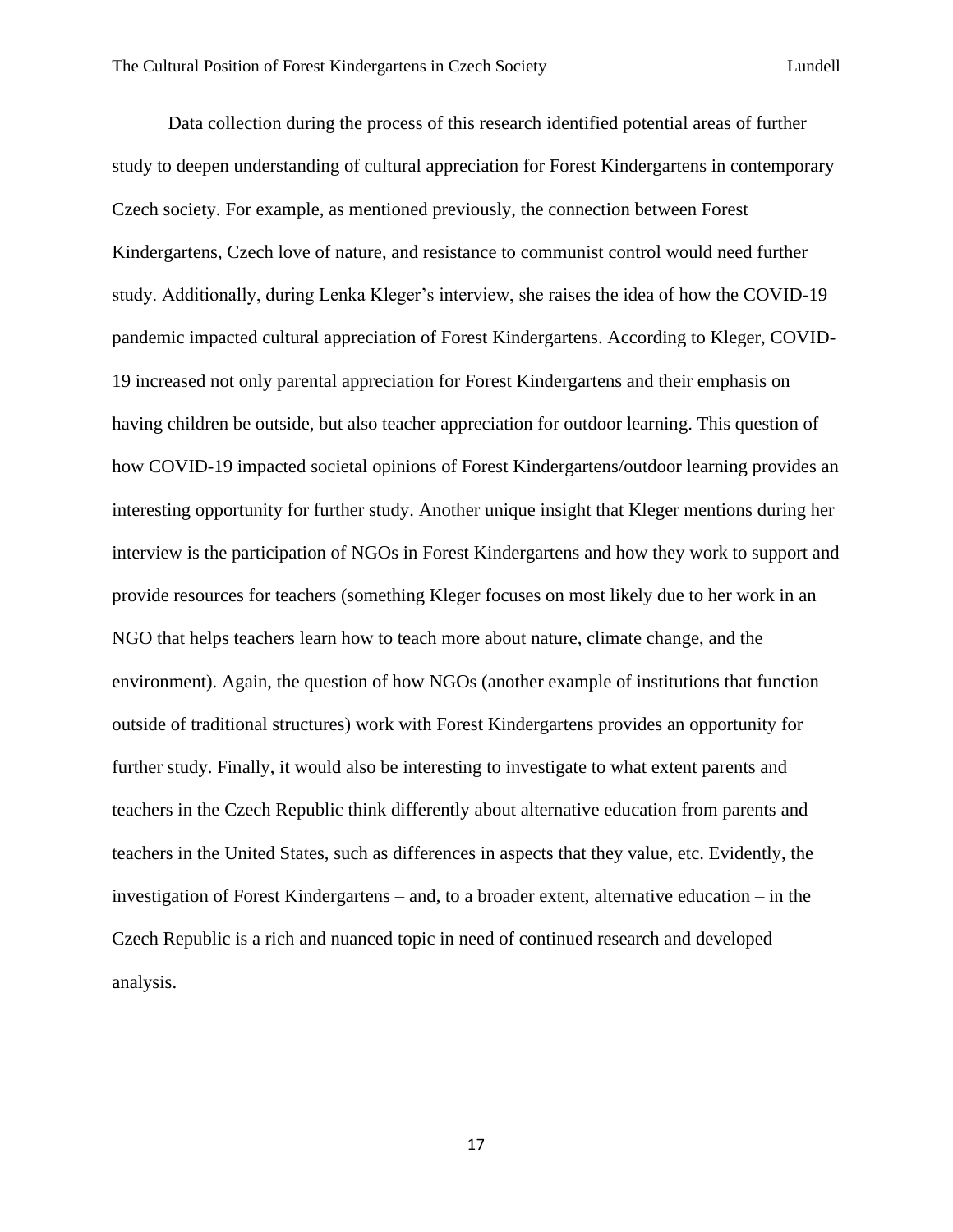### **Reference List**

Aron, L. (2006). An Overview of Alternative Education. *The Urban Institute*. [https://www.researchgate.net/publication/277176401\\_An\\_Overview\\_of\\_Alternative\\_Edu](https://www.researchgate.net/publication/277176401_An_Overview_of_Alternative_Education) [cation](https://www.researchgate.net/publication/277176401_An_Overview_of_Alternative_Education)

Association of Forest Kindergartens. (2022). *What is a forest nursery?*

<https://www.lesnims.cz/lesni-ms/co-je-lesni-skolka.html>

Integrační Centrum Praha. (n.d.). *Czech Kindergartens and Elementary Schools: How Does it Work?* [https://icpraha.com/en/czech-kindergartens-and-elementary](https://icpraha.com/en/czech-kindergartens-and-elementary-schools/#:~:text=What%20fees%20are%20associated%20with,are%20around%2030%20CZK%2Fday)[schools/#:~:text=What%20fees%20are%20associated%20with,are%20around%2030%](https://icpraha.com/en/czech-kindergartens-and-elementary-schools/#:~:text=What%20fees%20are%20associated%20with,are%20around%2030%20CZK%2Fday) [20CZK%2Fday](https://icpraha.com/en/czech-kindergartens-and-elementary-schools/#:~:text=What%20fees%20are%20associated%20with,are%20around%2030%20CZK%2Fday)

Lange, C. M. & Sletten, S. J. (2002). Alternative Education: A Brief History and Research Synthesis. *National Association of State Directors of Special Education, Alexandria, VA*. [https://eric.ed.gov/?id=ED462809;](https://eric.ed.gov/?id=ED462809) Young, T. W. (1990.) Public Alternative Education: Options and Choice for Today's Schools. *Teachers College Press*. <https://eric.ed.gov/?id=ED383108>

Lesnění. (n.d.). *Lesnění*.<https://lesneni.cz/>

LMŠ Hvězdy v lese. (n.d.). *About Us*. [https://hvezdyvlese.cz/?page\\_id=41](https://hvezdyvlese.cz/?page_id=41)

Merriam-Webster. (2022). Alternative Education. *Merriam-Webster.com dictionary*. <https://www.merriam-webster.com/dictionary/alternative%20education>

- Sadler, J.E. (2022). Jan Ámos Komenský: Czech educator. *Encyclopædia Britannica*. <https://www.britannica.com/biography/John-Amos-Comenius>
- Scott, R. (2013). The Forest Is Their Classroom. *Expats.cz*. [https://www.expats.cz/czech](https://www.expats.cz/czech-news/article/forest-schools)[news/article/forest-schools](https://www.expats.cz/czech-news/article/forest-schools)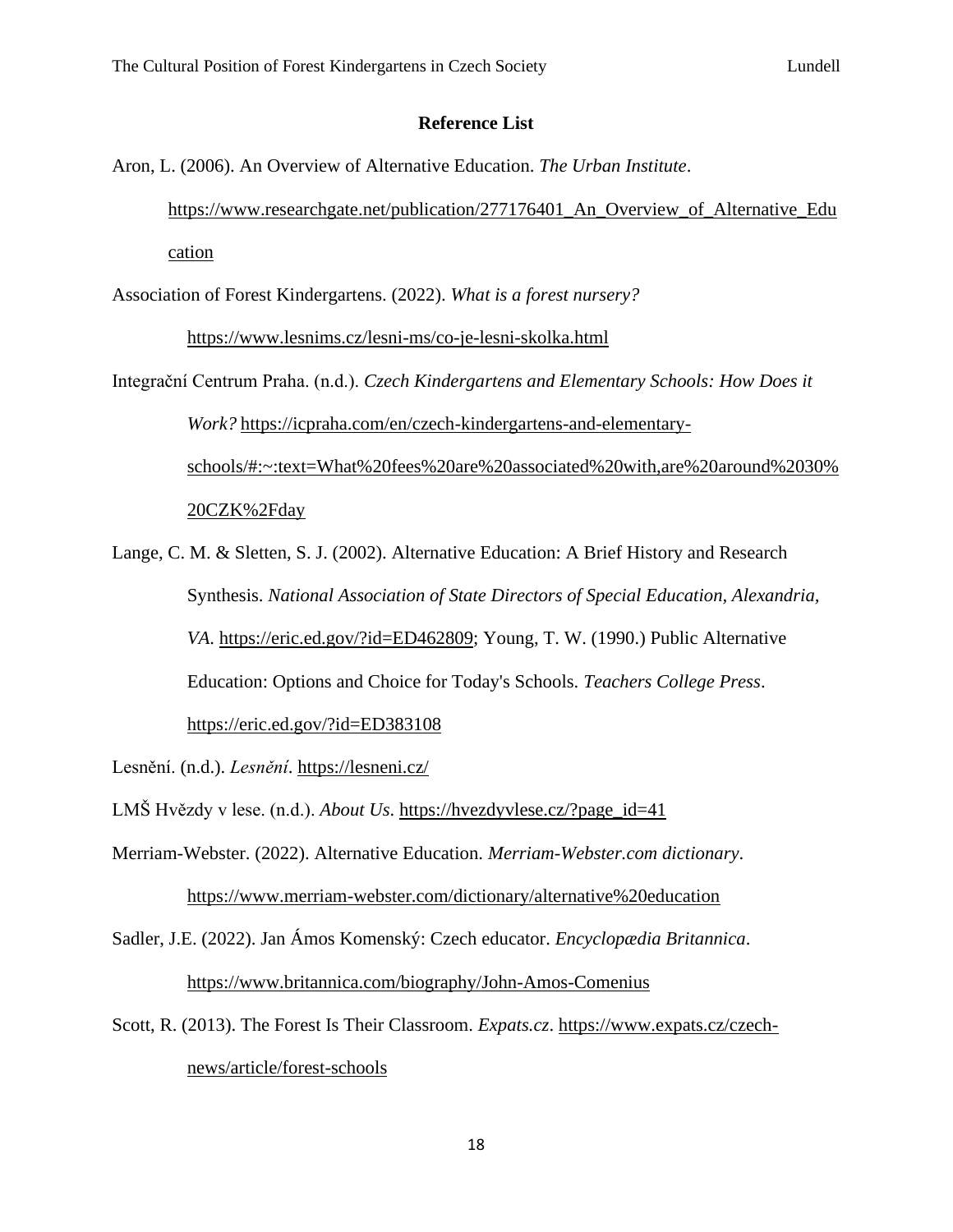Sunbridge Institute. (2022). *What is Waldorf Education?*

<https://www.sunbridge.edu/about/waldorf-education/>

Visegrad Fund. (n.d.). *Forest Kindergartens as a Growing Trend*.

<https://www.lesnims.cz/stahnout-soubor?id=4362>

Visegrad Fund. (n.d.). *Toolkit for Forest Kindergarten Practitioners*.

<https://www.lesnims.cz/stahnout-soubor?id=4357>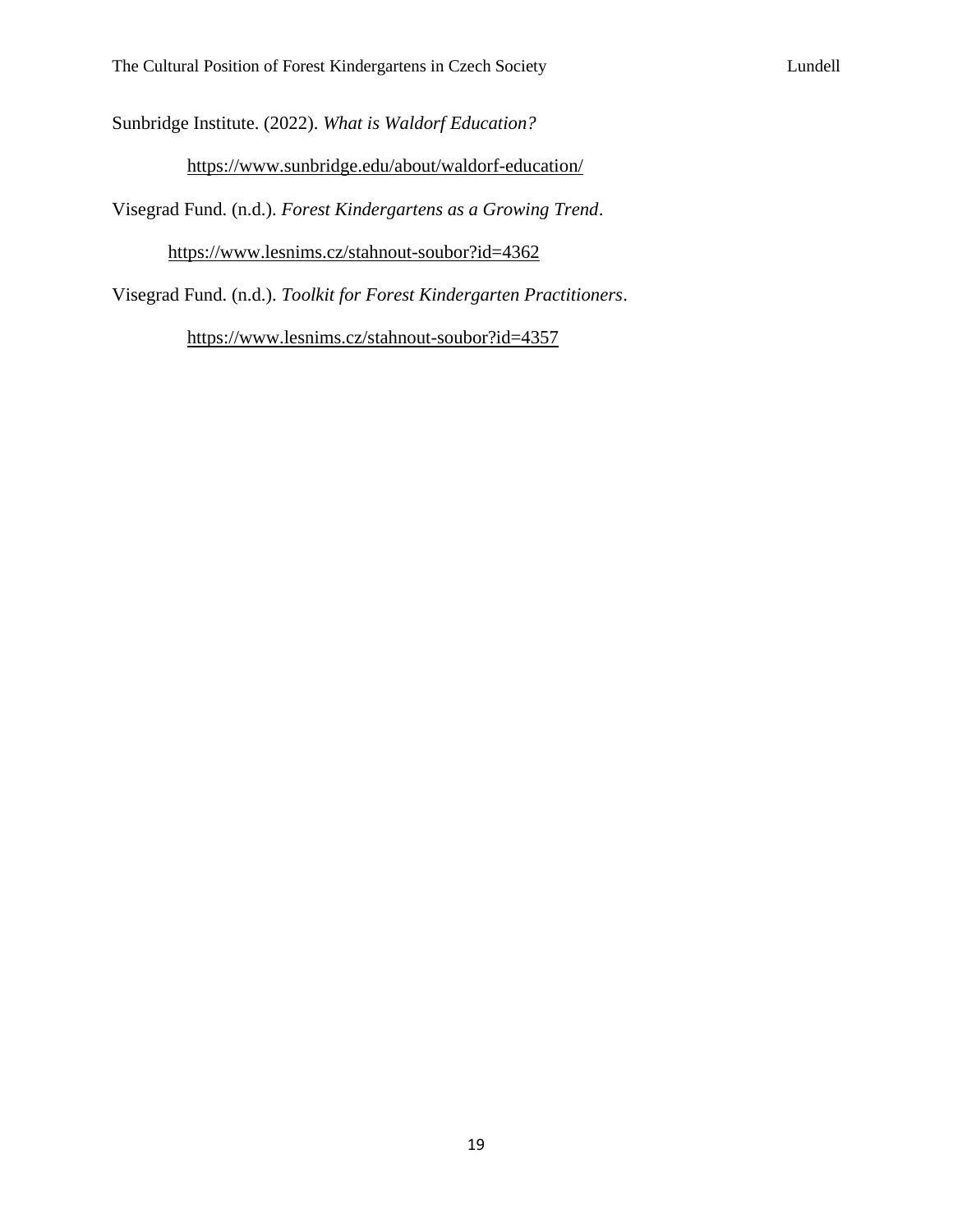#### **Appendix**

### **Appendix A: Question Sets**

#### **1. Teachers:**

- I. How do you define alternative education?
	- a. *Follow-up Question:* How do you think Forest Schools fit into this category?
- II. How would you explain the relevance (i.e., position, significance) of Forest Schools in the Czech education environment?
	- a. *Follow-up Question:* Why do you think parents choose to send their children to Forest Schools?
- III. What do you think the sources of inspiration are for Forest Schools in the Czech Republic?
- IV. Why did you choose to teach at a Forest School?
	- a. *Follow-up Question:* How do you think your experiences teaching at a Forest School have differed from if you had chosen to teach at another type of institution?
- V. Is there anything you would like to add that we have not discussed?
- VI. I am interested in including artifacts in my research project, such as teachers' course documents or projects created by the students. Do you feel comfortable providing me with these artifacts?

#### **2. Parents:**

- I. How do you define alternative education?
	- a. *Follow-up Question*: How do you think Forest Kindergartens fit into this category?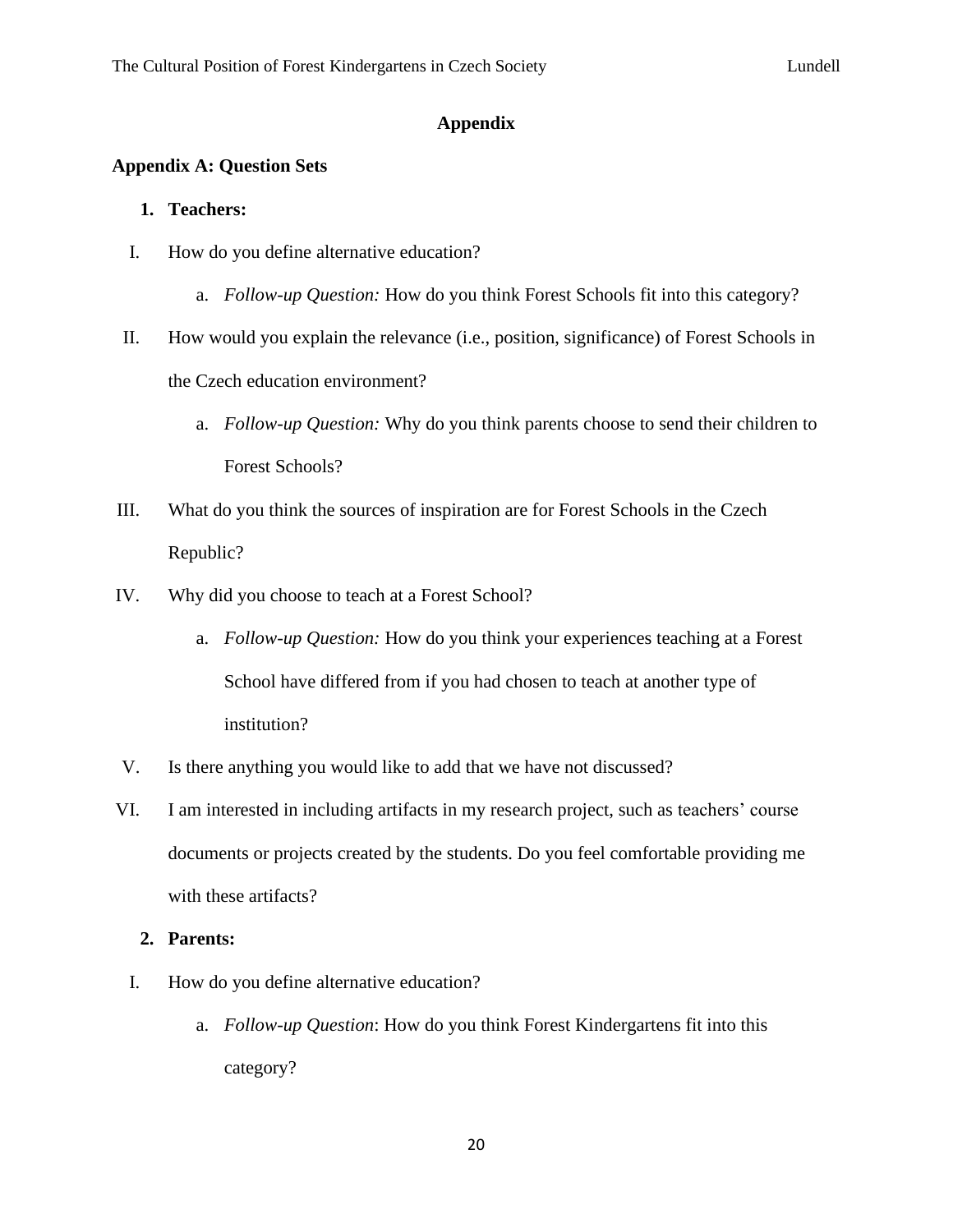- II. How would you explain the relevance of Forest Kindergartens in the Czech education environment?
- III. What do you think the sources of inspiration are for Forest Kindergartens in the Czech Republic?
- IV. Why did you choose to send your child to a Forest Kindergarten?
	- a. *Follow-up Question*: How important was "the forest"/nature when deciding to send your child to a Forest Kindergarten? Are other factors more important (like the atmosphere, activities, etc.)?
	- b. *Next Follow-up Question*: How do you think your child's experience at a Forest Kindergarten has differed from the experience they would have had at another type of educational institution?
- V. Do you plan to continue to send your child to alternative education institutions (e.g., Montessori schools)?
	- a. *Follow-up Question*: What other options did you consider other than Forest Kindergartens for your child? What would have been your alternative?
- VI. Is there anything you would like to add that we have not discussed?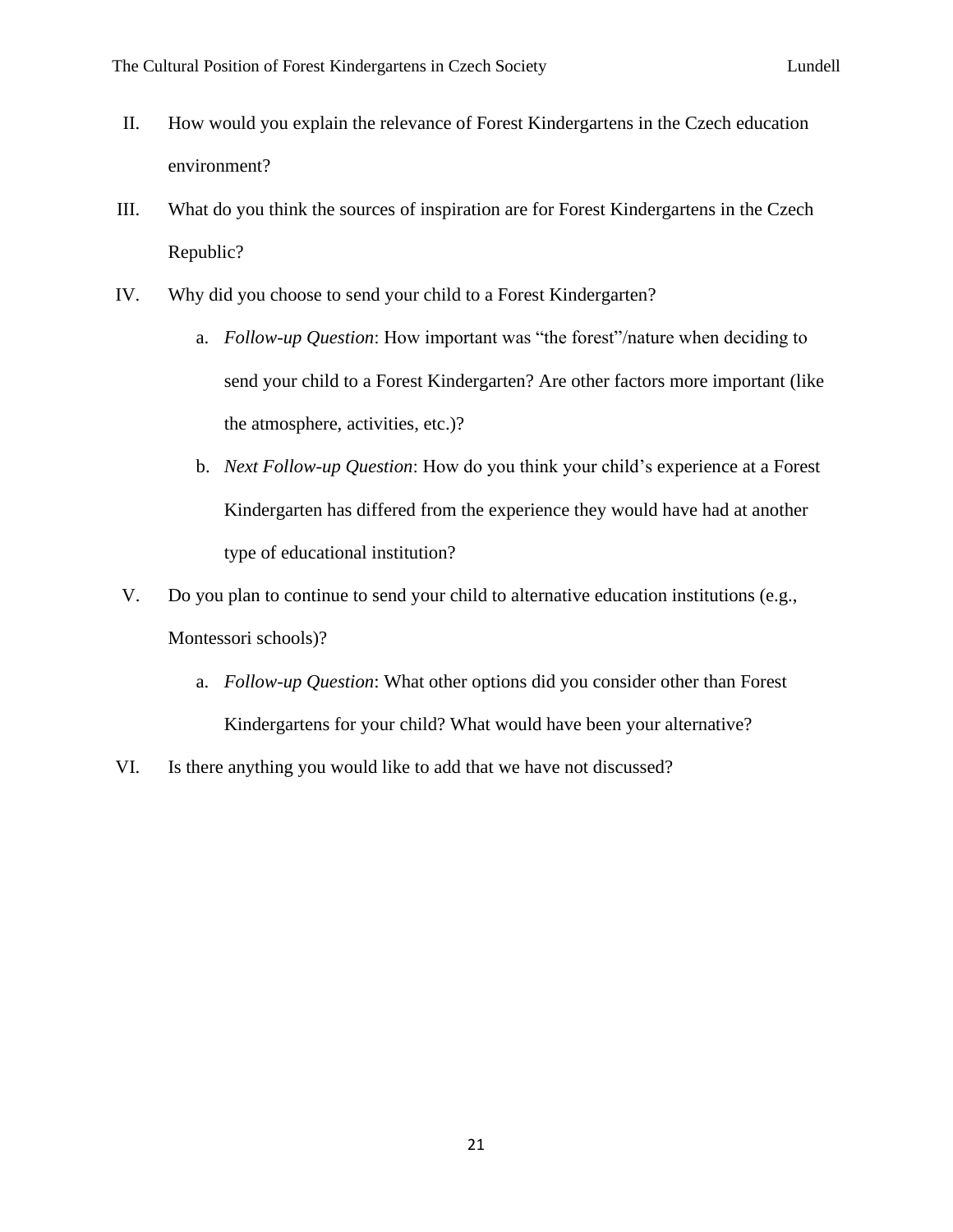#### **Appendix B: Transcripts**

**1. Dr. Tereza Valkounová (to note: the following transcript is Dr. Tereza Valkounová's written response by email):**

**Ava Lundell's provided context and questions (AL):** I am participating in a study abroad program during which the children conduct a one-month research project focused on an area of interest within Czech society.

For my research project, I am studying Forest Kindergartens in the Czech Republic. I am especially interested in understanding the motivations of people who engage with this form of alternative education in Czech society. Overall, this research project will investigate Czech cultural appreciation for alternative education – specifically Forest Kindergartens – to attempt to answer the key research question: *What are the motivations for Forest Kindergartens in the Czech Republic, and what place does this form of alternative education have in Czech society today?*

For my research project, I am interviewing several teachers and parents part of Forest Kindergarten communities in Prague (such as Hvězdy v lese). I would like to interview you as a teacher at a Forest Kindergarten.

Below are a few specific questions I would like you to answer (please feel free to add as much as you want/go any direction you want with the questions):

**AL:** How do you define alternative education?

**Dr. Tereza Valkounová (TV):** My personal definition is based on the value of free and responsible = democratic society. Parents are responsible for their children (comparing to the socialist state that removes freedom and responsibility from people). Alternative education broadens the variety of options, brings plurality, and helps parents to be active citizens – make a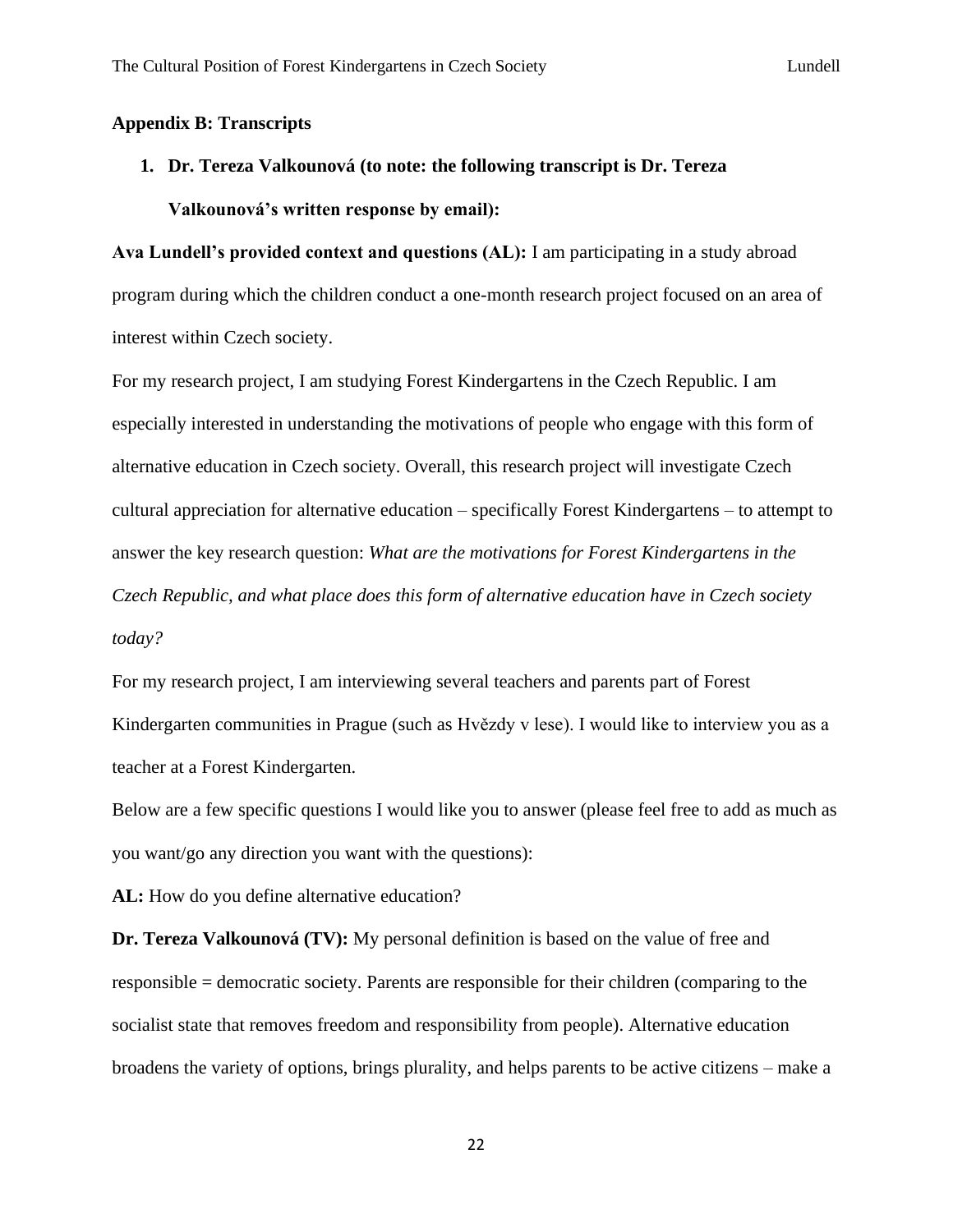choice. In the context of sustainable development, plurality (or diversity) is one of the keys of change.

**AL:** How do you think Forest Kindergartens fit into this category?

**TV:** We rather fit Forest Kindergartens into a category of innovative education. The word alternative has in some levels dissonant connotation which prevents to be open for further discussion.

**AL:** How would you explain the relevance (i.e., position, significance) of Forest Kindergartens in the Czech education environment?

**TV:** Here the term "alternative" fits – it is not supposed to be major way of education. And it is nice to see that some regular kindergartens incorporate some Nature Pedagogy principles into their curricula.

**AL:** Why do you think parents choose to send their children to Forest Kindergartens?

**TV:** They mostly talk about the importance of Nature for a mankind and therefore for their children. They also often remember their childhood outdoors connected with positive experience of freedom, adventure, connectedness to favorite places, friendship, etc. And they see many benefits of everyday contact with Nature for healthy development of children.

**AL:** What do you think the sources of inspiration are for Forest Kindergartens in the Czech Republic?

**TV:** In the beginning there was an article about Scandinavian education in a magazine, that was mentioned by many first founders of Forest Kindergartens. Then the Czech Forest Kindergarten Association was established and brought a lot of inspiration from Germany, the state where first FK was acknowledged in 1997.

**AL:** Why did you choose to teach at a Forest Kindergarten?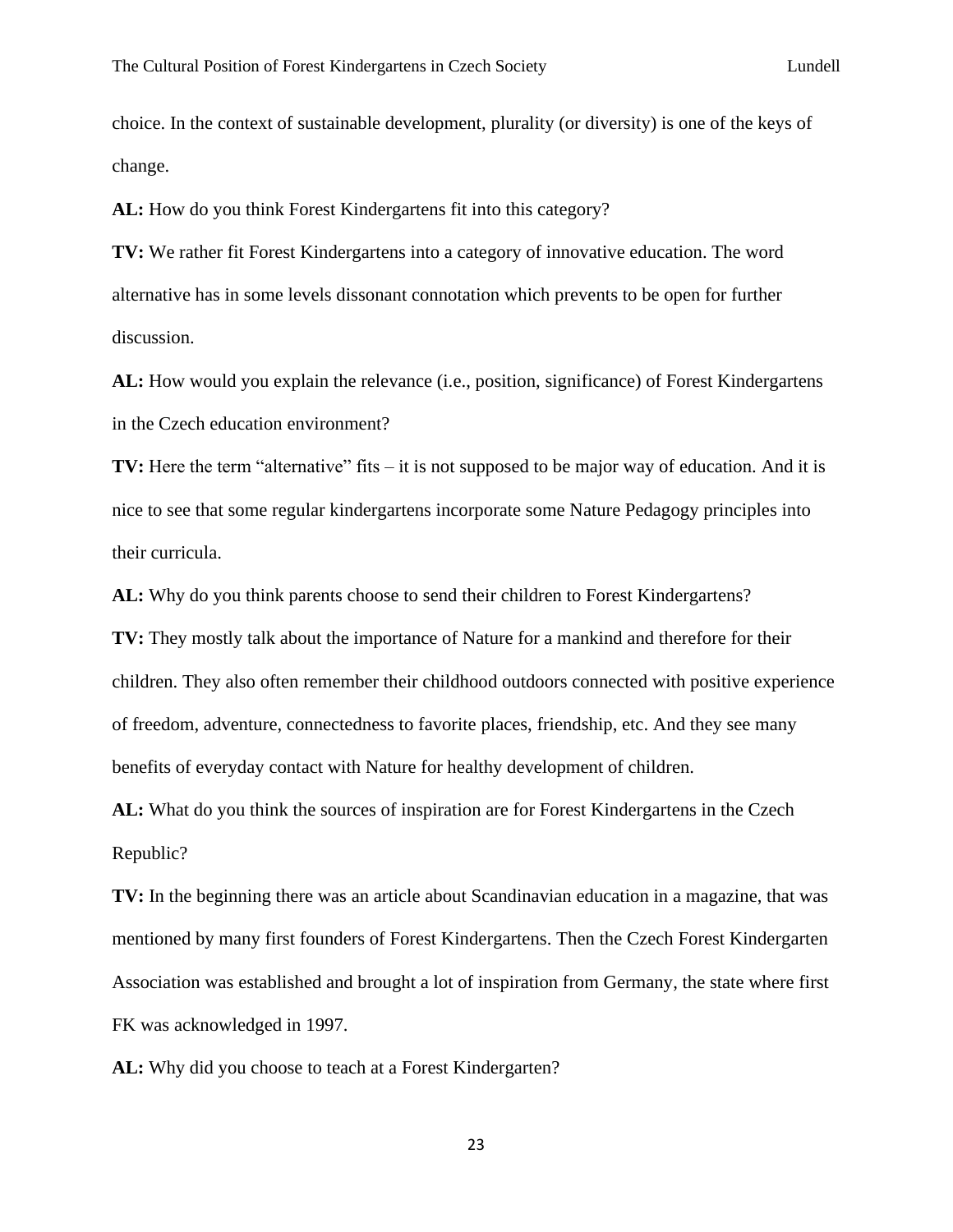**TV:** It is a part of my all life vision – to be helpful for the Earth in a way that I am capable of.

**AL:** How do you think your experiences teaching at a Forest Kindergarten have differed from if

you had chosen to teach at another type of institution?

**TV:** I would not teach in any other institution.  $\odot$ 

AL: Is there anything you would like to add that we have not discussed?

#### **TV:** NO RESPONSE.

**AL:** I am interested in including artifacts in my research project, such as teachers' course documents or projects created by the children. Do you feel comfortable providing me with these artifacts?

**TV:** I am not sure, what do you mean? I have created a lot of materials, all in Czech.  $\odot$ **AL:** The following is a question outside interview analysis: Are you comfortable with me quoting you?

**TV:** I am ok with that. ;)

#### **2. Johana Passerin:**

**Ava Lundell (AL):** Hi Johana! Thank you so much for taking the time to meet with me today. I really appreciate it. Before beginning the interview, I first wanted to explain my research interests and why I have asked to interview you. I am participating in a study abroad program during which the students conduct a one-month research project focused on an area of interest within Czech society. For my research project, I am studying Forest Kindergartens in the Czech Republic. I am especially interested in understanding the motivations of people who engage with this form of alternative education in Czech society. Overall, this research project will investigate Czech cultural appreciation for alternative education – specifically Forest Kindergartens – to attempt to answer the key research question: *What are the motivations for Forest Kindergartens*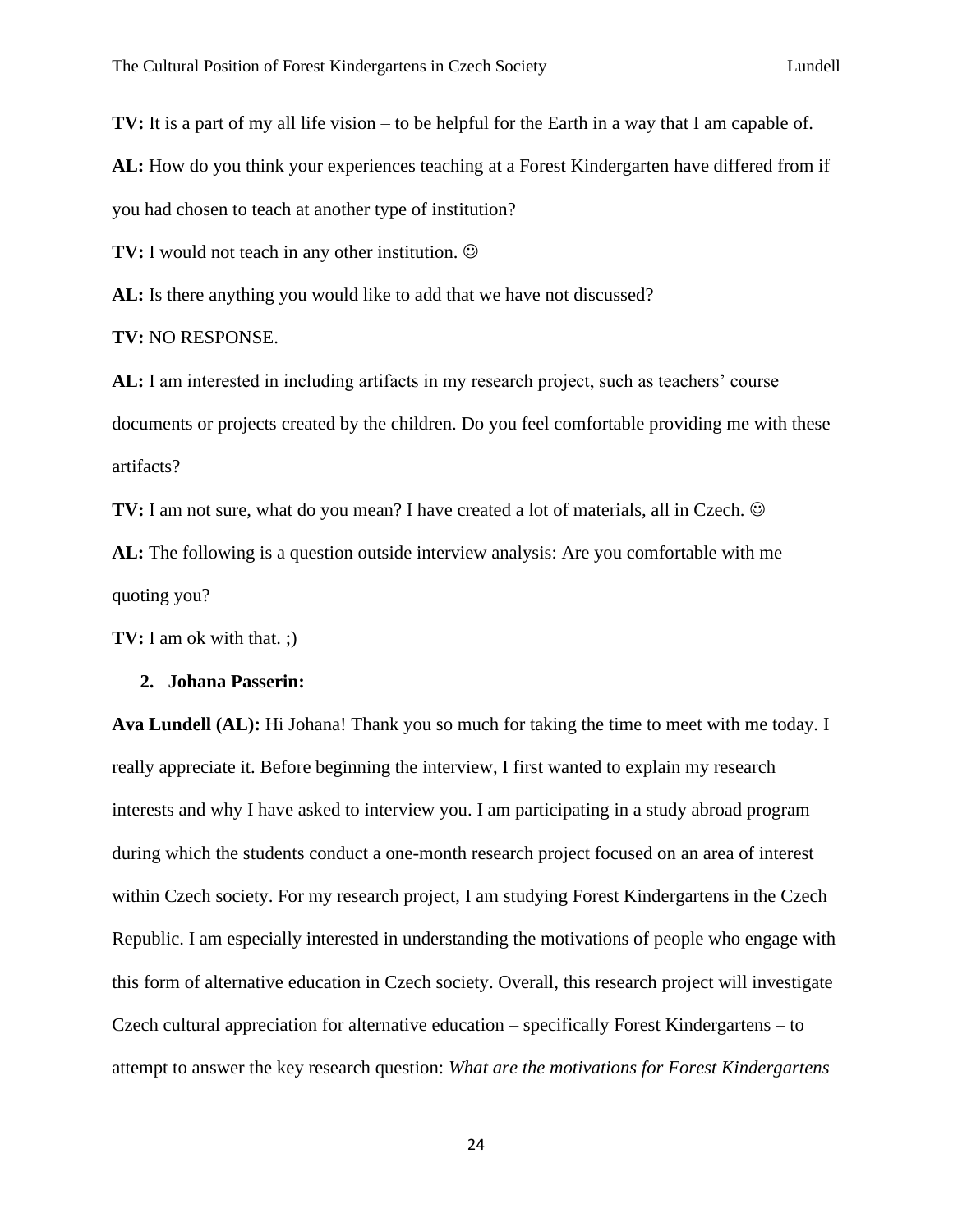*in the Czech Republic, and what place does this form of alternative education have in Czech society today?* For my research project, I am interviewing several teachers and parents part of Hvězdy v lese's Forest Kindergarten community. Before asking my first question, I want to check if you are comfortable with me recording this interview? And are you comfortable with me quoting you?

#### **Johana Passerin (JP):** Yes.

**AL:** Okay, great. So, this is a very broad question, but how do you define alternative education? **JP:** For me, I would rather use the term "innovative." Alternative... The definition is very simple, it's just alternative to some mainstream, to something which is more usual, used as a mainstream. So, alternative is something which is used by minority. But I would rather use the term "innovative," which means there are initiatives, people, schools, also hospitals, all fields which are considered to take care of people, working with people, taking care of other human beings, and they are looking for more human ways, more effective, and at the same time more human and up-to-date ways of doing things. So, of course terrifically there can be an alternative sickness, some attempt to make things more cheap, more effective, more efficient, but this is usually connected with something that goes away from humanity. And alternative and innovative is usually connected with something that goes along the way with humanity. Because technology and everything makes things more and more easy to do and more cheap, but more and more unnatural. But this is my point of view because I am in this innovative stream or grassroots movement which tries to move closer to humanity.

**AL:** I like that, that's a good way to describe it. And how do you see Forest Kindergartens fitting into this "innovative" education definition?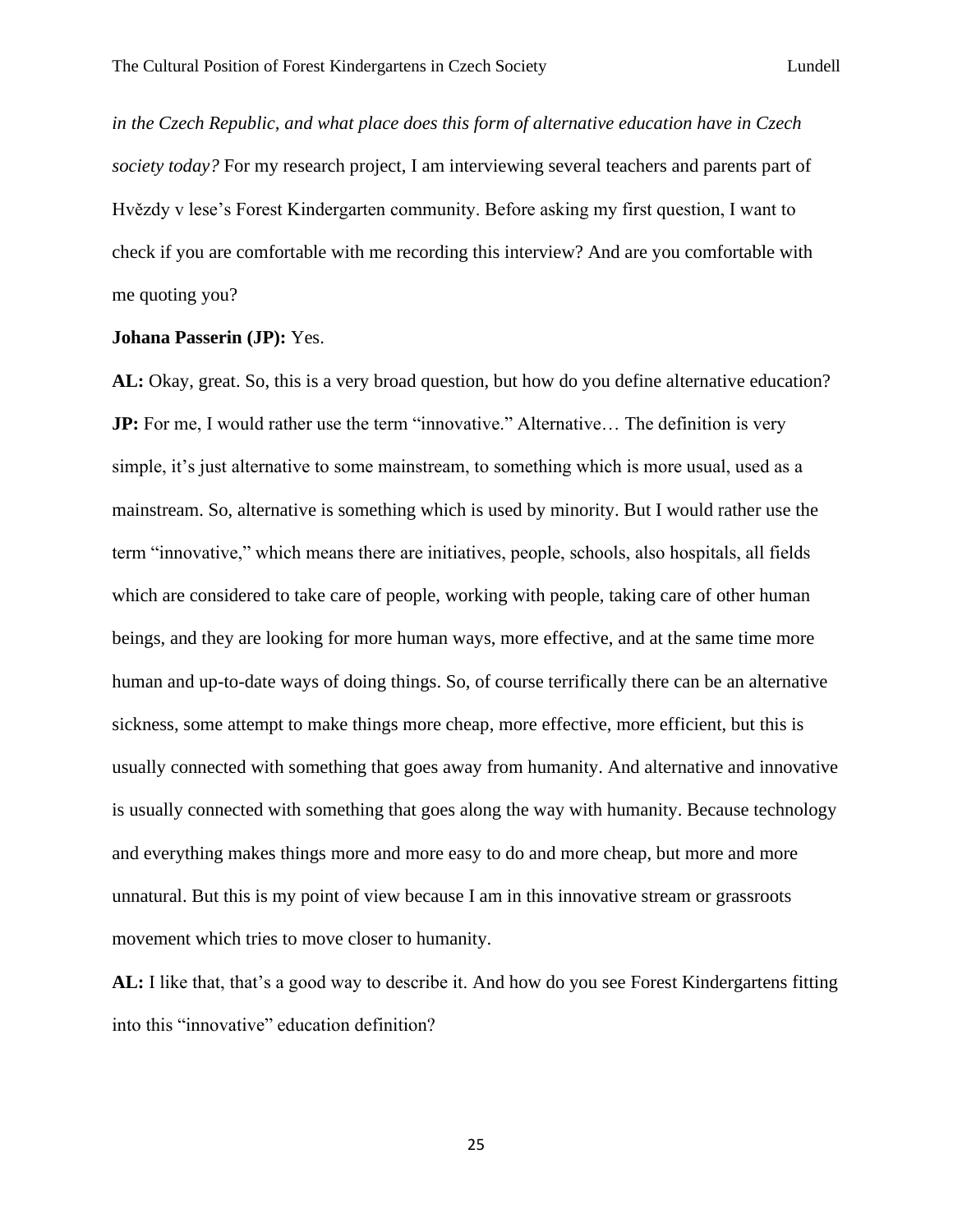**JP:** This is this grassroots movement which... I also read some studies and some authors on nature schools and Forest Kindergartens in Europe and America and how the Forest Kindergartens spread. They came from Scandinavia, and these countries were quite poor eighty years ago, but there were undisturbed traditions. There wasn't war, like, for instance, here. There was not war, and in Scandinavia they were left alone because they are far away, it's cold there, no industry, nothing interesting. So, they were left alone, and the traditions survived. And also, the tradition of being in contact with nature and to see the nature not as the enemy and not as someone to fight with and to take the resources from, but someone you work hand-in-hand with, and this philosophy and this tradition influenced people who started first Forest Kindergartens, I guess. This from Norway also influenced the Forest Kindergartens in Great Britain. And how I see it among the alternatives, I see it as a movement which tries to supply children something what is missing. And we don't miss technologies, we don't miss academic education. We miss free play, we miss real work, walking in natural environments, so nothing flat and predictable, but just forest – you have to concentrate on every step or else you will fall. Here or, you know, playgrounds with lots of rubber where all is safe… This is boring and predictable. So, the child learns zeal. I can also tell you the evidence, because every year I ask parents, "Why are you choosing this?" Every year since 2010, I ask, "Why did you choose this?" And I would say 80%, the answer is that they have very nice childhood memories connected with nature, like being with their grandmother somewhere in the cottage or farm or hiking with parents – nice emotional footprints. Nice memories, making nice memories. And they want their child to have such memories as well, but they don't have a grandma in the village anymore, they have no option to move away from Prague because they work here, so this is the only option for them because they have no possibility to provide their child contact with nature on a daily basis. So, they want their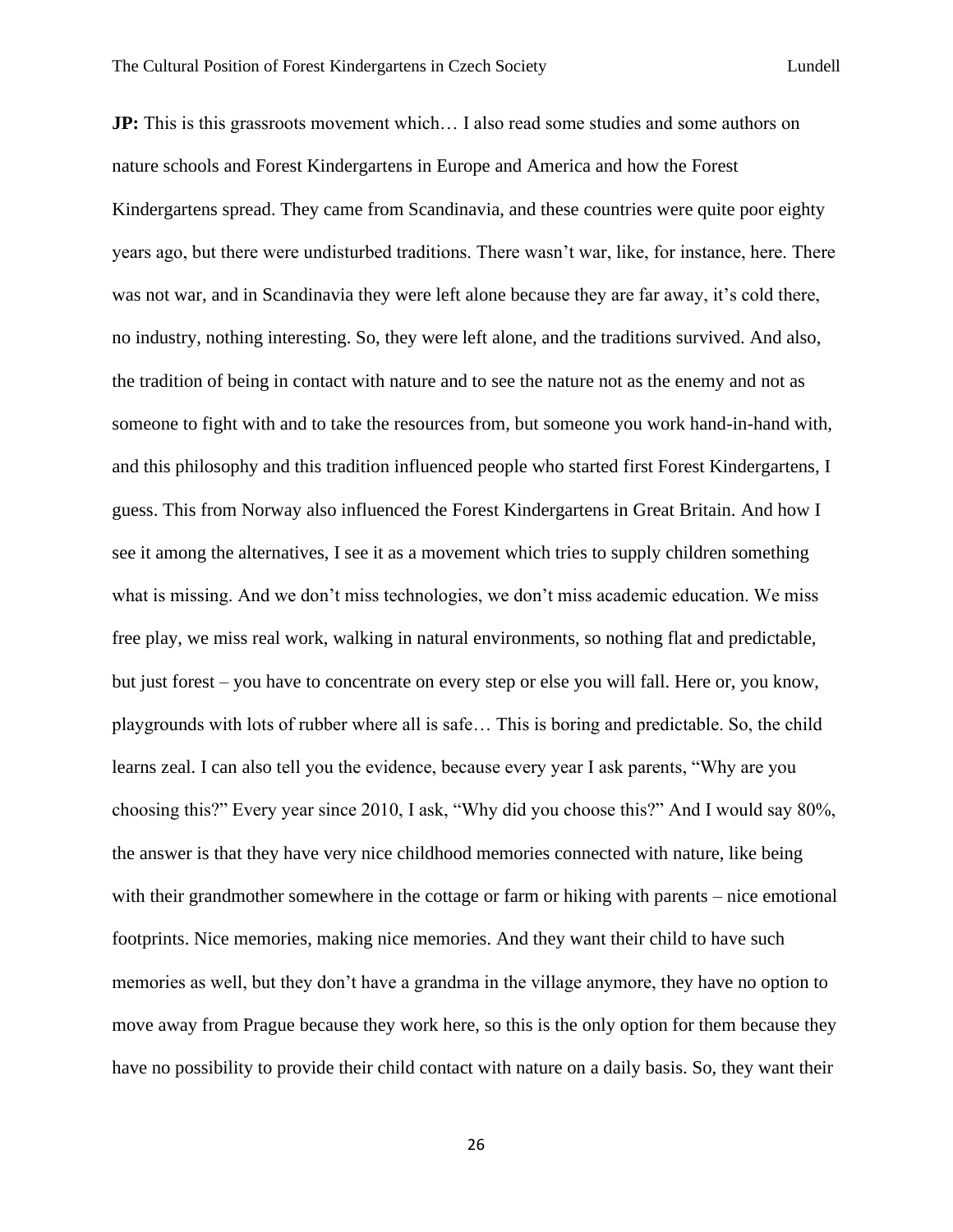child to also have these good memories and emotions about… Maybe there are other ways to make good memories, but I meet people who say their good memories come from contact with nature, and they want it also for their own child. Another thing parents say is that they believe this is a good environment for learning, because learning through experience is better than learning through pictures on a computer. This is what they believe, and I believe it as well. **AL:** That's interesting, thank you. And this appreciation for nature that you mentioned is something that I've heard a number of times, too, and I've definitely experienced since I've been here the Czech appreciation for being outside and all this, and I think that this is something that links to a question I have about what you think the sources of inspiration are for Forest Kindergartens in the Czech Republic?

**JP:** You mean books or culturally?

**AL:** Really anything, whatever your mind goes to.

**JP:** There are more links. So, first link would be also this cultural piece. It's called "natural" rebirth" after the end of 19<sup>th</sup> century, so it was also connected with Romanticism. It saw the nature as beautiful again, as a source of artistic inspiration and health, they rediscovered nature as good for health, for instance for the treatment of tuberculosis and such. There were no antibiotics, so the only treatment was fresh air. After the Industrial Revolution and taking natural resources and coal and building train lines and steamers, nature was destroyed and human health as well. People started to recognize maybe we need nature for our own health, and they also started to use nature as a means to be healthy and strong. And here in the not yet existing Czech Republic, there were several societies which supported this sport movement and skiing and running called "sokol." And in this they say, "Healthy body, healthy spirit." So, this may be one of the roots, why here it's so popular. Then the other source is also Eduard Štorch, an author and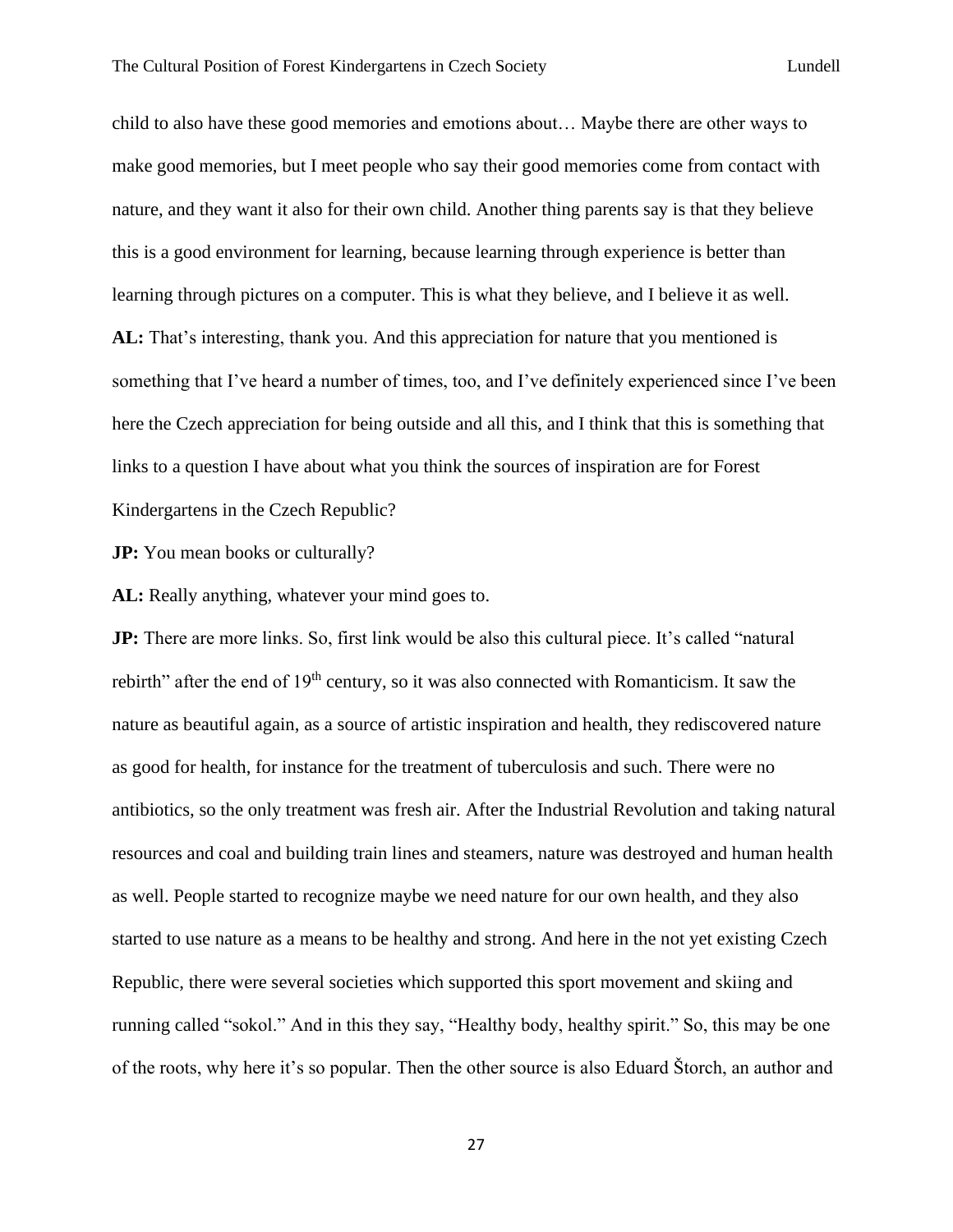archeologist and he wrote interesting books about pre-historic times and he founded school in nature in the 1920s in Prague and it was running for around ten years and then stopped because of lack of money, but this guy, he taught only Czech boys [laughs] and they were walking around almost naked, just in shorts, working half-day, learning academic skills in balance with some physical activity and meaning for work, and it was all in nature, and they built for themselves some shelters and swimming and sunbathing, and this was all seen as healthy. And there was also in Czechoslovakia this movement of "tramping," which is someone who camps in nature with minimal things, just a sleeping bag, some tarp, and cooking outside. People were escaping cities for weekends to be outside and just work freely.

**AL:** When was this movement?

**JP:** This was also the First Republic, which means 20s and 30s. And then it was not legal – it was seen by the system in the communist era as bad. People were still doing it, and this was also a way of passive resistance: "Okay, I have to go to work Monday, Tuesday, Wednesday, Thursday, Friday, and then I can go and be in nature." This is the freedom; the real life is there. And the settlements, the places still exist. You can go there and camp there. It's just the fireplace and some shelter in free nature without permission, without supervision of anyone. And this was very strong culturally. And many parents who are now parents to little children, these were children of these people who were camping there.

**AL:** Okay… And they were the ones camping during communism?

**JP:** Yes. So, now we get children from people who are age thirty to thirty-five, so this means they were born just around the Velvet Revolution, just 1989. My colleague was born just four years after, she never experienced it. I remember it, I was fourteen when the Velvet Revolution turned everything upside down. So, I remember many obstacles and many absolute things, and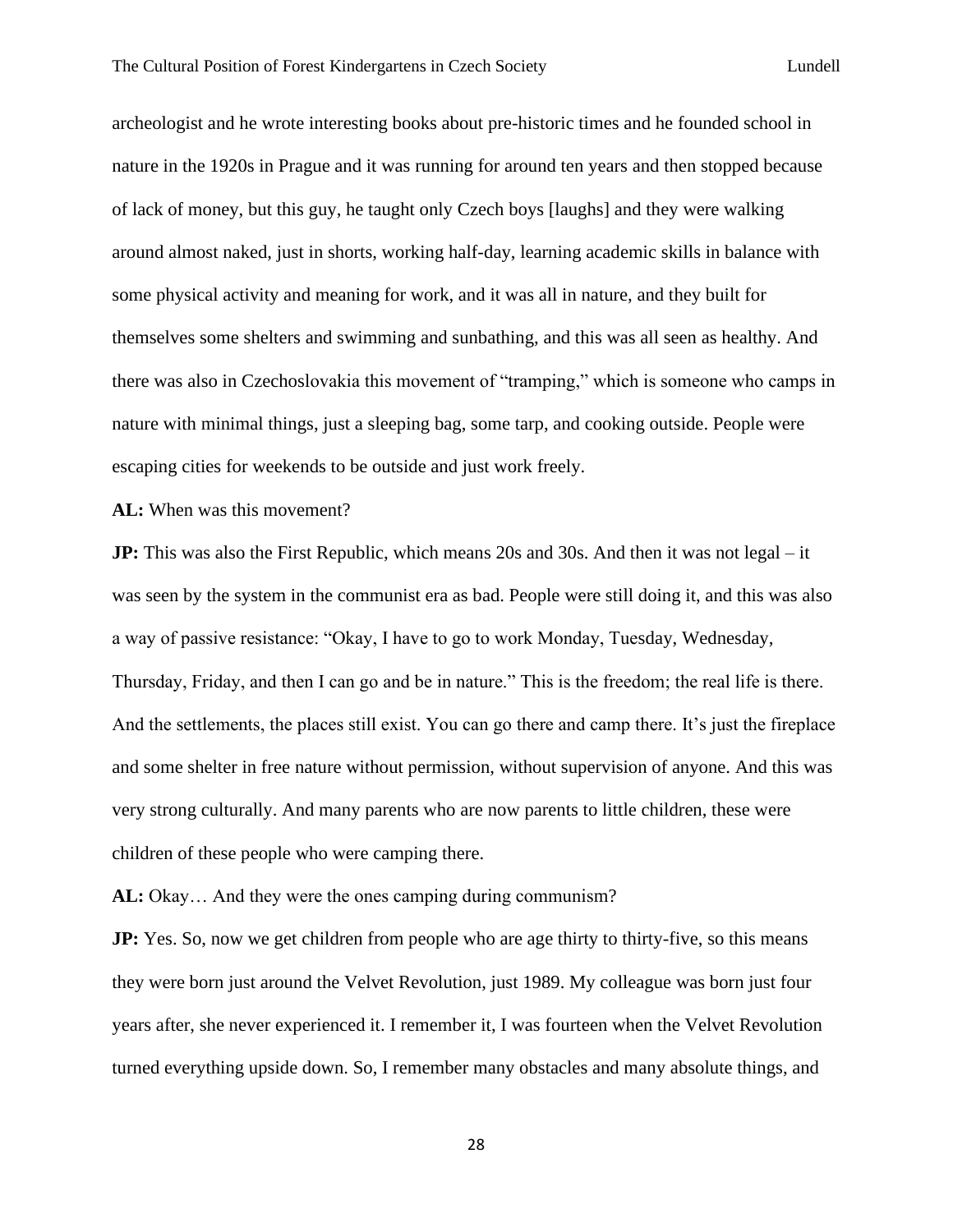for sure I was attending a club… It was not Pioneer… There was an official government supported organization for young people and children called Pioneer, and this was inspired from the USSR and there were red scarves and blue shirts… And there were symbols and things really connected to communism, so I did not attend this. But I attended a club that went for walks and going for trips – it was like the underground scout. So, I personally have had such good childhood memories from this – being with horses on the farm. So, this is culturally, it is one stream. And, of course, there are books, many books which supported Forest Kindergartens here. But, for me personally, the main inspiration is Waldorf because there is also this strong emphasis on nature and being in nature – being natural and being in nature, being simple. So, for me, the way I got to outdoor kindergartens was through Waldorf, but this is not typical, I am not a typical teacher [laughs].

**AL:** Thank you for explaining all that, it's fascinating. And it's 3:16pm, are we okay with time? **JP:** Yes, I think we're okay. I will go ask Bara if she needs anything... So, she's okay. She's very capable.

**AL:** Yes, she seems like she is! She's been with you for four years?

**JP:** Yes.

**AL:** And she said she was studying…

**JP:** She is actually studying still; she is making a doctoral thesis in religion, and the project is mythology and children. So, it's very… we are living in it here [laughs].

**AL:** Yes, she was saying that you have fairytale time where you tell stories not by reading but through your imagination.

**JP:** Yes, storytelling. Children are not able to read – they are an oral culture. They have to tell and remember, and their memory is something beyond fantastic. It blows my mind how they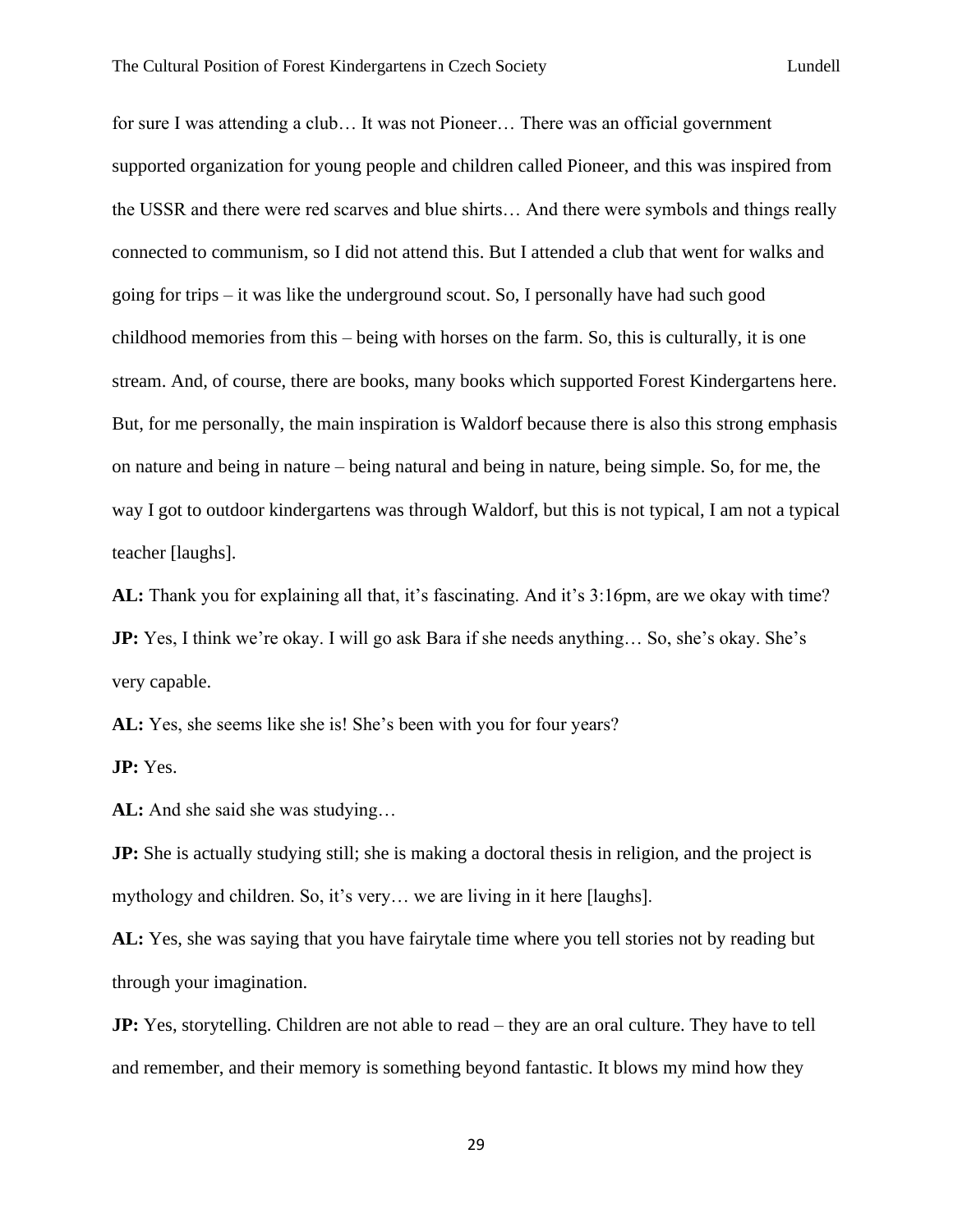remember every single word! I tell the same story every day, and of course I need to have it not in my memory, but in my imagination, which is very different. You need to train… One thing is to read, the other thing is to read aloud. It's completely two different functions. And the third is just to tell it from your imagination because you know the story from either reading it or someone told you, and then you are telling it and you are in contact with others, and you are on the same level – you are not on a higher level because of your ability to read. And there is a contact, and I say we are imagining it… The Czech word is, "I am putting it in front of me," when I translate it etymologically… It means, "To set something in front of yourself." And when I am doing the storytelling from my imagination, I am doing this in an invisible way, I am putting or setting something in front of us that's not possible to see, but it's possible to see with your inner-eyes, with your imagination. So, we are training children to be able to use this very powerful tool of imagination which leads to creativity and independence and ability to create something, first in your mind and then in reality. Very important thing, this storytelling! **AL:** That's so interesting! And I think when you're not reading from a book but instead using imagination and creativity, it's probably more engaging for the children, too. And I'm also curious… You mentioned Waldorf schools and things like that, but how would you explain the position or relevance of Forest Kindergartens in the larger Czech education environment? **JP:** Lucky, we are very lucky. Since 2016, the outdoor kindergartens are part of the system. Or, more precisely, they can be part of the system, or they can exist alone as independent, free kindergartens but without financial support from government. And they can choose, and they can happily exist beside the system. And many of them, or I would say approximately two-thirds of them, choose this option – to exist independently because there is more freedom in doing things and less administrative work… Many reasons. When you choose to be in the system, then you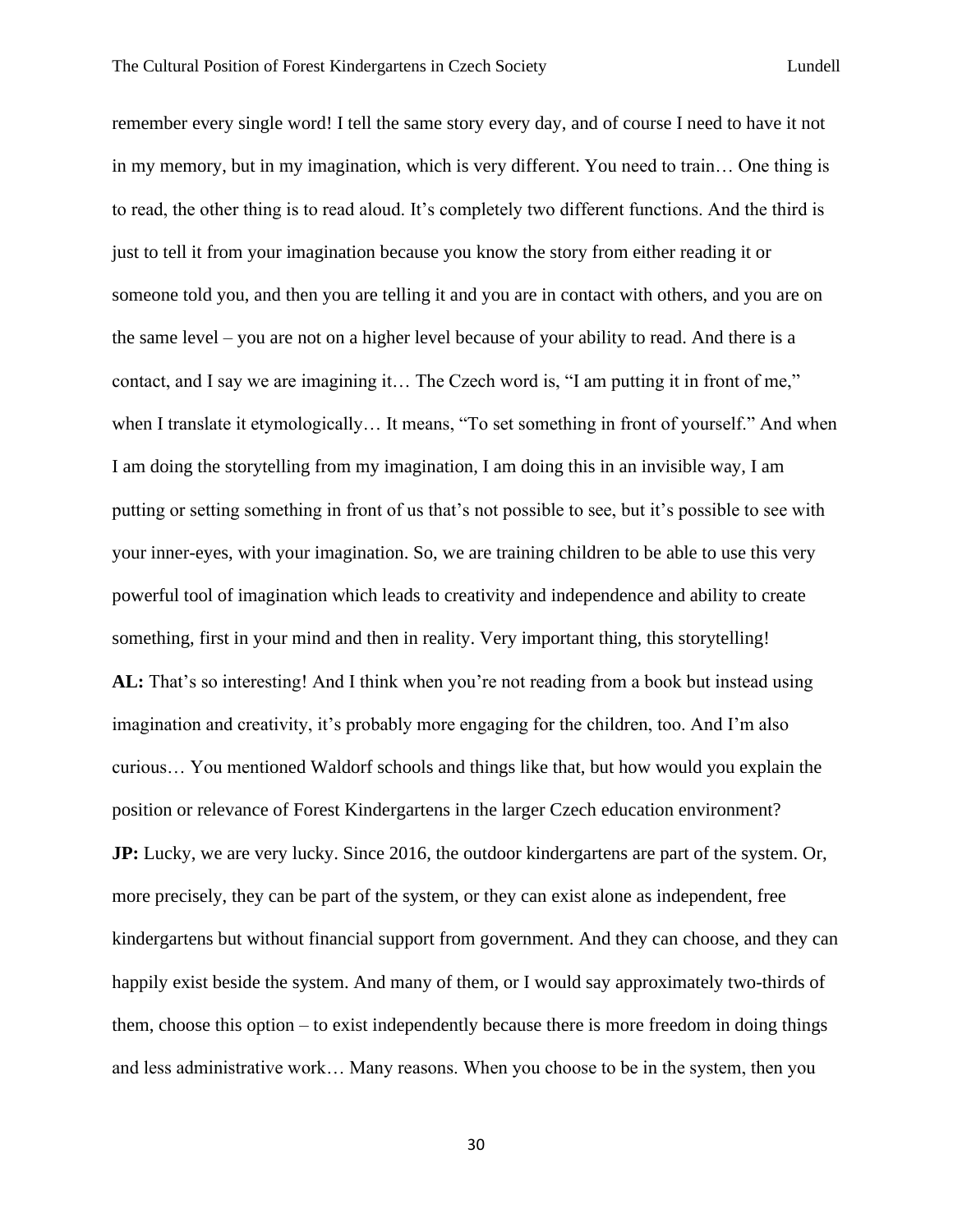have to meet some criteria, which are partly very useful for self-evaluation, but partly they are very… [laughs]. You know, doing things for doing things, and this is everywhere, like in university you do some objects just to pass the exam [laughs]. That's very similar here  $-\gamma$ ou have to have papers just to have papers, you never take them out, you never use them. We as insiders know how we do things, and everyone does it the same way, but when someone from outside comes, then this person does not see this and needs a paper. I lose so much time doing these things! But, of course, we get money and when we pass some exam, when inspection comes and we meet the criteria, then we will get even more money. So, this makes us more sustainable for parents, and we want sustainability. Not only this sustainability from the point of view of nature, but also education for sustainable development. This has some parts like social, cultural, economic, and ecological (and I would add spiritual), and we need to be sustainable in all these parts. So, for instance, we want the child to come between the ages of two and three and stay with us until they go to school. We don't want the child going to another kindergarten, we want them to only go to ours. And the family is with us probably... It can be nine years because one child comes and then another… We now have two families who brought their first child some years ago and now they have here a second and they are expecting a baby. And this is what we want, the continuity, sustainability and continuity. We believe that we create a culture, and they care for it.

**AL:** So, all that paperwork you have to do is worth it because you do get money that allows you to keep…

**JP:** Yes. I am the one who is fully employed (fulltime, plus some hours [laughs]), and there are two people who are halftime (Bara and one colleague, a man). And then another colleague who is helping one day a week and also helping with administrative work, plus one woman who does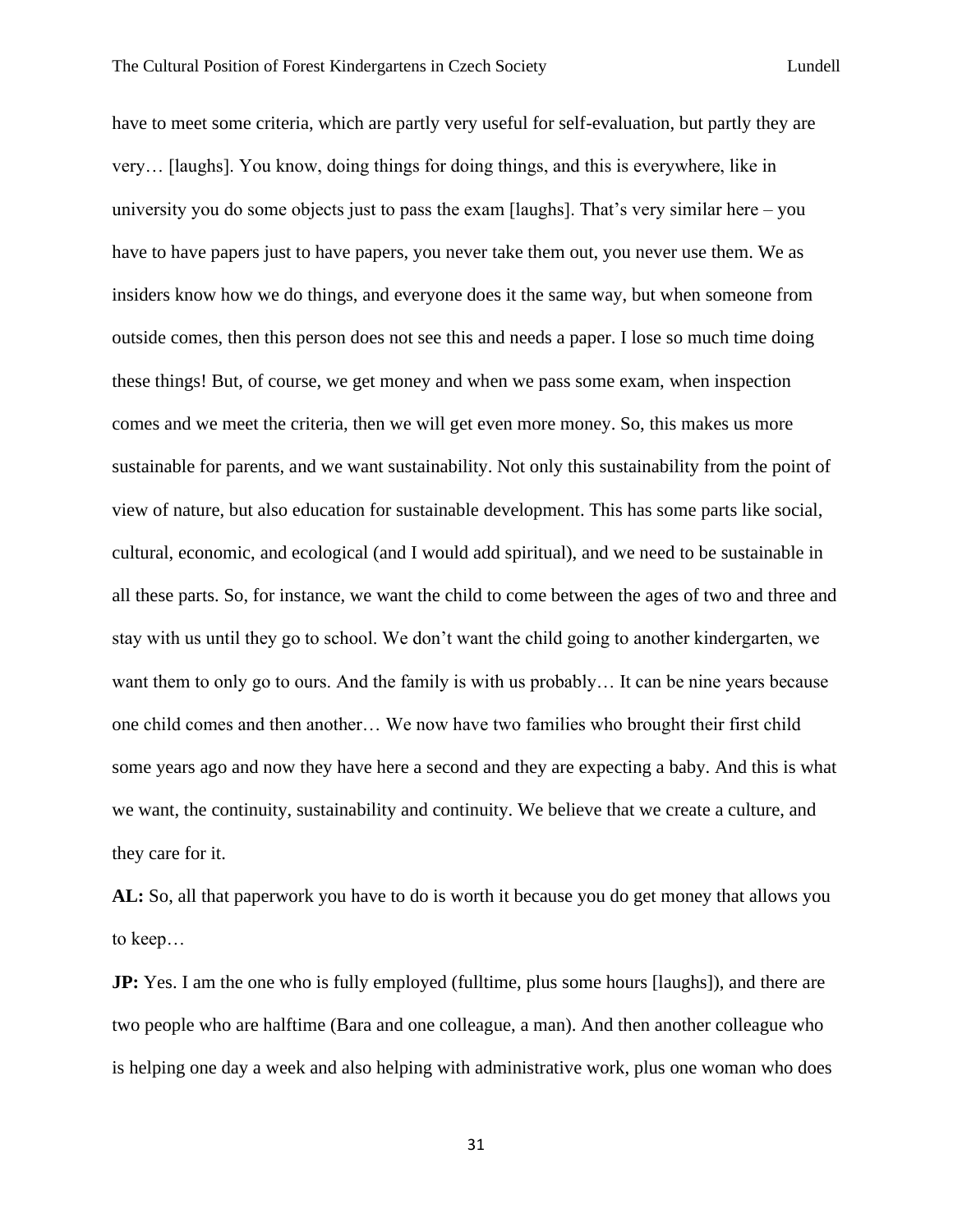the economic and financial and legal and these papers… I'm not involved with finances [laughs]. This is not my field of interest, I am not good at it, I am good at pedagogy.

**AL:** Yes, it's just as good to know what you're not good at and don't enjoy as it is to know what you're good at and enjoy [laughs]. Is there anything you would like to add that we have not discussed?

**JP:** You asked about the position of Forest Kindergartens... I would say something about the Czech curriculum for kindergartens. We have something which is called Framework for Education and it is each specific level, primary school, secondary school… For each level of education there is this Framework for Education. And we are quite lucky with this because this is a compass which gives the direction and says the main goal of education is the development of the child as a personality and the development of competencies. And these competencies are named, but this is a framework, it is not given that you need to study this at a specific age, there is given which outcome or criteria at the end of kindergarten education you should meet, but there is no testing for kindergarten children, and no testing for primary. The first testing is in Class Five, but many schools (especially the alternative schools) are fighting that testing because there is evidence that testing does not improve the quality of education, it is just pushing teachers to train the children as monkeys to be clever enough to know which boxes to check and not to check. And this goes directly against the competence-oriented and personality-oriented education. But for now, we are quite lucky because kindergarten does not have testing, and each kindergarten can create their own school framework program. So, this gives you big freedom and, of course, big responsibility, because you have to create this framework program and the evaluation criteria for yourself and do it and prove it to the authorities. But I definitely like it and you can breathe with this kind of system. And the child goes to school in the year after she or he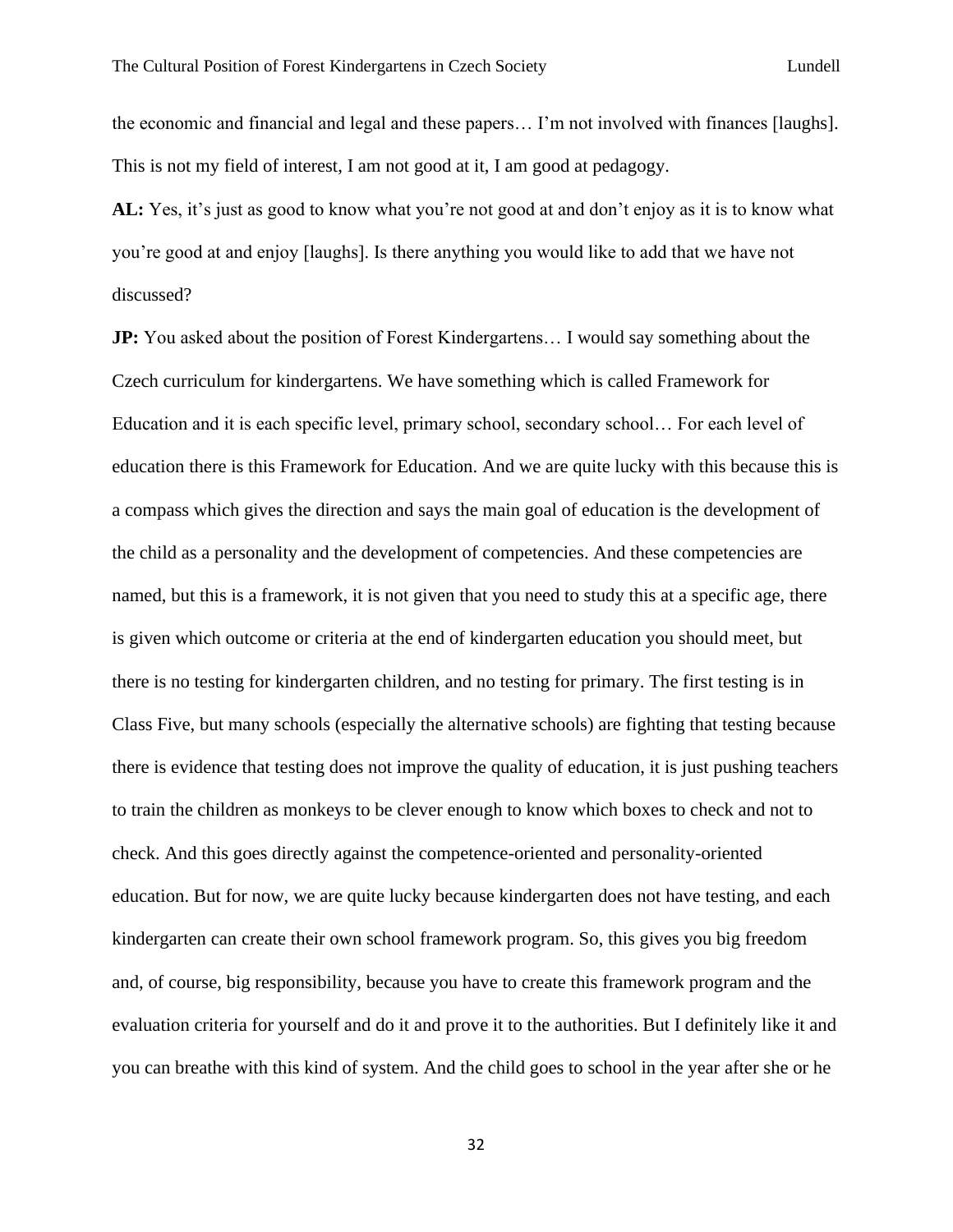reaches six, which is quite great comparing to the Anglo-Saxon system, but still, it could be better comparing to Scandinavia. And also, there they are pushing it lower and lower unfortunately given the economic system – it wants working people sooner and sooner. But we are quite in the middle, and you still can ask for postponing when the child is not ready, and this is also good. So, I have some international overview about educational systems and about alternatives and mainstream, so I would say we are still quite happy. I don't complain, and there is always something new, there are always challenges. You always have something in the system which is not ideal, but we are able to influence it because outdoor kindergartens do have an Association, and this is very important and helpful. Tereza, who invited you, we are working together there, and the Association saved the life of outdoor kindergartens [laughs]. In 2014, there was some proposal of a law which would set the rule that all kindergarten education needs a house, and the Association kicked this down, so we are so happy to have it. Not every outdoor kindergarten in the Czech Republic is a member because the membership costs some money of course, but kindergartens get support in the field of legislative, in the field of education, and in the field of networking, which means they can learn from each other, and they can inspire each other. And in the unity, there is a power. Of course, everywhere is a risk, nothing is ideal, but this is quite good to have members. For instance, during coronavirus and two years of lockdown, we got more members because they needed help and support and advice, they needed to know how to operate, and if they can operate because there were strange rules, for instance the registered kindergartens which are state-acknowledged, they could be open under some measures, but the societies not because it was too… It was a mess; nobody knew what would work and what would not, and people did not know what to do to not violate any law. So, members came and asked for help, so every time under crisis you get more members [laughs].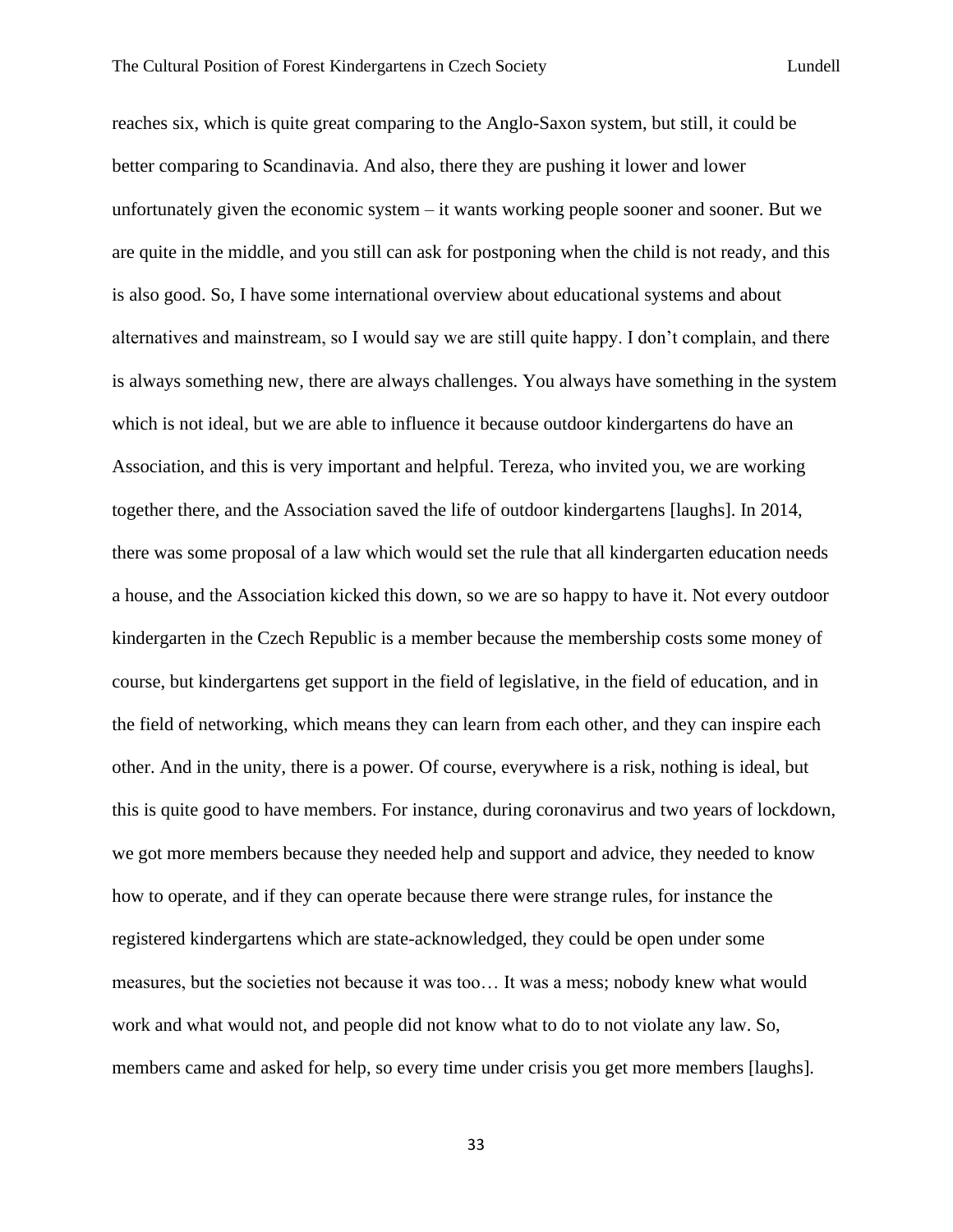**AL:** Well, thank you so much! I see parents and children coming [laughs]. Thank you again.

## **3. Bara Novaková:**

**Ava Lundell (AL):** Hi Bara! Thank you so much for taking the time to meet with me today. I really appreciate it. Before beginning the interview, I first wanted to explain my research interests and why I have asked to interview you. I am participating in a study abroad program during which the students conduct a one-month research project focused on an area of interest within Czech society. For my research project, I am studying Forest Kindergartens in the Czech Republic. I am especially interested in understanding the motivations of people who engage with this form of alternative education in Czech society. Overall, this research project will investigate Czech cultural appreciation for alternative education – specifically Forest Kindergartens – to attempt to answer the key research question: *What are the motivations for Forest Kindergartens in the Czech Republic, and what place does this form of alternative education have in Czech society today?* For my research project, I am interviewing several teachers and parents part of Hvězdy v lese's Forest Kindergarten community. Before asking my first question, I want to check if you are comfortable with me recording this interview? And are you comfortable with me quoting you?

### **Bara Novaková (BN):** Yes.

**AL:** Great! So, my first question for you is how do you define alternative education? **BN:** Well, I kind of wish this could be part of the normal education. So, it's kind of some opposite, or it's kind of opposite to something that is agreed to be normal or 'basic,' which I think that most of the people have in their head that it's inside a building. It's how I remember school when I was little, but also the school how it looked like fifty years ago, it's kind of the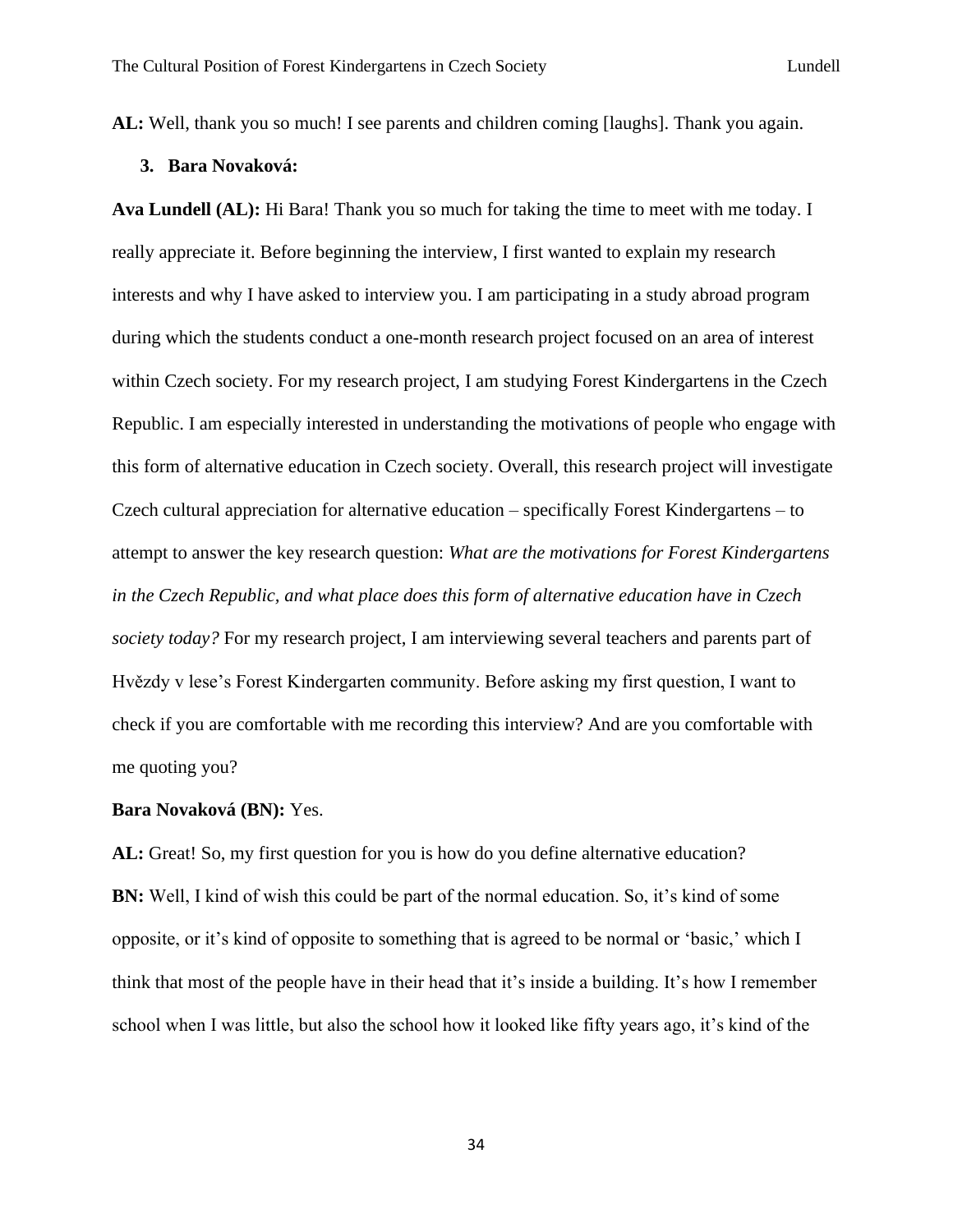same, I think. And the progress in different teaching methods and stuff is very little, I think. So, alternative is this, for sure. I don't know if that's enough…

**AL:** Yes, whatever you want to share is great! I think that's fascinating… I'm hearing you say that the term 'alternative' maybe shouldn't be 'alternative,' maybe something like this should be considered 'normal,' too.

**BN:** Yes! I feel a very strong opposite between the normal and the alternative, but it can be more hand-in-hand, it can be cooperative between the few styles.

**AL:** That's interesting, thank you. And going on from that, how do you think Forest Kindergartens fit into this category of alternative education?

**BN:** I think it's one of the branches. There are some Montessori schools that are considered alternative, there is the Waldorf part of pedagogy and teaching style, and there's also the Forest. And I think that we are trying to overleap the Forest and Waldorf because we are trying to be approved as Waldorf because we see each other as a Waldorf school (or we have some Waldorf basics). But maybe there are more branches than these three… I think there are more, like some kind of schools in communities. So, I think it's part of the alternative, but it's one way to look at it – to look at it through forest and through nature, I would say. Then you have the Montessori where you look at it through some different angle, for example… I will not describe the Montessori; I would say something wrong [laughs]. So, I think it's one angle to look at it. **AL:** How would you explain the relevance, significance, or position of Forest Kindergartens in the Czech education environment?

**BN:** Well, it's hard for me to say because I am living in a social bubble where this is the normal way of how to do things because I also grew up in a family where the nature was a big part of our lives, and I feel that many Czech people have that during childhood. Even though the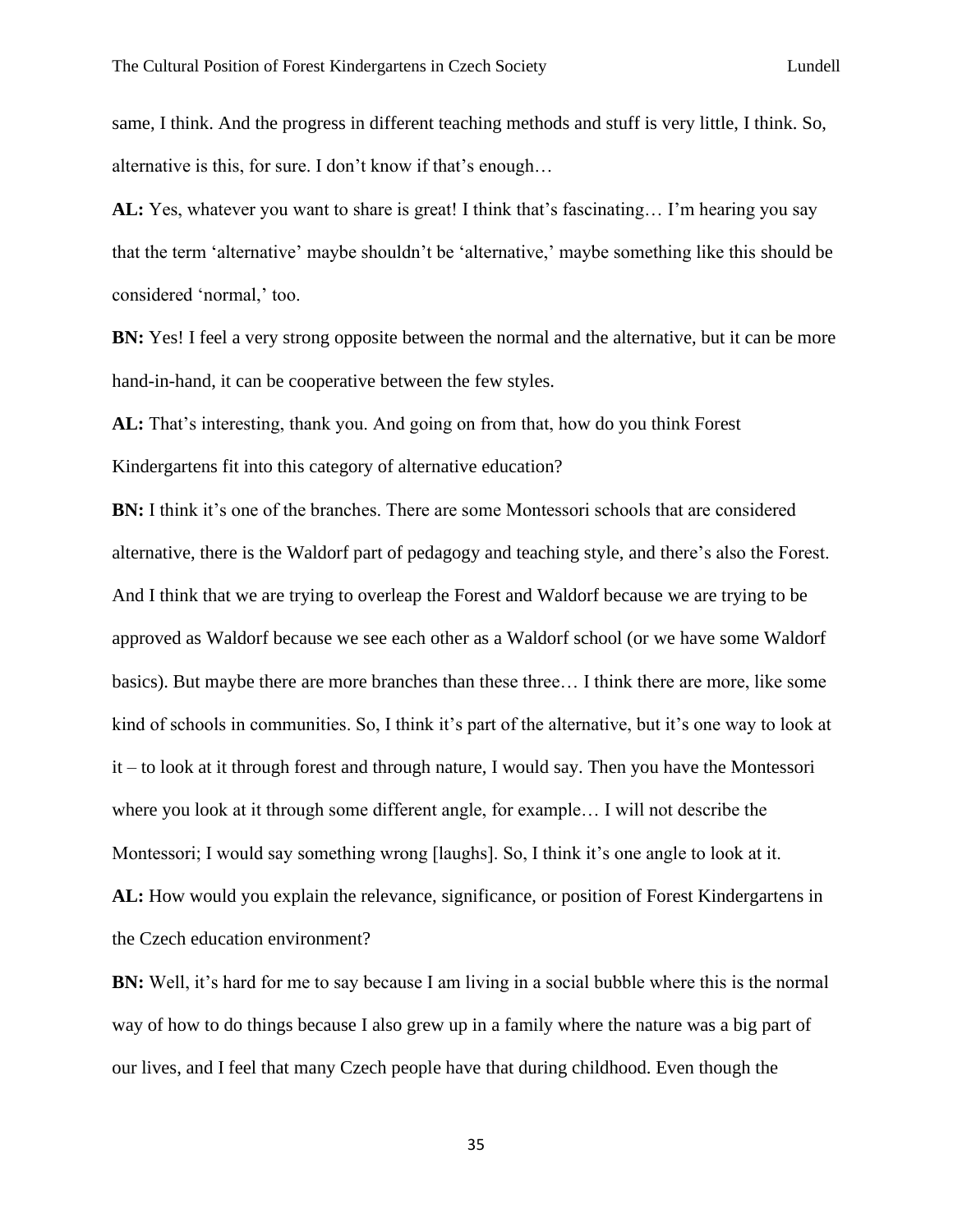education is the 'normal' one, there is connection with nature, like going to trips with parents and walking in the mountains and making fires outside. So, I think that Czech people really like forests in a "it's fun to do that" way, but not many people can imagine that it's the way to teach their children, like it can be a part of the education. So, I think there is a lot of Forest Kindergartens because we have the Association of them, but not many people around me know about it.

**AL:** That's so interesting that you mention the Czech appreciation for nature and being outside because that's something else that I was curious about, and I was actually hoping would come up naturally in these interviews because I've noticed over these past few months that being outside is so important. To hear you say that and acknowledge it is really interesting. So, you think that maybe part of the connection between Czech society and Forest Kindergartens is a love of nature?

**BN:** Yes, yes, yes.

AL: Is there anything you want to add to that?

**BN:** I think that's it.

**AL:** Okay, that's great! Thank you. And this is a follow-up question from that: Why do you think parents choose to send their children to Forest Kindergartens?

**BN:** Well, it's hard for me to answer that because I've only met our parents, and I know that they chose us not for the forest but for how we do things here. The forest is just a really nice part of that, but it's, like, one step ahead, like it's not to choose the forest but to choose how you see everything and how you teach the kids to do everything. And it can be done in the forest, or it can be done in any kind of different environment. But I think that they also started to look for Forest Kindergartens because they a) really like nature and they want to build a relationship to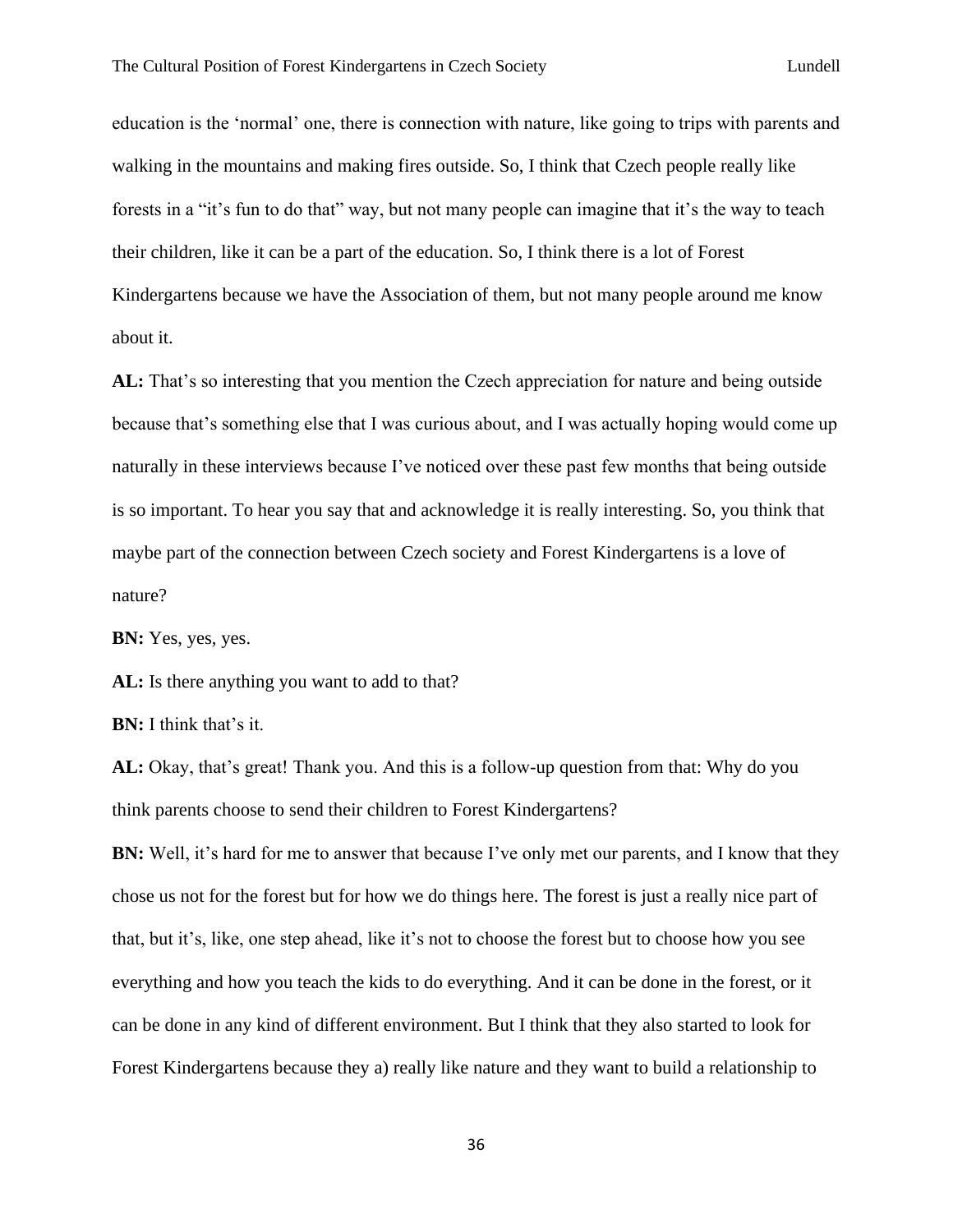the nature for the kid, or they don't trust the basic, normal education that much – they don't like how it goes in normal kindergartens maybe.

**AL:** Do you have any idea about what they don't trust about the normal education system? **BN:** I think maybe "trust" is not the right word. I remember my experience from the kindergarten. It was really crowded… They are not positive at all. It was a lot of kids and not enough teachers; the teachers weren't nice, and they didn't pay attention to us because there were so many of us and so few of them and they were tired. I don't remember them teaching me anything, I was just there playing with kids. I think that the parents choose us, or any other Forest Kindergarten, because they simply *want more* – they want more for the kids to learn here, because there is so much they can learn.

**AL:** That's really interesting because one other person I interviewed for my research project mentioned the same thing about how at other kindergartens, the child to teacher ratio is… There are so many children and too few teachers, and you just said the same thing. That's definitely a concern that's been coming up again and again. And here – correct me if I'm wrong – but you have around 15 children?

**BN:** Yes – 15 and two people.

AL: Yes, that's so much better.

**BN:** But it's not that we couldn't handle more – we don't have more because of the space. Because it's small here for the tables and stuff. It's about that we are taken care of as the teachers. We are not tired, we have energy and the power inside, we have it for kids. I could have the power inside or the energy today for more kids (we could have twenty), but I don't think that the system is taking care of the teachers.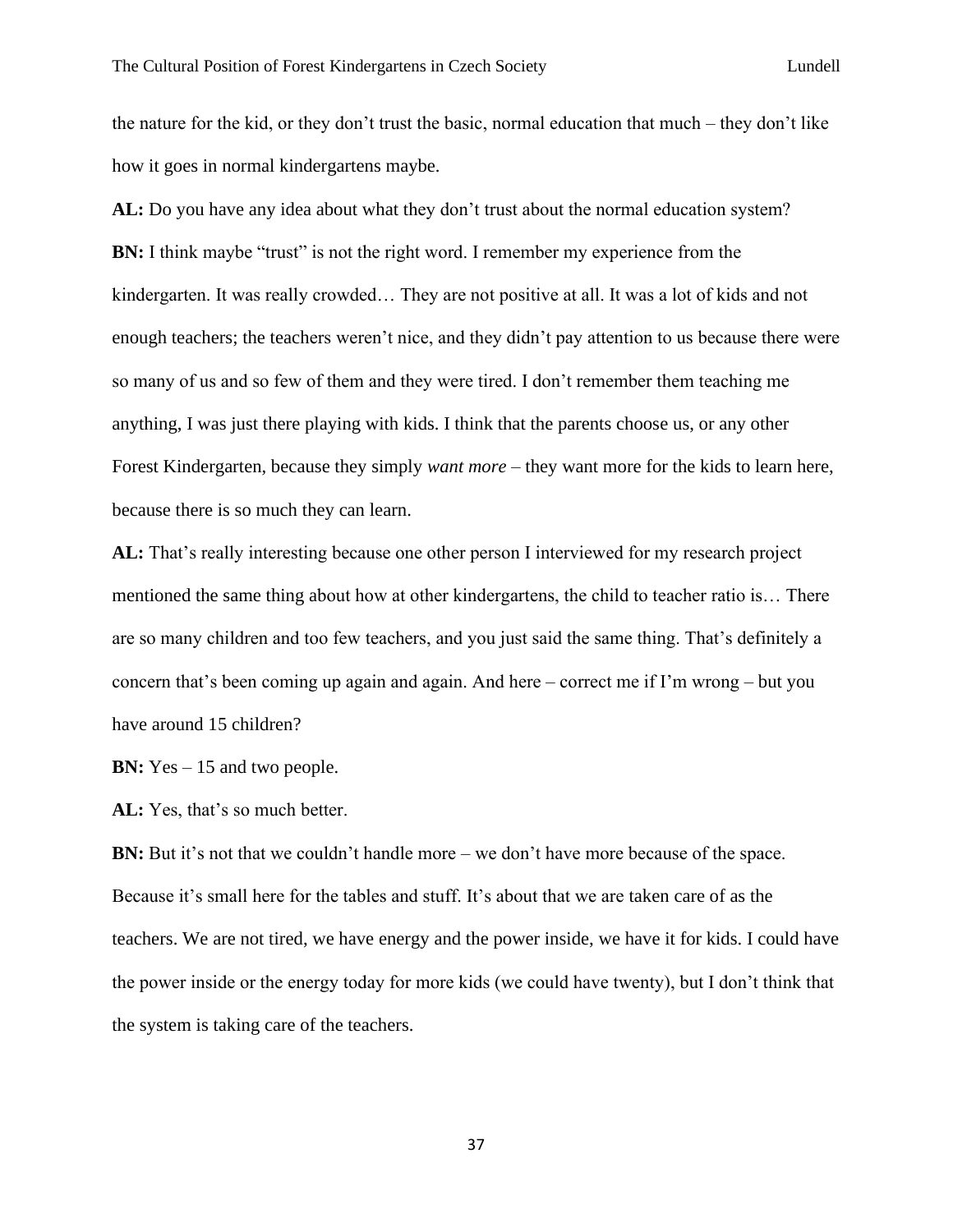**AL:** That's a really good point. So, if the teachers aren't taken care of, then they can't take care of the children.

**BN:** Exactly! That's one of the basics here. So, that could be a problem in the normal kindergartens.

**AL:** So, with this question I'm just really interested in what you think, and there's no right or wrong answer (and we've kind of already touched on this actually with the nature conversation), but what do you think the sources of inspiration are for Forest Kindergartens in the Czech Republic?

**BN:** Well, the nature is obvious. It could also be, for example, during the pandemic times, it could also be the times spent more outside than inside (because I really think it's healthier). And… I just think we do the stuff a little bit differently. But maybe it's also, like, taking more care of the rhymes and the singing and the fairytales and stuff. But also, for example, the parents and the teachers want the kids to play with natural objects, not the plastic toys that there is so many. Some Forest Kindergartens also have animals, like we have the chickens. But many others have more, like goats or sheep.

**AL:** And you mentioned the rhymes and the singing and things like that. So, do you guys have a fairytale every day?

**BN:** Yes, and that's also one of the differences maybe, that we are really storytelling the fairytales to the kids, like we don't read it – it's all based on the living images in our heads. So, if I want to tell a fairytale, like Cinderella for example, I really need to think about it first because I need to picture all the images that the Cinderella is going through so I can tell it right, and also, it's living in me, so it's much better than just reading some sentence in a book that I don't maybe understand that well. So, if I'm thinking about it and picturing it, and then I tell it to the kids, it's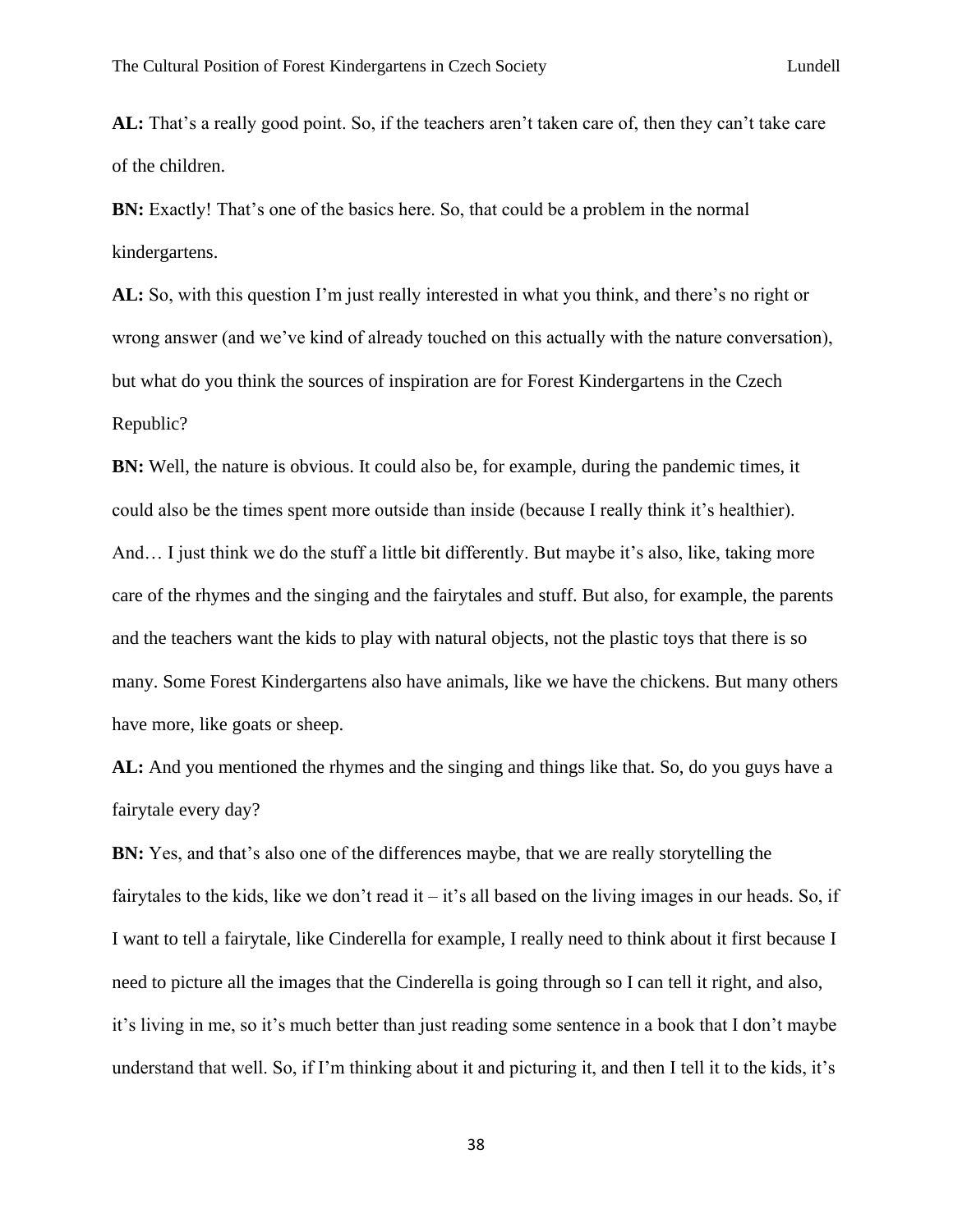a really different experience than reading. We are kind of strict about it… There are some kindergartens (Forest ones) that read, and it's definitely okay, it's just that this is really our thing. And also, me and my colleague (Johana), she's telling the fairytale right now, we are really into narrative myths, stories, and fairytales.

**AL:** How cool! So, you must know a lot of fairytales [laughs].

**BN:** She's [Johana] better [laughs]. She knows so many of them!

**AL:** That's so cool. Okay, I'm conscious of the time – we're on our last question set. So, why did you choose to teach at a Forest Kindergarten?

**BN:** I believe that it kind of chose me. I was working in a pub, and I was just really sad because it wasn't making sense. I was thinking, "This is not the purpose for me," and it wasn't everything I could do in this world. And then one of the parents here, because we knew each other from school, she just texted me, "Hey, there is an open place at this Forest Kindergarten, I think you should be perfect for it," and then I just came here, and it all clicked. So, I just asked for, "Universe, give me job that has some purpose," and it just came, and it really clicked.

**AL:** And what gives you that purpose and meaning here?

**BN:** Well, I couldn't be working here if I didn't like, or even love, my life. So, a person in a Forest Kindergarten and working with kids has to really be straight and bright and in love with their life, because if there's something wrong with me, then I cannot teach the kids. So, for some people it can also be the reason to get better because you cannot lie to the kids, they see everything, they see how you are really.

**AL:** And how do you think your experiences teaching at a Forest Kindergarten have differed from if you had chosen to teach at another type of institution, like a Montessori school?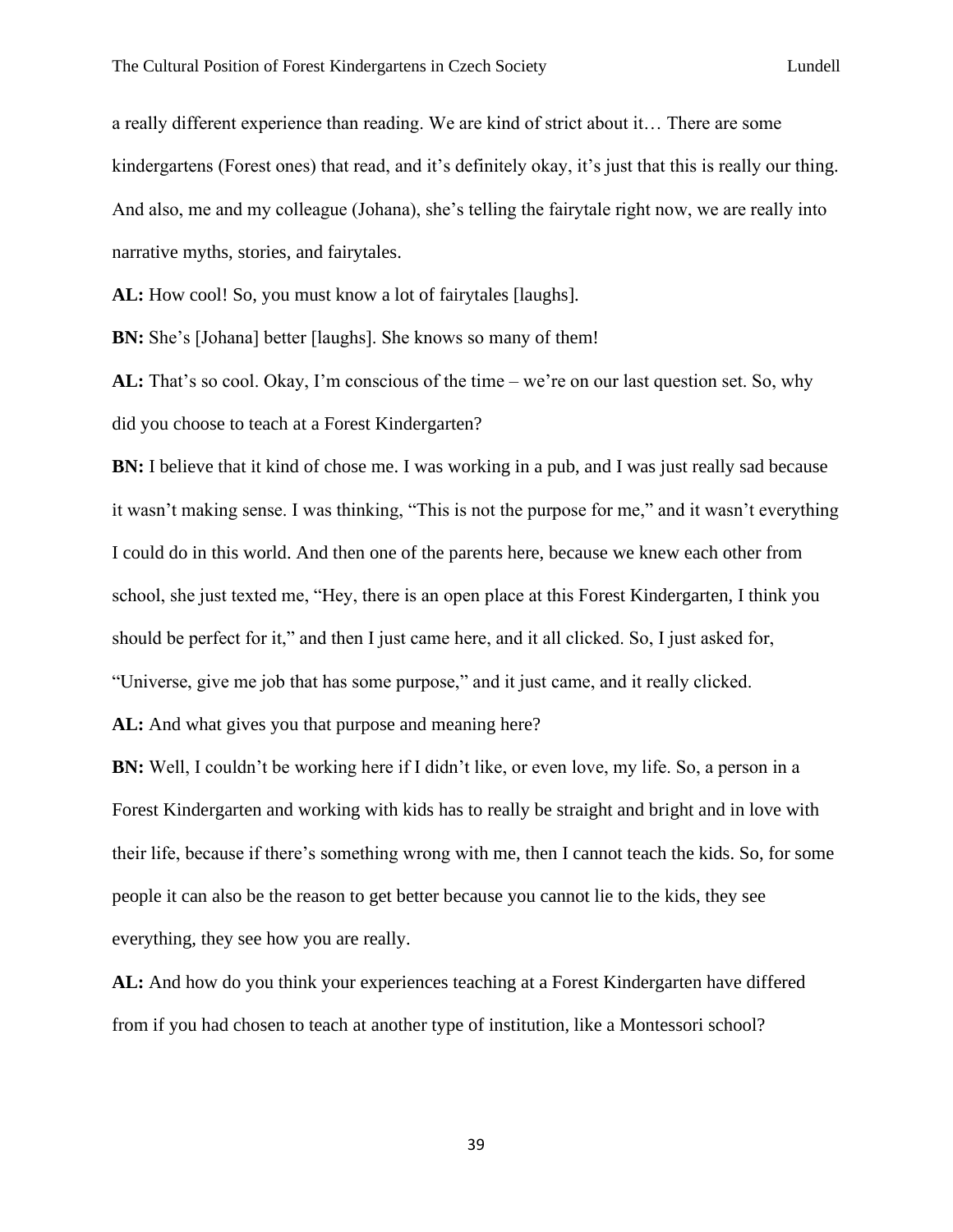**BN:** I think I could still maybe be there because I really like to work with kids, but I wouldn't be that satisfied, I wouldn't be that motivated to do a lot in here. It wouldn't be that big of a priority for me, I think, because I'm really happy here and everything makes sense. Therefore, I am happy in my life as a person as well and, therefore, I really want this place to be even more better, more beautiful, everything working. So, it's like a circle. So, in a different place it wouldn't be that good, maybe I would also leave to find another job, like it would maybe after a few years be really exhausting in a different type of school if they didn't take good care of me as they do here. I think I would probably then do something with my doctoral studies.

AL: And how long have you been working here?

**BN:** Four years.

**AL:** Is there anything you would like to add that we have not discussed? Is there anything you think is important for me to know?

**BN:** There is a lot that is important [laughs]. Maybe you can also ask Johana because they can change, and you can just ask her a few questions. I don't think she will have time for all of them, but maybe you can just ask… I don't know if it suits your…

**AL:** Oh yes, I can stay.

**BN:** Okay. She can tell you the big, important things. Maybe one thing that's worth... One thing that Johana says is that we are two teachers here for the 15 kids, but the nature, the forest and everything outside is like the third teacher. So, everyday we go to the forest or even in the garden, we let the nature show us something new and then we adjust to it or react to it. I don't know… the trees are turning golden during autumn, so then we say, "Okay, now we work with that" with crafting or fairytales or everything. So, we let the nature be the third teacher, a little unpredictable maybe [laughs], but she's there, and she's teaching us really big and important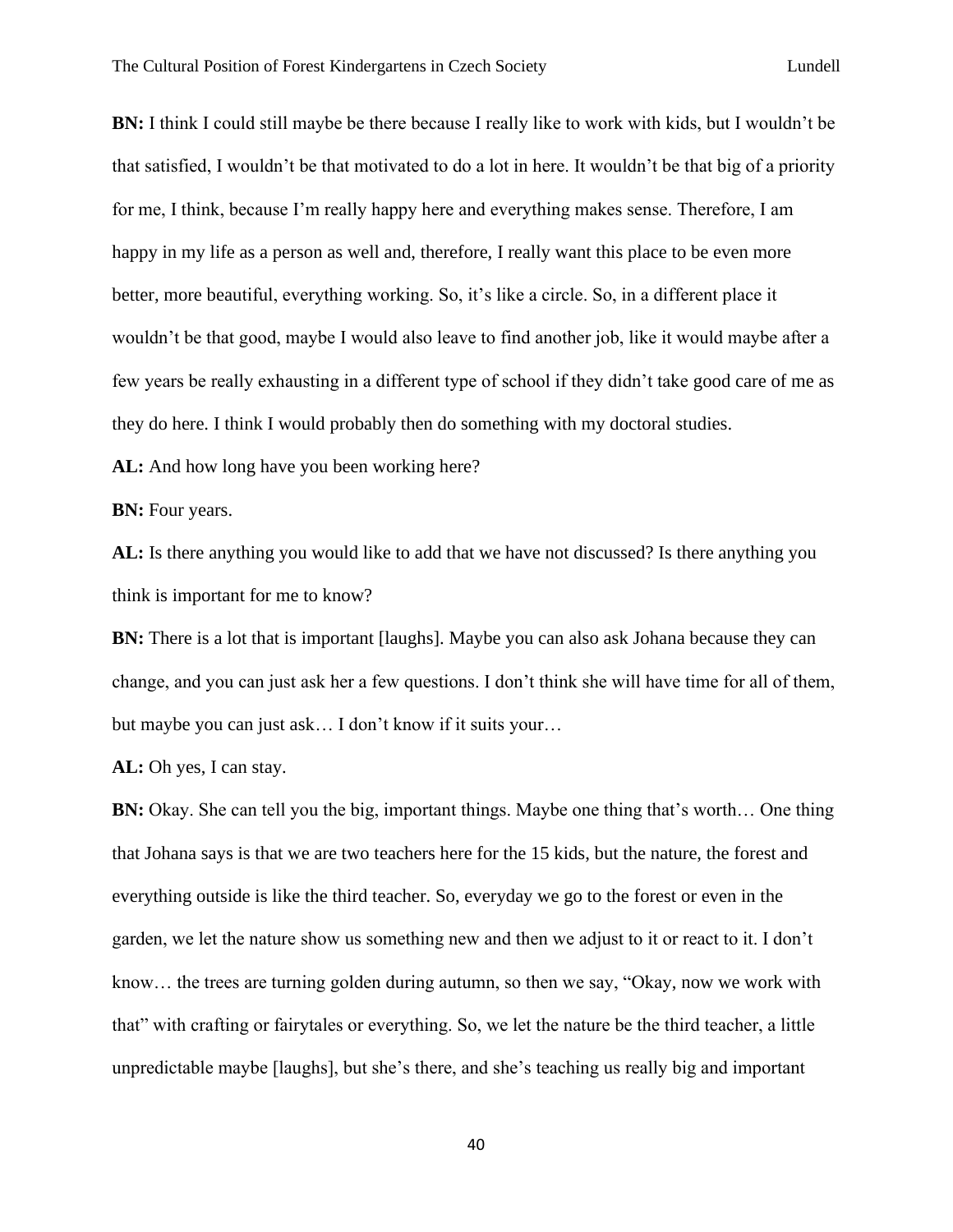lessons sometimes… Or, we see a dead squirrel, so we talk about it, maybe we make a funeral if the kids want, and we talk about that, and that just happens because of nature.

**AL:** Yes, how interesting. That's great, thank you so much. And I am interested in including artifacts in my research project, such as teachers' course documents or projects created by the children. Do you feel comfortable providing me with these artifacts?

**BN:** Yes, we just made some snakes if you want to see them [laughs].

AL: Perfect! Thank you so much!

### **4. Martina Havlicková:**

**Ava Lundell (AL):** Hi Martina! Thank you so much for taking the time to meet with me today. I really appreciate it. Before beginning the interview, I first wanted to explain my research interests and why I have asked to interview you. I am participating in a study abroad program during which the students conduct a one-month research project focused on an area of interest within Czech society. For my research project, I am studying Forest Kindergartens in the Czech Republic. I am especially interested in understanding the motivations of people who engage with this form of alternative education in Czech society. Overall, this research project will investigate Czech cultural appreciation for alternative education – specifically Forest Kindergartens – to attempt to answer the key research question: *What are the motivations for Forest Kindergartens in the Czech Republic, and what place does this form of alternative education have in Czech society today?* For my research project, I am interviewing several teachers and parents part of Forest Kindergarten communities in Prague. Before asking my first question, I want to check if you are comfortable with me recording this interview? And are you comfortable with me quoting you?

# **Martina Havlicková (MH):** Yes.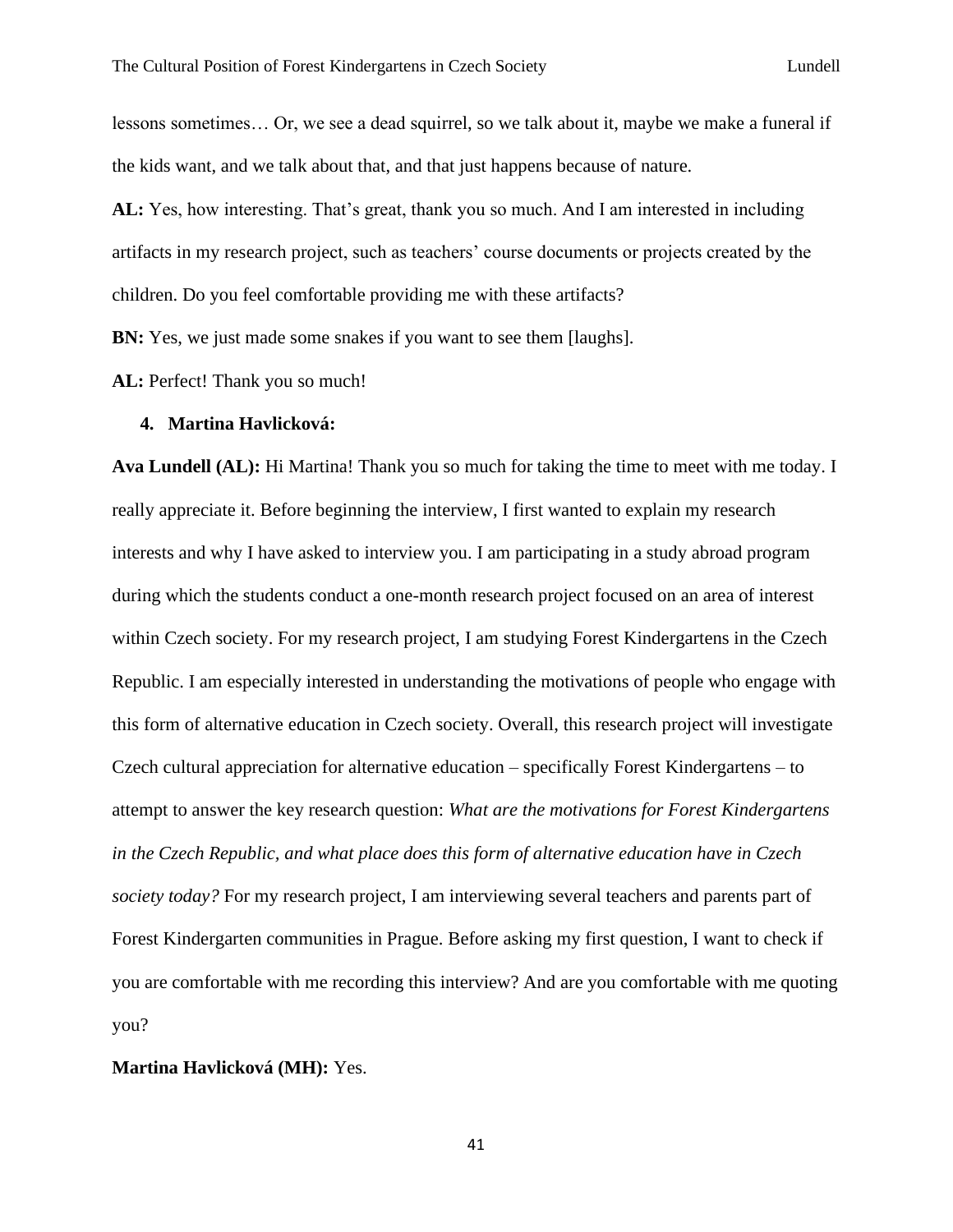**AL:** Perfect, thank you. Okay, so my first question for you is really broad. And I'm just kind of curious, how do you define alternative education?

**MH:** My definition… It's quite difficult. Maybe it's some… Another way how to educate children. It could be lots of ways. It could be lots of possibilities. It could be all of those things you do with children… I don't know… I don't want to be much more specific because alternative education could be anything.

**AL:** So, I'm hearing you say, like, very broad. There's a huge spectrum.

**MH:** You can educate children by Montessori method. My children are attending some Montessori school. There are also Forest Kindergartens in the Czech Republic also.

**AL:** Yeah. And leading on from that, you mentioned Forest Kindergartens and you teach at a Forest Kindergarten, so how do you think Forest Kindergartens fit into this category of alternative education?

**MH:** I think it's possible, but like another alternative education it's very difficult, because you have to invent your own way. And the biggest problem I think in alternative education is there is plenty of parents which like to have their children educated by plenty of ways. The teachers like to accommodate their educational process and it's very difficult because there are no rules, there's no firm…

**AL:** Like guidelines?

**MH:** Yes. You can do it by your own, and it's quite fantastic, but it's a difficulty, you are not sure what ways schools and teachers are using, and how the children behave in this school because it's quite a problem when children are very free, and there's plenty of noise in these schools and it's difficult to educate in such a mess [laughs].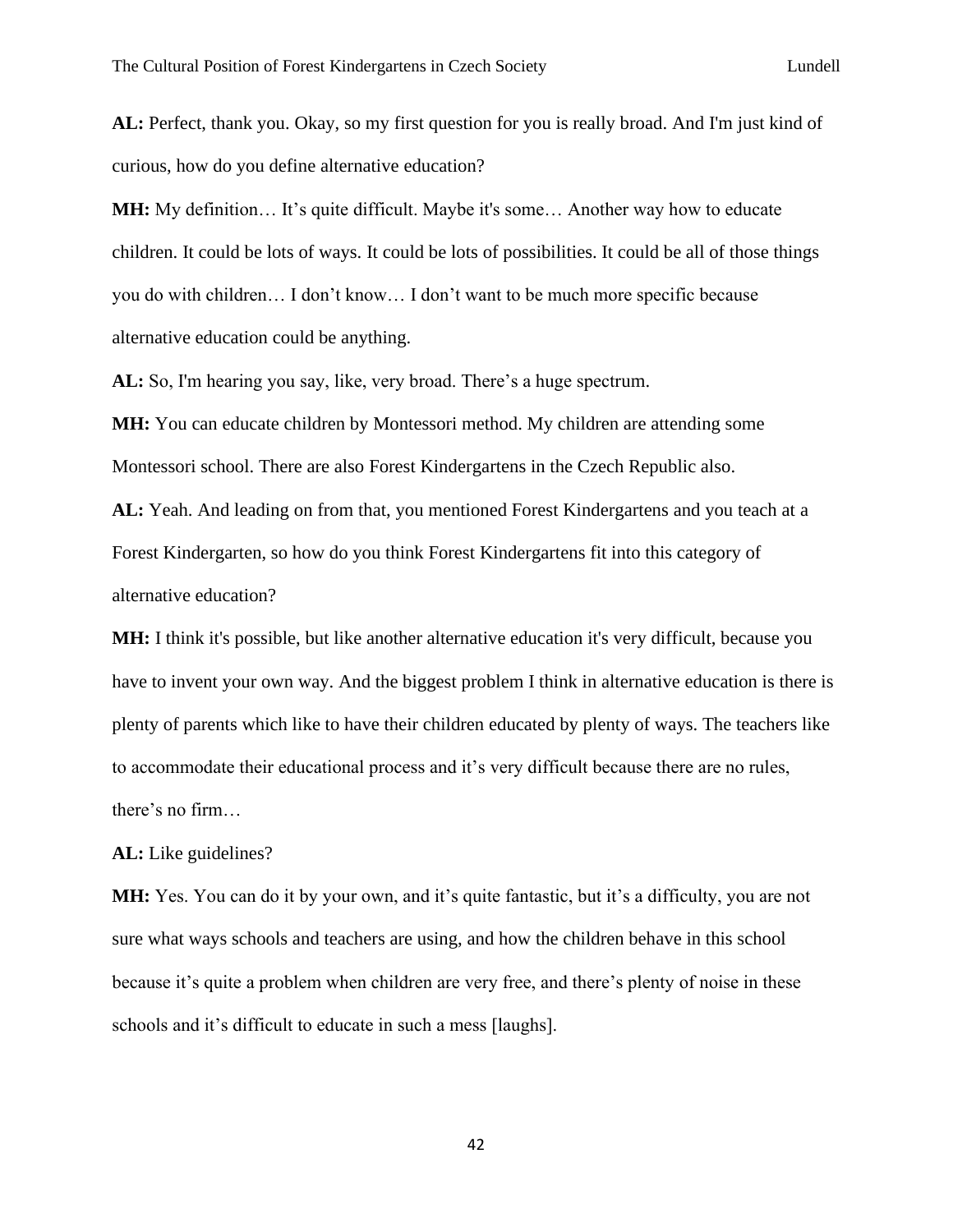**AL:** Yeah, thank you, that makes sense. And this is also a broad question, but how would you explain the relevance or position or significance of Forest Kindergartens in the larger Czech education environment? So, you mentioned Montessori schools. What's the relationship of Forest Kindergartens to this larger Czech education environment? Does that make sense? **MH:** Yes. I think Forest Kindergartens are not accredited, so they are not real schools here, they are only some groups. The parents of children make some special agreement together and… There's no responsibility on the teachers, only on the parents. It's very free and there's no control on these schools at all, because they are not real schools, they are only educational groups. So, that's a big problem and if I sent my children to such a school… I don't want to because I'm not sure what I will find there [laughs]. The problem is that there's plenty of freeminded teachers, but I don't believe them at all [laughs]. There's plenty of free-minded children, free-minded parents, and free-minded teachers, and no rules [laughs].

**AL:** That's interesting. When there aren't really these rules or structures or guidelines, it's hard to trust that your child is being educated. Yeah, that makes a lot of sense. And I'm also interested in thinking about why you think parents choose to send their children to Forest Kindergartens? **MH:** It's many reasons. Sometimes they strictly don't want to send their children to state schools. It's their decision before they visited some kind of school, they decided before because they don't like this style of education. And it's… I don't like it, but there are plenty of parents in our kindergarten which thinks in this way, to not send their children to some state school because they'd like some new, some amazing, some better, something better for their children. And they don't realize they could also get some anarchy, a kind of anarchy, that children can do whatever they want, and the children are not so… My children are not so… They don't have so much skills to educate themselves because they are children. They like to play, they like to talk, they like to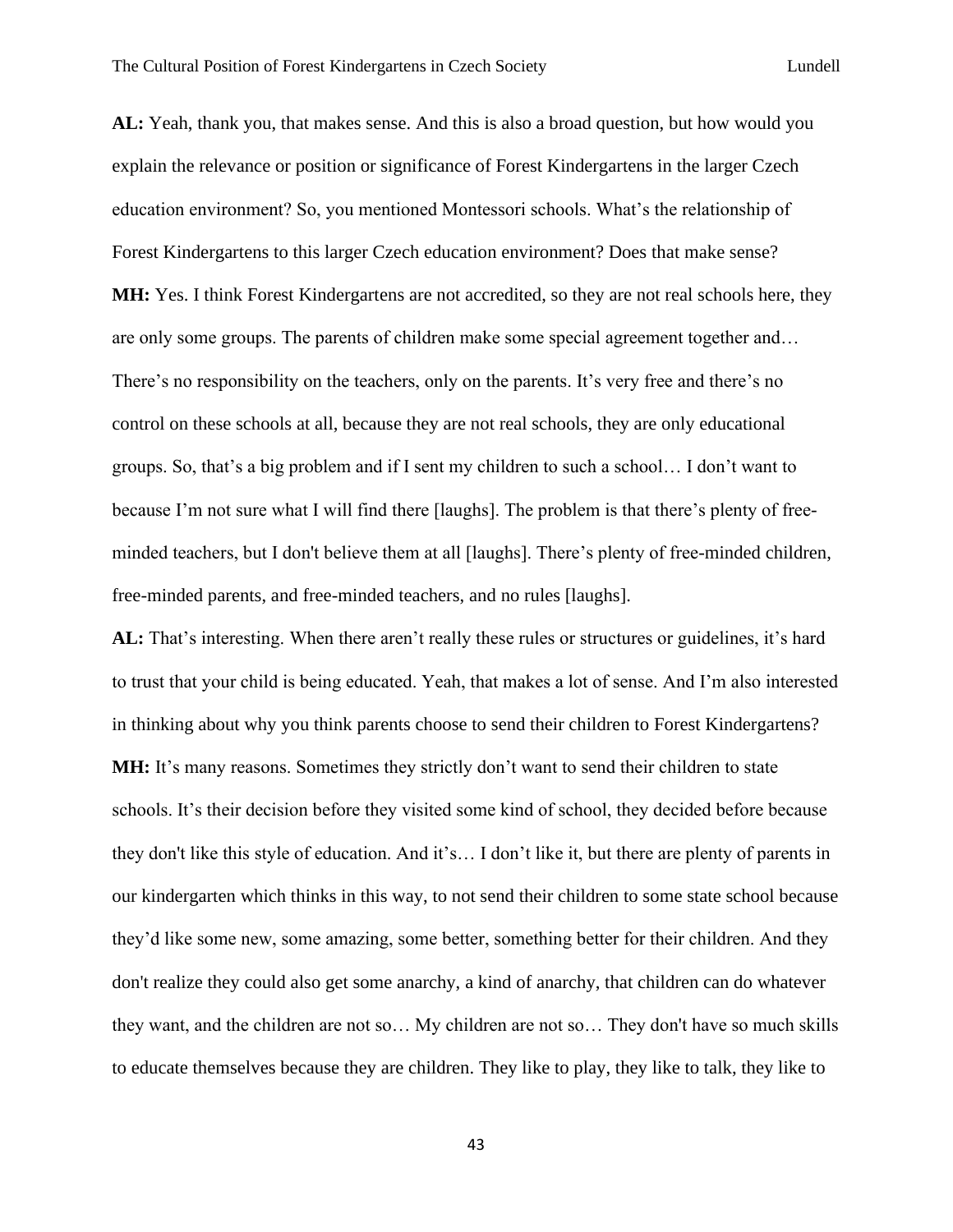do the easy things much more than the hard things and the things they have to pay attention to. So, they have some bad experiences from their childhood. It was me who got these experiences. I don't like it, so I choose for my children Montessori school. But it also has its own problems, its own difficulties.

**AL:** Yeah. And you mentioned the issues with the state schools. What are those issues?

**MH:** The strict way of teaching, the whole bunch of children talking about one thing in one time, they are pushed to learn the things together. And they are waiting for the part of the ones which are not so fast in the teaching process. And it's hard because they can't go further… It's… Sorry, my son is asking me for something [laughs]… They like some individual process, and they get it, but it has its own difficulties and problems.

**AL:** Okay, one of the things that I've heard other people say is that they really appreciate how the class sizes at non-state schools are smaller because state schools have really big class sizes. Is that something that you've heard?

**MH:** Yes, that's definitely an issue. They are much, much smaller group of children and there are more teachers, maybe two or even more in one class. It's great. I think it could be every class. It's a big problem – there are lots of children and a few teachers.

**AL:** Interesting, thank you for explaining that. The next thing I'm curious about is what do you think the sources of inspiration are for Forest Kindergartens in the Czech Republic? **MH:** Yeah, I think definitely it's the scout group. Plenty of guides or teachers in the Forest Kindergartens are from scout groups. Because it connects the nature and to be with children, to care about them, to teach them something, to lead them, to push them to be on their own. So, this is really the one. And what I think… In our kindergarten, we like to live with the child from our kindergarten, to talk and to be with them as we are with our own children, children of our own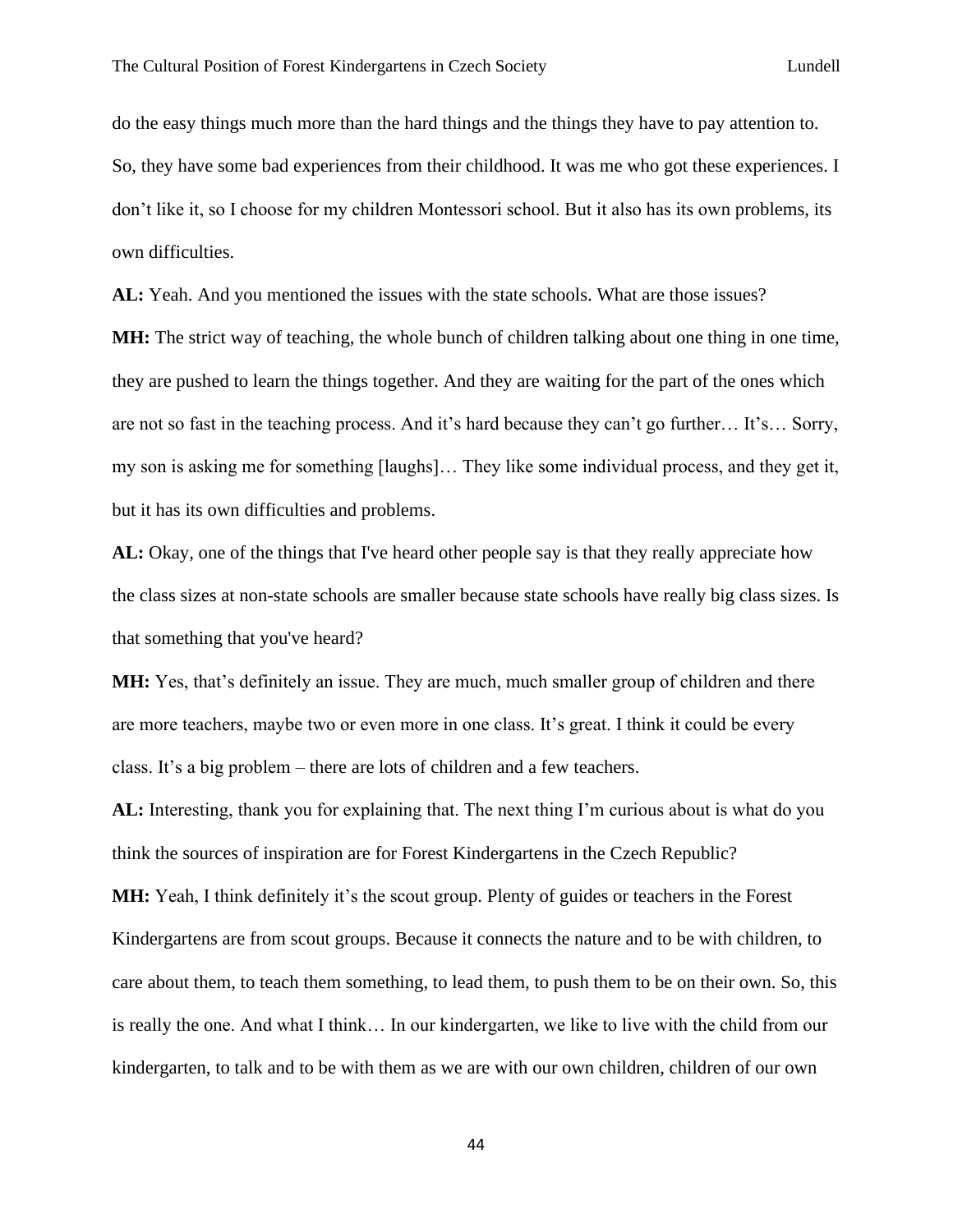family. It's like nature being with them. We talk to them as we talk to our children or partners or family members. When we cook our meal, we cook together. Or when we are going, we try to do this with the children.

**AL:** And can you please just briefly explain the scout movement and the history of it?

**MH:** Yes. It started as a group only for boys. In has a basement in some army skills, like to survive in nature, or even to join the army, to guard our country before some enemies...

**AL:** Like soldiers?

**MH:** Yes, like soldiers. To be a good soldier, to respect the older ones or the higher ones, it's on the ground of this group. But it changed, it changes still. In the beginning of the  $20<sup>th</sup>$  century, there were some first scout groups in Czech Republic. When we started our camp in the Czech Republic, there was also some movement of first scout groups. So, to survive in nature and also to be able to take care of myself and to take care of another one.

AL: I like that. Yeah, like the values of making sure you're okay, but then also looking to other people and making sure that they're okay.

**MH:** Yes, and make some responsibility for the others.

**AL:** Thank you for explaining that. And this is getting more personal, but why did you choose to teach at a Forest Kindergarten?

**MH:** I like to be in nature with children. I like to find my job similar to be as scout leader. When I was in scouts I liked it so much, I think about it how to make some job which will have some similarities with this. So, I like to be in nature with children, I like to be with children. When I studied psychology, I totally think about to be a children psychologist, maybe at school or maybe somewhere else. So, for me, to be with a child, it was the clear thing.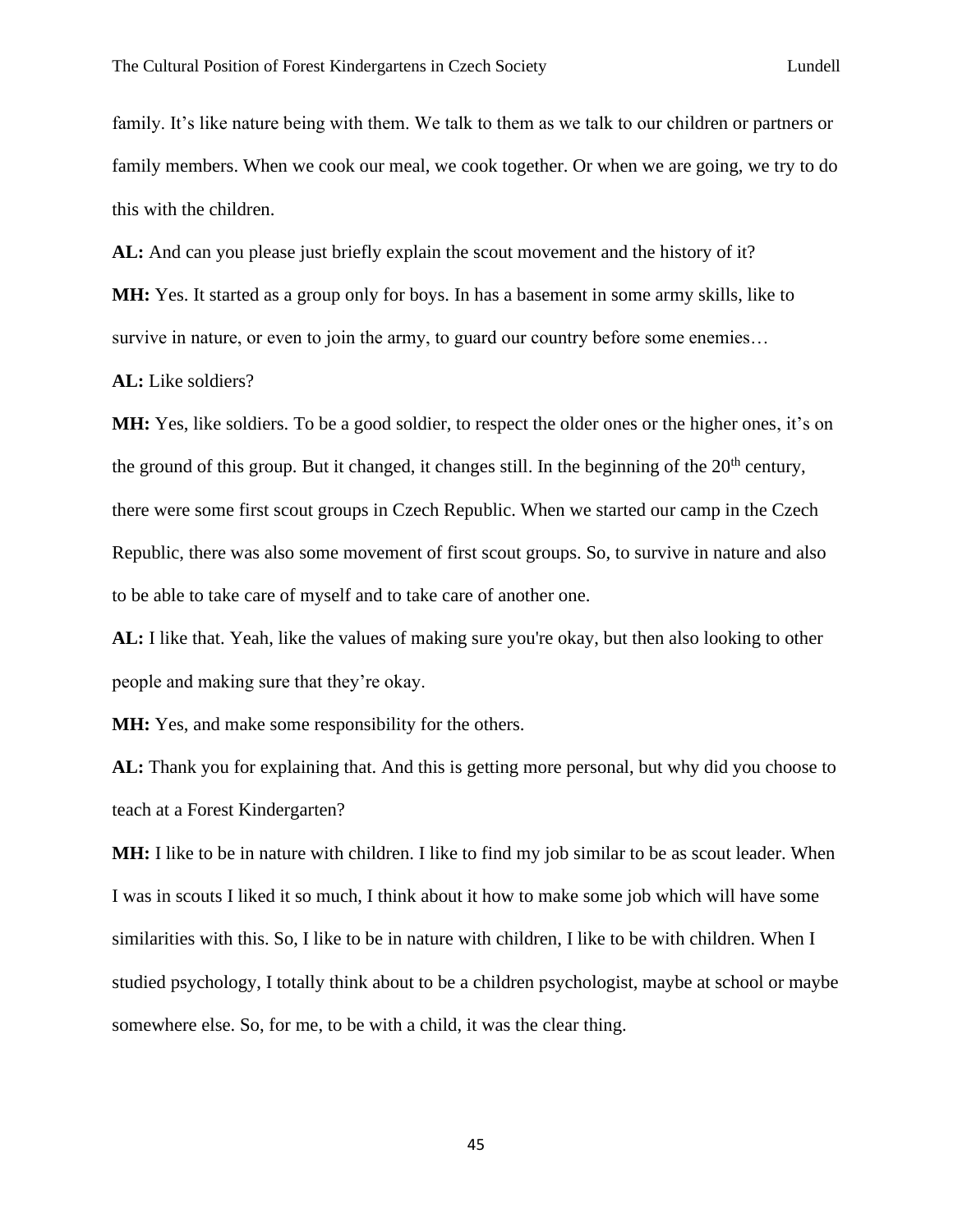**AL:** That was your clear, professional path [laughs]. And how do you think your experiences teaching at a Forest Kindergarten have differed from if you had chosen to teach at another type of school, because you'd still be working with children, but how is working in a Forest Kindergarten different?

**MH:** I don't know if I'd like to be a normal teacher. To do these things, it's far more difficult, I think. There are more children, in many groups there are far more children, and you can't choose at all, so there are plenty of children from families which are not familiar with mud and dirty and go to the forest when it's raining [laughs]. They say their son can't go there because it's raining. It's really difficult to speak or to make some agreement with this parent. I don't know… It's far more difficult when the children are in a small room or in a room at all. They make lots of noise, and they are more aggressive on each other because they can't go somewhere else to be alone when they're sometimes angry with someone or sad. They don't have their own space or their own place to go. In the forest, they can go to another tree and sit down and just think. AL: They have a lot of room to go and be by themselves.

**MH:** Yes, a lot of space. I think it's better for the children and so it's better for the teachers, to

be with them in nature.

**AL:** Yes, I like that. Good for the children and good for the teachers. I think that's a really good point. That came up in another interview when I was interviewing a teacher at another Forest Kindergarten. She said that it's really great for the kids, but the teachers are also able to be outside all day and they have more energy from that to be with the children. So, it's not just the children but also the teachers. I think that's a really good point. And is there anything else you want to add or share with me that we haven't talked about yet?

**MH:** No, I don't think so [laughs].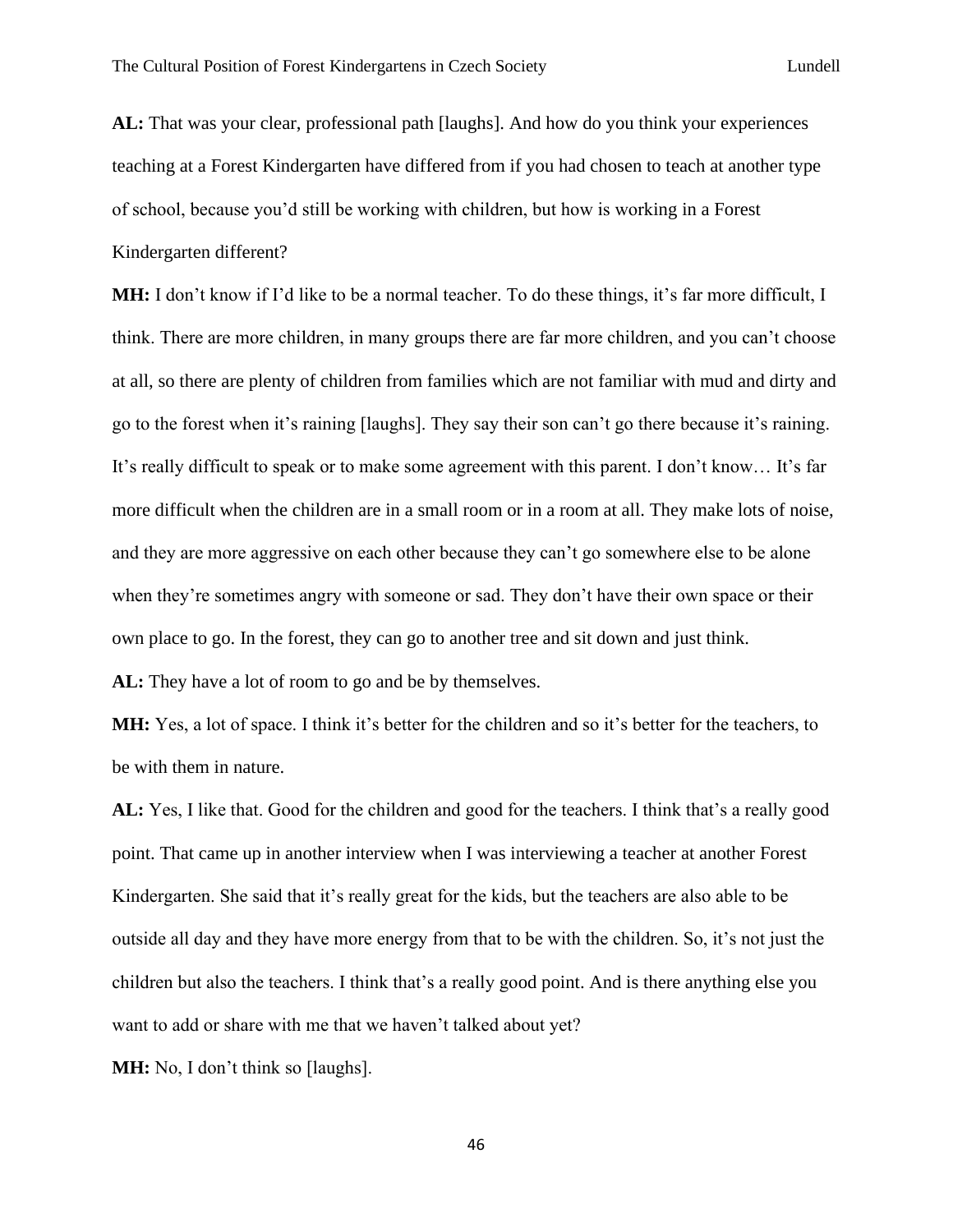**AL:** That's okay! Well, Martina, thank you so much. I know how busy your day is, so I really appreciate you talking to me in the middle of your afternoon. You've been so helpful. So, thank you so much!

**MH:** Thank you!

## **5. Marta Lopatková:**

**Ava Lundell (AL):** Hi Marta! Thank you so much for taking the time to meet with me today. I really appreciate it. Before beginning the interview, I first wanted to explain my research interests and why I have asked to interview you. I am participating in a study abroad program during which the students conduct a one-month research project focused on an area of interest within Czech society. For my research project, I am studying Forest Kindergartens in the Czech Republic. I am especially interested in understanding the motivations of people who engage with this form of alternative education in Czech society. Overall, this research project will investigate Czech cultural appreciation for alternative education – specifically Forest Kindergartens – to attempt to answer the key research question: *What are the motivations for Forest Kindergartens in the Czech Republic, and what place does this form of alternative education have in Czech society today?* For my research project, I am interviewing several teachers and parents part of Hvězdy v lese's Forest Kindergarten community. Before asking my first question, I want to check if you are comfortable with me recording this interview? And are you comfortable with me quoting you?

**Marta Lopatková (ML):** Yes.

**AL:** Okay, so my first question is how do you define alternative education? **ML:** These days, and the past year maybe (and it's going to take one more year at least), I am discussing schools and where to put my son into school. And lots of people would say that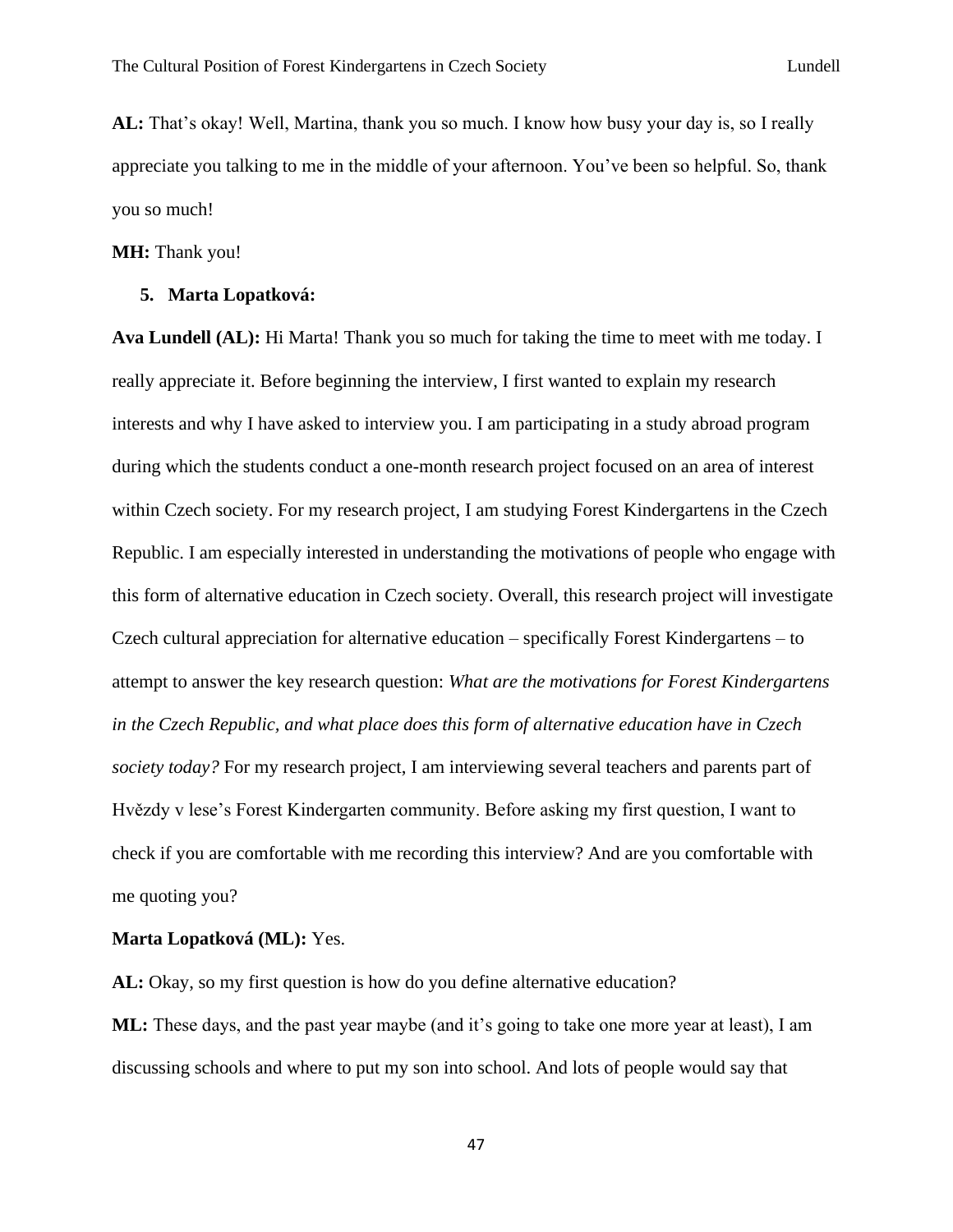alternative schools are schools where you don't really learn and where you just play around, don't do much, the schools where kids don't really learn anything. But the answer for this question is the problem of the current state education system in the Czech Republic, because it's still very conservative, it's still very similar to what I experienced, what my mom experienced, and what her mom experienced actually [laughs]. It's basically the same model. It's a lot of memorizing, not like in Vietnam or China or Russia, but still a lot of memorizing… You know, I am a teacher at a university, so I know that the easiest thing is frontal education, just stand around and say, "It was like that and like that," and it's easy, but it's not effective at all. And the thing is that in Czech education, there are some little "first ships" that are trying to float to different waters and trying to find different ways, even in state education, which is great, and those schools where the situation is like that, where they are trying to apply some new, innovative teaching methods, they're two little and it's impossible to get there. So, the Czech system is still very conservative, and whatever is slightly different from this traditional point of view that you have to memorize stuff, sit at a desk and right down everything… Like, you're just sitting for five hours [laughs], and every hour they give you a ten minute break, and then another hour – you just sit like that for nine years, or twelve years, or fourteen years. Like, whatever is kind of different is kind of alternative for them. I don't really know what is alternative for me... I think there are some kind of these schools that also exist in the Czech Republic, not many, but there are some because people are trying to look for some alternative of this conservative system. So, there are also some schools that are for me a little bit too… Not open, but with no regime, no structure, too loose. Kids can say what they want to learn, but too much extent for them. I don't mind if kids organize themselves somehow, but I think there must be some kind of rules, and in some cases the rules are very loose or too loose for me, but it may work for other parents. For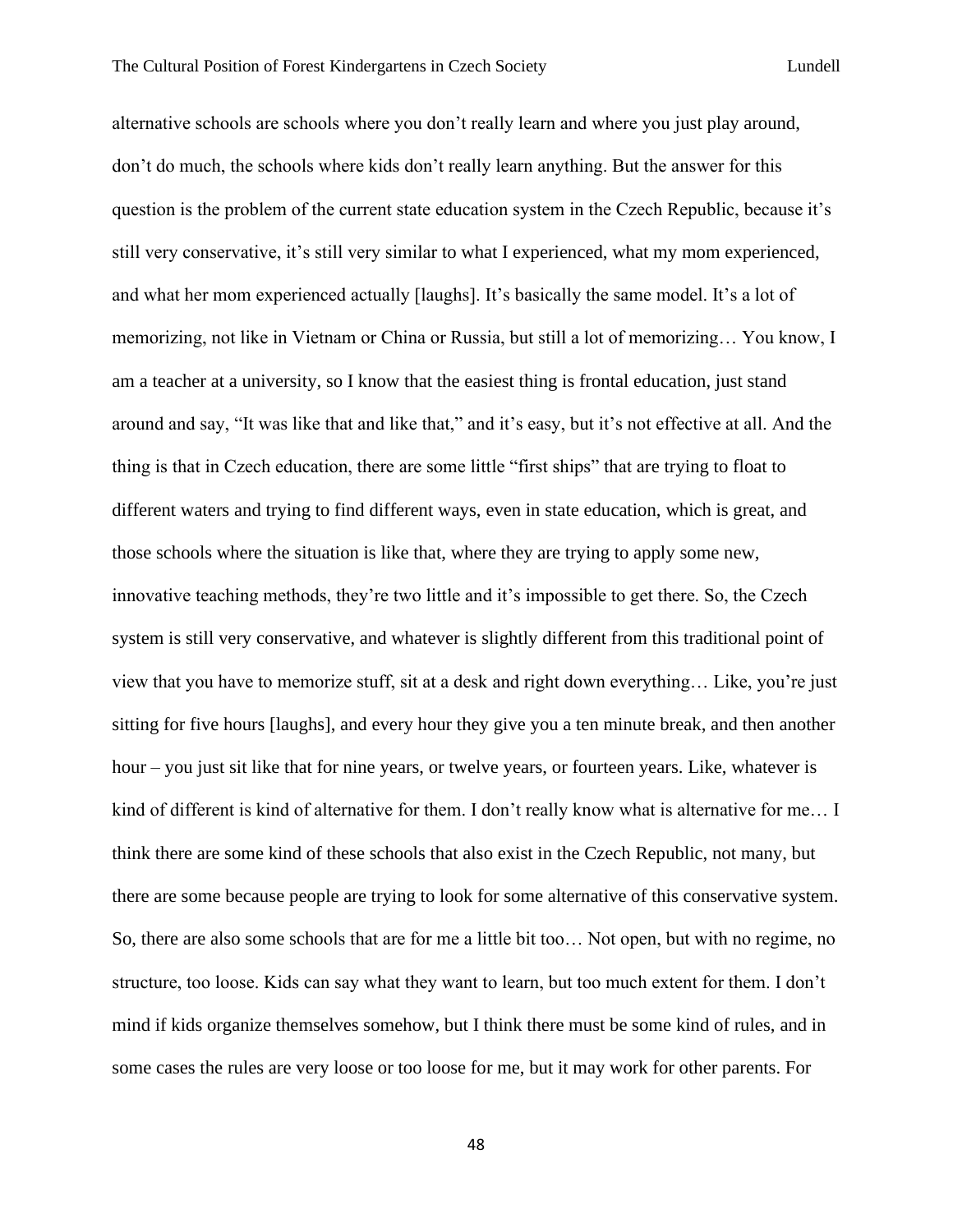me, alternative depends on from what point of view, you know? For me, it's alternative from the traditional system, from this very conservative way of teaching, which we still really have here, unfortunately. But we also have different levels of alternative. For example, for many people our school, our kindergarten, would be very alternative, but I don't think it's very alternative at all, I think it's like normal… Of course, it's alternative from the traditional school, but the kids have rules there, they have to do stuff there, they have to follow the rules, it's not like they can do whatever they want. People often also imagine that the kids are just running around, nobody does anything, they can't concentrate on anything because they don't do anything, they're just running and climbing the trees, sort of like that.

**AL:** So, I'm hearing you say that, for you, the idea of something being 'alternative' really just means that it's different from the state education system, which is very conservative.

**ML:** Yes. It's, like, using innovative methods of teaching, for example. For me, that would be even to some extent respect for the kids, because they didn't really have any respect for us when we were little. And at the same time, it doesn't really mean that we will do whatever they want, you know. We will respect them at certain times… For example, we respect their personalities; we know he behaves like that, but there is a reason for that and let's try to figure it out. It's not like, "You are being a bad boy" and that's it. "You are going to get a black point, and if you have five points you will get five marks," which is the worst mark, for whatever reason. So, being kind of a nice environment where they're nice to each other, you know. That's also kind of alternative in a way, you know. There are some alternative schools in the Czech state system, but it's really hard to get there.

**AL:** And I think you mentioned this when you were talking, but you're a professor, is that correct?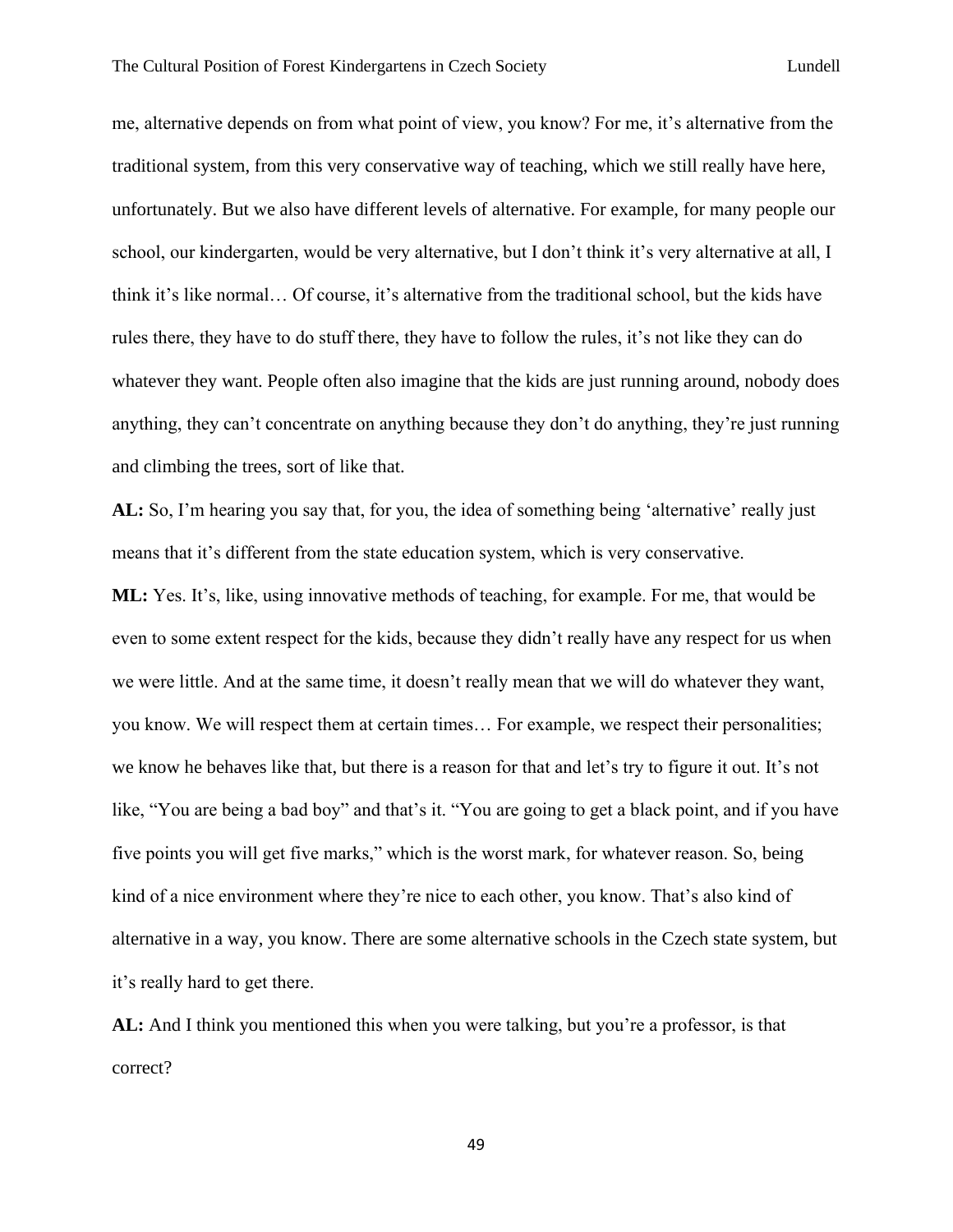**ML:** Yes. Faculty of Arts.

**AL:** Oh, okay! What's your area of expertise?

**ML:** I do Vietnamese Studies.

**AL:** That's so fascinating! What university do you teach at?

**ML:** Charles University.

**AL:** Wow, I had no idea! Sorry, that's not related to the interview at all, but I was just curious because you mentioned it [laughs]. So, we were just talking about your definition of alternative education, and we kind of touched on this, but I'm curious, can you elaborate on how you think Forest Kindergartens fit into this category of alternative education?

**ML:** Yes. I'm not sure, but I think for… It's an alternative from what we have, from state kindergartens, which very often (of course, not all of them), very often those kindergartens, they don't have any specific program they use, just go there and do stuff like we did, like cutting something and coloring something. And I don't mean a program like Waldorf education or Montessori, I just mean having a program saying, for example, "We want kids to be nice to each other, these values are important to us. And we try to reach these values through…" So, of course, it's different from the classical system… But I think probably most people you would ask who don't have kids in Forest Kindergartens would say it's a complete alternative because they are outside all day, they are outside when it's raining and it must be horrible for them. And they don't have any toys there, which is kind of weird for them as well. So, it definitely fits in this alternative category, and it is alternative from classic kindergartens.

**AL:** So, people who are outside of the Forest Kindergartens community may view it as more alternative than it actually is.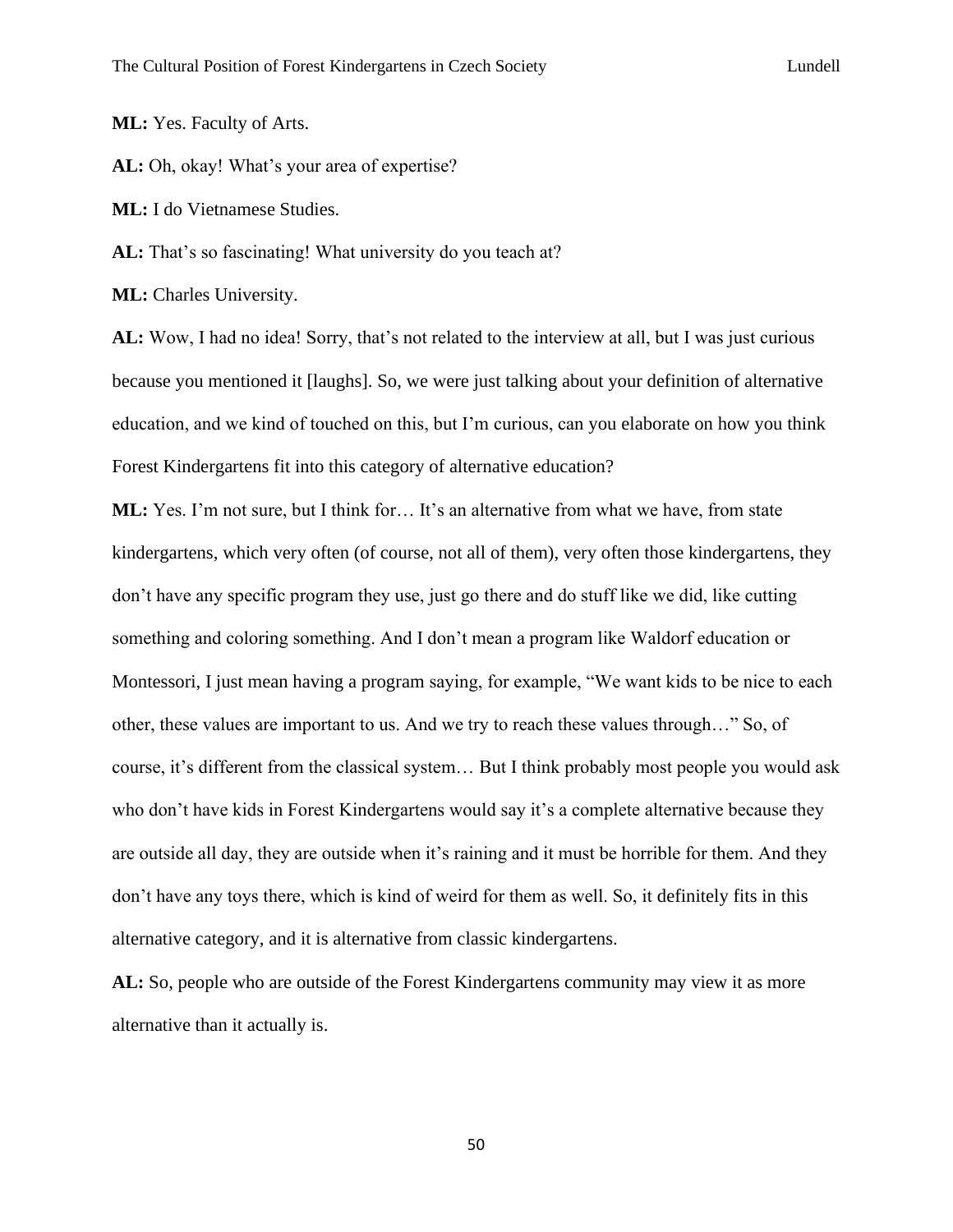**ML:** Yes. I think it is alternative in a way, but I don't think it's as alternative as people see it very often, because they don't know it.

**AL:** That's interesting. My next question is also kind of broad, but I'm just interested in what you think. How would you explain the relevance or significance or position of Forest Kindergartens in the Czech education environment?

**ML:** I don't really know about its significance… I think it's very important to have those types of schools. I think it's important to have different alternatives you can choose from, because I totally understand that not everybody will want to put their kid through the kindergarten that we have, not everybody wants them to be outside all day – there are people who are scared of cold, for example, and there are people who don't want to participate in this community school (which can be kind of demanding, I understand that – if you have three kids, for example, you don't really have time to do that, to participate in all those celebrations, sometimes you bake something for kids, or make some costumes, or bring jars of water everyday – it can be demanding). I think it's really important to have a choice, and I think the kindergartens this time are more and more popular, because I think some people (and of course, I live in a bubble like everybody), but I think in my bubble people are realizing more and more that they kind of need some sort of nature and they need to be touched in the simple things. I think sometimes I feel (and a lot of people around me feel) that there is just too much of everything, too much information, too much stuff, too many things, too much of everything. And, you know, I'm not against toys or anything, we have all those things, and my son watches TV shows or sometimes series on Netflix. Of course he does! He has Legos and is a normal kid, but I think we all have this at home, so we don't need to have it at kindergarten. And if I have a choice, he can spend all day outside – for me, the best things, like climbing trees and planting something, just being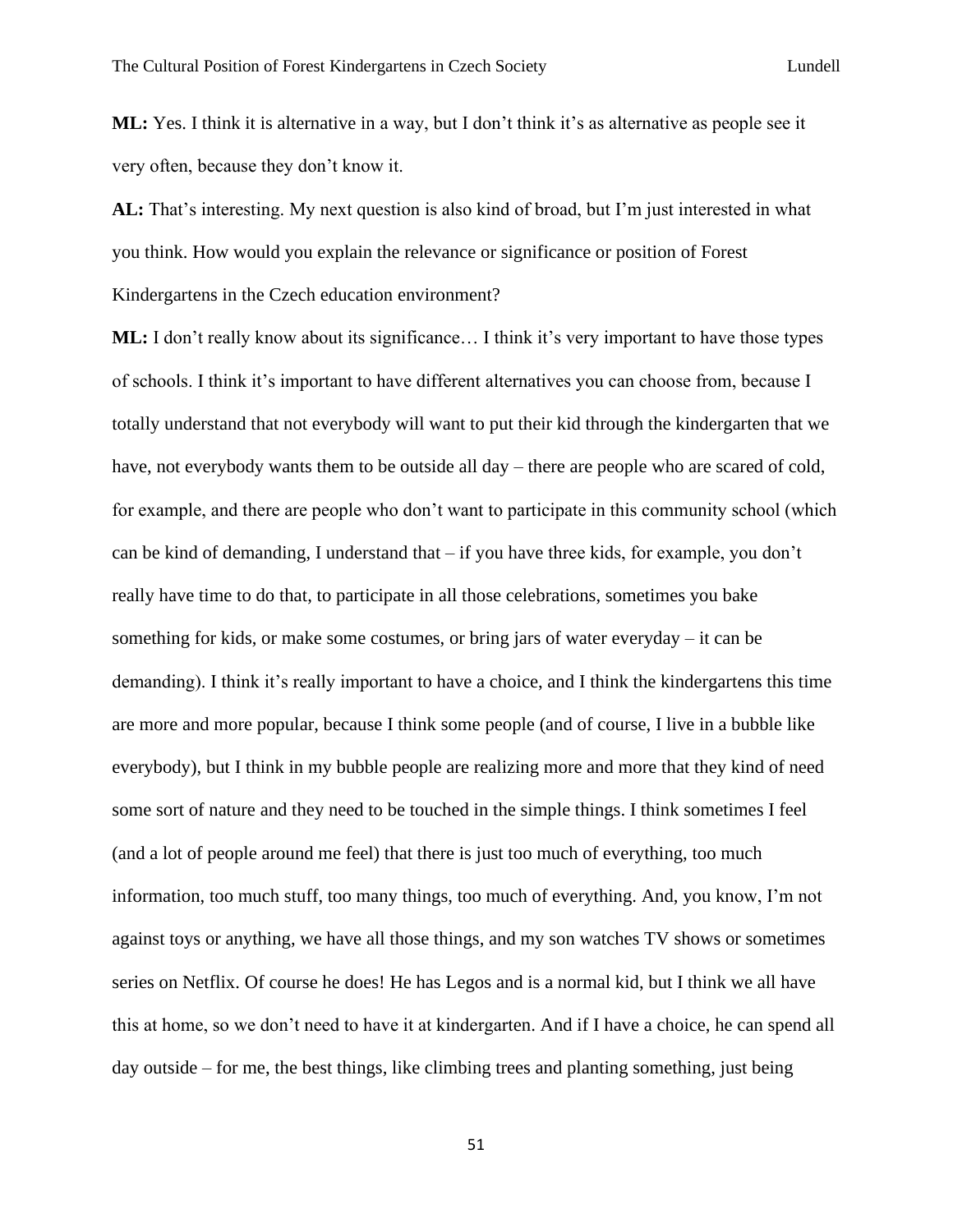outside and having fun with his friends, I think it's great. And I like the simplicity of the school, I like that they have just rope, and they play with the rope, and it can be anything they want, and they still can imagine it. And you actually know that when you meet kids which don't have this, which are covered with toys and plans and programs and activities since they are two or something, they really cannot play like that anymore. So, it really changes. And I know it will change as well as he grows up and gets older, it's going to change as well in elementary school. But I think when he is three, four, five, six, I think it is great to have that if you can. **AL:** Yeah, I love that. It's such a great point that, you know, we already have all these distractions at home and that's, like, okay and unavoidable. So, if you're able to, if you have the ability to send your child to a kindergarten that doesn't necessarily have those distractions, it's a good few hours of their day where they're kind of outside of that. It provides that good balance that I think is so important for childhood development.

**ML:** Yes, I'm not against toys or TV or whatever, I'm fine with that, it's a part of life. I also have Facebook and Instagram and all of that, and it's okay. But I don't want to be addicted to it. And it's okay for him to watch TV and do stuff like that, but it's also really great if he can just be okay by himself in the forest or wherever with his friends and have, like, a knife and sharpen new wood [laughs]. It's great that he can do that. So, I think it definitely has a place in the Czech educational system, and I think it's getting more and more popular because it is getting more and more accessible because there are more and more schools which are opening which is great. And I think people also in the cities, it's the same with the lifestyle, you keep working, working, working to get, like, two weeks of vacation somewhere during the summer, and then you have the two weeks of vacation and it's like, "Okay, now we should have fun and enjoy it." It's just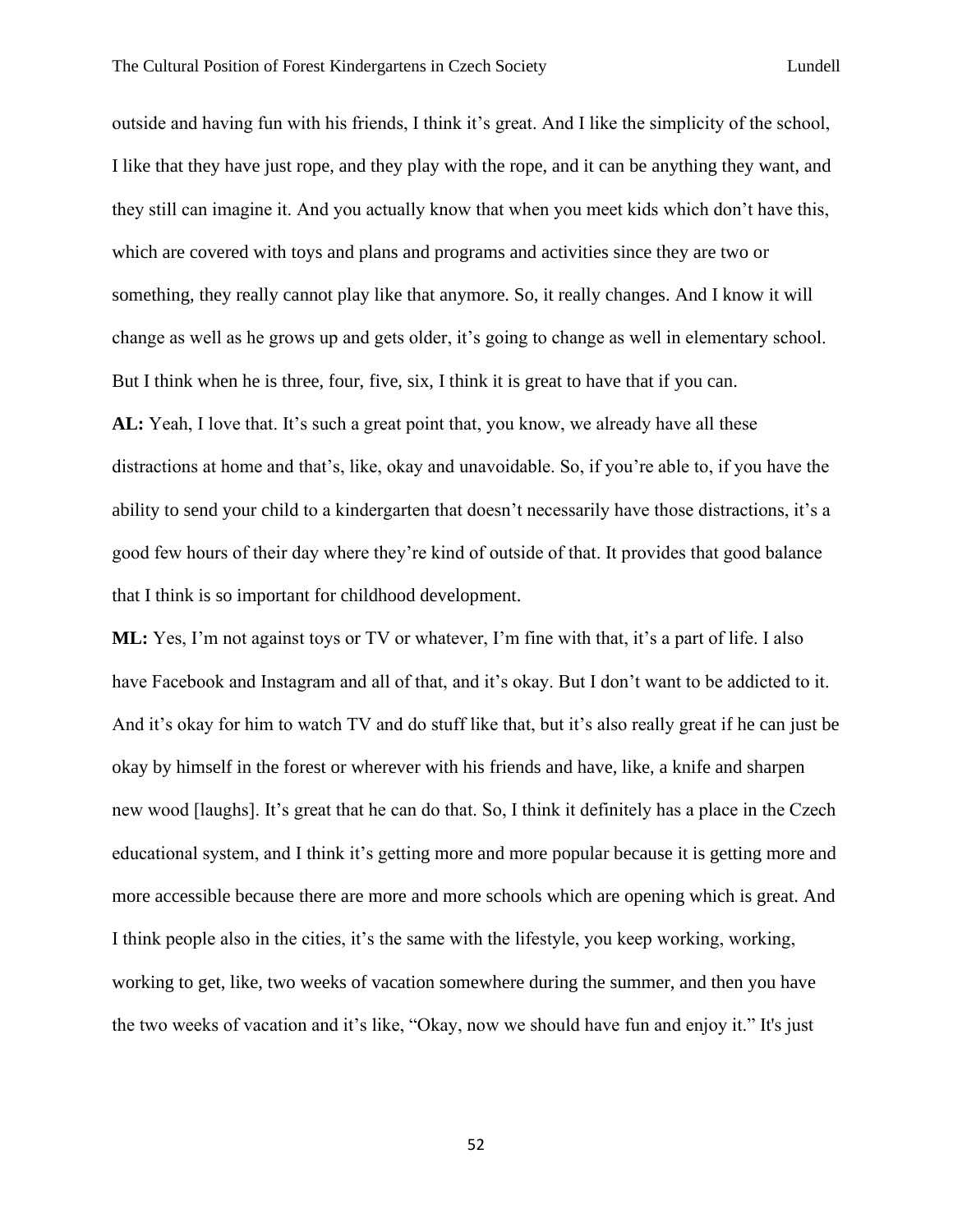too much. And I think for parents of kids growing up in cities, this is also great – the kids can really get connected to normal things. I think it's just natural.

**AL:** Yeah, I love that. The theme that I keep hearing is balance, just having that balance in your life… [Baby cries] Oh, do you need to…

**ML:** Yes, he just got stuck [laughs]. One second...

**AL:** Now will you be sending him to the same Forest Kindergarten?

**ML:** Oh, definitely. The only thing which I'm actually kind of… I'm trying to find an elementary school for my son. We have very horrible English education in the Czech Republic. At elementary schools, the kids usually start learning English when they are nine or seven or something like that, which I think is way too late. And the only thing… I think I will definitely send him to the same kindergarten, the only thing I would be probably thinking of to change is that it would maybe be good to have a bilingual or maybe English kindergarten just to learn English at school.

**AL:** Yeah, because the sooner you start learning a language the easier it is and the easier it is to be bilingual. That's a good point. And actually, this leads so perfectly into a question I was planning to ask you later in the interview, but I'll ask you now, and we kind of already talked about it, but do you plan to continue to send your children to alternative education institutions, like Montessori and things like that? Do you plan to continue in this pattern or no? **ML:** You know, I'm not quite sure. One thing is finance. For example, bilingual, Montessori schools that are accessible for us location-wise, they're quite expensive, it's like 20,000 crowns per month, which is like more than twice as much as kindergarten, plus he [points to baby] would be in the private kindergarten, so it's actually quite a lot. And also, the thing is I want my kids to be connected to 'normal' people, people of all kinds, not just people who have enough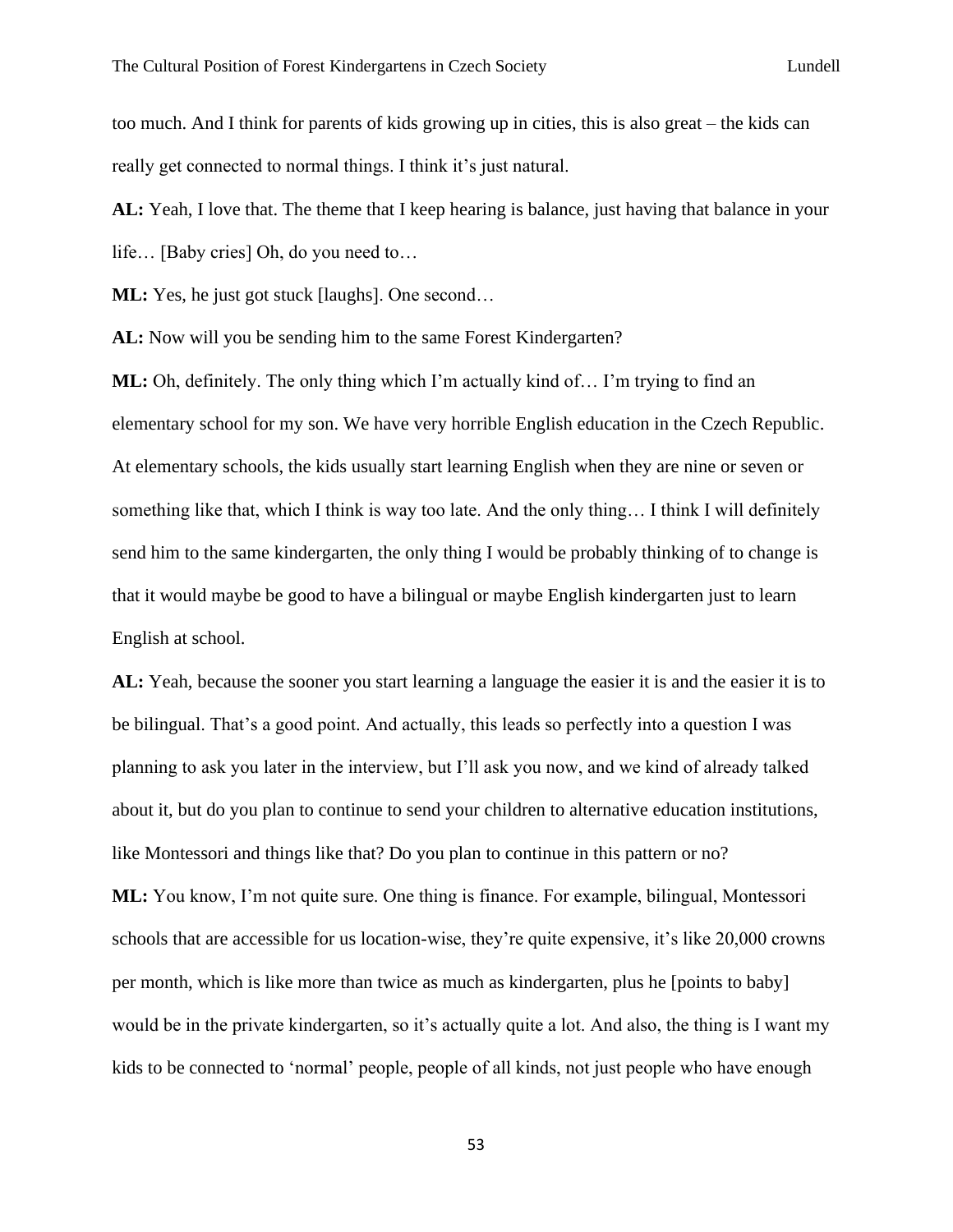money to send their kids to these schools, you know. I want them to kind of have a whole picture of the society, which they will not get anyway because every school is chosen by the same kind of people, but still, it's a little bit more… When you have an expensive, private elementary school, people go there because they have money to pay. But I am definitely trying to find some alternative within the state education system, like there are Waldorf schools, but I am not quite sure – the type of person is a bit too much for me, it's kind of hard to… If you find out it's not exactly what you want, it's kind of hard to switch to the normal school because they have a specific way of learning. For example, to get into high school might be kind of tough from a Waldorf elementary school. But I think I am definitely trying to find an elementary school even within the state non-private sector which is kind of friendly, open, and using those innovative methods of teaching, for example, and has some specific program and some values. I think education is not just about educating and teaching, but it's also about raising people. And, for me, it's important that the elementary school… You know, kids spend a lot of time there, and I want to have some idea what kind of people they're going to turn my child into, in a way. They also raise him. I want them to raise him to be a good person.

**AL:** Yeah. Children are at school for the majority of their day, and the people they're surrounded by, including the other children and also the teachers and the values of the community, that shapes a child for sure. So, it sounds like you're more focused on the values of the school community as opposed to finding an alternative that fits the definition of alternative. You're more focused on what the values of the school community actually are.

**ML:** Yeah. And you can see this clash between parents who want their child to go to school that creates successful applicants, who will get to the best high school. And then you have those people who are alternative, and they don't care, and they want to play and blah, blah, blah. And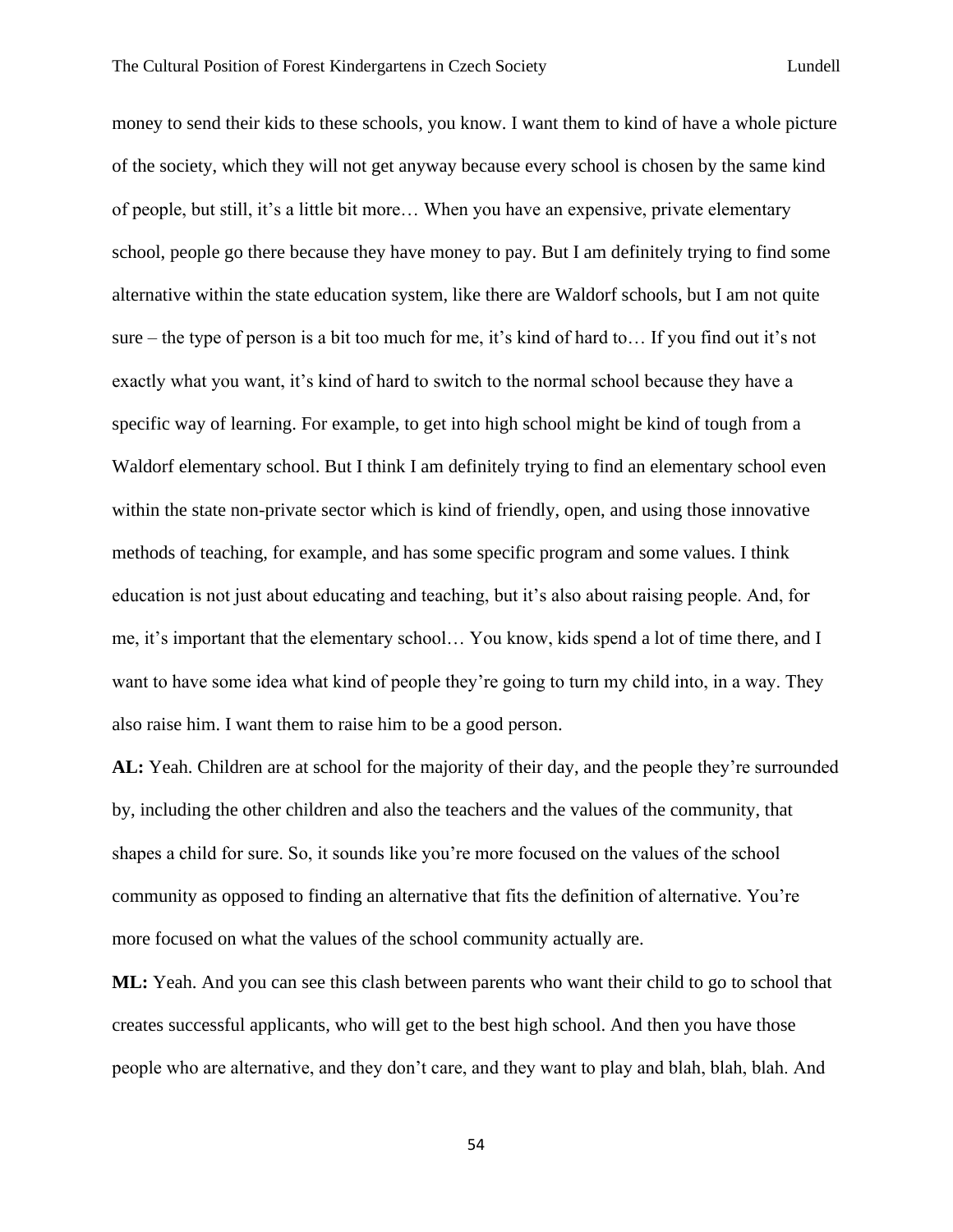it's not like that. It's not that I want my child just to play and he doesn't have to know anything – I want him to have knowledge. But at the same time, I can't imagine it's impossible to get this knowledge in a fun way, something that is more fun, because my school wasn't fun at all (it was actually quite horrible) [laughs].

**AL:** Yes, you want something different for your children. Again, I know I said this, but the theme of balance if coming up again and again. I like that. And with your first child, when you were looking at other kindergartens to send him to, what other options did you consider other than Forest Kindergartens? What would have been your alternative?

**ML:** It was actually quite a drama, because he went to this little club since he was eleven months, like twice a week, and it was just a play group. And then he was almost three and I knew it's just not enough for him, he needed to move on to do something more advanced, because there were little kids (like really little, like one year old), which is nice for some time but, you know, I wouldn't let him there another year because it was not enough… And he was born in September, which means that when he would be entering kindergarten, he wouldn't be three years old, which is a huge problem in the Czech Republic because it's almost impossible, especially in big cities like Prague, to place your kid into kindergarten when he's not three. And also, I was looking for some kindergartens around, and if there was a great kindergarten nearby, I would probably put him there, but it wasn't. All the kindergartens around didn't say anything about who we are, what are our values, what we do. Or, for example, they didn't have websites – I mean, come on, we're in the 21<sup>st</sup> century! It was kind of strange [laughs]. And then I found this Waldorf kindergarten, which is kind of close by, and it looked amazing. It had all those things about who we are, what we do, and why do we do that. And I really liked its program, and I really liked that they had kids of all ages in one class. I went there to the Open Day sessions…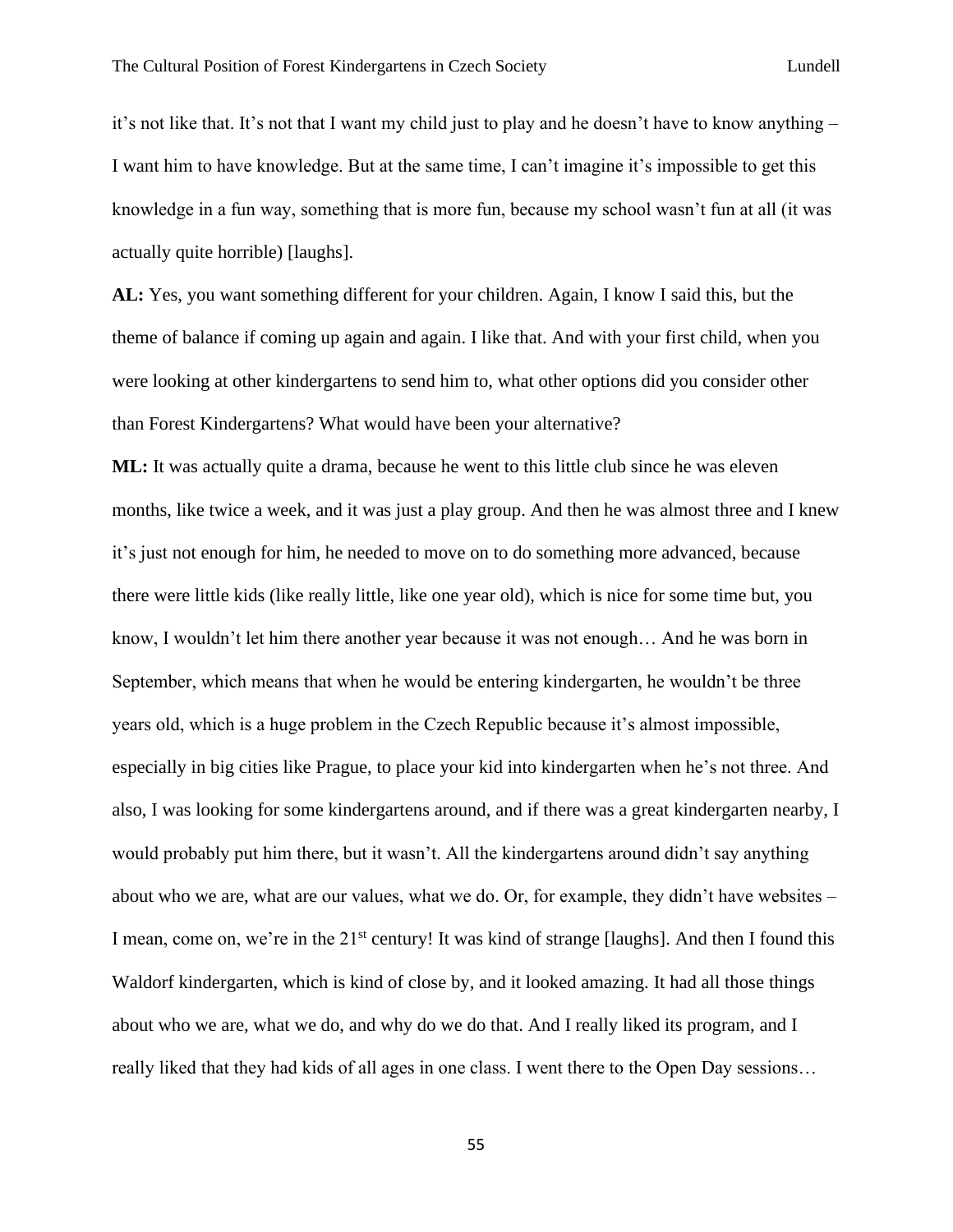And there is this problem that kids who are five years old, they have to go to kindergarten for one year, and it wasn't like that before, which means that very often kids from alternative schools which don't have this accreditation have to go to state kindergartens for one year, and lots of people from alternative schools will choose this Waldorf kindergarten because it is a state kindergarten, and they have to accept because he is five and they will stay there for a year. And with this system, they are very sad about that, you cannot accept kids who are almost three or three because you have to accept those kids who are five. So, I asked if it would be possible for my child to get there (he's not even three, he will be three in September), and they said it's almost impossible. So, you have this idea of mixed classes with kids of different age groups, but in reality, it's not really like that because they cannot accept them. So, I was just searching around, and I just found this Forest Kindergarten, and I always liked the idea, but I didn't know that there would be any nearby. I knew there were some in Prague 6, but it was too far away so I didn't really think about it. And then I found this kindergarten and thought, "Wow, this seems kind of cool!" So, I just wrote them a message and then I got information... And actually, I went to Thailand when there was an "Experience a Day like a Kid at School" and I sent my husband there and he was totally shocked, he was like, "You can't be serious." It was from 9:00am to 4:00pm, so they really spent the whole day in kindergarten holding hands and singing songs, and he had a hangover [laughs]. But he went there, and he loved it, and he got accepted. So, that's how we ended there.

**AL:** What a cool story [laughs]. That's definitely a long process and journey, but you ended up at a good school.

**ML:** And I didn't know that! I thought I would just say, "Okay." But it wasn't like that. I had no idea it was challenging to get there.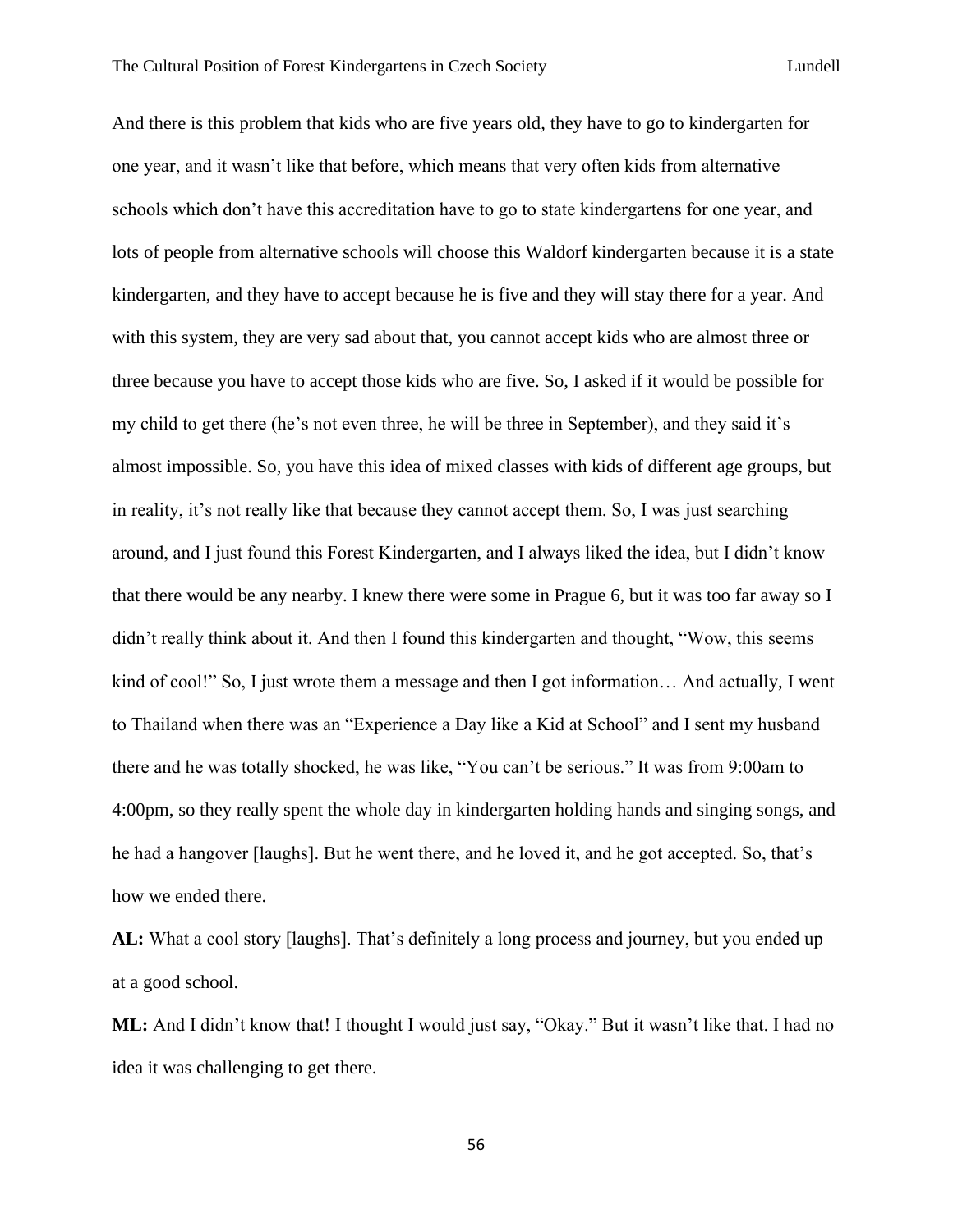**AL:** Yeah, that's interesting. Thank you for explaining all that. And my next question… I'm so sorry, I see that we're past our time. Do you have a little bit more time?

**ML:** Yes, sure.

**AL:** Thank you. Just two questions left. Again, broad question, but what do you think the sources of inspiration are for Forest Kindergartens in the Czech Republic specifically? **ML:** I think a lot of it is Johana – you met Johana. She is really a big inspiration for all kindergartens or Forest Kindergartens because she's also very active in the Association of Forest Kindergartens and she also gives special lectures or seminars about how to build a Forest Kindergarten, etc. And I think the ideas are pretty much very similar to Scandinavian and Germany kindergartens and Waldorf education… And a lot of stuff comes from Waldorf education, even though, for example, not all Forest Kindergartens are Waldorf Forest Kindergartens, but still there is an emphasis on the cycles of the year, which is natural because you live outside so you can see trees changing and grass going yellow or something, so it's just kind of natural to have this life cycle, which is very typical for Waldorf education. And I think really just inspiration from abroad, from Germany, from Scandinavia where this tradition is much longer and where it works quite well. And also, because there is this Association… I think you met Tereza before…

**AL:** Yes, I did.

**ML:** And she founded this Association before, and they're friends with Johana. So, I think this Association, their seminars are very supportive, it's kind of what, to a certain extent, definitely shapes how Czech Forest Kindergartens are and what they look like.

**AL:** Interesting, thank you. And you've talked about why you chose to send your child to a Forest Kindergarten, but I was wondering, given the name "Forest Kindergarten," how important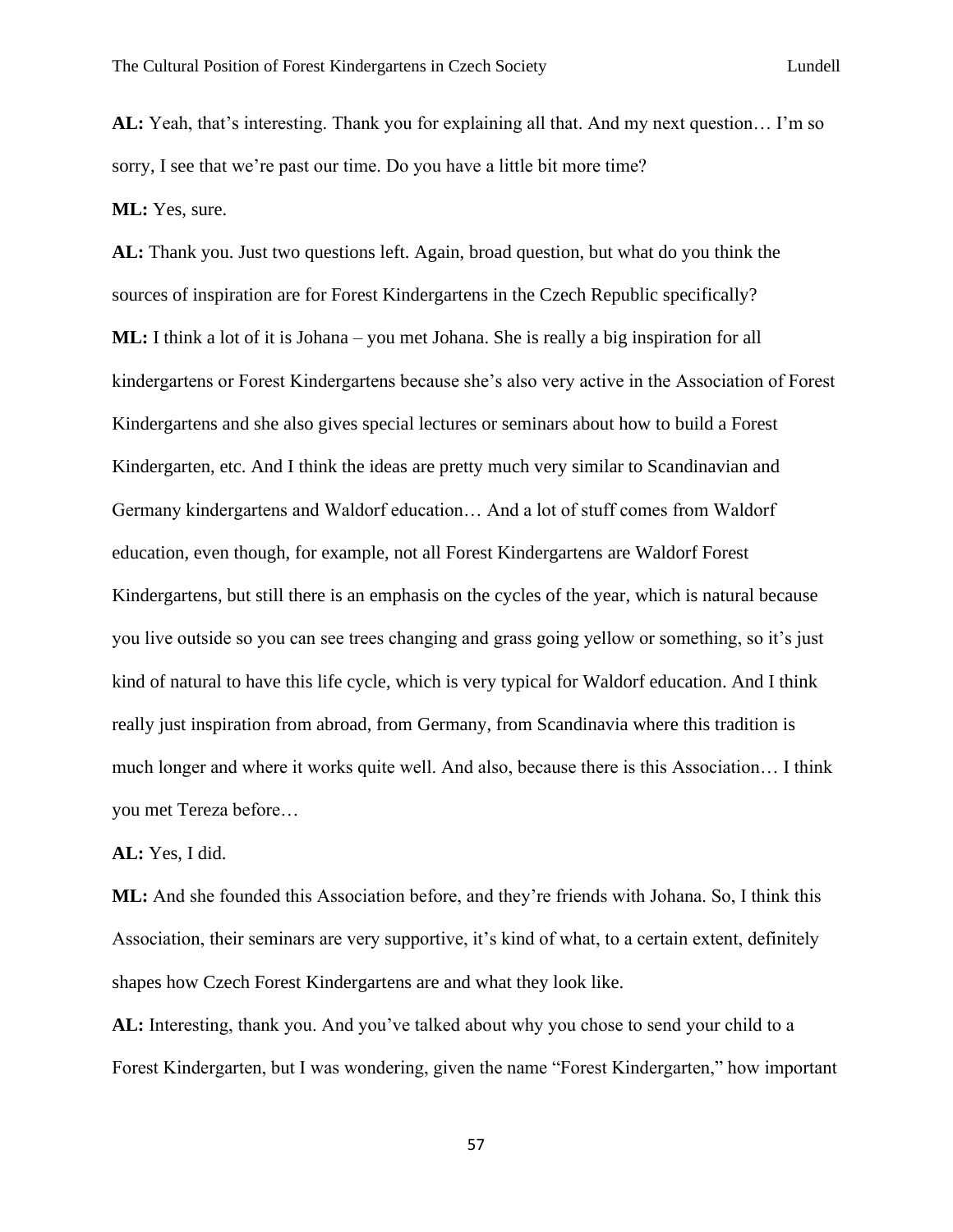was "the forest"/nature when deciding to send your child to a Forest Kindergarten? Are other factors more important (like the atmosphere, activities, etc.)?

**ML:** For me, the nature was definitely important, but it doesn't have to be forest for me. I'm very happy that kids can, for example, grow stuff… They have these gardens, and they do stuff in the garden so they can see that actually it's not just, like, you buy onions cut into pieces (like in the U.S. very often), but here you have to grow the onion and peel it and cut it. It's not just that simple that you can grab it and use it, but someone actually has to grow it. So, for me the nature is important, but it doesn't have to necessarily be the forest, it can be any other type of nature (for example, cultural nature, like a farm or something like that, it doesn't have to be a wild forest or something). But nature is definitely important.

**AL:** Thank you! And last question, how do you think your child's experience at a Forest Kindergarten has differed from the experience they would have had at another type of educational institution?

**ML:** I think it is very different actually. We very often go on holiday with lots of kids – for example, we just went to the mountains with 50 people, and 20 of them were kids. So, I can actually see how different he is, and there are some things which really differ. For example, I think he's very much… He knows what his limits are, he knows how far he can go, what he can lift. So, I think he's very used to being outside, so simple things like he knows when he climbs up the hill he has to, you know, hold something so he doesn't slip. When you see him and other kids running around the forest, it is a little bit different because he just knows how to orient there. He knows that, for example, this piece of wood might be slippery or something because he has this experience. And I think he can really play with… I think he has this imagination where every piece of wood can be whatever you want, and he kind of seems to be a little more childish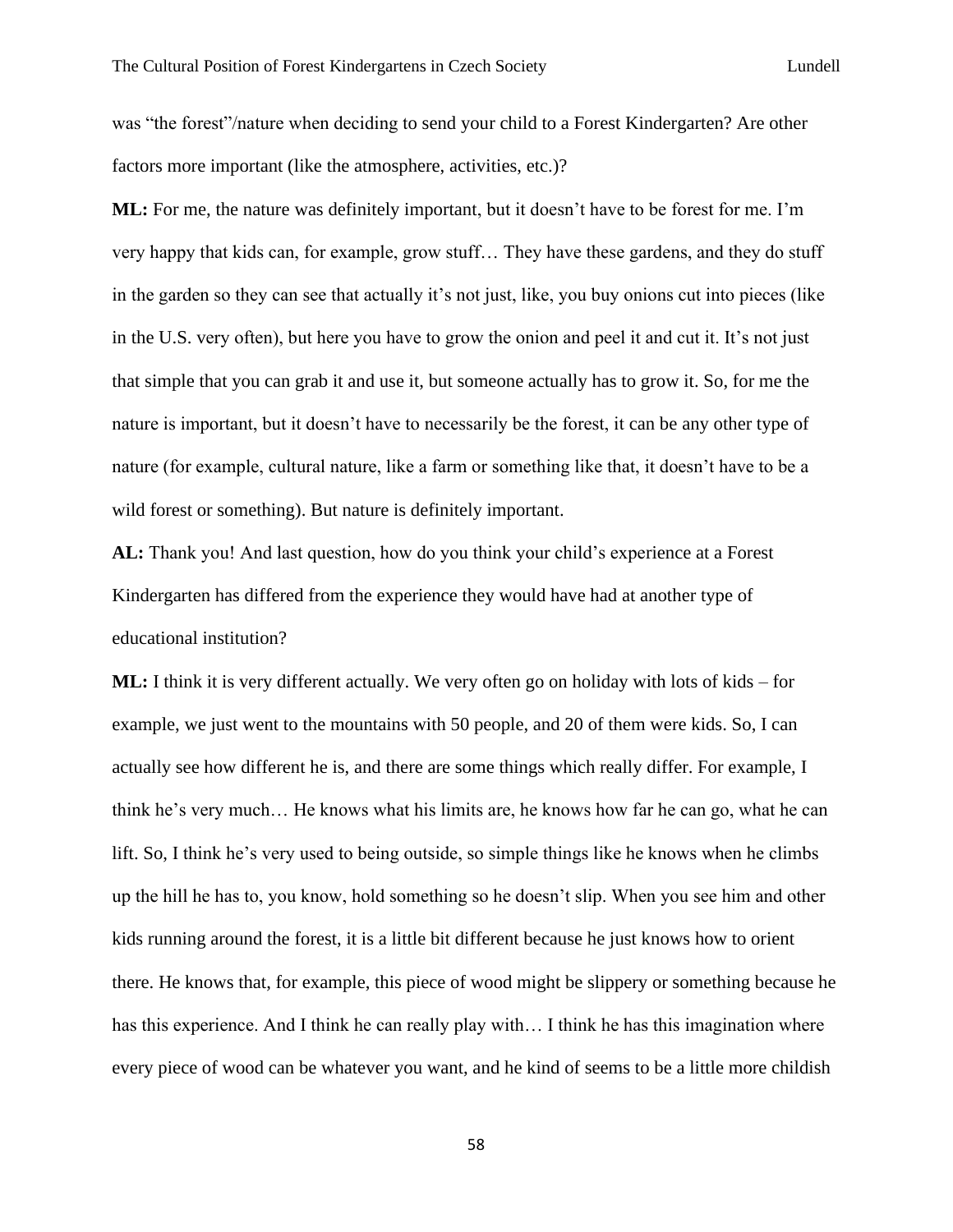in this way… It's not being childish, but it's having imagination that kids of his age who go to normal school usually don't have anymore. Some of them of course have it, but many of them don't have it. And I think all kids in our kindergarten have it because they are just used to playing with simple things.

**AL:** Yes, that's so interesting because when I was speaking to Johana, she was also talking about the imagination and creativity that their teaching style tries to instill in the children, and it sounds like it's working and that it's effective because you're seeing it in your child, too.

**ML:** Yes, it is. For example, our kids are not allowed to take any kids to kindergarten. And it's not about having toys, it's about how it brings a different element to this environment, and kids, you know, start a fight about it because they want to have it, so just no toys. And it works, it's not a problem. It means there are no Legos or Spiderman costumes… We have no costumes. They are not kind of allowed, it's not said allowed like that, but the kids don't wear superhero Tshirts, none of them. And you don't have this aggressive environment where they keep shooting each other. Of course, they fight, and they play when they shoot, and it's not a problem, but I think it's not that aggressive. When I see other boys especially, they very often are fighting, like fighting in a very violent way. And kids at our kindergarten don't do that. Like my son, when he's with other kids, he does that too sometimes, but very often he doesn't enjoy it and does something else because it's not fun for a long time. And I think kids from other kindergartens don't do that because it's just… When they fight, they have this rule that when they say, "It's enough, it's not a game for me anymore," they stop. And they really do that, they really stop. Of course, sometimes someone will start crying because someone got pushed, but I don't think they are that violent or aggressive to each other here. And I'm not quite sure why, but it's just not. They are kind of nice to each other here. And it's not all the time, and they can fight together,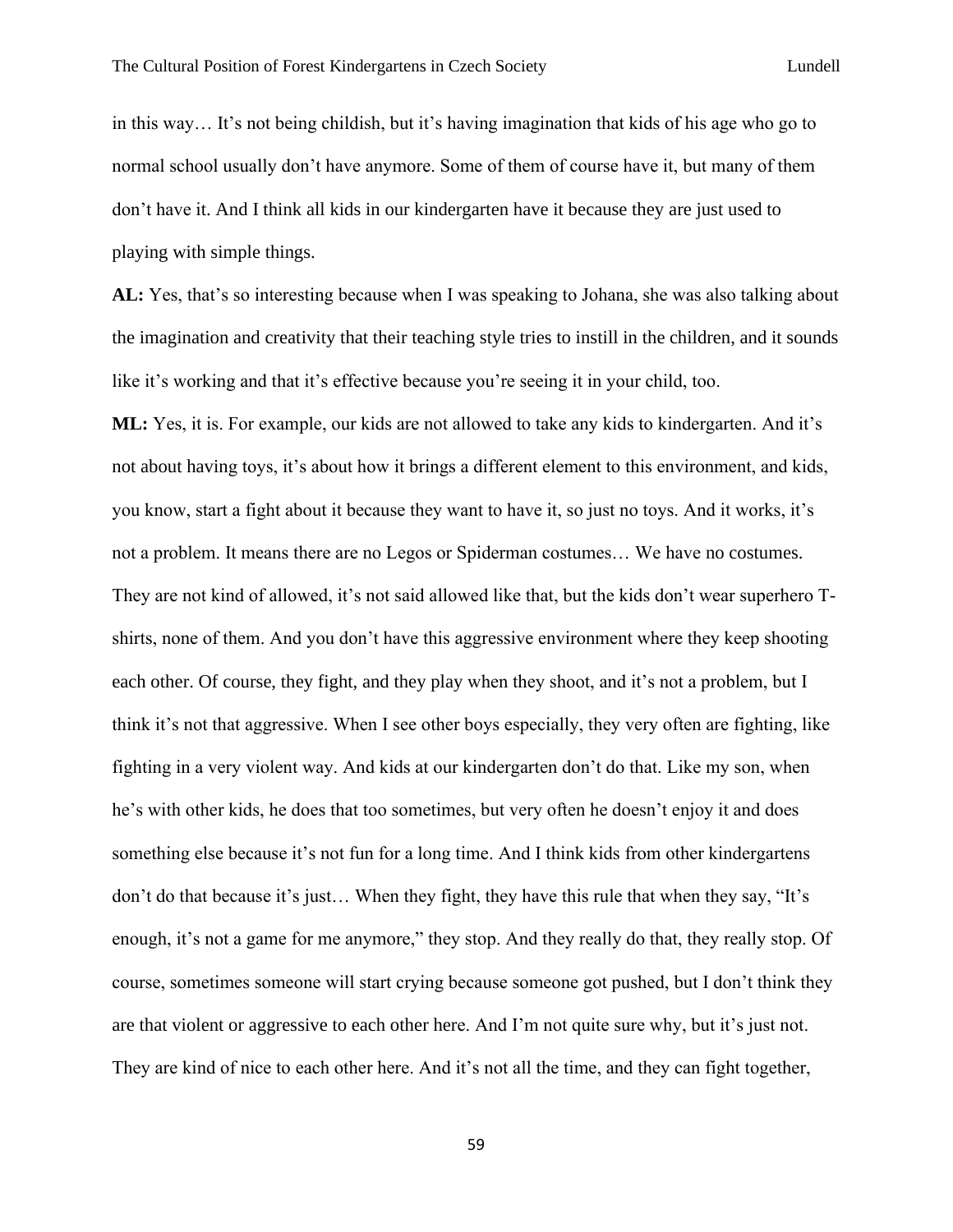and they have some problems and misunderstandings, but it's really kind of different, they are very often being nice to each other which I like. And also, when they are… You have really small kids who are two years old or two and a half, and they are taught to help each other. And, of course, they don't do it by themselves, but when they see other kids who are older do it, they do it, too. Everybody has his position in the certain hierarchy, and it kind of works. I think it's great.

**AL:** That's great. And how old is he?

**ML:** Five and a half. So, he will stay at kindergarten one more year, and then he will go to elementary school. Because it's again the problem with kids who are born in September. If he was born in August, he would probably go to school next year, but he was born in September, so it will be one more year at kindergarten. And I think this is actually okay for him, he will be mature when he is there.

**AL:** And when was your newborn born?

**ML:** This September also.

**AL:** Oh, so another September baby [laughs]!

**ML:** Yes [laughs].

**AL:** Well, Marta, thank you so much. Is there anything you would like to add that we have not discussed?

**ML:** If you need to get more details about anything, just send me an email, I can answer. I'm doing research and I'm doing interviews as well, so I know how hard it is to get interviews.

**AL:** Thank you so much!

# **6. Martin Hula:**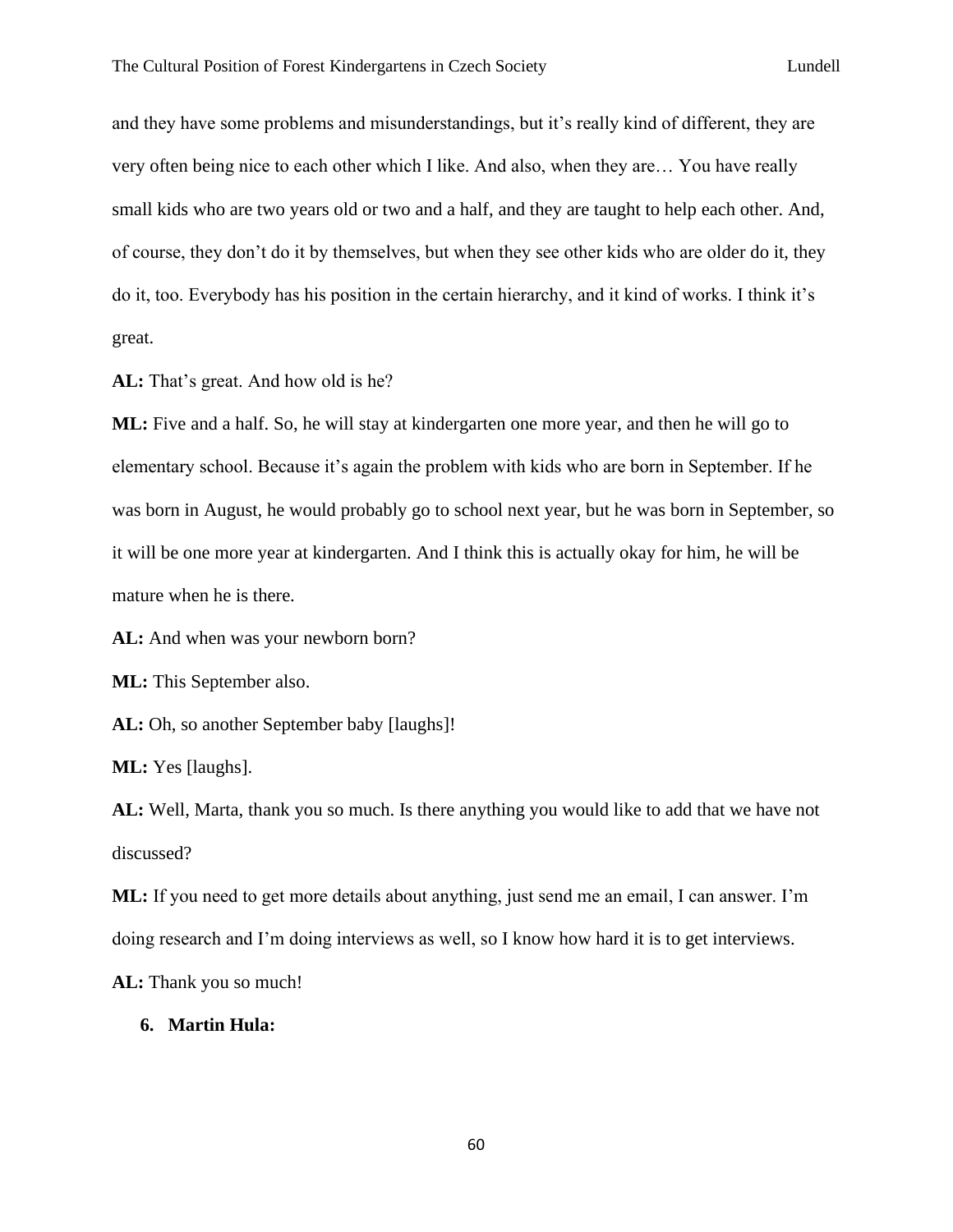**Ava Lundell (AL):** Hi Martin! Thank you so much for taking the time to meet with me today. I really appreciate it. Before beginning the interview, I first wanted to explain my research interests and why I have asked to interview you. I am participating in a study abroad program during which the students conduct a one-month research project focused on an area of interest within Czech society. For my research project, I am studying Forest Kindergartens in the Czech Republic. I am especially interested in understanding the motivations of people who engage with this form of alternative education in Czech society. Overall, this research project will investigate Czech cultural appreciation for alternative education – specifically Forest Kindergartens – to attempt to answer the key research question: *What are the motivations for Forest Kindergartens in the Czech Republic, and what place does this form of alternative education have in Czech society today?* For my research project, I am interviewing several teachers and parents part of Hvězdy v lese's Forest Kindergarten community. Before asking my first question, I want to check if you are comfortable with me recording this interview? And are you comfortable with me quoting you?

#### **Martin Hula (MH):** Yes.

**AL:** So, my first question is quite broad. How do you define alternative education? **MH:** Well, that's a really hard question, because there are lots of alternatives here you can choose from. All of them are quite minor, I mean there are not a lot of schools but there are a lot of types of schools in low numbers. So, for me alternative is something which is not in the official education system because we have all been raised in these same environments because there were no alternatives when we were young, and I think that most of the people who are considering alternative education are not really extremely happy with how the classical education looks. And alternative is just… It can really be anything, from Forest Kindergartens and Waldorf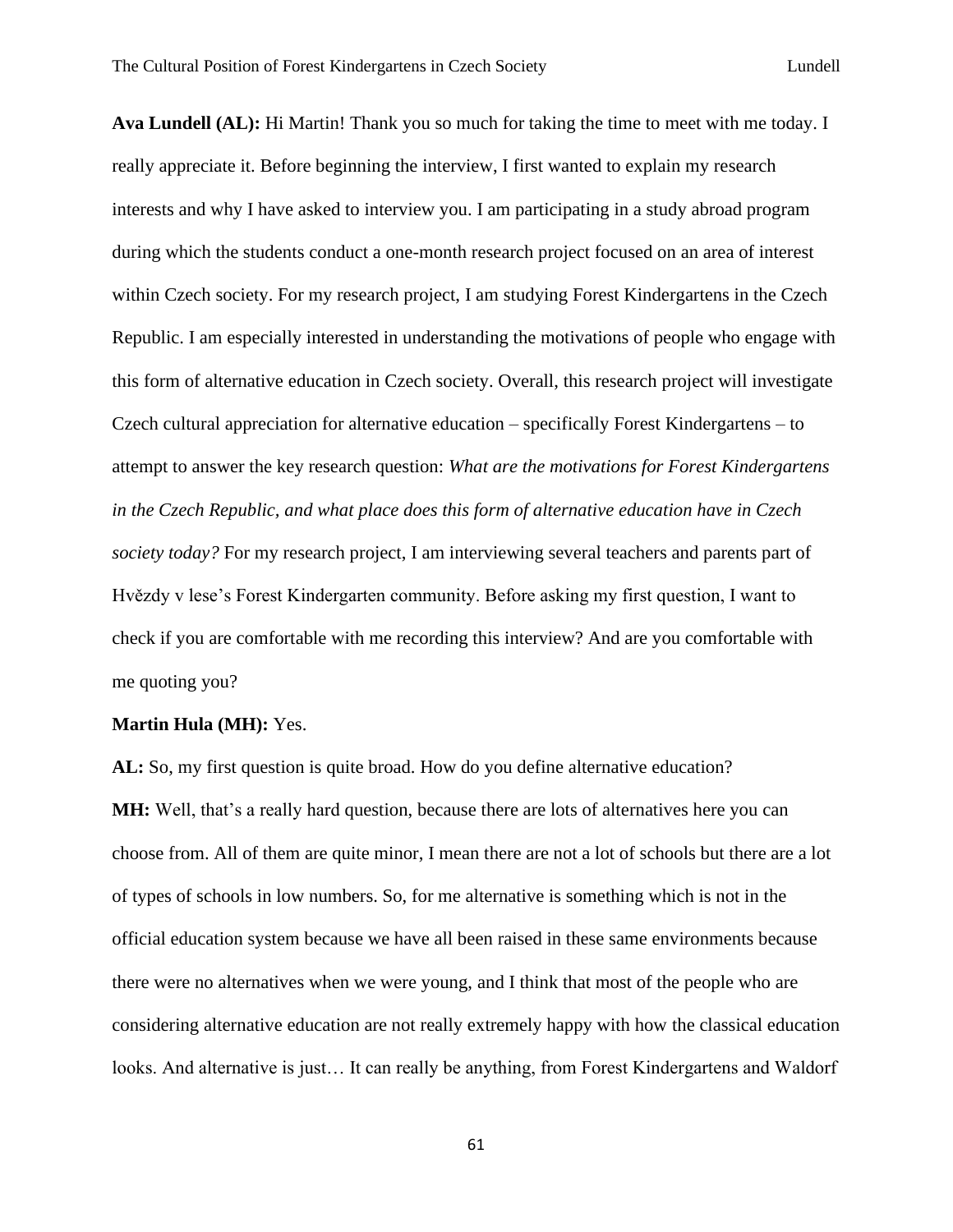pedagogy to Montessori and on the other side, you can have some kind of crazy Christian schools, and you can also have homeschooling here. And also, for me, alternative is used by people who are ambitious parents who want to have their kids in the top universities and be really ambitious about the education of the kids and they will have to work a lot, it's also for me an alternative. So, it can be a range from really two different extremes that attracts different people with different backgrounds completely. But what I think is in common is that they are not happy with the way mainstream education looks like in the Czech Republic.

**AL:** And how would you describe the mainstream education in the Czech Republic?

**MH:** You mean focusing on kindergartens or elementary schools?

**AL:** Kindergartens.

**MH:** Kindergarten typically here is inside in a building, in a group of same age kids, there are usually about 30 of them and there's one teacher, sometimes two, it depends… But in the classical ones it's like this. Sometimes they are going outside, but only in nice weather [laughs]. And they usually lack some deeper focus on the kids and it's more like child keeping than actually education, or something like that.

**AL:** Like babysitting rather than teaching?

**MH:** Yes… Well, I am maybe being too harsh. And also, even though the system is the same everywhere, there are very big differences between kindergartens and also between elementary schools, because it depends on the teachers, on the headmasters, so the quality is really unpredictable. So, what is good is that we have free kindergartens that are guaranteed by the state from the age of five or six years, younger children sometimes have problems because there are not enough places in kindergartens here. But it works nice and it's cheap and it's for everybody which is great, but usually you have to go to the school which is closest to your permanent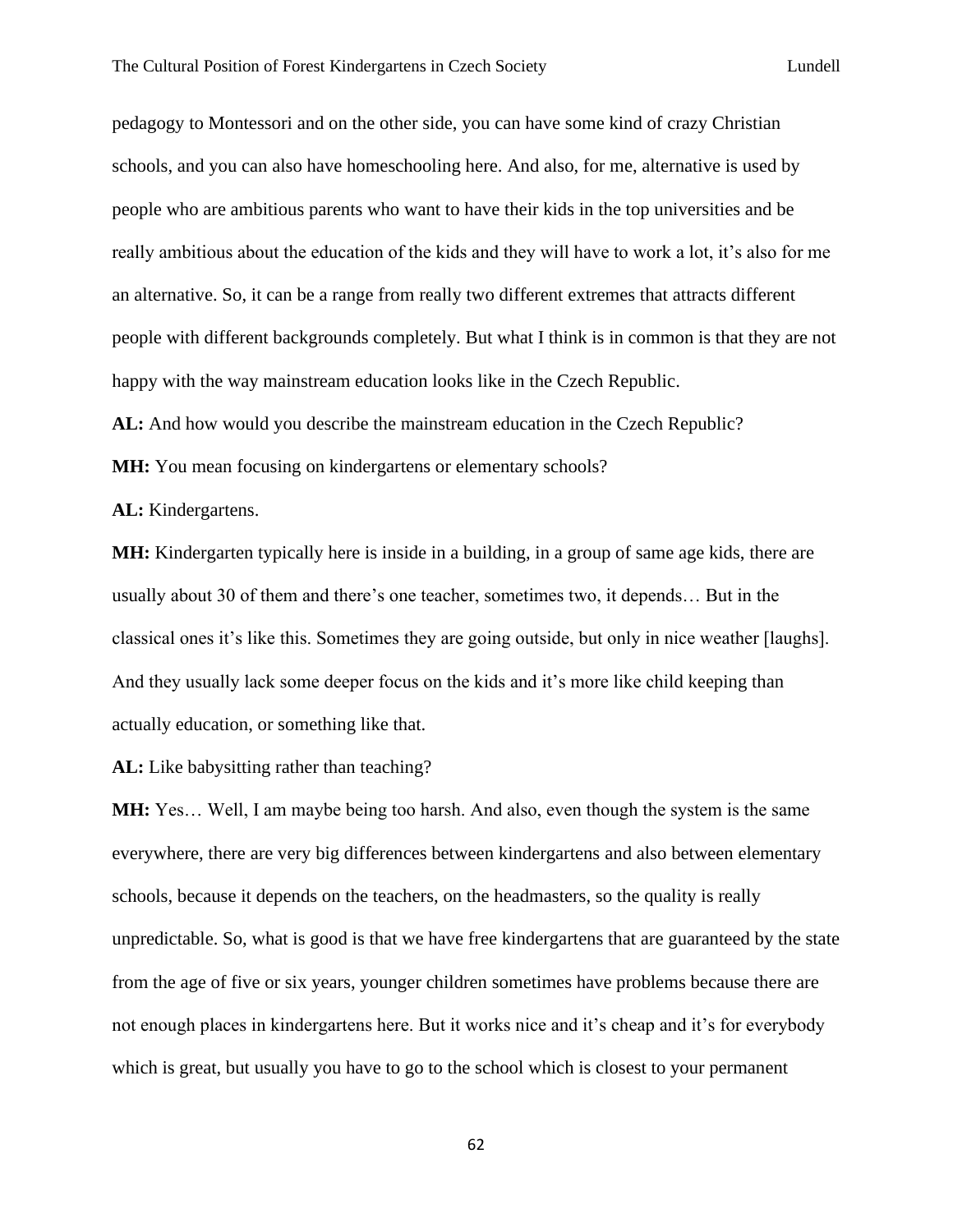residence, and you can't choose much, and you never know what the quality is – this is especially a problem with elementary schools because we've been through this with our older kid.

**AL:** Thank you! And you were describing that spectrum of alternative education. Where do you place Forest Kindergartens on this spectrum? How do you think Forest Kindergartens fit into this category of alternative education?

**MH:** Well, it depends because there is also a big diversity among Forest Kindergartens. For example, the kindergarten where we have our kids (just one kid now, but we used to have both there), it's more like "hardcore" Forest Kindergartens, and they really focus on the educational level. They are also inspired by the Waldorf pedagogy. But some other kindergartens are more, like, normal babysitting but outside [laughs]. So, it depends. But what is in common is that they think that children should be outside, and the outdoors is the best place for the development of children, that they are somehow training their resilience, but not in a way like a bootcamp or something, not like this [laughs]. They are used to that sometimes it's raining, and you have to put your coat on, and it's okay. Sometimes it's freezing, sometimes it's hot, and you have to adjust to those circumstances in a very natural way. And I also think that what is important is the free play for kids without any toys, they just use the things that are around in the forest, like branches, stones, sticks, rocks. I think that the philosophy is that those simple objects are the best thing to develop children's fantasy because it can be anything – a stone can be a variety of things. If you have a plastic car, then it's just a car.

**AL:** Yes, I like that. Yesterday I went to a Forest Kindergarten to observe for a day, and we were outside, and the children had time to play outside with no toys, and they were completely fine because they went around and played with stones and sticks and things like that. And I think it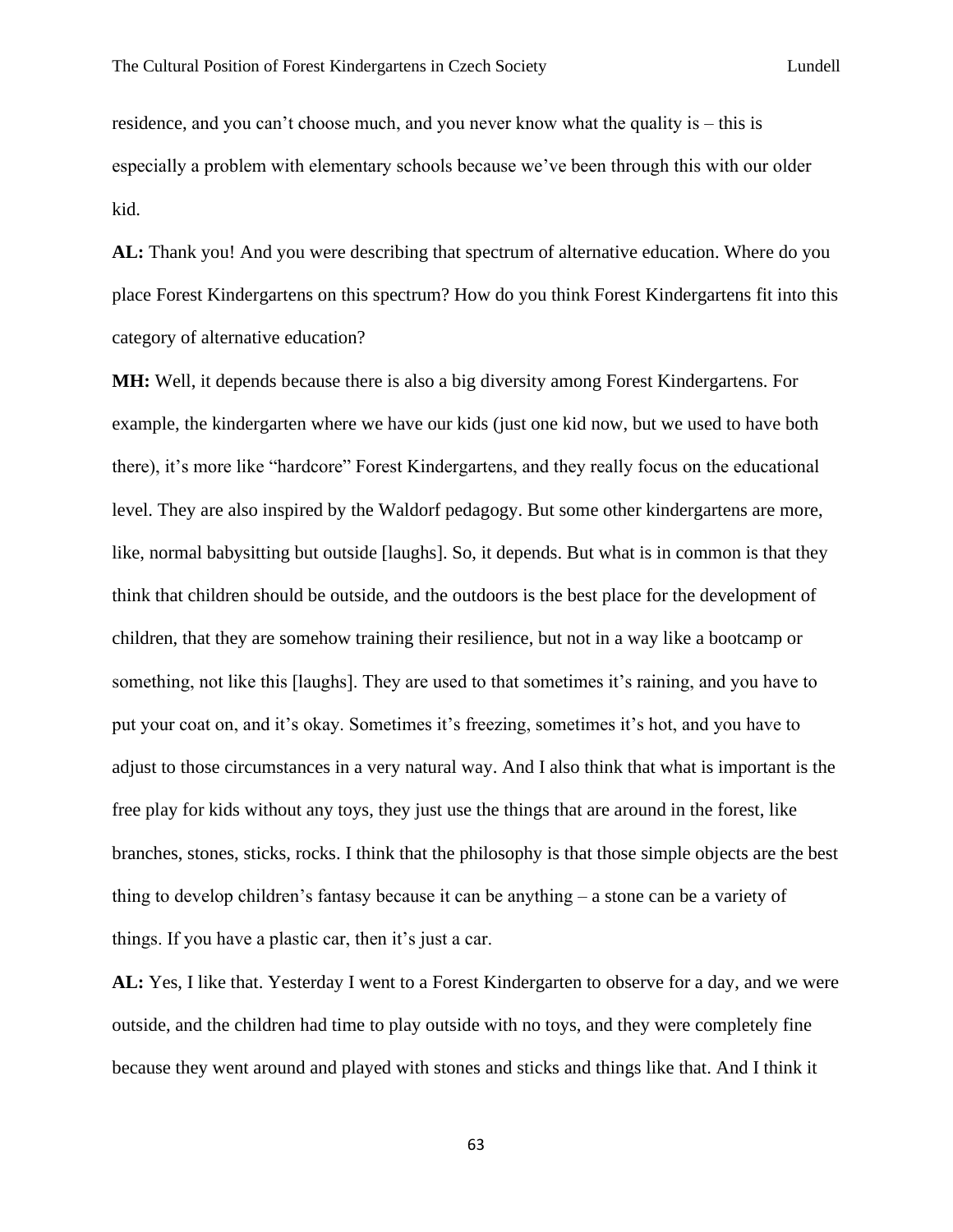really helps develop imagination in a child, and creativity. And that was something that was really cool to see. So, it definitely relates to what you were saying.

**MH:** Yes, and what I also want to say is that, from the point of view of the parents, they feel that it's important to have the connection with the outer world and that nowadays children are very often indoors all the time, and the time they are spending outdoors is really limited. This is, for me, one of its greatest assets, is that I know my kid will be six hours a day outside in a friendly, welcoming, and quite natural environment.

**AL:** And you said you have two kids?

**MH:** Yes.

**AL:** And you sent both of them to a Forest Kindergarten?

**MH:** Yes.

**AL:** Cool, thank you. And this is also a broad question, but how would you explain the relevance, position, or significance of Forest Kindergartens in the larger Czech education environment?

**MH:** It's still just a minor issue. I don't know how many of the Forest Kindergartens there are, maybe, like, 200 in the Czech Republic, and I would say that there are at least ten times more "normal" schools, so just a few percent of the… But, on the other hand, I think that, especially in the last years, there are more… For example, four years or five years ago when my daughter (my older kid) went to the kindergarten, it was completely unknown for the general public, they had no knowledge about what a Forest Kindergarten is and there was a lot of prejudice against this. But nowadays, I think that even in the general population, people, or at least people with kids, know what a Forest Kindergarten is, they know somehow what to expect from it, and it's more accepted, more in the mainstream, also in the media. I think that it's already been in some pop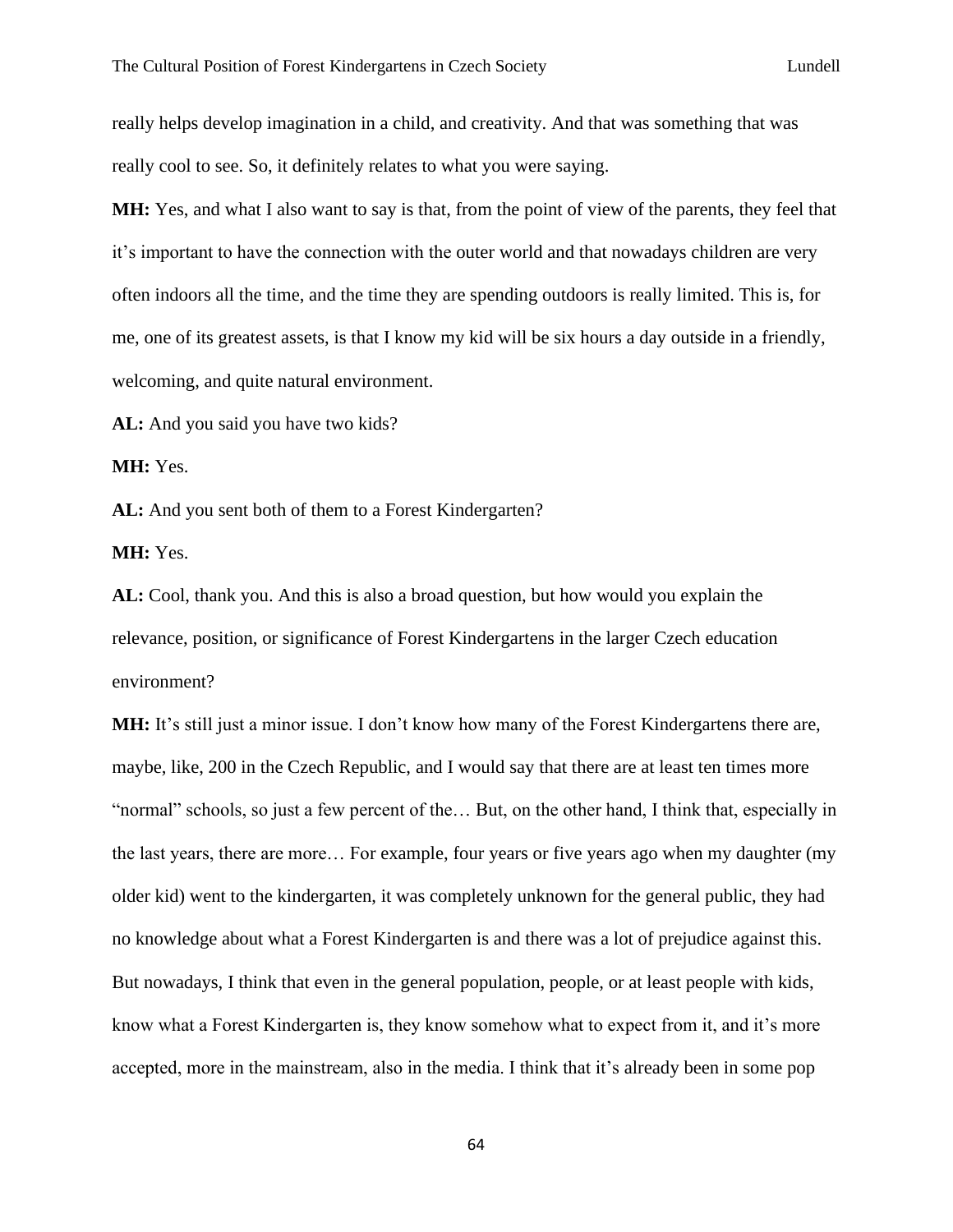culture. For example, I've been watching a Czech miniseries which is quite famous, and one of the characters was running a Forest Kindergarten. So, it's in the mainstream. So, if you ask people here what it is, they will be able to at least tell you what a Forest Kindergarten is nowadays. So, it's more known, but still if you come to the number of kids which are educated in Forest Kindergartens, it is really low.

**AL:** And what do you think has changed within the last four or five years? Why have they become more known?

**MH:** Well, I think it's very good lobbying and advertising… Advertising is probably not a good word, but, you know, spreading the word of the Association of Forest Kindergartens. They also have social media. For example, there used to be a nice photo-story in one of the main online news servers in the Czech Republic called "A Day in the Kindergarten," and the Association sent photographs and stuff. So, I think it's working media, and also working with the authorities, like the Ministry of Education, and the Association is doing a really good job.

**AL:** Yes, the Association has come up a number of times. And what do you think the sources of inspiration are for Forest Kindergartens in the Czech Republic?

**MH:** Well, it's again I think the being in touch with the environment, with nature, is probably the most important thing. And also sometimes… I don't want to be ageist, but most of the parents are older than we are, for example, and they have some kind of nostalgia for their childhood, like, "When we were kids, there were no computers, and we were always outside playing," and they want to rebuild this great childhood that they used to have in their eyes without all those things for their kids, too. And also, I think that nowadays the security situation in Europe right now might also play a role. I think that people might be more open to have this kind of… That your kids will be more resilient to conditions that are unpredictable and that are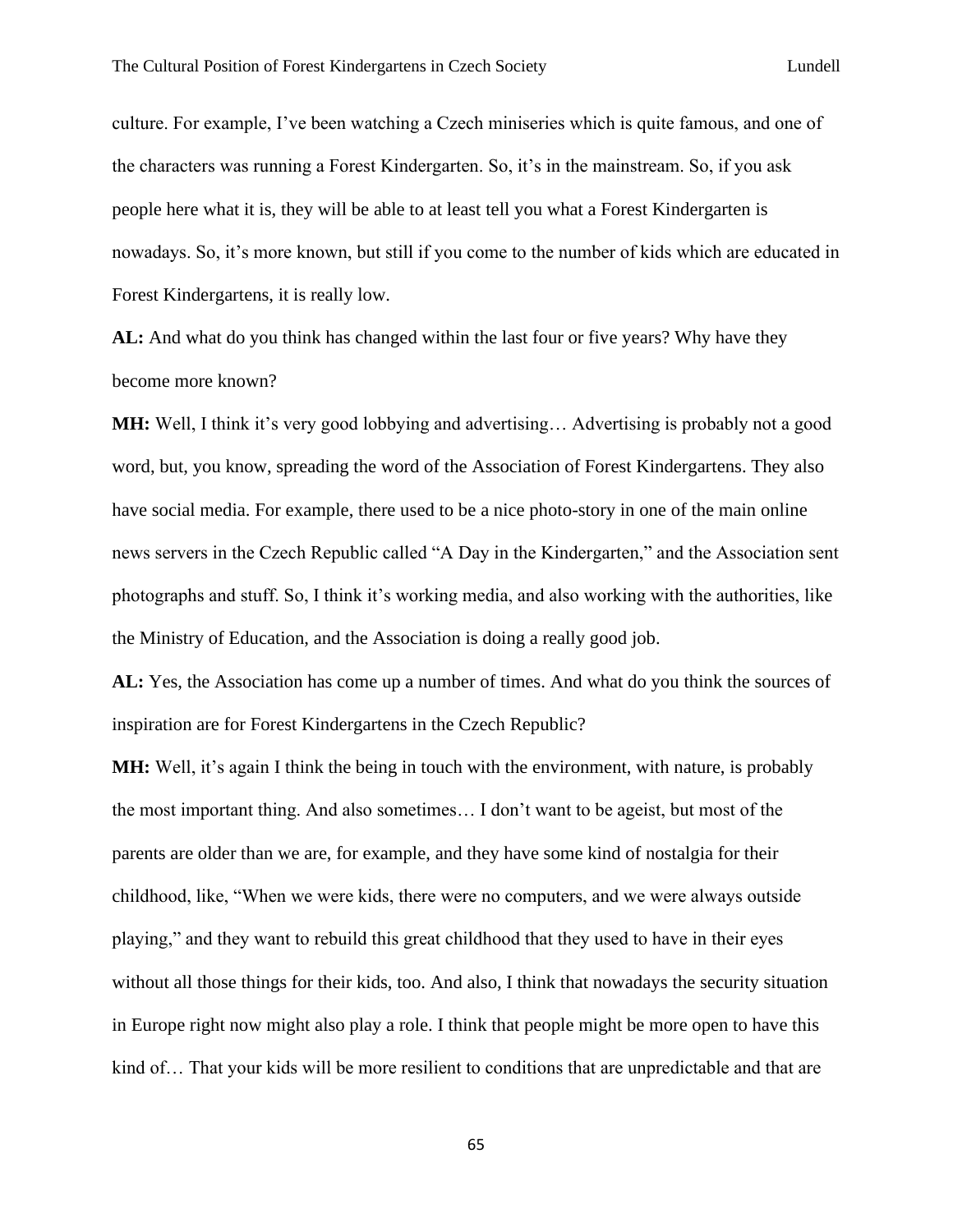sometimes not 100% friendly, and they will be able to deal with it in their life. Maybe a similar idea to Scouts.

AL: Yes, so the idea of children being able to take care of themselves?

**MH:** Yes.

**AL:** Interesting. And this is kind of along a similar line, but why did you choose to send your children to a Forest Kindergarten?

**MH:** Well, there were many factors. First, we tried a normal... Not normal, but a "better" kindergarten for our daughter when she was around two and a half or something, so we tried for just two mornings a week to get this special, cool, extremely expensive kindergarten, which was supposed to be one of the best, and it was awful! It was so wrong in all aspects for me.

**AL:** Interesting. And it's supposed to be one of the best?

**MH:** Yes, but I think it's maybe the best for a certain kind of parent, like maybe for those ambitious ones, and it was not for us at all. They treated the parents like clients, and the kids are clients, and they had to show us each day in what ways our kids can be developed and educated and what kind of activities they did and what they created. And it was too organized and no space for free play or imagination. The two year old kids had to be prepared to be developed in all skills because it will help them have a good job and raise money, and this is really not something that I would like to have for my kid because I would like my kid to have a childhood. Also, we were, like, the only ones who were not driving in SUVs [laughs]. So, we were trying to find something else, and the kindergarten that was closest to our house was a classical one and we were not very excited about it. And then we found that there is this kindergarten at Bílá Hora which is close to our place, and it was really, really nice. So, we met the people outside in Hvězda, which is a forest/park which is there, and we were walking our dog there many times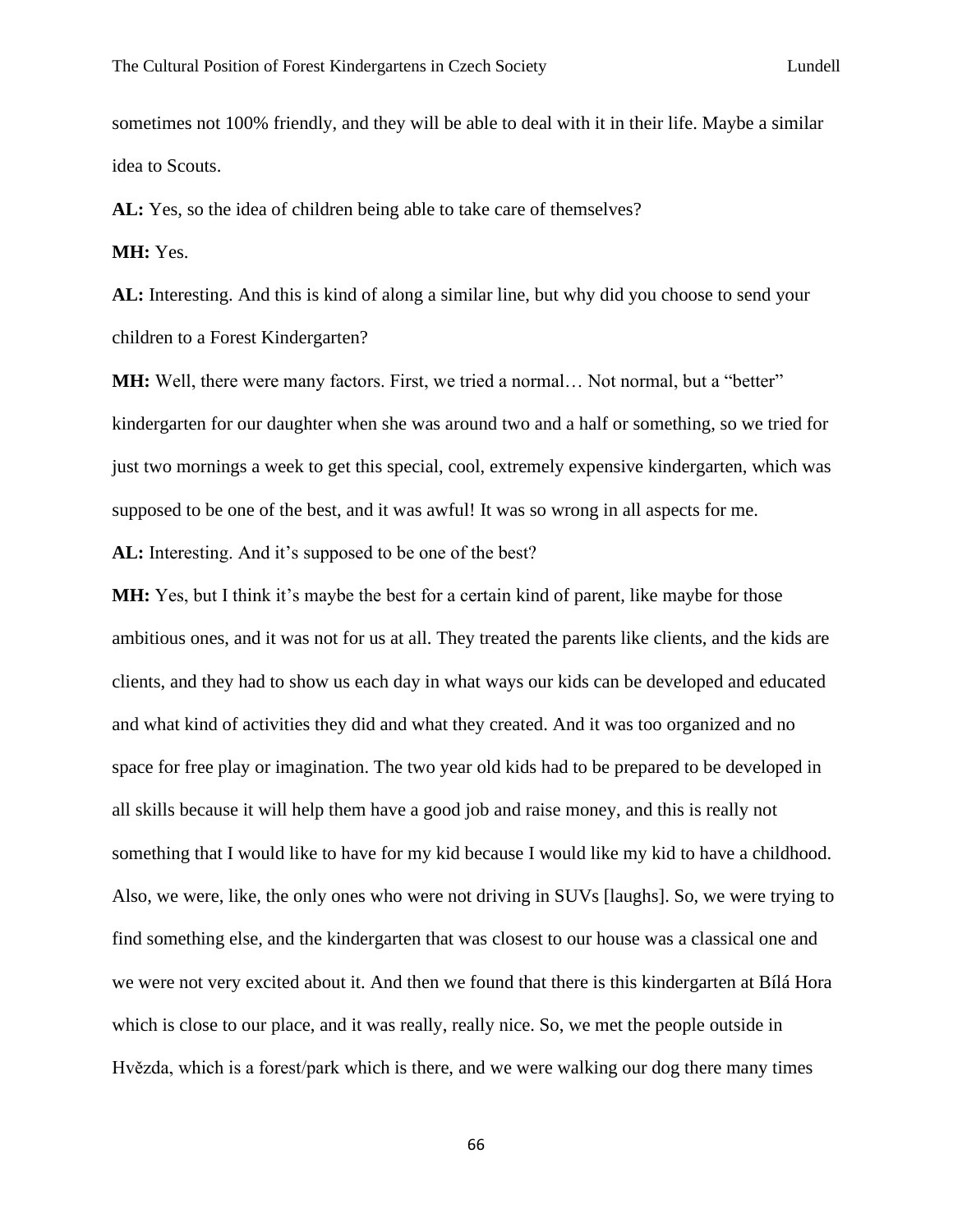and we saw the kids outside and it seemed really lovely. So, we decided that we could try to get the kids there, and it was a great decision. And now I'm so attuned to Forest Kindergartens that, for me, it seems some kind of strange to think that my kids will be all the time inside.

**AL:** Like when they go to elementary school?

**MH:** Yes, and also in a normal kindergarten. To imagine that my kids will be inside, and maybe for an hour or an hour and a half they will be in a garden or somewhere walking, it's just so strange [laughs]. And I see that the kids are very happy there. For example, we come home from the kindergarten, and they say, "Can we just stay outside and play in the garden?" And I think they were just outside all the time, and they say, "We just want to be outside." And I'm like, "Okay." Or during the weekends, they ask, "Dad, can we go outside?" And I say, "Yes, but it's raining." So, they just get their raincoats, there's no problem there [laughs]… So, for them, it's so normal to be outside and to know that there are different types of weather and temperatures that they don't care. It's just, like, "Where's the problem?" And, for me, this is something really great, I like it, I like that they can climb on the trees and play in the mud, and they don't feel disgusted when they have dirty hands. For me it's something really important, especially because at university I studied biology, and so I'm really close to living creatures and being outside and it's something that is important for me, and to have those outdoor kids is great.

**AL:** That's a really good point. And what does your partner do?

**MH:** She used to study religious studies of old North Vikings and Celts and stuff, and now she's running a gallery.

**AL:** Oh cool, thank you. And you mentioned the nature aspect of Forest Kindergartens and how parents connect with Forest Kindergartens because of that love of nature, so I'm hearing you say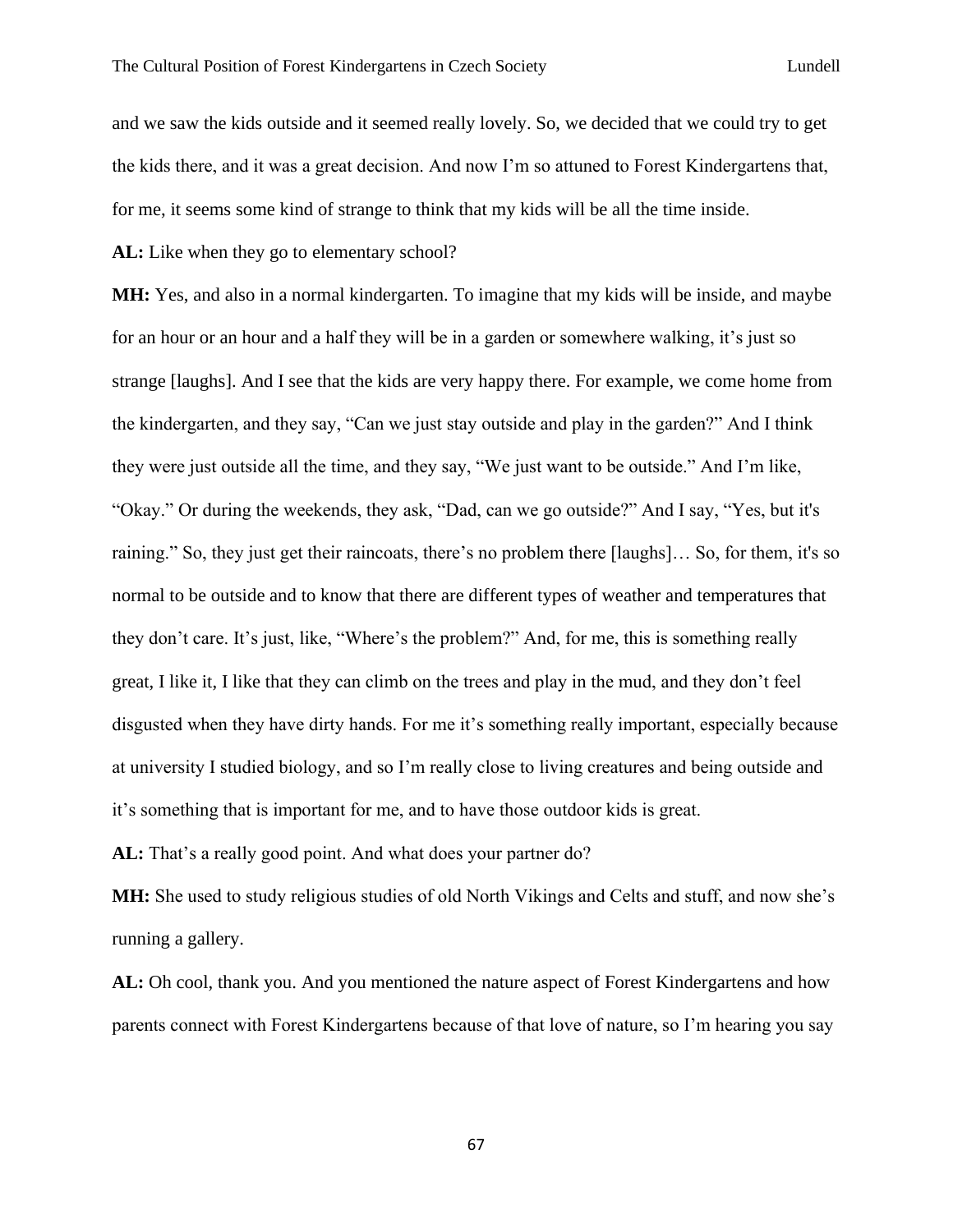that "the forest"/nature is a huge part of why parents choose Forest Kindergartens. Is this correct?

**MH:** Yes, and also for me the other special thing is… It depends on the Forest Kindergarten, but there is not only the forest but also the garden. And they are growing their own vegetables and herbs, and even in our school they have their own field of barley I think, and they do it each year in the cycles (I think this is a specialty of our kindergarten because it's inspired by Waldorf pedagogy). So, for me it's also important that they see how food is made – it's not something you buy in a store, but you can see how you can plant a seed and then it grows, and you have to take care of it and harvest it. For example, with the barley it's good because each year they sow the new grains, and they watch it grow, then they harvest it, they beat it, and then they grind it in a mill, and they make their own flour and then they make their own bread. So, it's from the grain to the bread and they see the whole process in a very natural way and it's really great to see all those things. For me, it's important to see how it's quite hard work and it's not easy to have food. **AL:** Yes, and it probably makes them appreciate it more.

**MH:** Yes. And to understand what it means, not only with plants but also with animals. Sometimes they see dead animals somewhere and for them it's normal to see that the animals are

being born and they are dying, and for me this is important to see that this is life, and this is the cycle of how it works in the world. There's no need to try to protect them from the bad things, but be in a safe space, safe environment with someone they can trust and rely on, and they can lead them through all those aspects of life, which is for me probably the best thing.

**AL:** Yeah, that's great. And this kind of goes on from that, but how do you think your children's experiences at a Forest Kindergarten have differed from the experiences they would have had at another type of educational institution?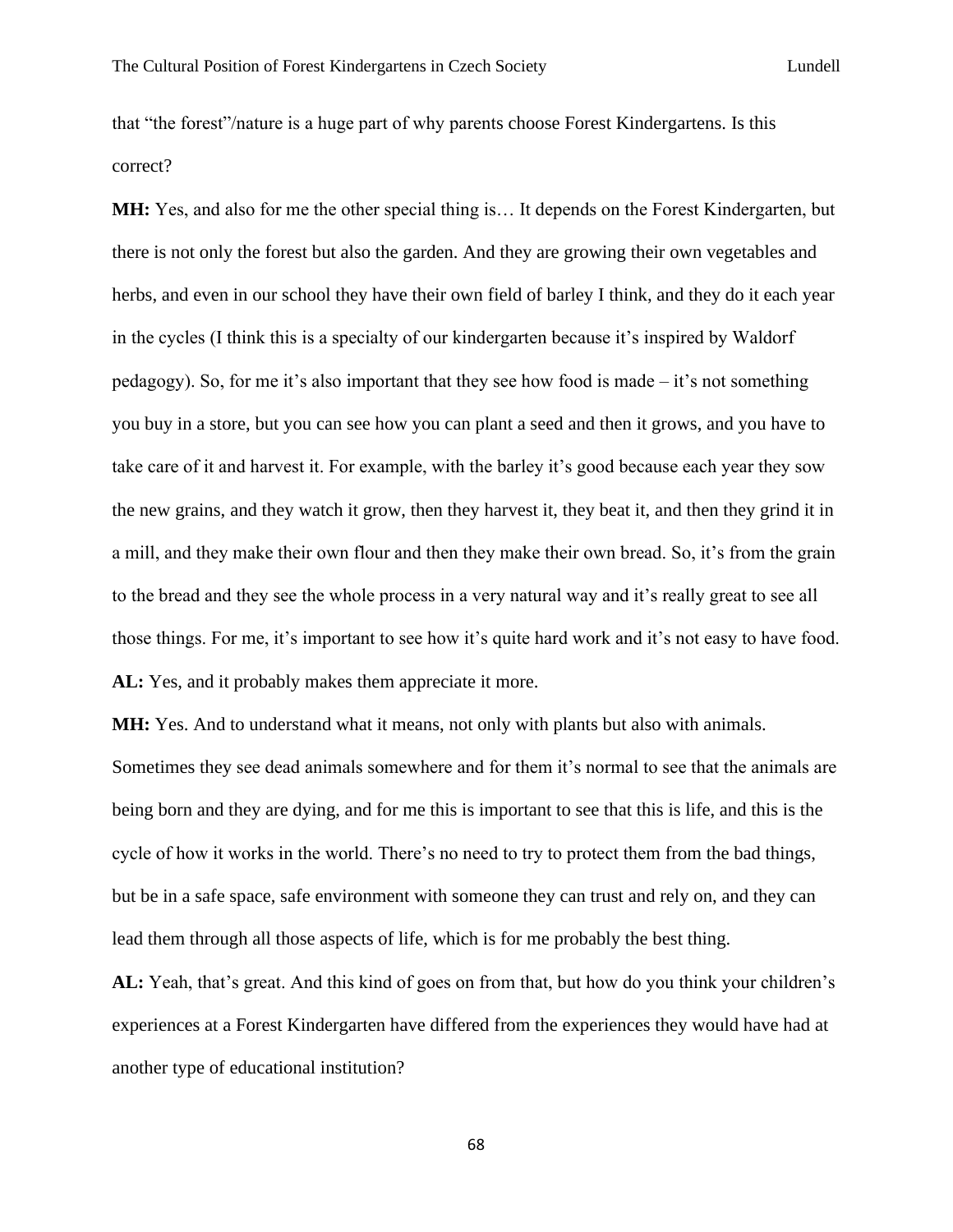**MH:** I think that it would be... For example, the schoolmates of my daughter (because she's already in school), most of them were not in Forest Kindergartens. And obviously if you look at my daughter you couldn't point out that she went to a Forest Kindergarten, but I think that the differences are quite subtle, but somehow the information of the whole character is a bit different. Like for her, it's no problem… Like I said, the resilience, but not only that she would be able to endure some bad conditions, but that she's more free and she is maybe more selfconfident in what she's doing, she's somehow more connected to her own body and she knows what she can do and what she cannot. For example, I'm not afraid when she climbs a tree or jumps somewhere because she knows her limits and she knows what she's capable of and what she's not. So, this is also something that I think is a consequence of being educated in a Forest Kindergarten.

**AL:** That's great, thank you. When I was speaking with Marta (the woman who put me in touch with you), she said the same thing about how her children, when they go on trips with other families in the mountains, she can see how her children know their bodies better and know their physical limits, so I think it's interesting that you pick up on that as well. I'm looking at the clock, and it's already been 30 minutes. So, this is the last set of questions. You mentioned you have a daughter and a son?

## **MH:** Yes.

AL: And your son is currently in kindergarten, but your daughter is in elementary school? **MH:** Yes.

**AL:** Have you chosen to send your daughter to another type of alternative education institution for elementary school, like Montessori?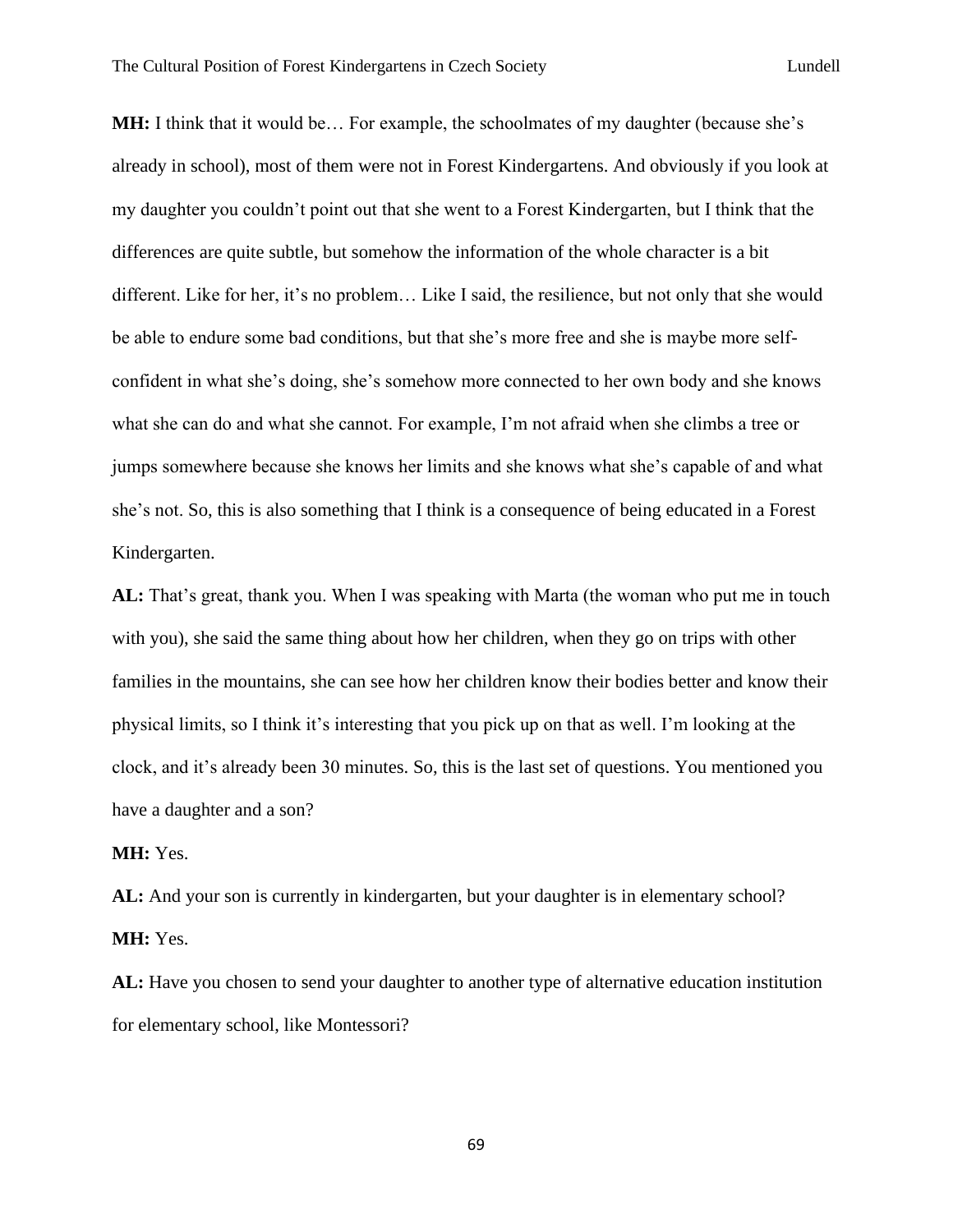**MH:** Well, we were thinking about it, but for us the most important thing was that the school should be a reasonable distance from our house because we didn't want to spend an hour a day driving [laughs]. And for us it seems that it is more important to be at least somehow closer to the house because when she gets friends they will live nearby. So, there were actually three options for us, and we tried a Waldorf school which is really close to our house, and it would be logical to make this step from a Waldorf inspired kindergarten to a Waldorf elementary school, but no [laughs]. We went to the Open House, and we were… I know many people (like my relatives) who have kids in Waldorf, and the Waldorf is great, but it can be fundamentalist. They are too dogmatic, and they say that if Rudolf Steiner, the founder, said something 100 years ago, it still applies today, but sometimes it doesn't. And for us when we went there, the atmosphere wasn't for us [laughs]. And we saw the teacher of the year, and no way [laughs]. She was too dogmatic. And sometimes being spiritual is good, but sometimes it's too much, especially for us – we are not too much into that stuff. So, no [laughs]. Then there was the option for a classical elementary school which was the closest to our house, but we didn't want that either because it was just too… It was like the time was frozen, it looked the same way as when I was at elementary school like 20 or 25 years ago. So, no [laughs]. And the third option was a classical state-run public school, but with good references and this Step by Step program, which is an addition to a classical elementary program where they have some extra hours working a little bit different than normal.

**AL:** So, kind of like an alternative education system within the public system.

**MH:** Yes, something like this. But it's more like how I think normal public schools should look like, and I think everybody would be happy with it because we have a good headmaster and we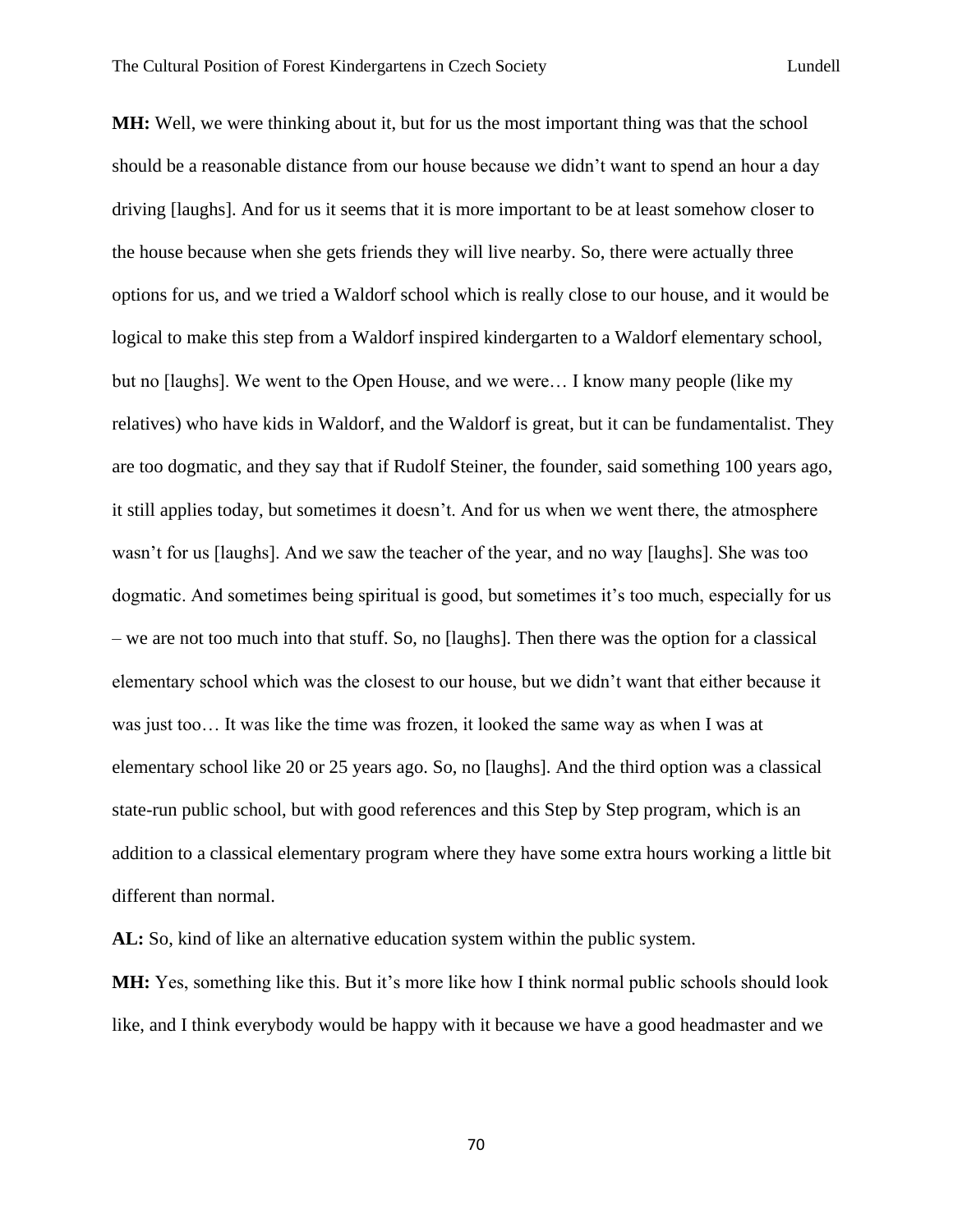have a great teacher of our daughter, so we are really happy there. It's a normal school for everybody, but just well run.

**AL:** And do you plan to send your son there as well?

**MH:** If possible, yes. But there is a problem here because you are not meant to choose an elementary school… Well, you can but it's overcrowded so they won't accept you if you're not in a district of a few streets around the school where you have the best chance to get inside. For example, we had to change our permanent residence… It's really horrible. But, yes, hopefully we will be able to send our son there, too.

**AL:** I hope so! Fingers crossed that you can [laughs]. Well, thank you so much. Is there anything you would like to add that we have not discussed?

**MH:** Well, the only thing here that is important to know is that usually the Czech Republic educational system is free, but the kindergartens are private, so it's not free. I think this is a drawback of the Forest Kindergartens because not all parents can afford to have their kids there. And I would love to see some kind of development in the future that it will be more… That maybe the classical kindergartens can be more inspired by the concept of Forest Kindergartens and just spend more time outside, and I would love to see more of a convergence of the classical kindergartens towards the outdoors.

AL: And when you say the "classical kindergartens," those are the free, state-run kindergartens? **MH:** Yes.

**AL:** So, just having something like a Forest Kindergarten more accessible for parents who can't necessarily pay for it?

**MH:** Yes.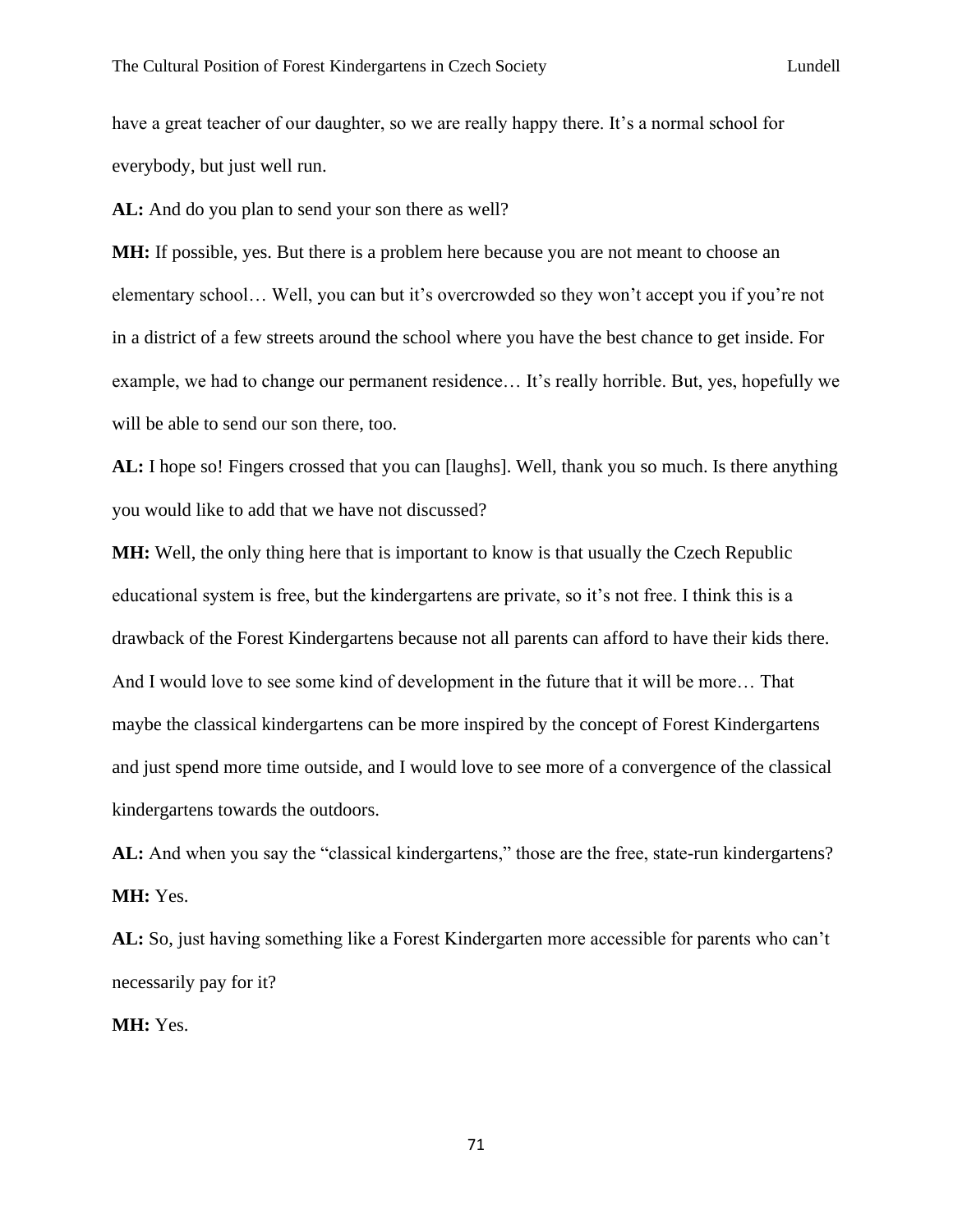**AL:** That is something that has come up in other interviews – the financial side of it. And it's not just the cost of tuition, it's also the cost of equipment, like coats and hats…

**MH:** In our kindergarten, which is also specific, it's a small group, it's only 14 kids for two teachers. And the group is diverse in age, there are kids from two years to six or seven. So, there are mixed age groups where the younger ones can learn from the older ones and the older ones can take care of the younger ones. And this is something that you normally don't have in the classical kindergartens because they are all the same age. So, this is really great for us. For example, it meant that for a year or two, both our kids were in the same kindergarten. Very often you have parents who have more kids there, so there are, for example, only ten families at the kindergarten and there is this sense of community, which is also really great for us. We know the parents and we know the kids, so this is something I would add. But you were asking about the accessibility… Yeah, I don't know what to say. It sucks [laughs].

**AL:** Yes, it's a problem everywhere [laughs]. Well, thank you so much, those are all my questions for you! Thank you so much!

## **7. Lenka Kleger:**

**Ava Lundell (AL):** Hi Lenka! Thank you so much for taking the time to meet with me today. I really appreciate it. Before beginning the interview, I first wanted to explain my research interests and why I have asked to interview you. I am participating in a study abroad program during which the students conduct a one-month research project focused on an area of interest within Czech society. For my research project, I am studying Forest Kindergartens in the Czech Republic. I am especially interested in understanding the motivations of people who engage with this form of alternative education in Czech society. Overall, this research project will investigate Czech cultural appreciation for alternative education – specifically Forest Kindergartens – to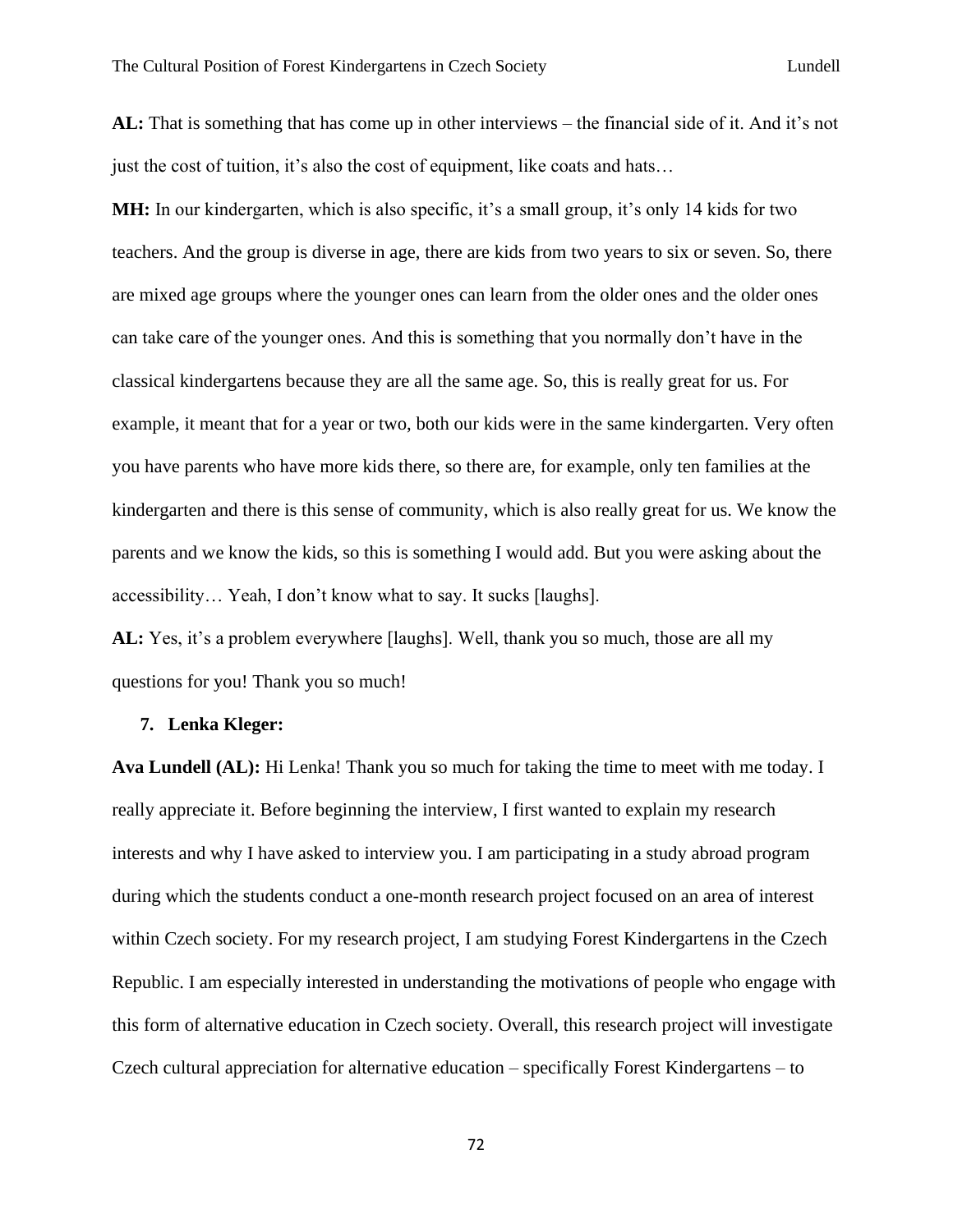attempt to answer the key research question: *What are the motivations for Forest Kindergartens in the Czech Republic, and what place does this form of alternative education have in Czech society today?* For my research project, I am interviewing several teachers and parents part of Forest Kindergarten communities in Prague. Before asking my first question, I want to check if you are comfortable with me recording this interview? And are you comfortable with me quoting you?

## **Lenka Kleger (LK):** Yes.

**AL:** So, my first question for you is really broad. How do you define alternative education? **LK:** I guess it would be education that differs from the common education style we have in the Czech Republic. Other than the mainstream or the most common education style or approach. **AL:** Perfect. And how would you describe the mainstream education approach?

**LK:** Especially when speaking about Forest Kindergartens, I think what's very typical for the Czech educational system is that it's taking place indoors. The kids spend most of the time indoors. This is one thing that I find very important. It's more… Definitely a hierarchy. In general, there's a big hierarchy between the teacher and the children, and this is a big difference between our kindergarten or even alternative schools where my other kid goes at the moment. So, there's more friendly relationships, more equal, the teachers are not above the kids.

**AL:** So, there's this hierarchy where teachers are above the kids. That's interesting. And how do you think Forest Kindergartens fit into this category of alternative education?

**LK:** Well, I think Forest Kindergartens are responding to the demands of some parents who want some change, who want to have their kids outdoors, want their kids to be raised in a more respecting way or friendly way and perhaps for the kids to have more freedom in their choices. Of course, it differs. I don't want to generalize mainstream education or the common education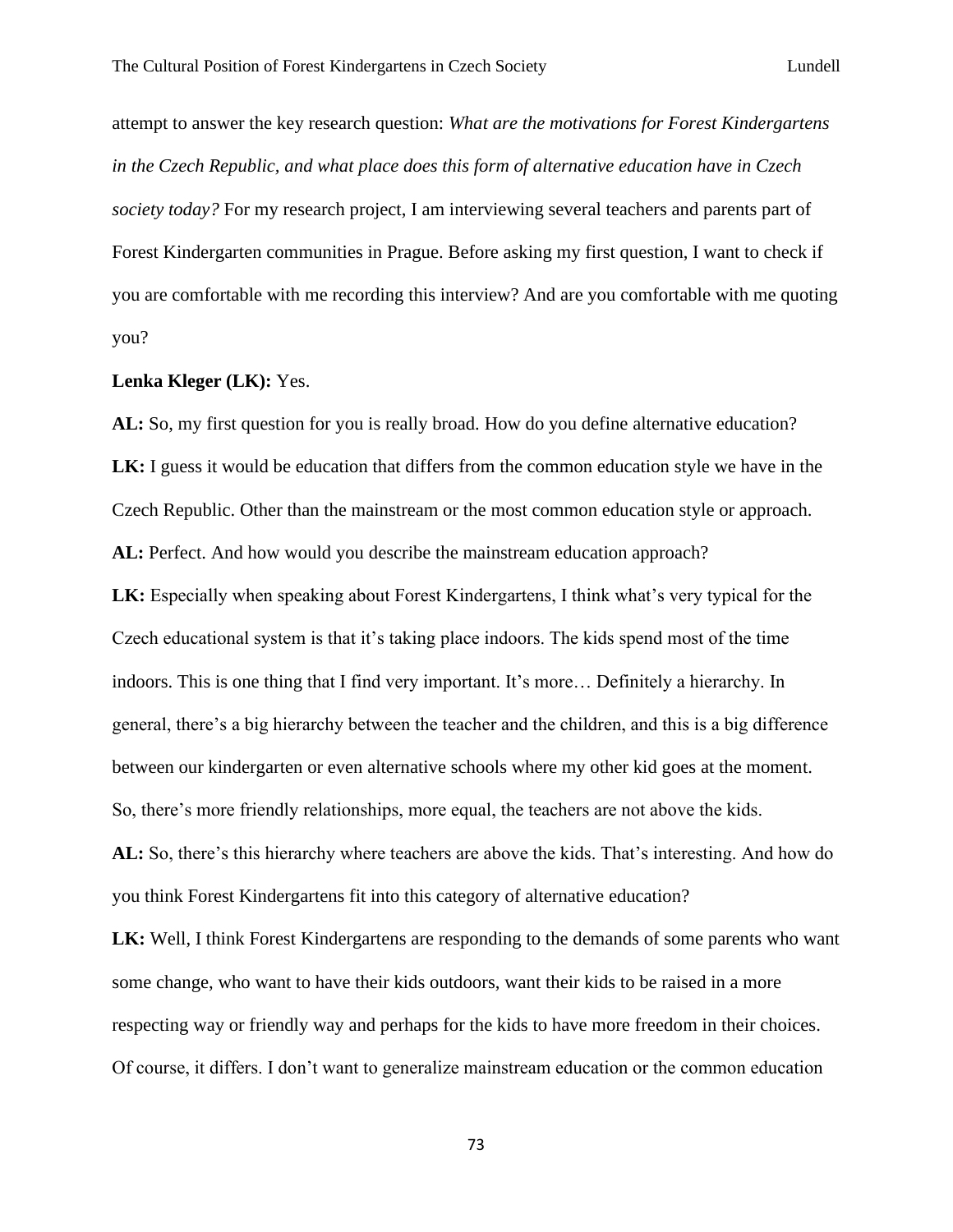system in the Czech Republic – there are a lot of differences between different schools and kindergartens and so on. But yeah, my experience with the common Czech indoors kindergarten is that it's much more driven by the teacher. The teacher decides now this activity starts, now this activity ends, now we do this, and you will do it in the way that was set and so on. While in the Forest Kindergarten, I think the kids have more freedom to do what they want to do, when they want to do it, with whom they want to do it.

**AL:** That makes sense. So, in more mainstream kindergarten classes, there are more rules and structure, and then in Forest Kindergartens, there's a little bit more freedom for the children to do what they want. But would you also say that there's still structure in Forest Kindergartens as well?

LK: Yes, at least at our Forest Kindergarten there is. There is a structure of the day, there are some rules that the kids have to follow. I think that there must be some rules and some structures or else it would be completely confusing for the kids and there would be rebellion [laughs]. So, I guess the kids need to have some rules, but they also need some freedom for themselves to decide and choose.

AL: Yes, it's a good balance between freedom and rules.

**LK:** Yes.

**AL:** And this is also a pretty broad question, but how would you explain the significance or position or relevance of Forest Kindergartens in the larger Czech education environment? **LK:** I think it's really considered an alternative approach at the moment, it's still something that a minority of kids attend the Forest Kindergartens. But there's a big boom on it, I see that there is a lot of demand from the parents who would like their kids to stay outdoors. And I have a feeling that it was very much boosted by the COVID pandemic. I could see it all through the educational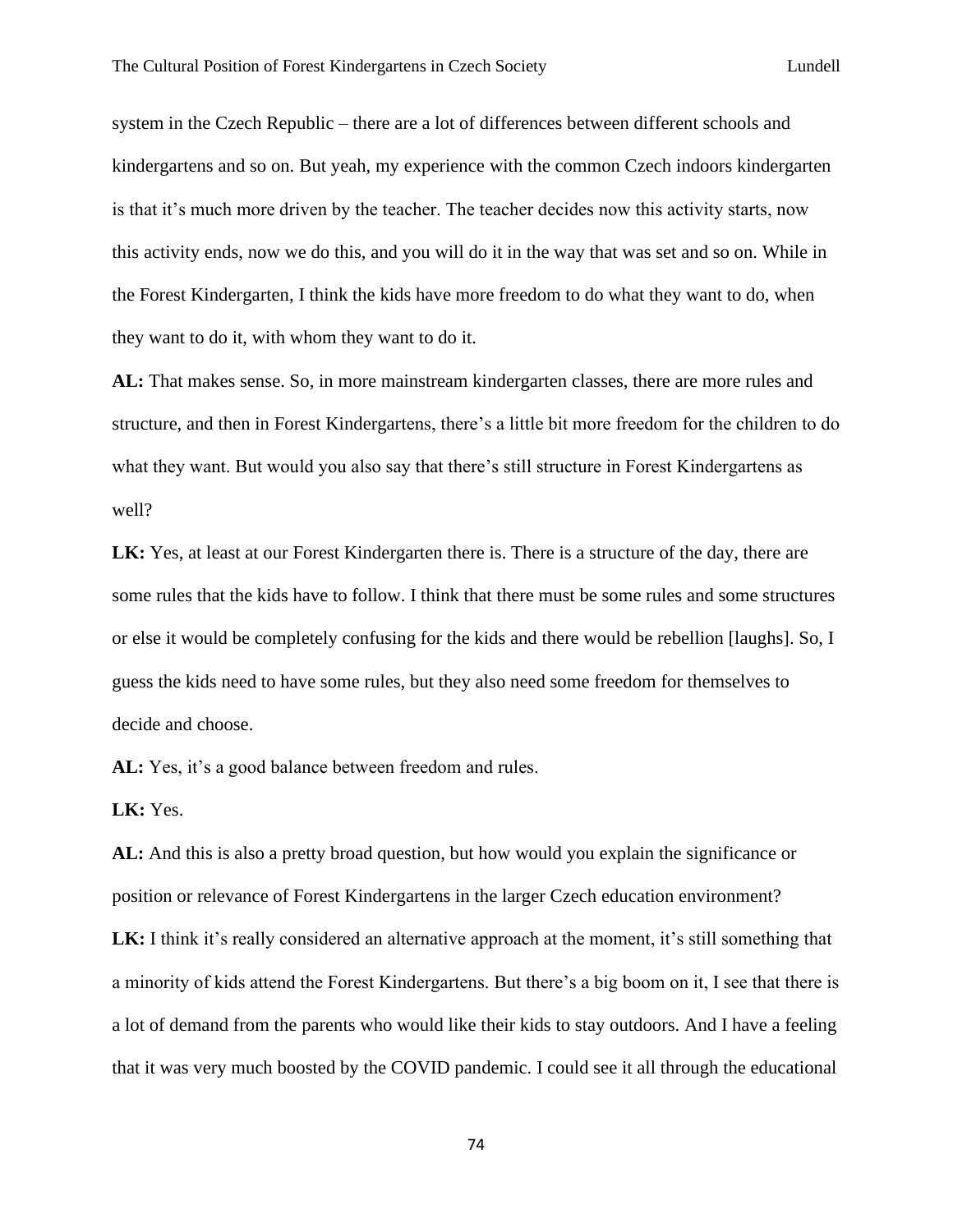systems, that the teachers… It wasn't pleasant to be indoors with the masks and so on. So, teachers started to seek more outdoor activities and people started to think more about that it's actually nice to be outdoors, you can be in the fresh air. So, I can feel some shift in this direction. **AL:** Oh, that's really interesting. With your job as someone who works with teachers, you were able to see how teachers were feeling during the pandemic, and so that's where this is coming from?

**LK:** Yes. We have a project that's called Lessons in Grass, which is a set of activities for teachers on how to teach any subject basically outdoors. There's, like, mathematics outdoors and laboratories outdoors and arts outdoors and anything else. Just simple, short activities on how you can shift your teaching from the classroom to the forest or meadow or whatever. And before COVID, it was successful – it was only for Czech teachers, so I'm talking only about the Czech teachers. They were interested, they responded to it, but during COVID you could see a complete increase of interest, so many people attending the webinars, so many people downloading the activities, so we could really see the difference.

**AL:** Yeah, that's really interesting. I like that. And I'm also curious, what do you think the sources of inspiration are for Forest Kindergartens in the Czech Republic?

**LK:** So, I will start with parents. I think for parents what's inspiring is mainly this "mouth-tomouth" [laughs]. Sharing of experience. You know, someone tells you, "Well, we have a kid in the Forest Kindergarten, and we are so happy about it, it is so good, and we recommend you do the same." And this is one way that I think parents get motivated or inspired about such idea. And some bad experience, I would say. Parents are not happy with the kindergarten they are at, for example, and they are searching for some change. And as they start searching, they discover there is some Forest Kindergarten nearby… So, I would say these two things. And for the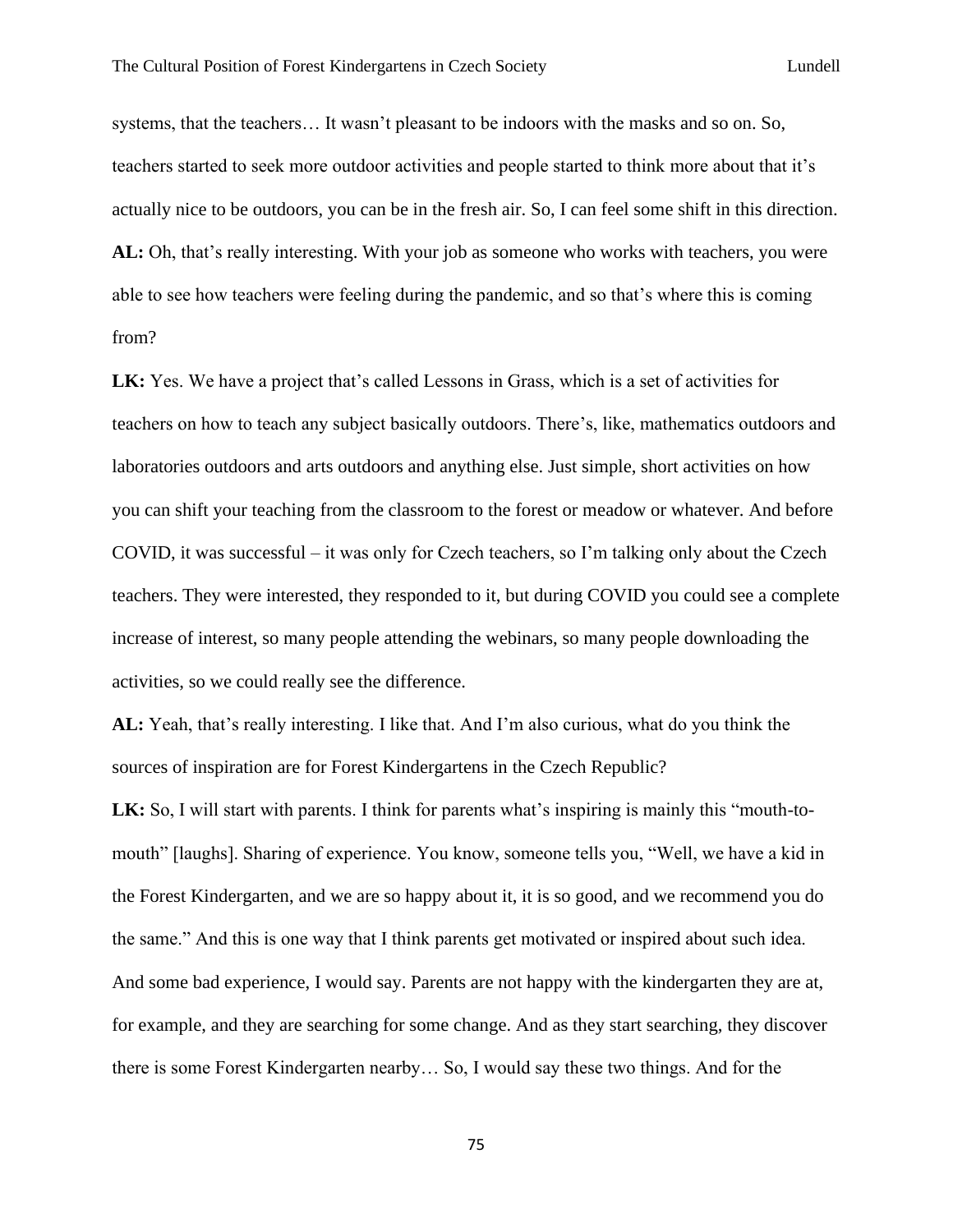teachers, when they search for inspiration for their teaching, there are several NGOs or organizations, like environmental education organizations (we are one of them) – there are many regional organizations that are trying to support teachers… Even running some workshops for the kids, but also providing inspiration for the teachers. There is also this Association of Forest Kindergartens, I think this is a very important source for teachers and those who are running the kindergartens.

**AL:** Thank you. And do you think there's anything about the history of Czech society or cultural appreciation for nature? Do you think any of that has to do with the inspiration for Forest Kindergartens?

LK: I think we have a strong tradition with these cottages... I don't know if you've heard of it [laughs].

**AL:** Yes, I have [laughs].

**LK:** Many Czech people have a weekend house called a cottage, so if you want to go for a weekend somewhere to the nature, you very often visit your own weekend house, which is usually somewhere in the nature or some village. So, this comes from the communism. We were not allowed to travel outside of the Czech Republic, so people were searching for ways how to spend time somewhere else but home. So, this "cottaging" tradition started. I think this is one perhaps starting point. And I don't remember the numbers, but there is some research in the Czech Republic about nature and the behavior of people when it comes to protecting nature. So, in this research it usually shows that the majority of Czech people like nature, they consider it as a very important thing. They are very open to protect nature, to do things for nature. But in reality, they don't do that much [laughs]. There is quite a gap between the willingness and the reality.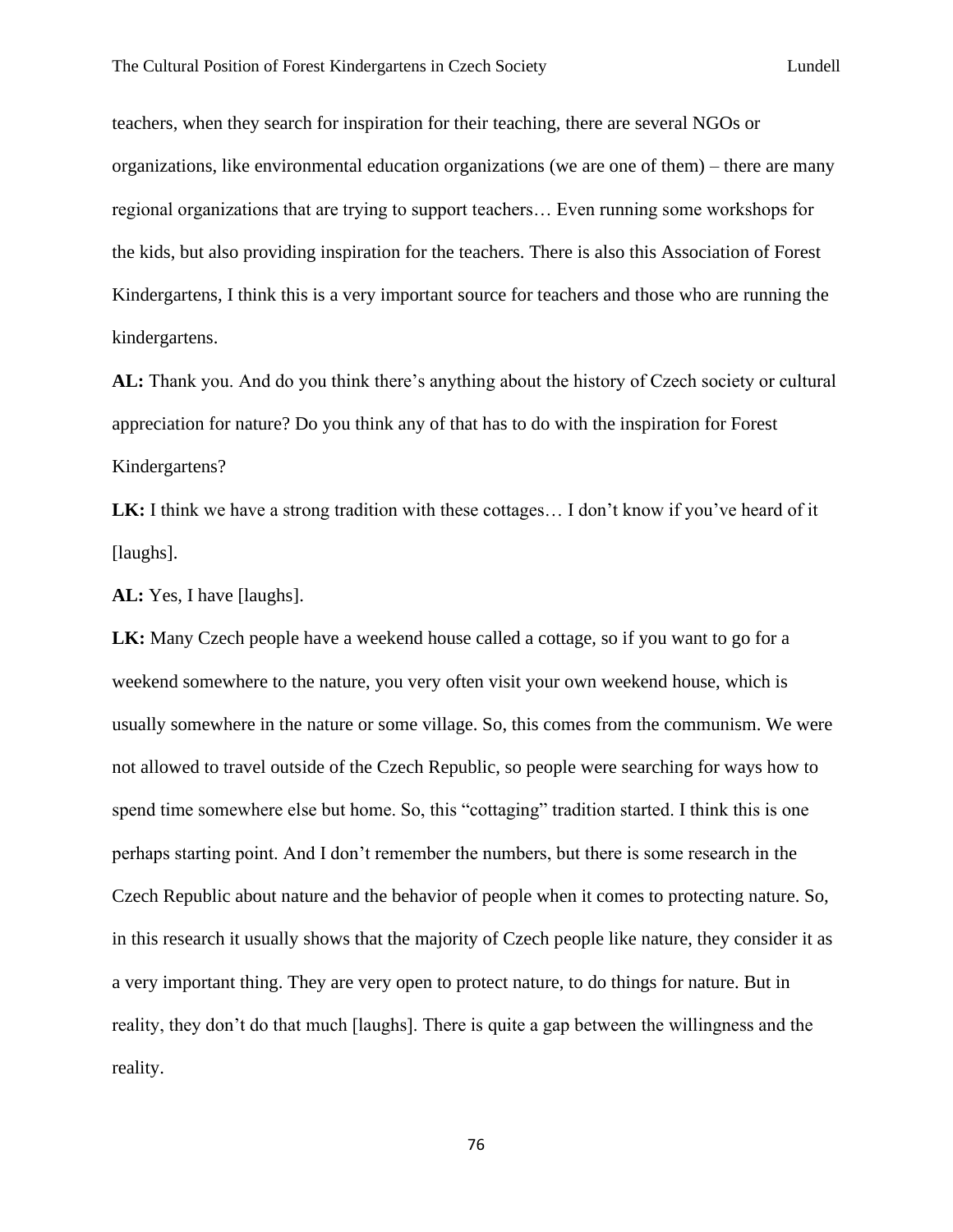**AL:** That's funny [laughs]. That's so fascinating what you mentioned about the cottages, I've definitely noticed that. I've been here now for around three months and on the weekends, people just leave, and they go to their cottages [laughs]. And do you have a cottage somewhere? **LK:** Yes.

**AL:** And how often do you go?

**LK:** Actually, not that often. Well, it's my parents' cottage. So, my parents go there more, almost every weekend, and now they're retired so for the summer they go there.

**AL:** Wow, that sounds amazing [laughs]! Is it in the mountains or something?

LK: It's a place between the Czech Republic and Moravia, if you just travel east on the highway between Prague and Brno, it's like halfway let's say. And it's a little village which was… The cottage used to be quite at the edge of the village and surrounded by the forest, but it's not actually anymore because in the Czech Republic we have this calamity of bark beetles. So, the forests are being cut down. At the moment, it's a cottage surrounded by some kind of meadow or cut forest [laughs].

**AL:** Because the trees were cut down [laughs]. Well, that's still amazing [laughs].

**LK:** Yeah, it doesn't seem like nature, but still, you can see how the new forest is growing. **AL:** Yeah, you can see how it's growing, that's very cool. I'm sorry, that was not related to my interview questions, I was just curious [laughs]. And you mentioned you have two children. Is that correct?

**LK:** Yes.

**AL:** And one of your children is at a Forest Kindergarten, and the other is not?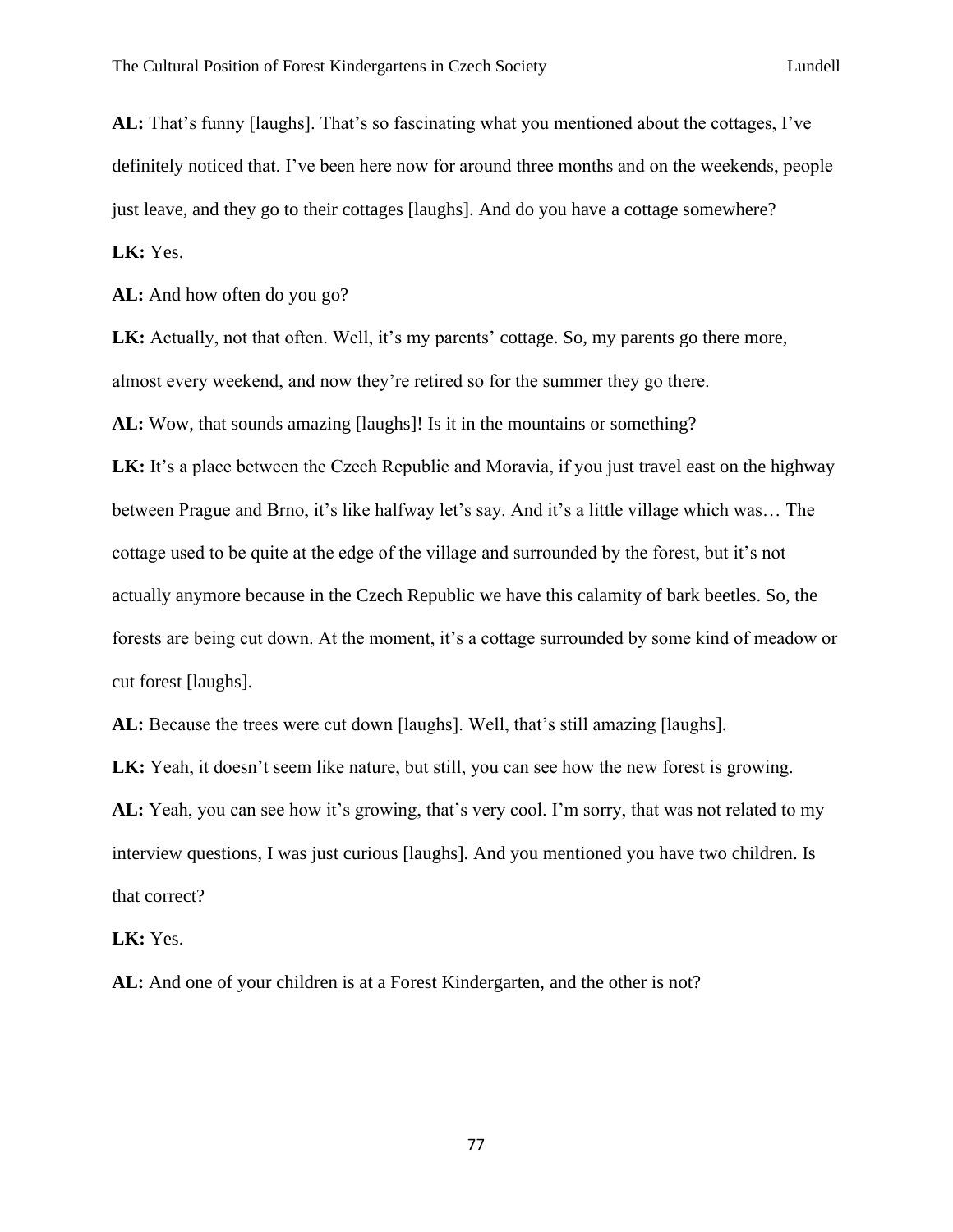**LK:** I have a daughter. She's eight years old and she used to go to Lesnění as well, to the Forest Kindergarten. But she's at school now. And then we have my son... I think you met him; he goes there all days.

**AL:** Yes, I'm sure I met him [laughs].

**LK:** Yes, he was there, but of course there are so many kids [laughs]. And yes, we are so happy with it. For my eight year old daughter, she attended the Forest Kindergarten and then in the winter she was feeling cold or something. And there is a normal indoor kindergarten maybe 50 meters from the place where we live. So, every morning when we used to go to the Forest Kindergarten, she said, "Mom, I want to go to this indoor kindergarten where there is warmth and it's close and they are playing on the carpet" [laughs]. So, she was begging for it so long that for the last year of kindergarten we split it. So, she went for two days to the Forest Kindergarten and for three days to the common kindergarten. And I have to say after a few months, she was begging, "I don't want to be in the indoor kindergarten, I want to be at Lesnění all the time." **AL:** That's really interesting. Did she tell you why? Did she explain why she wanted to go back full time?

**LK:** I think one reason was for sure that when she entered the kids knew each other from the years before and she was new, and she wasn't there even for the whole week. So, it took her some time to get part of the group. She's not so fast, she's kind of an introvert, she needs time to get to know the kids. But she didn't like the rules, I have to say. They were changing clothes, for example, all the time. In the morning, they were supposed to come in some outdoor clothes, change for the indoor clothes, then they went outside so they were supposed to change clothes again, then come back for lunch and change the clothes again, then change to pajamas for sleeping, then change for outdoor clothes again. And she was like, "I don't want to do that, we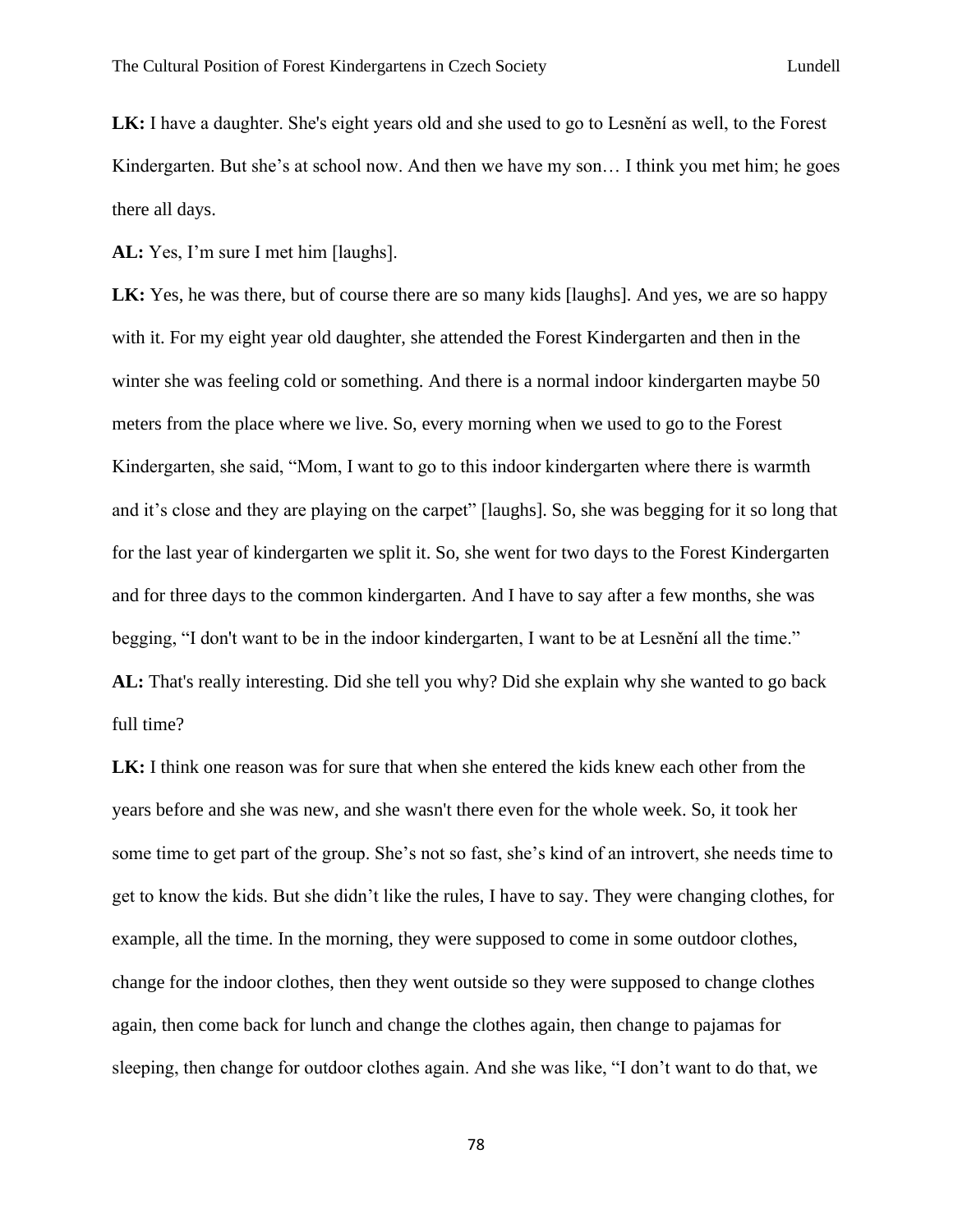are changing clothes all the time." Even when they went to the garden (they have quite a nice, big garden I can say), but they were not allowed to get dirty, for example. And she was used from Lesnění that she just gets dirty if she wants to play with the mud or play with dust, trying new materials. And there it was quite a problem, I have to say. It was something that was very important for me, and I knew it was going to be a problem, so I asked the Director before she started attending the kindergarten, and she said it was no problem, that it was all good if she got dirty. And then we were hearing from the teachers that she was playing with the dust, and it was no good [laughs].

**AL:** Yes, I definitely noticed that when I was there for a day. When we were walking in the woods, the children played with stones and sticks and mud, and they were touching snails and slugs, and they loved it! And I think it was amazing, that connection with the environment that's around them, and they're not afraid of it but they embrace it. And I think I definitely noticed that. And why did you choose to send both of your children to a Forest Kindergarten?

**LK:** Because I think it's very important that they spend time in nature. They can learn so much in nature just by being there, by using all the senses, like touching the slug, for example – it's a sensation. You can smell, you can see how the seasons are changing over the year, you learn how to dress for different temperatures, if it rains or if it's sunny. So, all this, I think it's very important. Somehow, I think that's the only time when the kids can really do that because in the school, they're already indoors and it's very, very difficult to find a school that takes kids outdoors for a lot of time. So, perhaps they will now be indoors for the elementary school, for the high school, for the university. It's all the same. Then working. Maybe they will work outdoors somehow, but most likely they will spend most of their life indoors, and so this is a great chance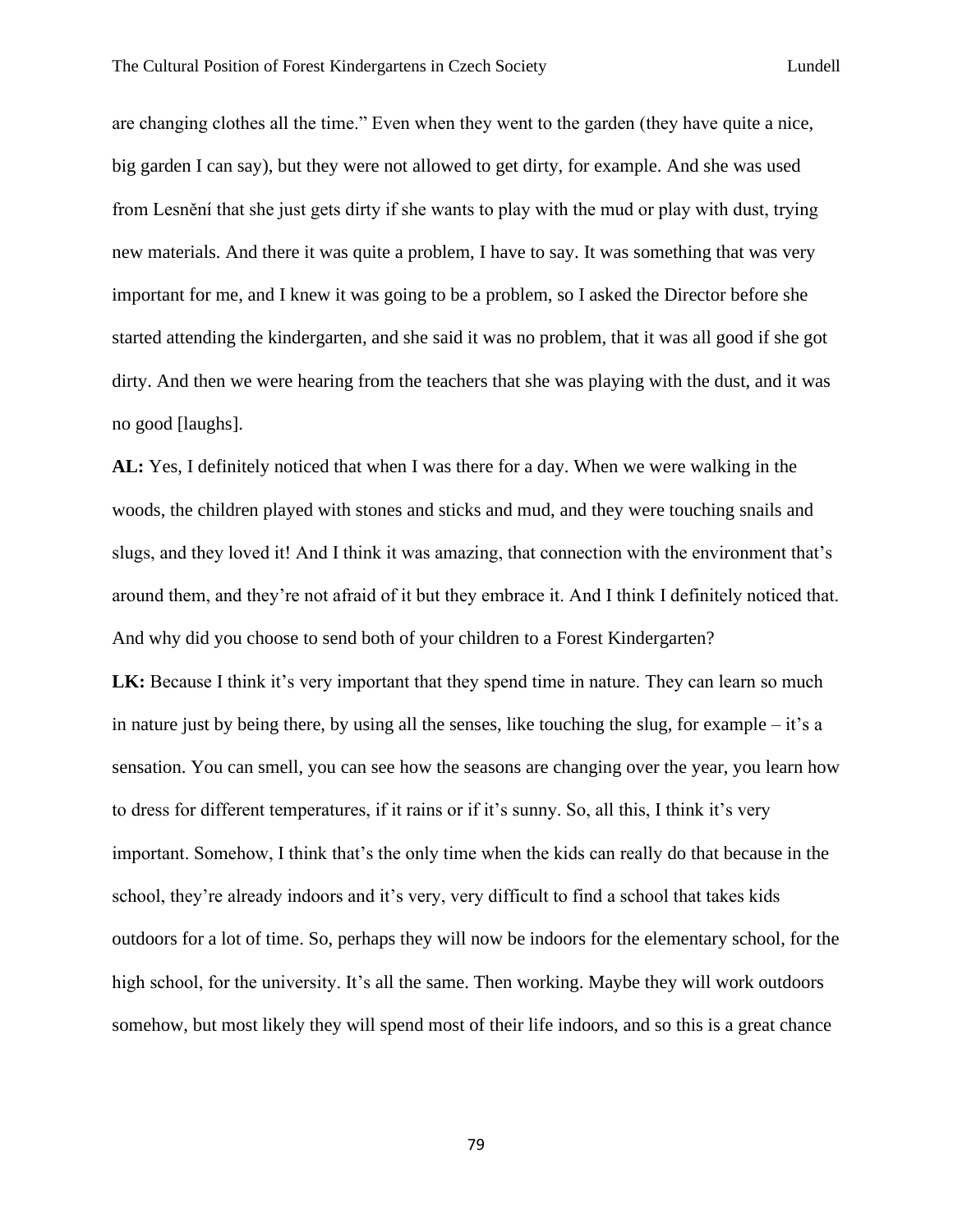how to remember for the life that nature is here, it's important, it's actually a nice place to be at, it's not something scary where you might get cold and wet.

**AL:** That's such a good point. When a child is in kindergarten, those are fundamental years for development. So, if they're in nature that whole time, they will grow up with that understanding, and it's so true, that is one of their only times to be completely in nature because after that you're in school and then you go to college and then you're at a job. It is a really amazing thing that they can spend a couple years just outside all the time. And so, it sounds like nature was a huge deciding factor in why you chose a Forest Kindergarten. Were there any other factors that were maybe as important, like atmosphere or activities that they did?

**LK:** Yeah, definitely. It was also about more respecting approach, about more freedom. I kind of anticipated that when I went to see the kindergarten, I actually liked how the teachers were talking with the kids, how they behaved, what they allowed them to do. And also, the fact that there are fewer kids in the class. So, just 16 (it used to be 15) kids, and it's up to 30 kids in the common kindergarten and there are less teachers, like two teachers in the morning, but most of the day there's one teacher. I don't think you can kind of somehow work individually with the kids too much because one person cannot work with 30 kids.

**AL:** Yeah, that's interesting. That's a theme that has come up in a lot of other interviews is the size of the classes and that individualized approach. And I'm also curious, how do you think your children's experiences at a Forest Kindergarten have differed from the experiences they would have had at another type of educational institution?

**LK:** I'm not quite sure what you mean...

**AL:** When you see your children, both the child who's in the kindergarten and then also your eight year old daughter, how do you think that their experiences at the Forest Kindergarten were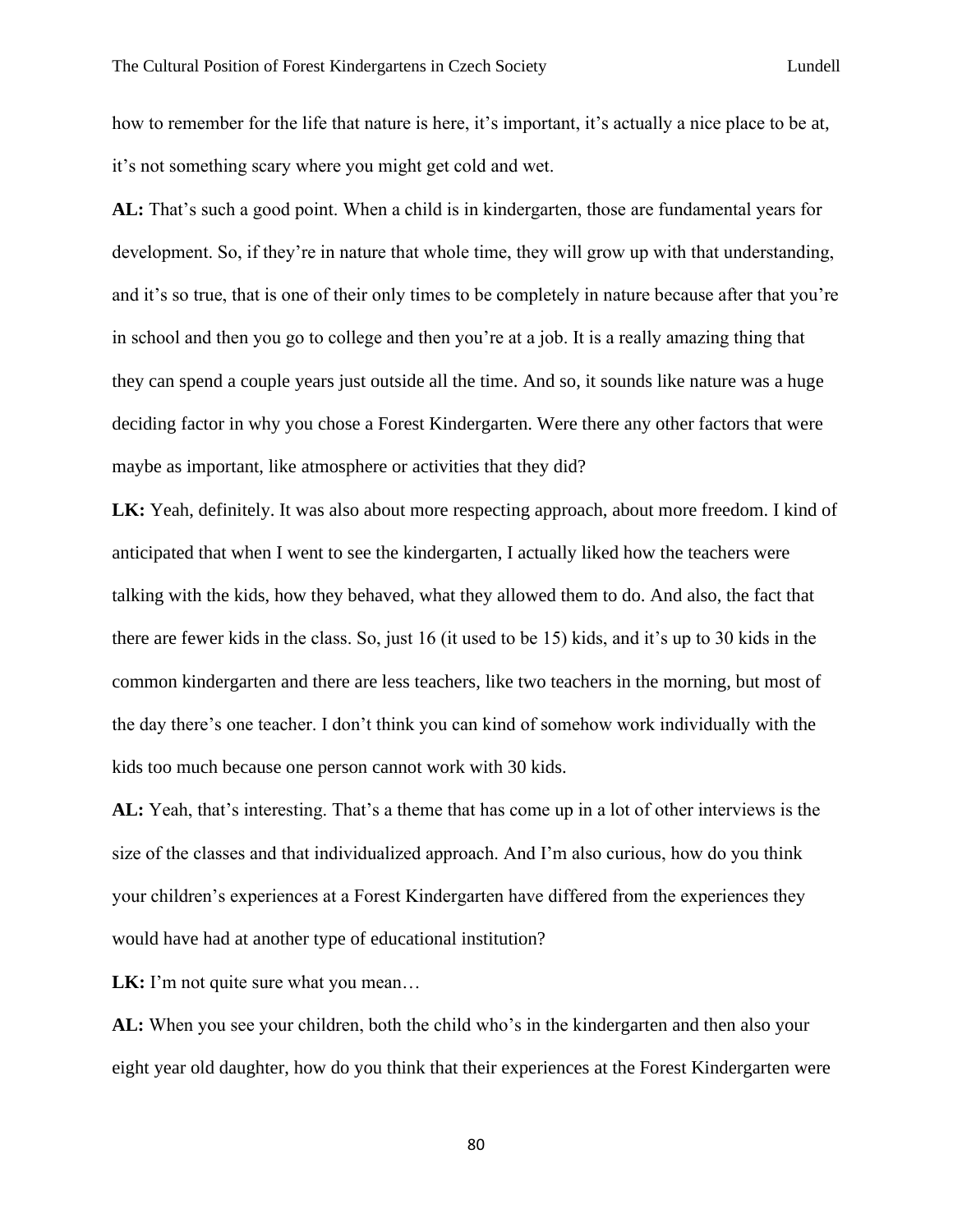different from if they had been sent to another kindergarten? You've already kind of talked about this, but is there anything that you'd want to add?

LK: It's difficult to say because once they were there, I can't say how it would be. But the short experience that we have, we can compare actually for my daughter. My son, he attended Lesnění all the time, so for him, I cannot really compare how he would feel at the other environment. But for my daughter, she just didn't like it, and I didn't like it either, I have to say. I was kind of stressed from it after some time because it's much more about some kind of ranking… They are kind of testing the kids all the time, like they are drawing a picture and you're supposed to draw nicer, and if they don't it's not okay because their hand is not ready for writing in the school and so on. So, they are doing these little diagnostics all the time. And if your kid doesn't pass the diagnostic, it's a problem. So, for Sarah, for example, we were in trouble all the time [laughs]. The teacher was coming in and she was saying one day that her hand was not loose enough for writing, that's too bad. The next day she said she could not move when we do exercises, she's not able to turn her hands around, she's not doing well. But, in my opinion, she's a normal girl. The teachers in Lesnění would say she's fine, when she's running in the forest, she doesn't have any obvious problems with movement. So, I had a feeling there's too much stress on these diagnostics, and the kids have to fit according to some tables and some expectations that a kid should be. But I don't know, maybe the kid is not ready to do something yet, maybe it will be ready to do it half a year later. What's the problem [laughs]? Everyone is different. This is something that is also stressful for me. I don't want to be testing them all the time. I want them to be good, I want them to learn things, but not to push it. I had a feeling of pushing too much. **AL:** Yeah, they're so young. And I think it's interesting that your daughter and you as a parent both had negative reactions to the "normal" school. That's interesting. So, your daughter is eight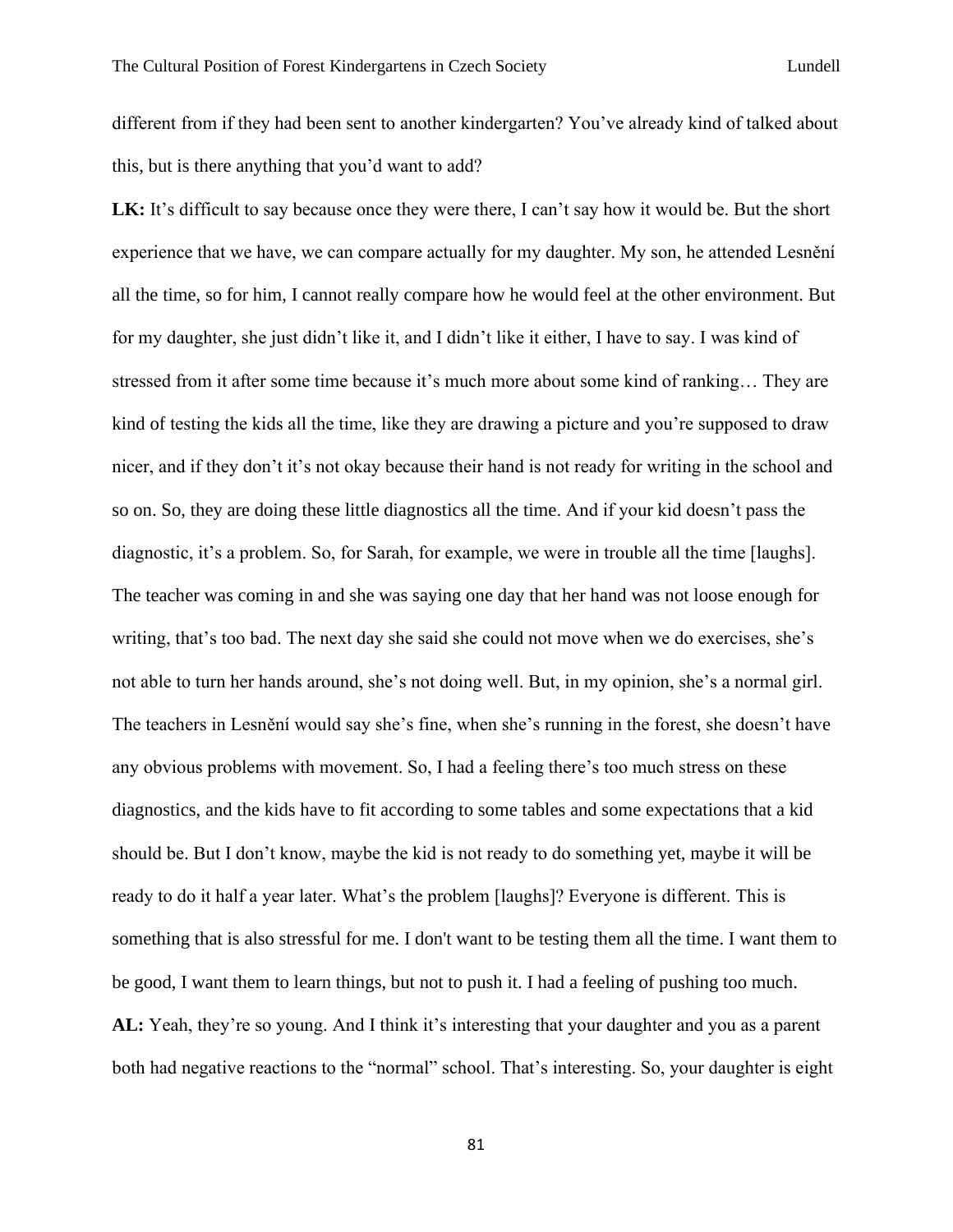years old. Have you sent her to another alternative education institution like a Montessori school? Where is she at right now?

**LK:** Exactly. She's at a Montessori school.

**AL:** And why did you choose to send her to Montessori school?

**LK:** Somehow, I think once you start with alternative education you won't stop [laughs]. You learn that the approach can be different and more friendly, more open, and this is what we search for in the schools that are nearby to the place where we live. She should be in the Czech system… Your kid is supposed to be in the nearest school. They keep a place for your kid. So, I don't like this school. I don't think it's progressive. I don't think it's changing the education style according to the needs that we have now for the education. So, I didn't like this school at all. So, we were searching, and we got this recommendation for this Montessori school where actually the kids from Martina also attend there. So, she told us that it was a good school, that she liked it, she described the approaches and the things that they do there. And I really liked it.

**AL:** And are you planning to send your son there as well?

**LK:** Yes, he starts in September.

**AL:** Okay. When you were looking at kindergartens, what other options did you consider other than a Forest Kindergarten? There was the one that was really close to your house – were there other kindergartens that you considered?

LK: Yes, we went to see those... I would call it common kindergartens. We went to see these common kindergartens that were close to where we live, and then we went to see Lesnění and I think even one more Forest Kindergarten, and we much more liked Lesnění to common kindergartens. There was also… An important thing was the money, I have to say, because it was quite expensive for a family to pay for the Forest Kindergartens. For the common kindergarten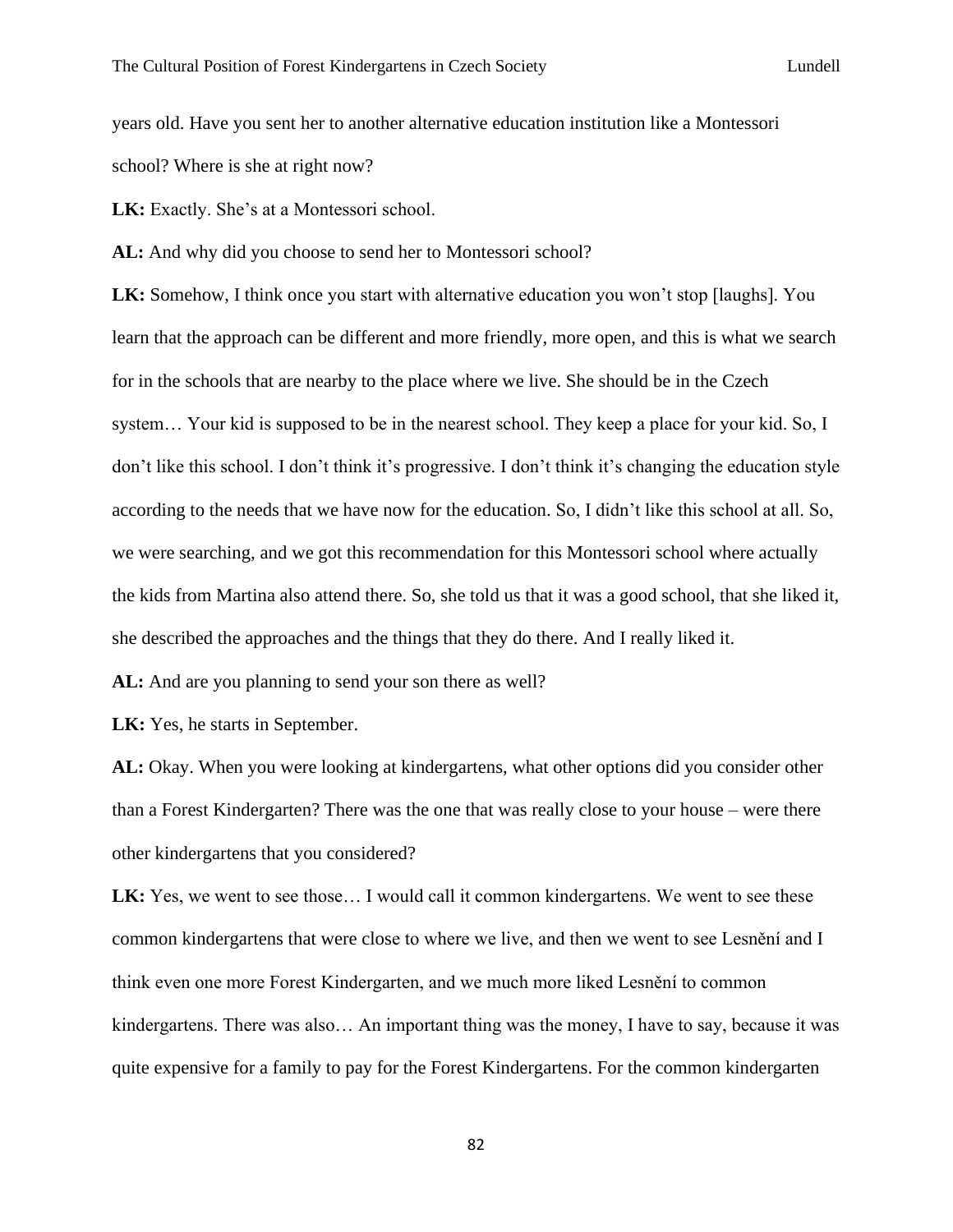it's free, it's part of a free education system in the Czech Republic. So, that was one important thing when we were deciding whether we really want to pay for this, because you know that your kids will be going there for another five years. It's a lot of money. So, this was the biggest minus for choosing the Forest Kindergartens, but then we thought let's go give it a try because we really liked it, and we thought we will just try a Forest Kindergarten for one year for the starting and then we will go back to the common kindergarten which is for free and it's also much easier for the transportation. We have to take a car and travel around ten to 15 minutes to Lesnění from our place, or take the bus which takes, I don't know, half an hour, but if we went to the close kindergarten, it would just take five minutes walking, so that's also a downside. So, we thought we'll try for one year and then we'll change. And then we couldn't change, we liked it so much [laughs]. So, we thought we will just do it somehow [laughs].

**AL:** So, despite the travel time and the finance side of it, you still chose the Forest Kindergarten? **LK:** Yes. I have to say it was such a great decision. I don't regret any money spent or any time spent for traveling, even though it's some kind of difficult sometimes and sometimes it's annoying. You have to plan a lot, like who's going to go pick up. But still, I don't regret it. And I forgot to say one more thing. What is important for us personally, and I think for many people in Lesnění, is the community – you have the community of the Forest Kindergarten. It's very different in the state kindergartens, there's no place for the parents to meet so much. You have to come there, there's little room where you should be quiet when you're picking your kid. In the Forest Kindergarten, the parents meet in the garden, and they talk for some time. There are many activities… Now we have this Earth celebration, and Air celebration, some events for the parents or even the grandparents. And you don't have that many of them in the common kindergarten. So, that's a big difference. And for me, this is something very important. We met many nice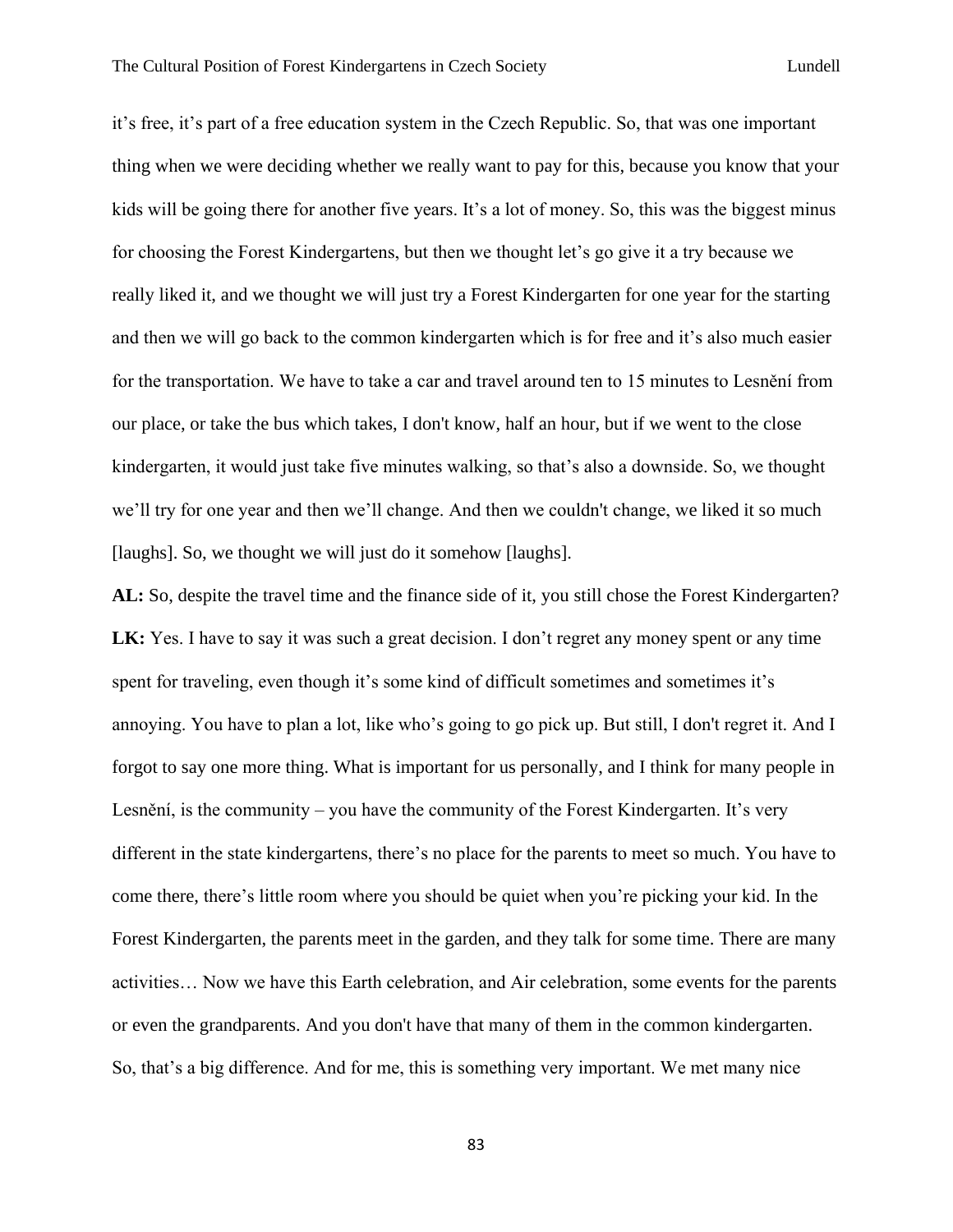people at the kindergarten, we became friends. We are still meeting with them even though they are now somewhere else. We find that important.

**AL:** Thank you so much for sharing that. I really appreciate it. And is there anything else you want to share with me that we haven't discussed yet?

**LK:** I think there's one thing... It's about the community that maybe what people like about the Forest Kindergartens is… You know, you choose it. So, most likely the other parents who choose the Forest Kindergarten, they will have similar approaches to you, similar values, similar life values. So, perhaps this is easier to become friends, to create a community once the people are kind of on the same wave, while in the common kindergarten it's all the different types of people that send their kids.

**AL:** Yes, that makes sense. When the parents have actively chosen to send their children to a Forest Kindergarten that means that they all have similar values and similar approaches to life in certain ways. And then that helps the community come together. That's a good point. **LK:** Just one thing to add. Sometimes I'm not sure if this is only positive. That for the kids, they live in some kind of bubble. We send them to the Forest Kindergarten where they meet these nice behaving kids from parents who are very focused on their kids, who take care of them, who invest all the money in traveling to get them to the best Forest Kindergarten that they could find. So, it's kind of a bubble. So, I am always thinking one day they will leave this community and meet other kids that maybe are not so lucky, and they are having some harder lives and are not behaving so nicely to their friends or to the kids around, maybe it will be kind of crush for them. But I still think it's better to start with a nice education, nice environment, and then have the crush sometime later on and see how they manage [laughs].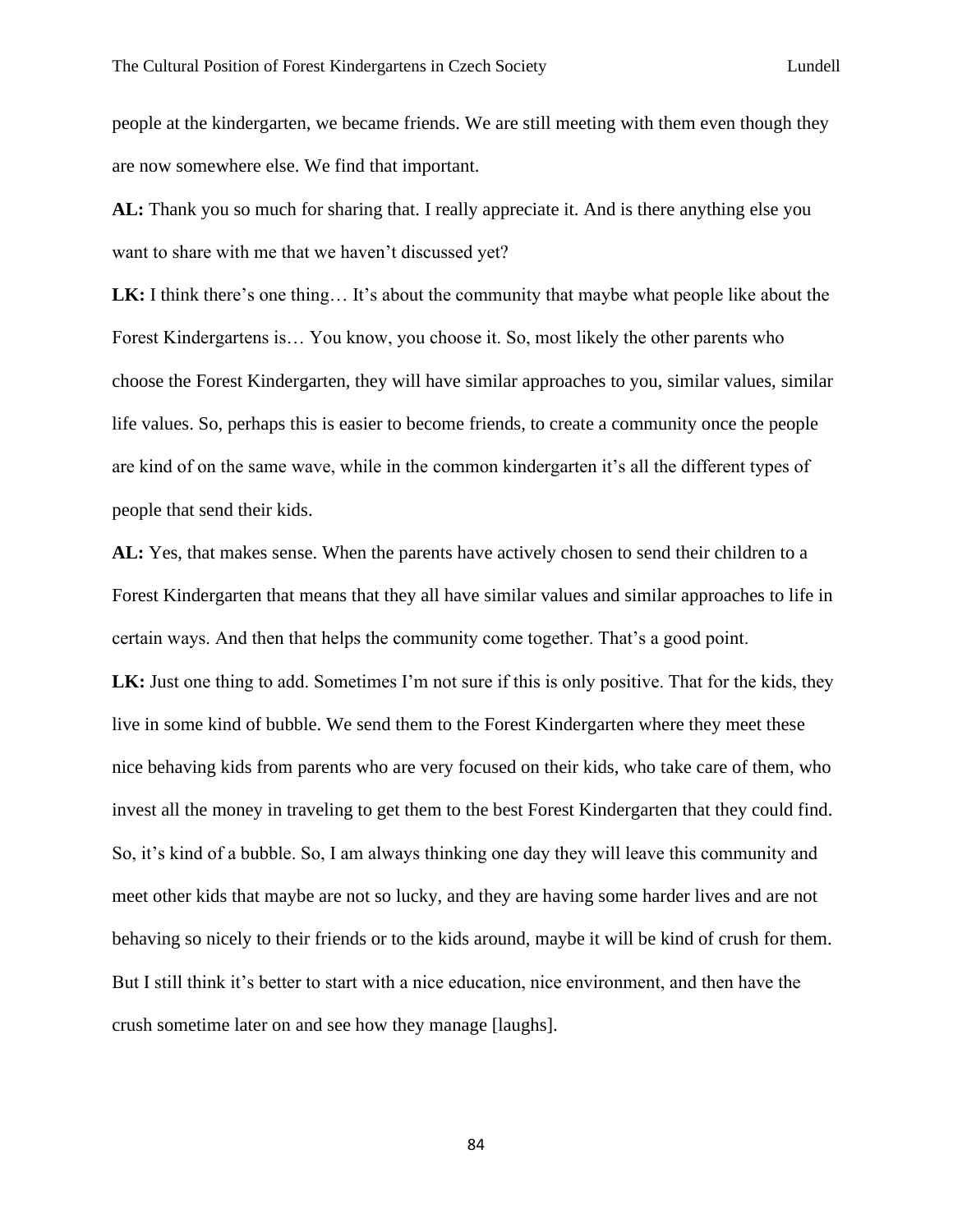**AL:** Yes, when they're older [laughs]. That's a really good point, that bubble. That's also something that has come up in other interviews, is the bubble that can form. Thank you so much, this has been so helpful.

## **8. Radka Smith Slamová:**

**Ava Lundell (AL):** Hi Radka! Thank you so much for taking the time to meet with me today. I really appreciate it. Before beginning the interview, I first wanted to explain my research interests and why I have asked to interview you. I am participating in a study abroad program during which the students conduct a one-month research project focused on an area of interest within Czech society. For my research project, I am studying Forest Kindergartens in the Czech Republic. I am especially interested in understanding the motivations of people who engage with this form of alternative education in Czech society. Overall, this research project will investigate Czech cultural appreciation for alternative education – specifically Forest Kindergartens – to attempt to answer the key research question: *What are the motivations for Forest Kindergartens in the Czech Republic, and what place does this form of alternative education have in Czech society today?* As I explained in my email, Dr. Jana Straková is my Advisor for my research project. Dr. Straková shared with me that you conducted research on parents sending their children to alternative schools in the Czech Republic. I think you would be a great person to speak with regarding the Czech Republic's approach to alternative education and, more specifically, Forest Kindergartens. Before asking my first question, I want to check if you are comfortable with me recording this interview? And are you comfortable with me quoting you? **Radka Smith Slamová (RSS):** Yes. And I actually did a little prep for this meeting. I think I'll be better talking about the questions that relate to the parents, but if you want, we can go from the top to the bottom, but I definitely have more material about the parents.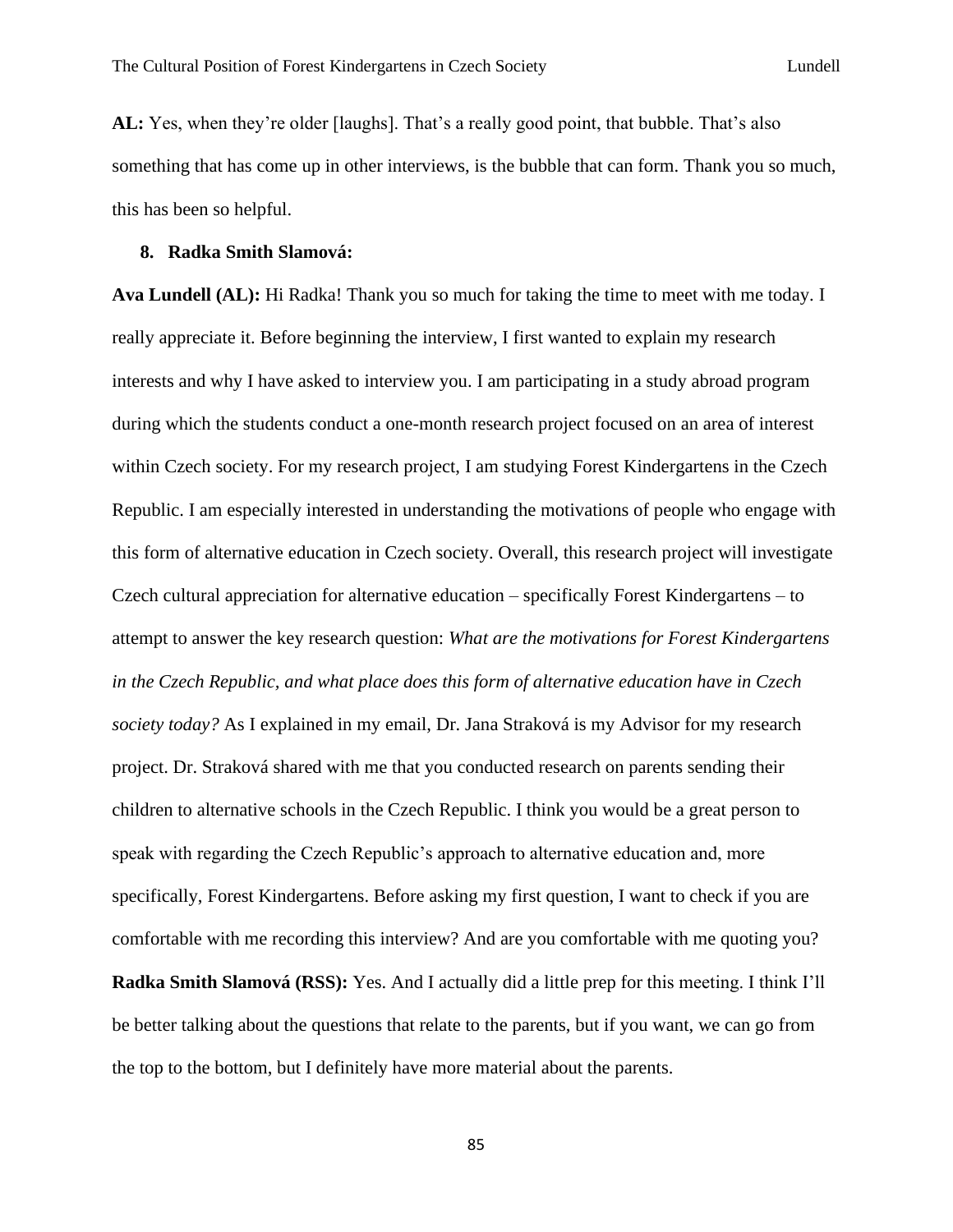**AL:** Thank you for letting me know. Yes, we can move through the questions, and share whatever you can/say whatever you want to say. So, like you saw, the first question I have for you is how do you define alternative education?

**RSS:** I don't have a strict definition, but I think of it as education that focuses on developing the whole individual, so it does not focus more on the cognitive side, but it is focused on physical, social-emotional, spiritual development. And which facets are emphasized depends on the specific alternative approach.

**AL:** That's great. So, I'm hearing you say alternative education is a holistic approach to education, looking at the whole child.

**RSS:** Yes, to educate the individual. So, if someone's already really good at some physical things, perhaps the education of that individual will push his boundaries in the social area if they're not so good at that, for example.

**AL:** How do you see Forest Kindergartens fitting into this definition that you've given me of alternative education?

**RSS:** I actually only know Forest Kindergartens through the parents. I have never been to one, so I don't actually know what happens in there. But I definitely think it belongs to this category of alternative schools because, from what I've heard from the parents who seek them, they are really focused on social and emotional development and the physical, really trying to be a healthy environment for the child to grow in. And cognitive, of course. They always emphasize all these activities they do with the branches and stones and things, and so holistic for sure.

**AL:** I mentioned that yesterday I met with a teacher at a Forest Kindergarten. She invited me to the school and invited me to look around, and it was the first time I had ever been to an education environment that looked like that. There were gardens everywhere and a chicken coup,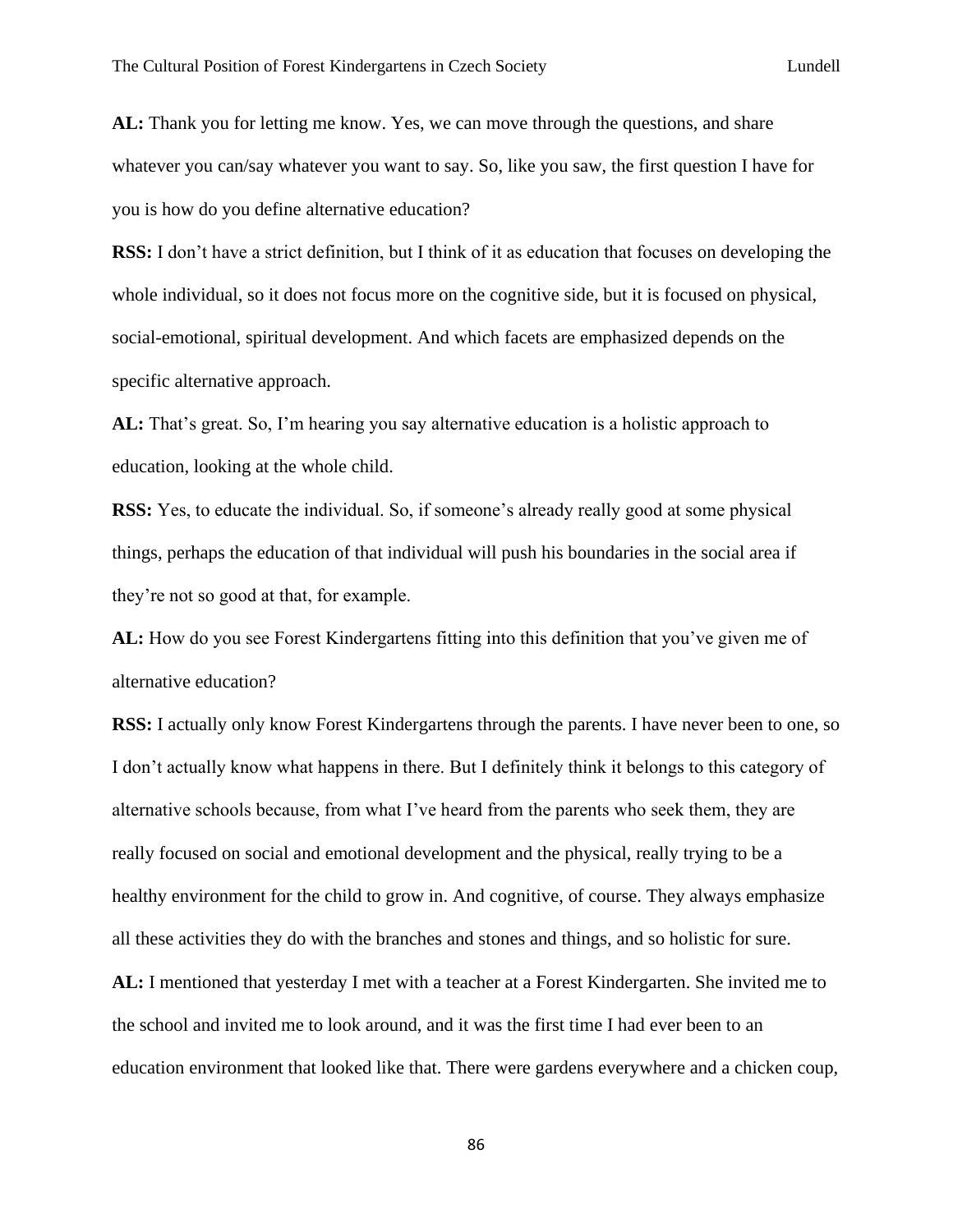and it was beautiful! And I think that the way that you've described alternative education in terms of the emotional development and the physical development, being at the school yesterday I definitely saw that holistic approach. So, even though you said you only know these schools through the parents, I think what you've said definitely resonates for me having already seen a Forest Kindergarten. So, the next question that I sent to you and that I wanted to ask you was how would you explain the relevance of Forest Kindergartens in the Czech education environment?

**RSS:** They seem to be filling a gap in the educational market. They provide... I think of them as a middle step for some families in between having their child with them and sending them to a more institutionalized setting. But this is only because of the parents I have talked to. A lot of the parents in my research are believers of "attachment parenting," they are really attentive to their child's needs ever since its born, and they cannot imagine sending the child off to a public daycare when they are three where it's a much more… They imagine it's a much more rigid environment with very strict rules and no special attention given to the child's needs or the family's unique values. So, at least the families I have spoken with, which is only actually six of the participants I have in my research had considered Forest Kindergartens (so a small sample) and then I know three other friends very closely who chose the Forest Kindergartens (so a pretty small sample), but they think of it in terms of how their child is not ready for a traditional, institutional setting yet, but they are already three and are in need of meeting some peers and having some structured activity, and so where do I send them? The Forest Kindergarten is usually a more affordable option compared to some other daycares that they consider, like sometimes Montessori can be really expensive, or Waldorf is not always available. It depends on what's available.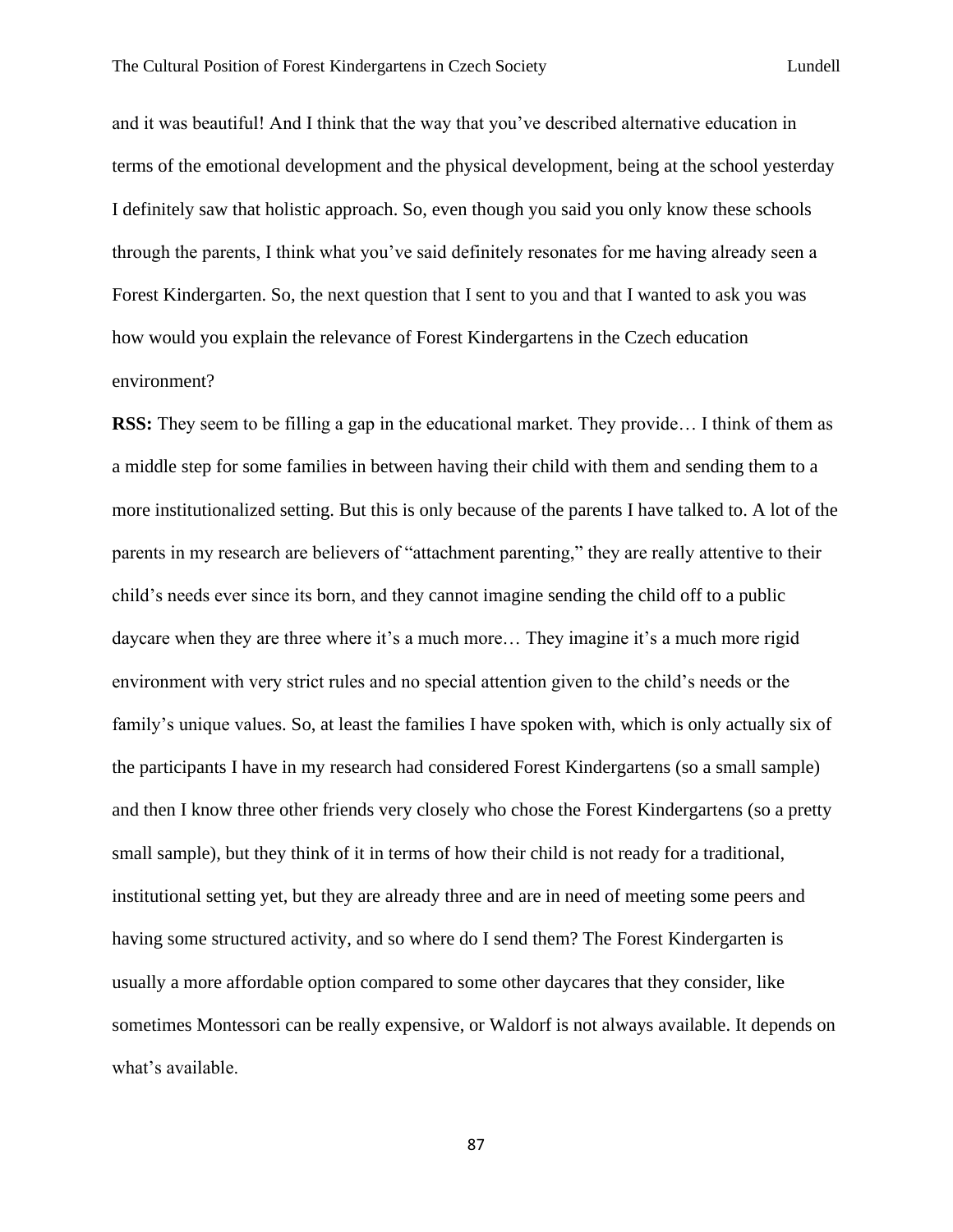**AL:** Thank you, that's helpful. And that actually does go to a question that I had planned to ask you later on, but because you've touched on it, I was curious about if you found any information on what options parents considered other than Forest Kindergartens for their children? What was their alternative? It sounds like you found a little information on this.

**RSS:** Yeah, so the parents I talked to though are not representative of all the Forest Kindergarten parents because these parents are still interested in a public primary school, so it may not be the homeschooling kind of parents. So, the parents I have in my research are open to almost any alternative to regular public daycare. They are very concerned about the high teacher-to-child ratio in public daycare. They say it's 30 children to one teacher (I think it's a little bit less usually because some of them are sometimes sick), so any kind of kindergarten that appears to provide a more individual approach can look appealing. For example, in my research, one parent was considering a Montessori private kindergarten, but it's too expensive for her and it's too focused on achievement, like the kids are working in the kindergarten, they always have development activities, it's too structured for her, and she also was considering some other type of kindergarten that is not called a Forest Kindergarten but is outside. So, that's a parent who likes nature and likes being outside. And then I found someone else who even tried an English highachievement where they really drill things into the children and then realized that it's too much, they don't like the parents there, so they switched to a Forest Kindergarten which is a completely different environment. And then a lot of the parents attend these informal groups, it's not a kindergarten care that happens every day, but maybe they consider some group for children that have activities twice a week.

AL: And do these informal groups have a name?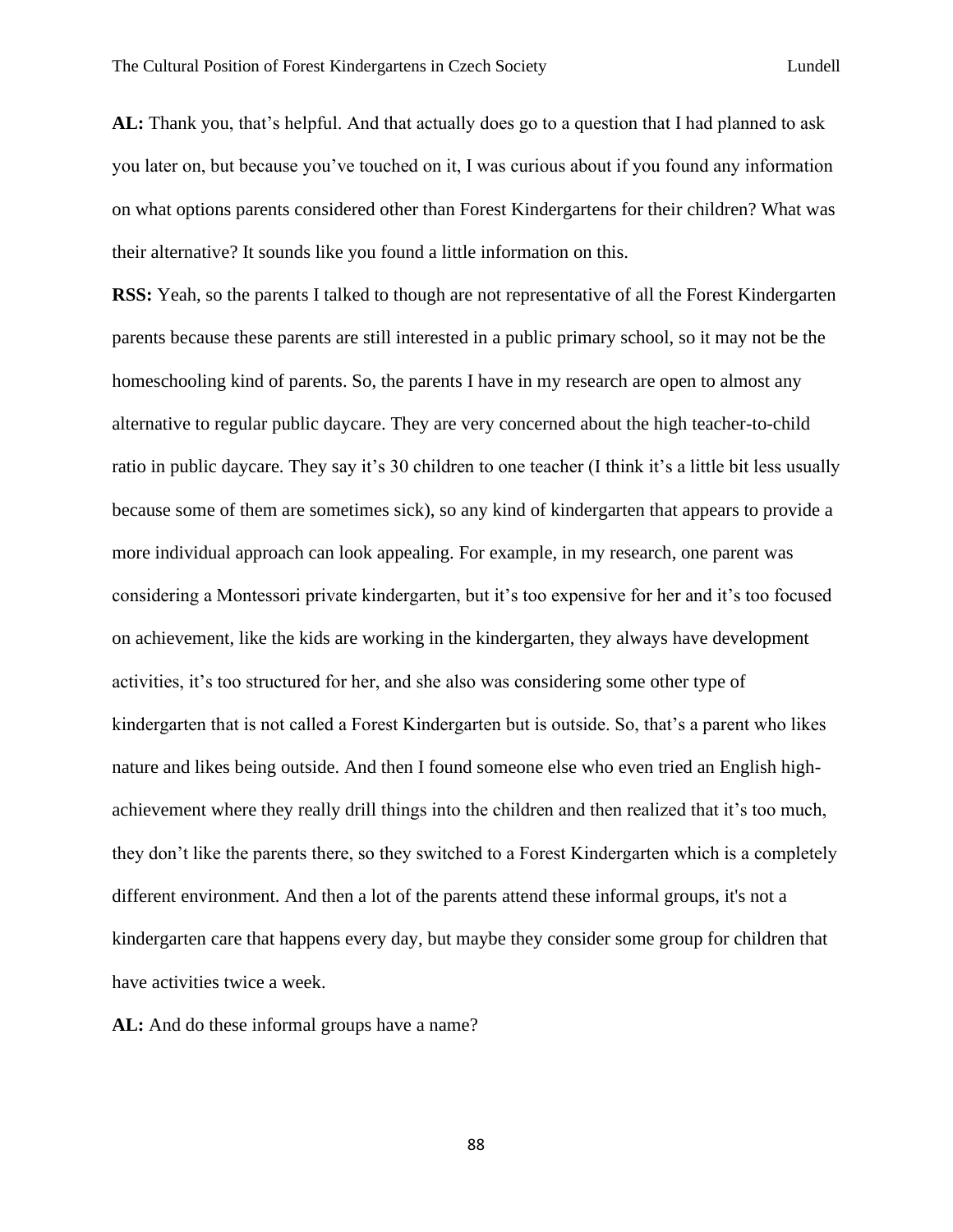**RSS:** No, it's usually, like, something in the area. It's not even registered as an institution, but it's some parent who provides some activities. And a lot of parents in my research are still open to public kindergartens, they just want to delay it slightly until the child becomes able to, for example, speak, or until they seem somehow ready to enter the institutional environment. **AL:** Okay, that's interesting. And this is the question that I had attached to what we're talking about regarding if you found any information in your research on whether parents who send their children to Forest Kindergartens continue sending their children to alternative education institutions (e.g., Montessori schools)? Is there a pattern?

**RSS:** So, this would be really great to ask the teachers because from my research I only know about the parents who already are considering a public school, so I don't know about the other parents. So, I actually can't tell you quantitatively, but the parents in my research, if they had a really good experience in the Forest Kindergarten, then they tend to seek something that slightly resembles the Forest Kindergarten. But in the primary school there is not a wide range of primary schools that are like a Forest Kindergarten, they don't continue the same thing. For example, they consider a Waldorf classroom, or a Montessori classroom. But there is also another group of parents who even select a regular public school, but they want it to be a smaller school, for example, so there is some community, or the school prides itself on the family atmosphere, individual approach. So, in this sense, it resembles the Forest Kindergarten… Or the school says they spend a lot of time outside.

**AL:** So, I'm hearing you say that the size of the school is something that keeps coming up for parents, like the number of children in the classroom compared to teachers and how that impacts the community of the school. Is that what you heard a lot from parents?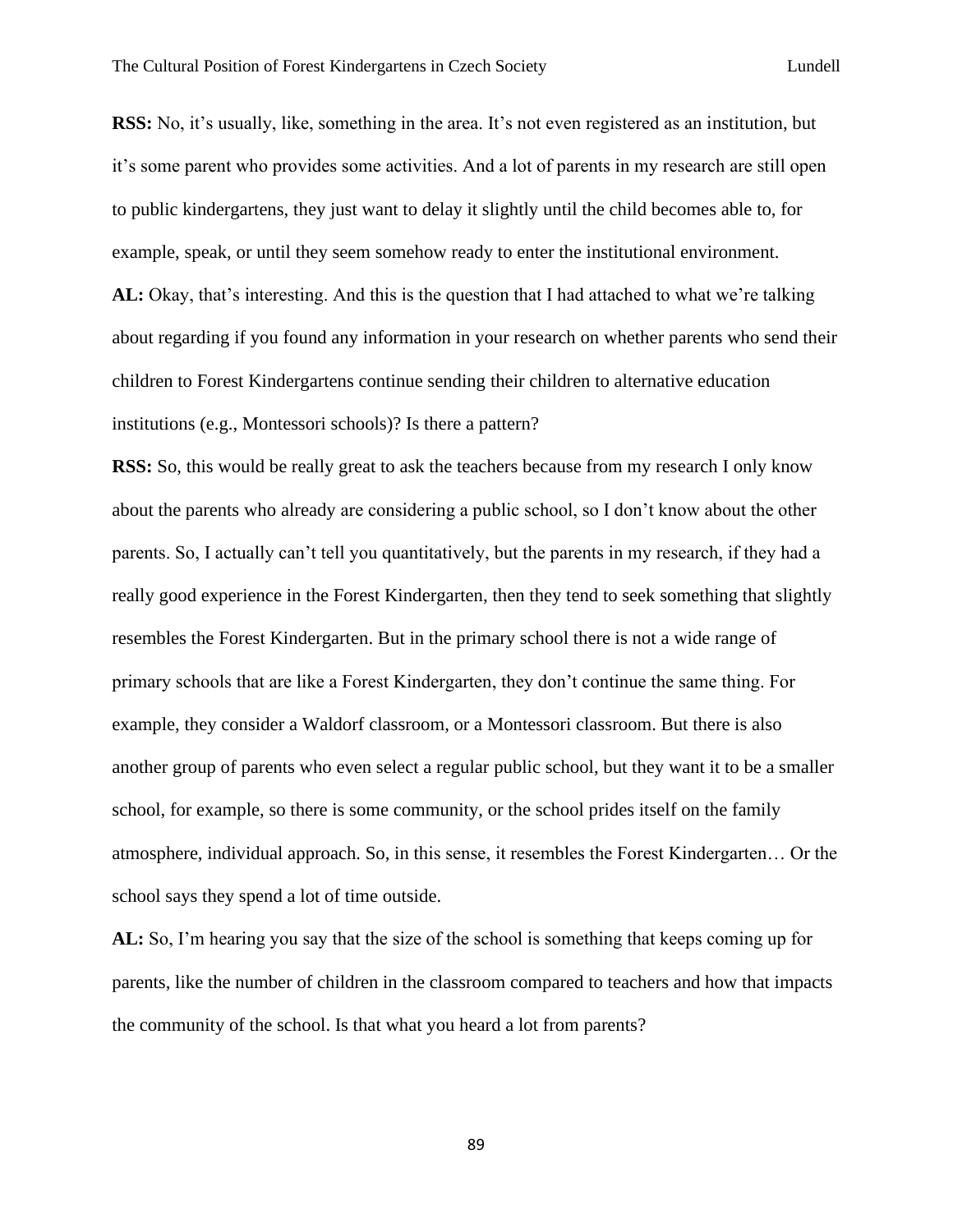**RSS:** Actually, it's not necessarily the size of the classroom, but the size of the school. Like, it could be a big school but small classes. But the parents are really scared of the big institution, they really dislike the taste of their child enrolling in a grade that has A, B, C, D classes. And they somehow imagine that if it's a smaller school, it will naturally become a homier environment, even though they may later find out that there's 28 children in one class – they are often surprised. For example, the people who choose a Waldorf classroom, they think it will be a nice, really close, individual approach to children, and then they find out that the classes are just as overcrowded as any other class.

**AL:** Interesting, thank you. I'm sorry we jumped around the questions a little bit, but it just seemed more relevant to what we were talking about. We can kind of jump back to the beginning a little bit. I was wondering what you think the sources of inspiration are for Forest Kindergartens in the Czech Republic. I know this isn't exactly what you researched and what you studied, but from your general knowledge and understanding of education in the Czech Republic where do you think this inspiration comes from for Forest Kindergartens? **RSS:** Like the pedagogical approaches?

**AL:** Yes, as well as the parental desire to send their children to Forest Kindergartens and the teachers who decide to teach at Forest Kindergartens. So, both pedagogy as well as cultural appreciation for Forest Kindergartens.

**RSS:** Well, I can tell you what the parents hope for, but I don't know if it's what they actually find when they go [laughs]. Some of the parents in my research are inspired by the "unschooling movement" where they believe that if you follow the child's interests, if you surround them with interesting stimuli, they will naturally absorb knowledge. And that's why you don't really have to have any sophisticated things (like the Montessori equipment), because in the nature they will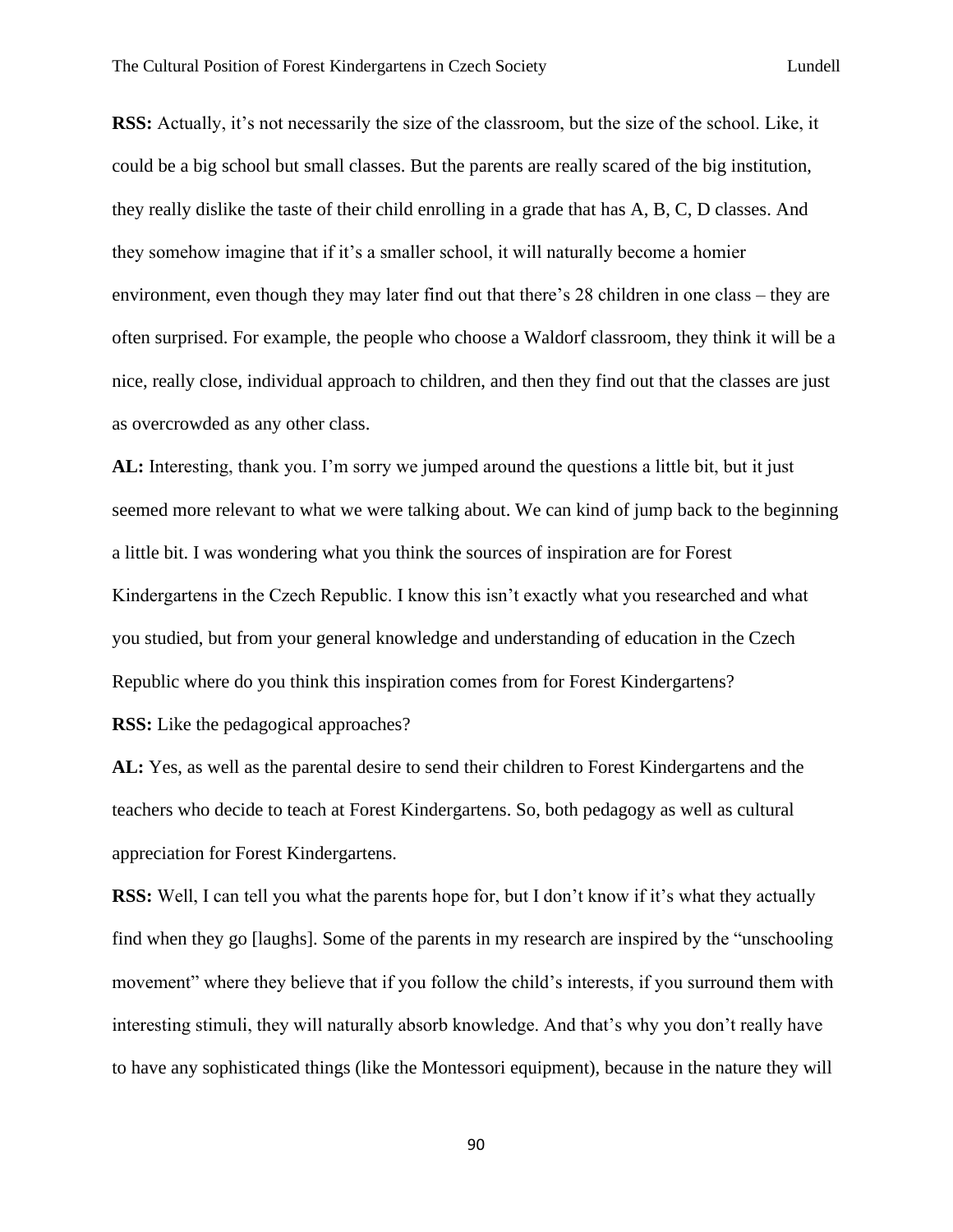discover the patterns that are important for their learning. And some of the Forest Kindergartens are inspired by the Waldorf pedagogy, but only some of them, and they usually openly declare it. There's also a lot of focus on traditions that are linked to the regular, yearly cycle, and it even looks like they somehow even invent traditions – they rediscover the old traditions of the old days because they know that childhood is very linked to rituals, and they feel like the traditional public schools don't respect the yearly routine. And then I think there is a lot of inspiration from "positive parenting," a lot of focus on disciplining practices that treat the child as an equal, a partner in the dialogue. They're really careful about reinforcements and punishments, and they prefer to shape the child's behavior through negotiation. And I still see a lot of links to attachment parenting with the parents who choose these schools. For example, how is the parent to the child treated when they enter the community? In a regular public daycare, parents complain that they have to hand in the child and leave. For example, the Forest Kindergarten in my town allows the parent to stay the first two hours for as many weeks as necessary until the child learns to leave their mother. So, some kind of tribal… I don't know if there's a name for it, but the idea that we are a tribe, the family is a tribe, and you enter into our tribe, there's a ritual… Things like that.

AL: Those words "tribe" and "ritual," that's very interesting. So, Forest Kindergartens show this appreciation for the tribe of the family and welcoming that tribe into their own tribe, and parents appreciate this respect. Is that kind of what you're saying?

**RSS:** Yes, but I'm not quite sure that they will actually encounter it. That's what they think they will get there when I talk to them.

**AL:** So, the next question I had for you we've already kind of discussed, and that next question was why you think parents choose to send their children to Forest Kindergartens. And within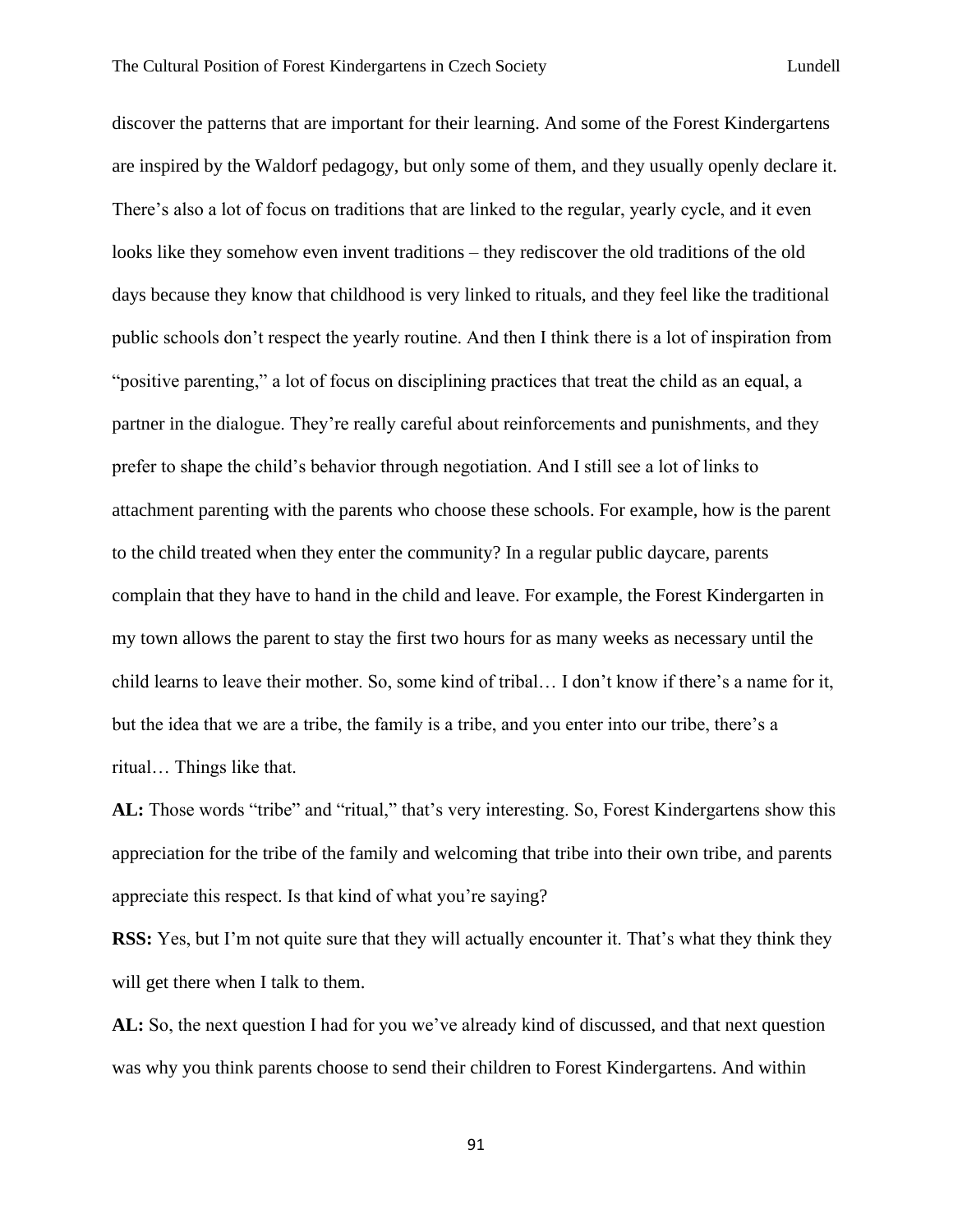that, how important do you think "the forest"/nature is for parents sending their children to Forest Kindergartens? What kind of role does that aspect play?

**RSS:** I can't actually quantify or compare this because I'm a qualitative researcher and I don't have the sample to give you the comparison really. But for the few people I have in my research, they all feel close to the nature. It's a pre-requisite for even considering Forest Kindergartens because they get the child muddy, and you have to be available to wash the clothes and be excited about being outdoors and doing the "salve work" there on the weekends – you have to like that [laughs]. That's a pre-requisite, but I don't think it's necessarily the main reason that parents send their children to Forest Kindergartens. For the parents I talked with, the individual approach to the child was very important. Some adults, they want to give their child to an adult who will try to treat them as well or even better than they do, so they try to compare these different educational options and Forest Kindergartens often say very explicitly on their website that this is a very important priority, that no matter who your child is we will try to integrate them into our tribe. So, parents hope that if there is a smaller child to teacher ratio, this will already have a higher chance of happening. And then, maybe more than the forest, I think the parents are often health-conscious, they are living a healthy lifestyle, some of them really do not want to be feeding their child the food in the public kindergarten (which is not very healthy, not so many vegetables). So, this is a big issue – some of the parents really like that the food is vegetarian in the Forest Kindergarten, or they can provide their own snack or something. They can have some control over the food that the child consumes. And then also as part of the healthy lifestyle, these families spend a lot of time moving, being outside, so they just don't want to send their child somewhere they feel is sterile. The public kindergarten often actually has very long stays outside, too, but it might be in a schoolyard that has a little fence, and the kids are just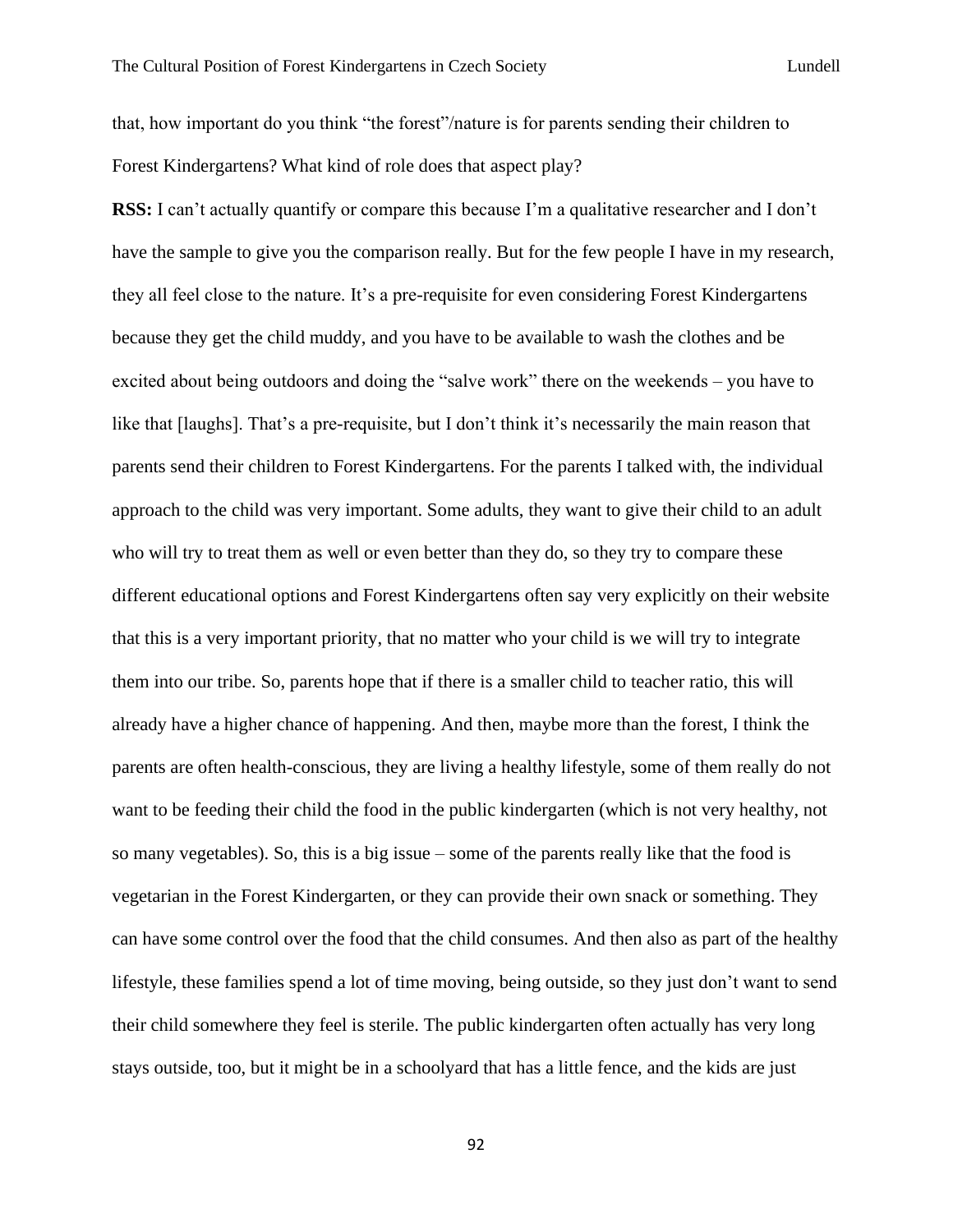running around in the fenced yard. The parents just want the child to be, like, dragged in the forest and experience the real outside. And for the individual approach to the child, I think this is a really important one because most of the parents in my research, they thought their child had some unique characteristics which made them not so easily compatible with the public kindergarten. For example, a stubborn child who doesn't want to follow orders without a nice, peaceful conversation. Or a very sensitive child who has some psychosomatic problems before they have to enter any new environment. Or also children who show signs of hyperactivity where if they are inside for longer than one hour, they start to hit all the children around them, so parents want to make sure they get their outlet in the Forest.

**AL:** So, what I'm hearing is that there are a lot of factors that play into why parents are interested in Forest Kindergartens. So, a pre-requisite is that parents do enjoy nature, but they also like having the control over what their child eats and they like the health-conscious approach of Forest Kindergartens, but they also like the smaller school environment and the community. And for parents who also feel like their children have some special needs (like if they are stubborn or hyperactive), the Forest Kindergarten checks that box and makes the parent feel more comfortable that their child is getting what they need. Is that a good summary of what you've said?

**RSS:** Yes, but I do want to point out that I also talked to some of the parents after they already sent the child there, and it's not always how they imagined it. For example, the Forest Kindergarten may say they are going to be great in building the relationship with the children, but then the teachers can sometimes be just sitting in the forest and enjoying the nature, not having the skills to actually implement these promises. So, it really depends on institution to institution.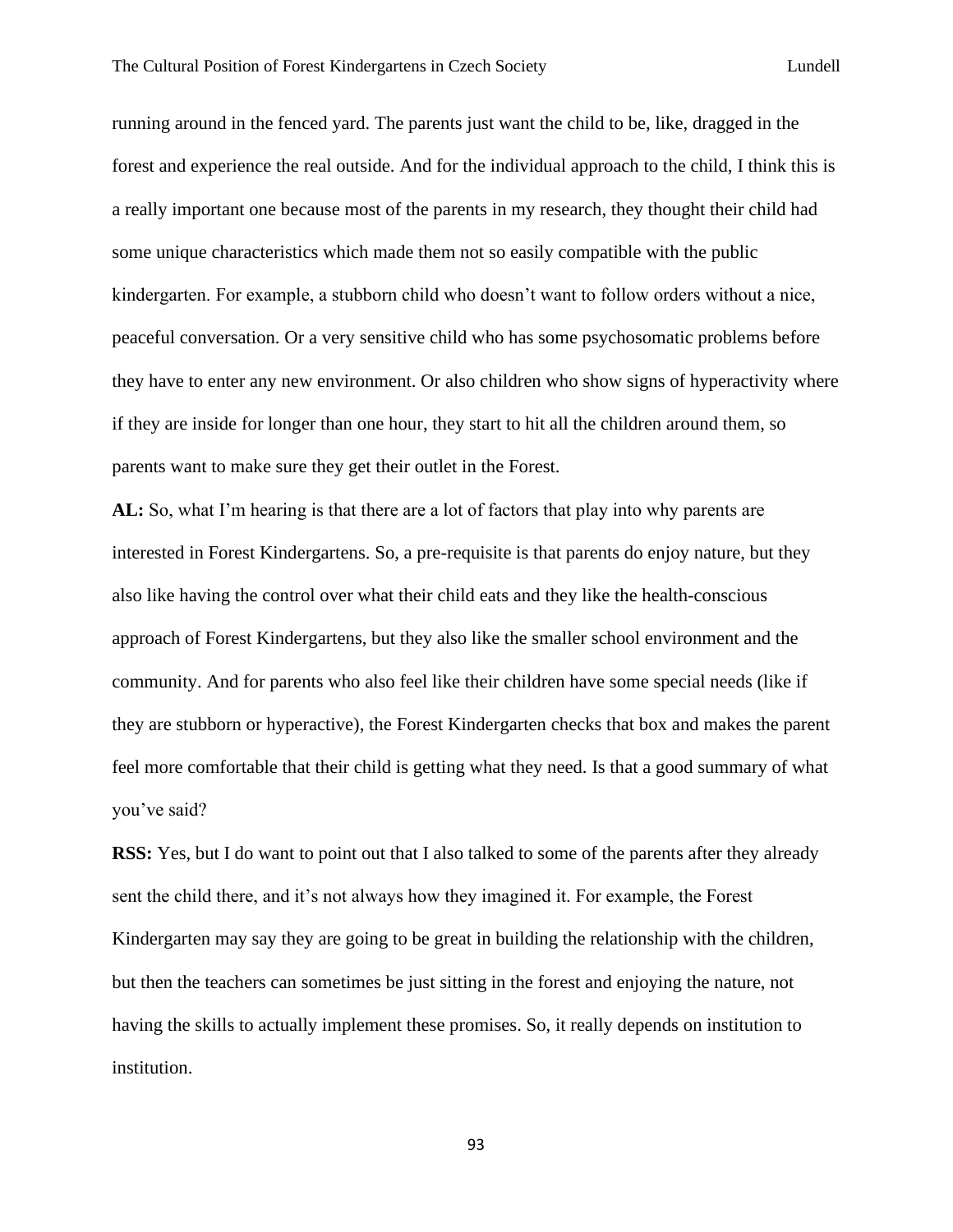**AL:** Interesting, that's good to know. And this is more of a personal question, so if you don't feel comfortable answering it that's okay, but if you have children, would you send your child to a Forest Kindergarten? Why or why not? How do you approach this having done this research? **RSS:** [Laughs] Yes, it's quite interesting for me. I have two children who are quite young, so I was selecting kindergartens for them already, and I did not choose the local Forest Kindergarten, but it might be partly because of the specific one we have. I didn't choose it because I kind of link it to some hypocrisy, I consider it a very elite little closed social bubble environment that I have a slight distaste for just because of how elite it is and how little it acknowledges this elitism. For example, my friends told me that they showed up to the information meeting and the teachers told them that they need to have expensive equipment (like expensive soft-shell jackets for children) in order to have this ticket to play in the forest. And this cost is completely unaffordable for most of the population. The one we have here is not government subsidized, it's entirely funded by the parents, so it must turn out to be a very exclusive social group who is able to somehow gather those resources. So, as a researcher who is interested in educational equity, I would just find it slightly disturbing selecting this environment because of these traits. But, at the same time, I do like some of the parts of what I think they offer. If it was a more mainstream environment (for example, if the public daycare adopted some of these practices), I would of course welcome it. I think it's wonderful if children go on a long walk in the forest and if there's fewer children per teacher. If the teachers are all these excited, driven people who love nature, that sounds good [laughs]. But, at the same time it doesn't sound good enough to convince me. I think as a parent I am very privileged because I can give my children a lot of the experiences that some people feel like they have to pay the Forest Kindergarten to have. I send my children to a more traditional kindergarten, and then I can pick them up and go to the same forest and let them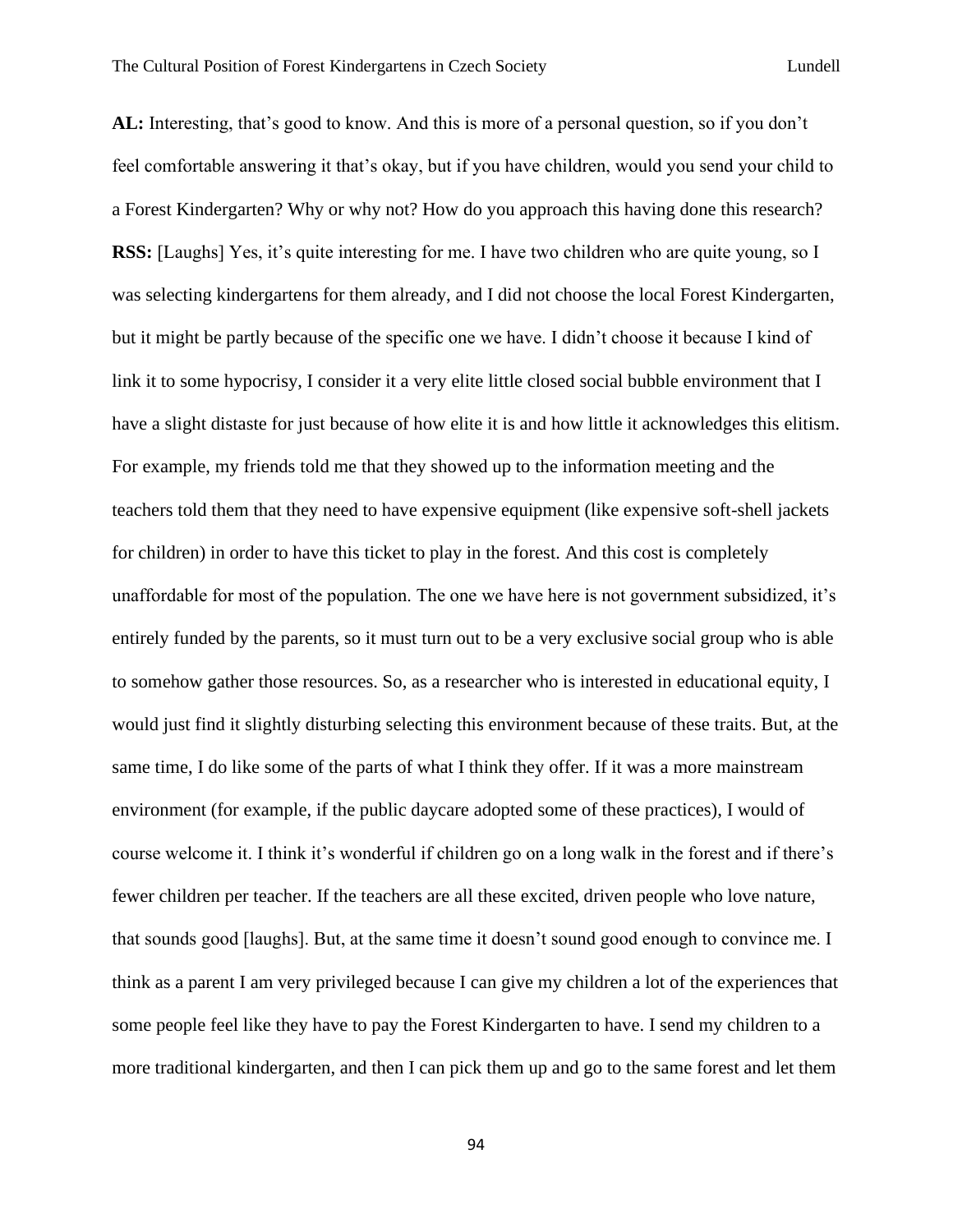do their free playing with me because I do not have to do a full-time job. I come from a very privileged position.

**AL:** That's really interesting, and also shows self-awareness. It's really fascinating to hear how you think about it in terms of your own children and your research and educational equity background. That's really fascinating, thank you for sharing. So, the last formal question is (and we've already kind of touched on this) how do you think a child's experience at a Forest Kindergarten differs from the experience they would have at another type of educational institution?

**RSS:** Do you mean at any other kind of institution, like even Montessori?

**AL:** However you want to approach the question. It could be from any other institution including Montessori or Waldorf, or in terms of alternative and then another type of institution.

**RSS:** I think a Forest Kindergarten is probably healthier physically for the child compared to most institutions because their big value is to be outside no matter what, so the children probably learn to push their physical comfort zone I imagine much more. I'm not so sure if they are pushed as much to push their other comfort zones. For example, socially I do think that the adults that are in charge of them might be mimicking the same communication practices as their parents, so they may not encounter very different approaches from an adult. I do think that if, for example, the parents send their child to a public kindergarten, there might be teachers who treat their child very differently from how they're treated at home (which happened, for example, to me with my children [laughs]). So, a child that behaves a certain way at home, if sent to a public kindergarten, they might behave differently from home. And I think with the Forest Kindergarten there is probably continuation between the home practices and the institutional practices. In the Forest Kindergarten, they may grow healthier self-esteem, that's how I imagine it, but I think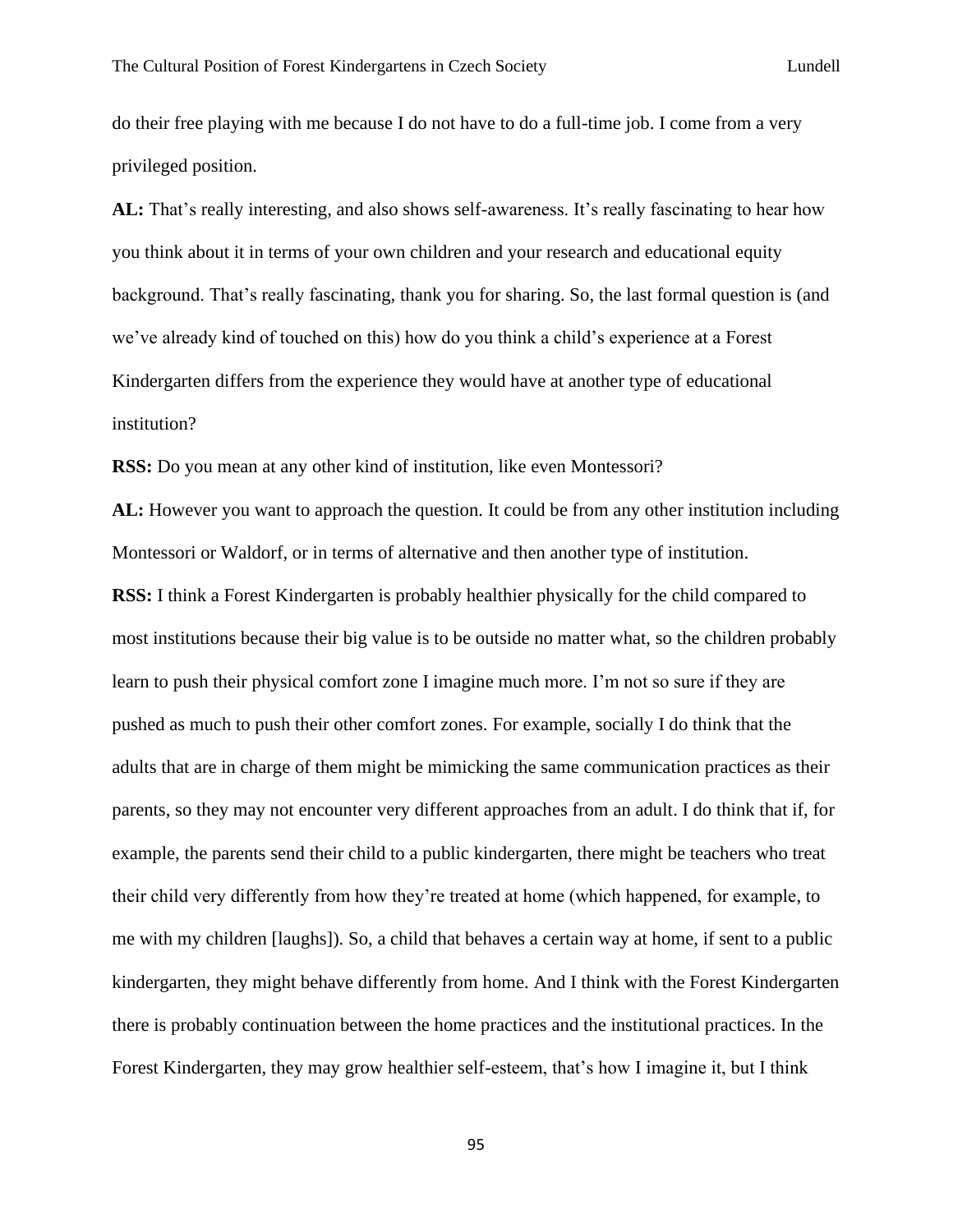they may not develop the same skill to function in an environment that is not completely understandable. For example, some of the public kindergarten rules may not be completely understandable to the children, they are set by the institution, and yet they have to learn to somehow function within that framework, and I think that's also a life skill that will be perhaps helpful as they continue through the educational hierarchy.

**AL:** So, there are definitely a lot of positives, but there are also some challenges that could stem from having your child at a Forest Kindergarten. Thank you so much, this has been so fascinating. Before I turn the recording off, I want to ask if there is anything you would like to add that we have not discussed?

**RSS:** I want to add a little about parents who, in my research, choose a Forest Kindergarten. I really think they are unique in that they don't depend on institutions with their work schedules. I think a lot of them have the freedom to only work part time or pick up their child at 4:00pm. I think it's not a very general sample of the population because of this flexibility that they need to have because the Forest Kindergartens are not very welcoming of normal work schedules (they usually close at 4:00pm, they have their summer holiday off). So, the parents in my research who chose a Forest Kindergarten chose it as an enrichment activity for their child, it's not like "I have to put my child somewhere and which one is the best of the options I have." And many of them actually even have the decision placed slightly by the child. They say, "Look at this environment, do you feel ready to enter, do you want to go?" And only if the child said "yes," they would respect the child's decision and send them there. They take the child's needs as the peer partner in the decision-making. I also wanted to say the reasons why parents choose Forest Kindergartens has to do with family values. Parents feel like regular kindergartens don't respect their family values, like many of the parents are minimalists, they are against consumerism, and